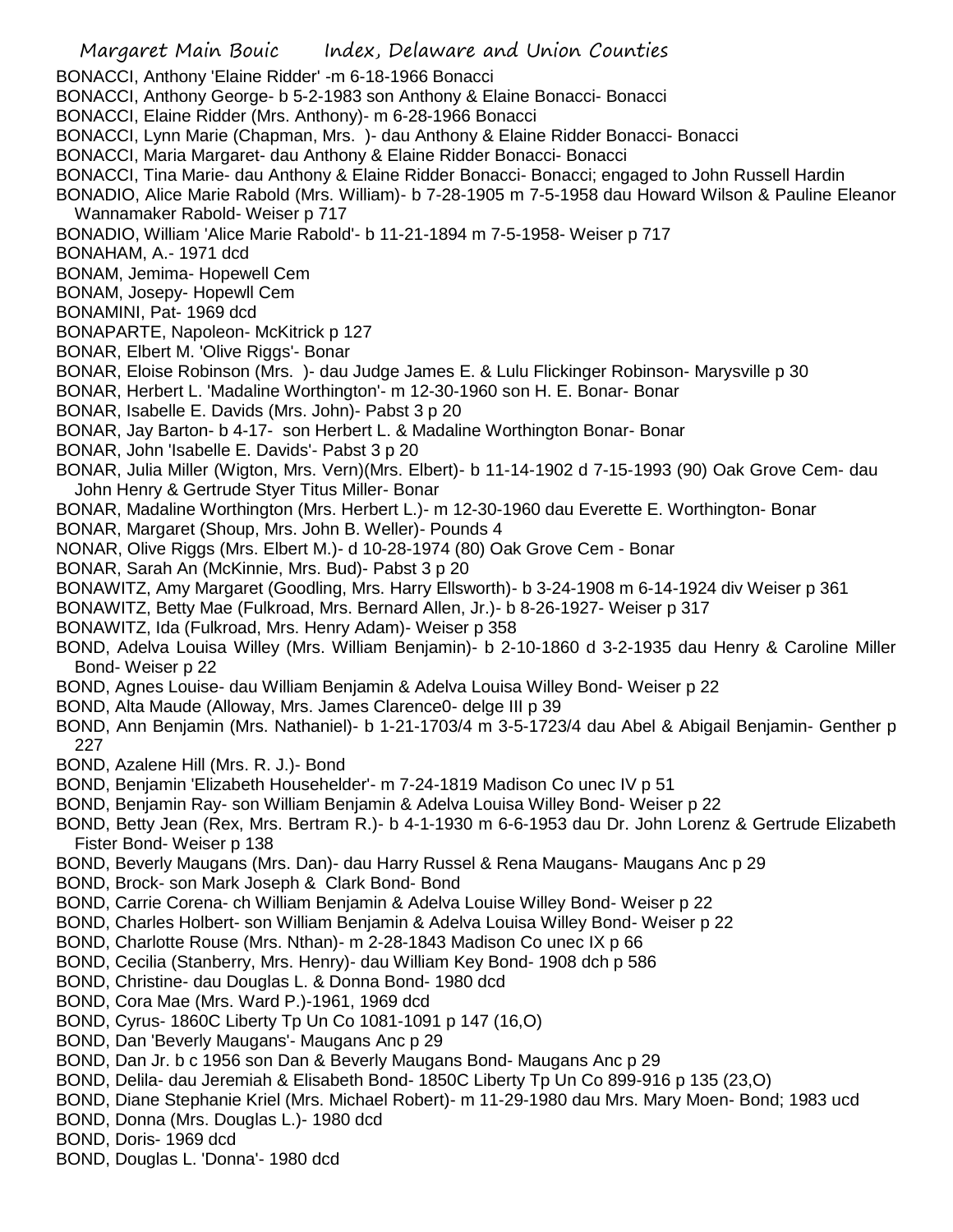- BOND, Dr.- 1976 dch p 54
- BOND, Eleanor S.- dau Jeremiah & Elisabeth Bond- 1850C Liberty Tp Un Co 899-916 p 135 (5,O); 1860C Liberty Tp 1003-1013 p 138 (15,O)
- BOND, Eleanor Louise (Eberhardt, Mrs. Edward A.)- b 5-5-1927 dau Dr. John Lorenz & Gertrude Elizabeth Fister Bond- Weiser p 138
- BOND, Elizabeth Benjamin (Mrs. William)- b 3-22-1697/8 m 8-20-1718 dau Daniel & Elizabeth Brown Benjamin- Genther p 226
- BOND, Elisabeth (Mrs. Jeremiah)- 1850C Liberty Tp Un Co 899-916 p 135 (47, Va); 1860C Lib Tp 1003-1013 p 138 (58, Va)
- BOND, Elizabeth Househelder (Mrs. Benjamin)- m 7-24-1819 Madison Co unec IV p 51
- BOND, Elizabeth (Schecter, Mrs. Samuel)- ped Richard Hugh Adams by Kathy Burath #467, unec XIV p 58
- BOND, Emily Jane (Smith, Mrs. Keener B.)- b 1823 dau Thomas & Susanna Bond- dcc Susan Cain Jackson 19
- BOND, Ernest F. 'Helen K.'- son Lucille Davis Bond- Bond; 1969, 1971, 1980 dcd
- BOND, Ethel (Mrs. Foster)- Bond
- BOND, Fontella Francis (Mrs. Thomas Milton)- dau Horace Conrad & Julia Lindquist Burgess- Thomas 4; Liggett 4
- BOND, Foster 'Ethel'- d 1- 1954- Bond
- BOND, Gertrude Elizabeth Fister (Mrs. Dr. John Lorenz)- b 6-24-1901 m 6-10-1925 dau Charles Wolff & Carrie May Seener Fister- Weiser p 138
- BOND, Hannah (Mrs. William)(Benjamin, Mrs. Jonathan)- m 5-7-1734- Genther p 226
- BOND, Helen K. (Mrs. Ernest F.)- 1969, 1971, 1980 dcd
- BOND, Hellen- dau Jeremiah & Elisabeth Bond- 1850C Liberty Tp Un Co 899-916 p 135 (18,O)
- BOND, Hiram- b 11-11-1816 d 1-26-1888 Pl City Cem unec VII p 53
- BOND, J. E.- unclaimed letter 1863, delge VII p 10
- BOND, Jeremiah 'Elisabeth'- 1850C Liberty Tp Un Co 899-916 p 135 (46, Va); 1860C Lib. Tp 1003-1013 p 138 (56, Va)
- BOND, John- 1860C Liberty Tp Un Co 1081-1091 p 147 (30,O)
- BOND, Dr. John Lorenz 'Gertrude Elizabeth Fister'- b 1-2-1901 m 6-10-1925- Weiser p 138
- BOND, Leland W.- son Lucille Davis Bond- Bond
- BOND, Lois I.- b 1890 d 1943 Oakdale Cem I p 73 (D-R1-25) dau Lottie Bloomer
- BOND, Louisa (Frakers, Mrs. Patrick)- m 9-2-1833 Madison Co unec VII p 10
- BOND, Lucille Davis- d 5-2-1980 (85) bur W. Va- Bond; Sunbury p 144
- BOND, Lucinda H. (Davidson, Mrs. Joseph)- m 10-1-1837 Madison Co unec IX p 5
- BOND, Madison- unec IV p 35, 50
- BOND, Margaret (Schechter, Mrs. Samuel)- 1883 uch V p 607
- BOND, Mark Joseph 'Patricia Lee Darr'' ' m(1) 8-28-1976 son Robert J. & Azelene Hill Bond- Bond
- BOND, Martha Thomas (Mrs. John Cushing)- b 1-22-1862 m 4-14-1880 d 12-20-1914- McKitrick p 341
- BOND, Mary Beth- dau Michael Robert & Diane Stephanie Kriel Bond- Bond
- BOND, Mary Charlotte (Beeks, Mrs. R. W.)- dau William Benjamin & Adelva Louisa Willey Bond- Weiser p 22
- BOND, Mary Elizabeth- b 11-1-1982 dau Michael Robert & Diane Stephanie Kriel Bond- Bond; 1983 ucd
- BOND, Melinda (Strice, Mrs. Dennis)- dau Robert J. & Azelene Hill Bond- Bond
- BOND, M. C. )Edwards, Mrs. Rev. J. W.)- m 9-5-1867 Pabst 8 p 67
- BOND, Michael- son Jeremiah & Elisabeth Bond- 1850C Liberty Tp Un Co 899-916 p 135 (8,O)
- BOND, Michael Robert 'Diane Stephanie Kriel'- m 11-29-1980 son Robert J. & Azelene Hill Bond- Bond; 1983 ucd
- BOND, Mordicae- 1820C Union Tp 179 (26-45)
- BOND, Mordice- 1860C Liberty T Un Co 1081-1091 p 147 (54, NC)
- BOND, Nancy J.- 1860C Liberty Tp Un Co p 147 (18,O)
- BOND, Nancy (Thorn, Mrs. Archebald)- m 11-14-1830 Madison Co unec V p 47
- BOND, Nathan 'Charlotte Rouse'- m 2-28-1843 Madison Co unec IX p 66
- BOND, Nathan 'Sarah Thompson'- m 12-1-1821 Madison Co Unec IV p 63
- BOND, Nathaniel 'Ann Benjamin'- m 3-5-1723/4- Genther p 227
- BOND, Orilla- 1860C Liberty Tp Un Co 1081-1091 p 147 (22, Va)
- BOND, Patricia Lee Darr (Mrs. Mark Joseph)- m 8-28-1976 dau Dennis N. Darr- Bond
- BOND, Rebecca- b 1953 dau Ernest F. & Helen K. Bond- 1969, 1971 dcd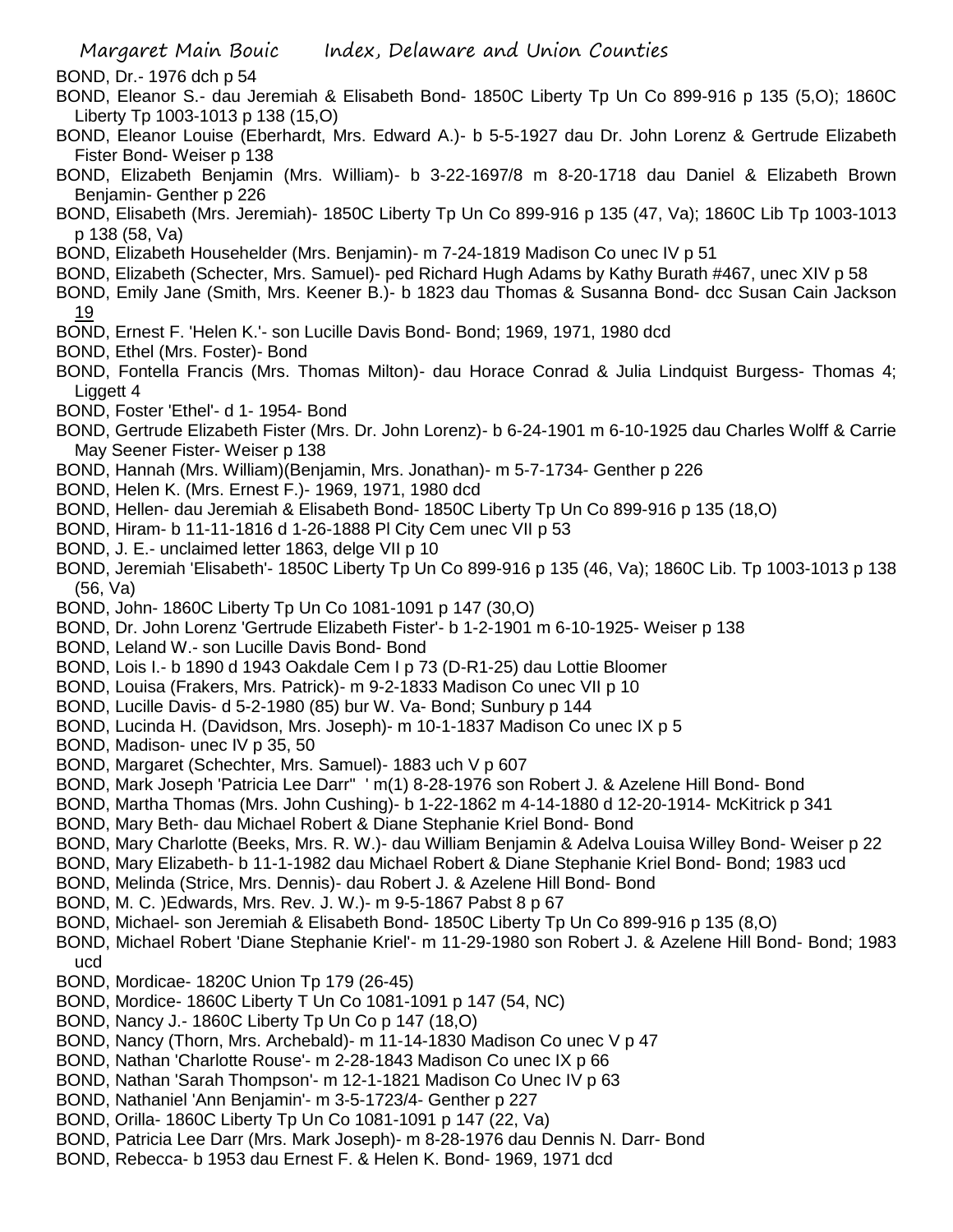Margaret Main Bouic Index, Delaware and Union Counties BOND, Rebecca (Mrs. S.)- d 9-29-1873 (54-2-2) Westfield Bapt. Cem Powell p 352 BOND, Richard- 1969 dcd BOND, Robert J. 'Azelene Hill'- Bond BOND, Ronald C.- 1971, 1973 ucd BND, Sara Jean- b 1-1-1986 dau Michael Robert & Diane Stephanie Kriel Bond- Bond BOND, Sarah J.- dau Jeremiah & Elisabeth Bond- 1850C Liberty Tp Un C0 899-916 p 135 (14,O) BOND, Sarah Thompson (Mrs. Nathan)- m 12-1-1821- Madison Co unec IV p 63 BOND, Sarah (Williams, Mrs. Stephen)- b 1788 d 1-11-1863 dcc David Williams 35 BOND, S.'Rebecca'- Powell p 352 BOND, Susanna (Mrs. Thomas)- dcc Susan Cain Jackson 39 BOND, Thomas C.- son Lucille Davis Bond- Bond BOND, Rev. Thomas E.- 1908 dch p 244; wsc Grah p 28, 29; 1880 dch p 397 BOND, Thomas 'Susanna- dcc Susan Cain Jackson 38 BOND, Toby b about 1962 son Dan & Beverly Maugans Bond- Maugans Anc p 29 BOND, Vanessa- b 11-8-1982 dau Mark Joseph & Clark Bond- Bond BOND, Violet McAllister (Mrs. )- (36 in 1886)- dau Cassius R. & Iva Baker James McAllister- Maugans Anc p 214 BOND, Violet C.-1971, 1973, 1975, 1979, 1981, 1983, 1991 ucd BOND, Virginia L.- 1980 dcd BOND, Ward P. 'Cora M.'- d 8-21-1962 bur Green Lawn, Columbus- Bond; 1961, 1969 dcd BOND, William Benjamin 'Adelva Louisa Willey'- b 11-15-1859 d 2-18-1939- Weiser p 22 BOND, William 'Elizabeth Bejamin'- m 8-20-1718- Genther p 226 BOND, William 'Hannah'- Genther p 226 BOND, William Henry- son William Benjamin & Adelva Louisa Willey Bond- Weiser p 22 BOND, William Key- 1908 dch p 586 BOND, Williamina (Cadwallader, Mrs. General John)- m 1-30-1779 d 9-9-1837 Pabst Pion I p 37 BONDE, Thomas- delge II p 37 BONDERS, F. D.- unclaimed letter 1893, delge X p 65 BONDLEY, Elmer Ralph 'Emma Rebecca Trefz'- b 4-17-1874 m 6-9-1903 d 9-11-1964 son John Michael Jr. & Lucy Ann Brownmiller Bondley- dcc Kay Evans Caudy 6 BONDLEY, Emma Rebecca Trefz (Mrs. Elmer Ralph)- b 2-10-1878 m 6-9-1903 d 10-10-1959- dcc Kay Evans Caudy 7 BONDLEY, John Michael Jr. 'Lucy Anna Brownmiller'- b 3-28-1846 m 8-21-1873 d 8-13-1921- dcc Kay Evans Caudy 12 BONDLEY, John Mikel Sr.'Julian Heinkle'-- b 9-8-1818 d 10-1-1883- dcc Kay Evans Caudy 24 BONDLEY, Julian Heinkel (Mrs. John Mikel Sr.)- b 1-9-1821 d 8-19-1854- dcc Kay Evans Caudy 25 BONDLEY, Lucy Anna Brownmiller (Mrs. John Michael)- b 9-19-1856 m 8-21-1873 d 8-26-1940 dau Emanuel & Lavina Arndt Brownmiller- Kay Evans Caudy 13 BONDURANT, CHAMBERS, &- unec XIV p 53; Paris Tp BONE, Catharn (Huffman, Mrs. James D.)- m 7-8-1840 Madison Co unec IX p 31 BONE, Charles 'Mary Jewell'- 1908 dch p 770 BONE, Mary Jewell (Mrs. Charles)- dau Warren S. & Laura Moody Jewell- 1908 dch p 770 BONEAS, Ann- 1969 dcd BONEBRAKE, Adam Wilson 'Mary Louise Shelton'- Cowgill p 70 BONEBRAKE, Rev. D.- Pabst 8 p 53, 54, 56, 57, 74 BONEBRAKE, Maralaine Lucille Hancock (Livingston, Mrs. Guy Victor, Jr.)(Livingston, Mrs. Lester Eugene)(Mrs. William Tobias)- b 4-10-1935 m(1) 4-1952 (2) 4-2-19--(3) 11-28-1973 dau Rawland Daniel & Helen Kathryn Frey Hancock- Cowgill p 70 BONEBRAKE, Mary Louise Shelson (Mrs. Adam Wilson)- Cowgill p 70 BONEBRAKE, William Tobias'Maralaine Lucille Hancock'- b 11-29-1942 m 11-28-1973 son Adam Wilson & Mary louise Shelton Bonebrake- Cowgill p 70 BONEBRICK, Rev. David- 1883 uch V p 465 BONECUTTER, Chad- delge VIII p 37 BONECUTTER, Charles E.- delge VI p 13, VII p 52, VIII p 37 BONECUTTER, Paul 'Reba'- Bonecutter; 1980 dcd BONECUTTER, Reba (Mrs. Paul)- Bonecutter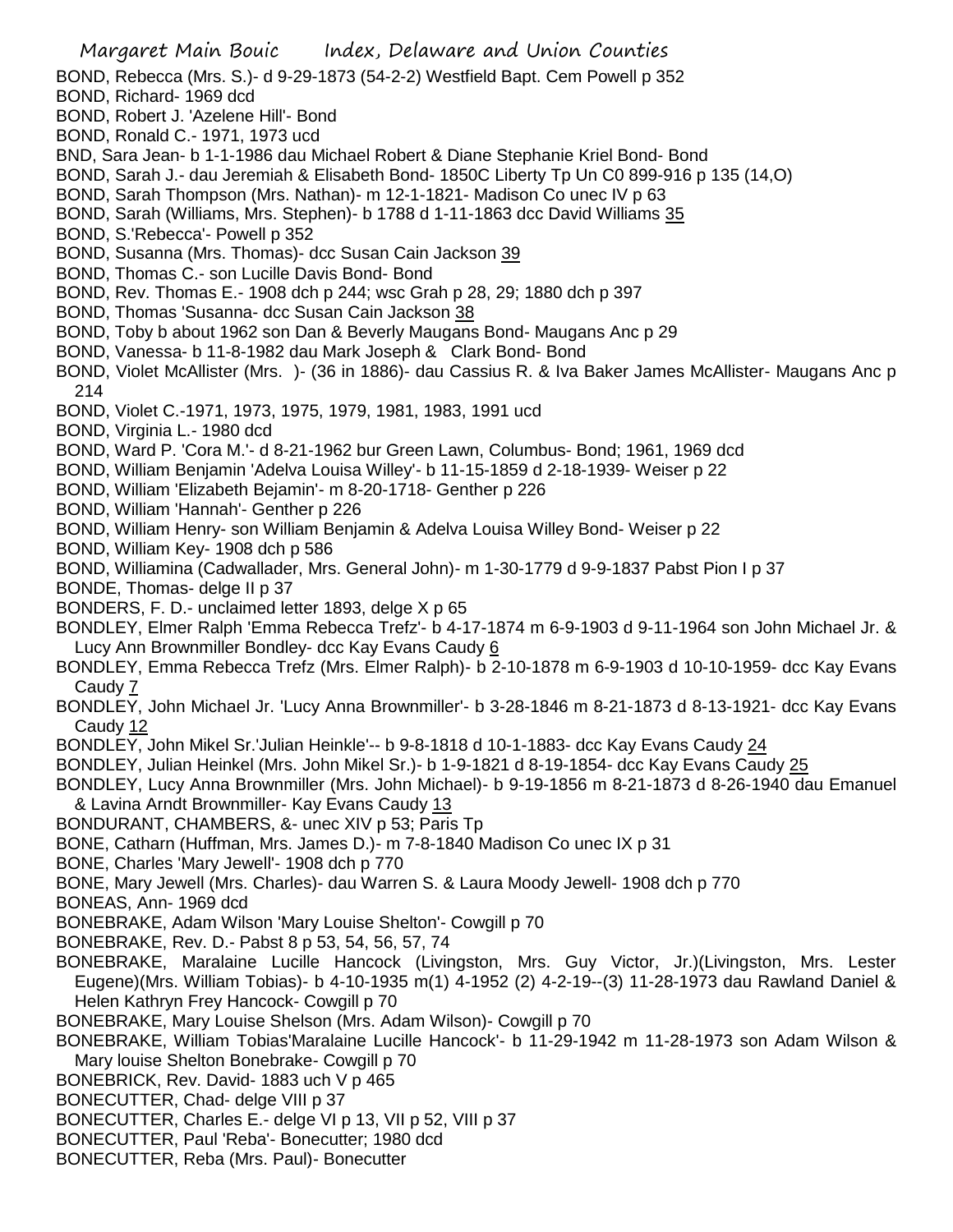- BONECUTTER, Ruby- delge VI p 3
- BONECUTTER, Steve Allen- son Paul & Reba Bonecutter- engaged to Michelle Jean Kirby
- BONECUTTER, Tabitha Jane (Willis, Mrs. William H.)-1915 uch p 652
- BONEBRAKE, Rev.- delge IX p 52
- BONELY, Frank- 1880C Thompson Tp p 298C
- BONEN, Marjory Johnston (Mrs. )- dau Thomas & Orpha McPherson Johnston- 1985 uch p 83
- BONER, Ann K. Jakes (Mrs. John)- m 11-7-1858 dcm
- BONER, Anna (Mrs. John)- b 4-1841 1880C Jerome Tp 140-143 p 16 (48, O,Md,NJ); 1900C Jer. Tp 351-363 p 16A (59,O,Pa,Pa) m 42y, 4 ch, 3 living
- BONER, Bernice (Smith, Mrs. )- dau Jesse W. Boner- Boner
- BONER, Donnie J. (Mrs. G. J.)- 1981, 1983, 1991 ucd
- BONER, Elsie (Lockhart, Mrs. )- dau Jesse W. Boner- Boner
- BONER, Emma (Sherman, Mrs. Solomon C.)- m 6-26-1882 ucm 7187 dau John & Anna Boner- 1880C Jerome Tp 141-144 p 16 (17,O,O,O)
- BONER, Dr. Garnard. J. 'Donnie J.-1979, 1981, 1983, 1991 ucd
- BONER, Glorine (Larimer, Mrs. )- dau Jesse W. Boner- Boner
- BONER, Rev. Jacob- Pabst 8 p 53
- BONER, Jesse W.- d 1-12-1963 (90) bur Pataskala- Boner
- BONER, John 'Anna'- b 3-1827 1880C Jerome Tp 141-144 p 16 (53, O,Irel,O) p 146A; 1900C Jer. Tp 351-363 p 16A (75,O,Irel,O) m 42y
- BONER, Josephine- dau John & Anna Boner- 1880C Jerome Tp 14-144 p 16 (19,O,O,O)
- BONER, Julia- sister Jessie Boner- Boner
- BONER, Kaelyn Elizabeth (Hadley, Mrs. Robert Wayne)- dau Dr. Garnard J. & Donnie June Boner- Boner
- BONER, Leanne- b 1965 dau Garnard J. & Donnie J. Boner- Boner; 1981, 1983 ucd; engaged to Bill WSelch
- BONER, Lori Jae (Epperson, Mrs. William Boyd)- m 3-16-1985- Boner; Epperson
- BONER, Maggie- 1880C Delaware Town p 498A
- BONER, Margaret- dau John & Anna Boner- 1880C Jerome Tp 141-144 p 16 (16,O,O,O)
- BONER, Maud A.- b 12-6-1876 Delaware Town son Richard S. & Amanda Green Boner- dcb
- BONER, Richard S.- 1880C Delaware Town p 492C
- BONER, Sarah (Jackson, Mrs. David)- m 12-12-1879 ucm 6612
- BONER, Sarah (Moose, Mrs. )- dau Jesse W. Boner Boner
- BONES, Emanuel- 1880C Paris Tp 111A
- BONES, George- 1880C Paris Tp p 0112
- BONES, John- unec XII p 59, estate
- BONGHUES/BONGHNER, C. W. 'Phyleta/Philitia (Fitz/Henry'- m 6-30-1851 dcm; delge III p 5, VII p 52; Bonghner
- BONGHUES/Bonghner, Phyleta/Philitia Henry/Fitzhenry (Mrs. C. W.)- m 6-30-1851 dcm dau Hart & Clarenda Marsh Henry- delge III p 5, VII p 52
- BONHAM, ---b 4-2-1892 Brown Tp son F. M. & Clara McDaniel Bonham- dcb
- BONHAM, ---b 3-10-1900 Belin Tp son L. L. & Mattie Davis Bonham- dcb
- BONHAM, Mrs. d 3-29-1931 (84-1929) Leesburg Tp uninf p 20
- BONHAM, Alma J. (Mrs. H. F.)- b 1872 d 1913 Price Cem djlm p 39; 1900c Jackson Tp 104-106 p 5A (27) m 7 y no ch
- BONHAM, Alma B.- b 7-4-1890 d 7-26-1890 Price Cem djlm p 39
- BONHAM, Ann- dau Marion Amps & Margaret Ports Bonham- Bonham; 1949, 1959 ucd (14), 1967 ucd
- BONHAM, Anna J.- dau William & Martha J. Bonham- 1880C Washington Tp 190-197 p 21 (2,O,O,O)
- BONHAM, Augustus 'Ida Rose'- m 4-4-1865 ucm 3709
- BONHAM, Belle I. Fleming (Mrs. Victor E.)- m 8-19-1877 ucm 6109; see Inez; 1880C Leesburg Tp 50 p 177A  $(22, 0, 0, 0)$
- BONHAM, Bernice (Mrs. Dr. Charles L.)- 1985 uch p 137
- BONHAM, Billy Gene- son Claude & Velma White Bonham- White 115
- BONHAM, Brenda- 1979 ucd
- BONHAM, Carl E.- son Victor E. & Belle Inez Fleming Bonham- 1880C Leesburg Tp 50 p 177A (1,O,O,O)
- BONHAM, H. Carl 'Rebecca Florence'- m 10-1912 d 4-26-1975(83) bur Marlborough Cem- Bonham
- BONHAM, Car(s)y E.- son John C. & Margaret Ora Bonham- 1915 uch p 508, 935; 1880C Washington Tp Byhalia 227-236 p 24 (34, O,Vir,Vir)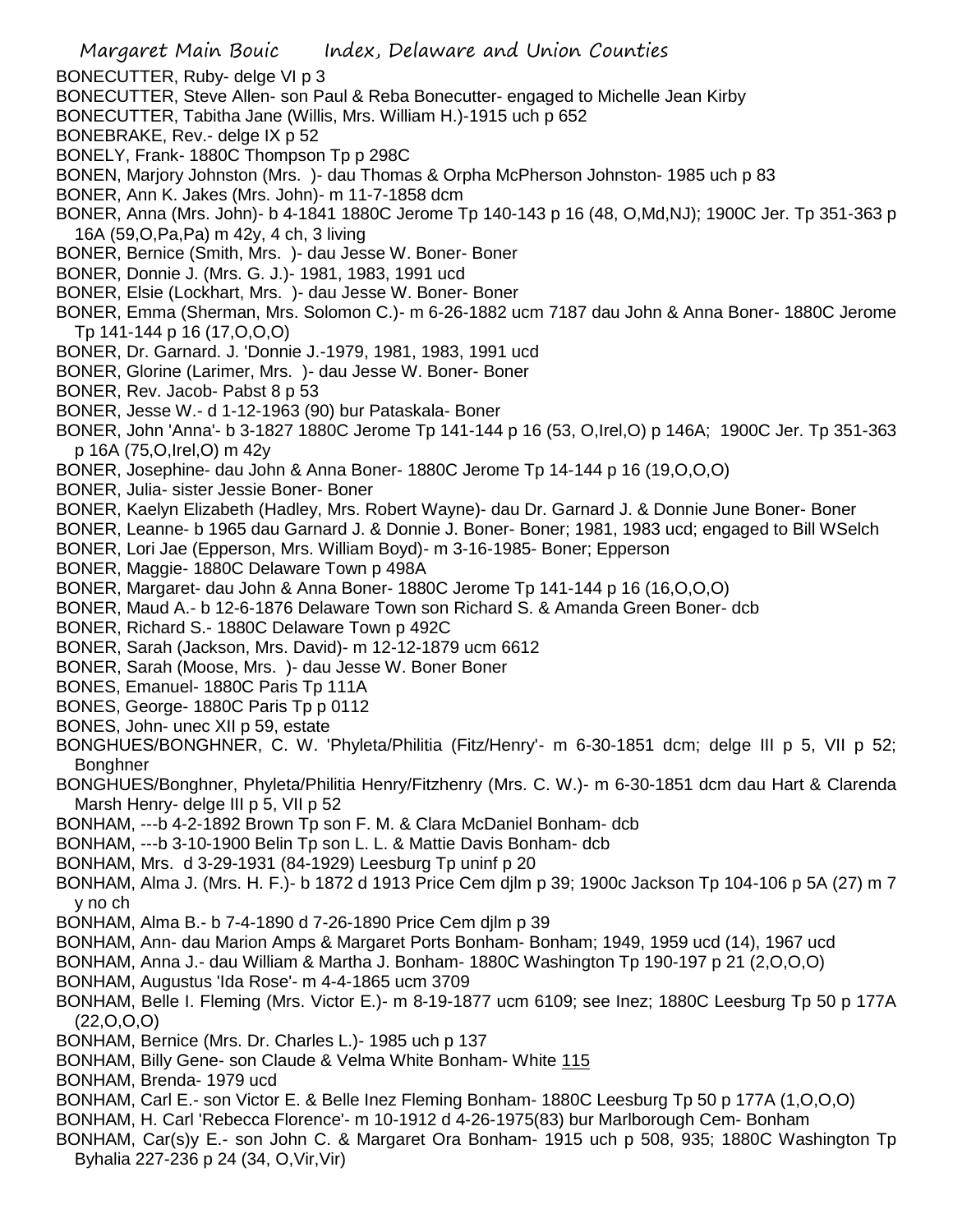BONHAM, Cary E.- b 1869 d 1932 Byhalia Cem lptw p 127

- BONHAM, Charles- d 12-6-1874 (11-10-17) Claibourne Cem p 5- son Lewt & Hannah Bonham- 1860C Claibourne Tp 584 (5/12,O); 1870C Claibourne Tp 188-186 p 24 (10,O)
- BONHAM, Charles Orien 'Grace B. Keys'- b 1-17-1896 Berlin Tp m 7- 1917 dcm son James & Grace Stickney Bonham- dcb
- BONHAM, Charles R.- son John E. & Sarah J. Creamer Bonham- 1880c Claibourne Tp 172-184 p 17 (5,O,O,O)
- BONHAM, C. J. 'Mary Bowman'- Bonham
- BONHAM, Clara A.- b 1858 d 1938 Marlborough Cem p 190
- BONHAM, Claude F. 'Velma White'- White (114); Bonham; delge IX p 20
- BONHAM, Darlene (Mrs. James A.)- m 9-28-1973 Bonham; 1975, 1983, 1991 ucd
- BONHAM, Dorothy (Mrs. Howard)- Bonham
- BONHAM, E.- 1980 dcd
- BONDLEY, Edwin- son Lewt & Hannah Bonham- 1860C Claibourne Tp 584 (7,O); 1870C Claibourne Tp 188-186 p 24 (17,O)
- BONHAM, Eliza (Daniels, Mrs. Wesley)- Freshwater p 207
- BONHAM, Elizabeth Christine Turner (Mrs. Enos H.)- b 8-16-1878 d 5-22-1969 dau Richard & Mary Amrine Turner- Bonham;1949, 1959 ucd; Marysville p 44; MR-DAR p 12
- BONHAM, Elizabeth (Lingrel, Mrs. Gaylord)- dau Ora Lee & Nellie L. Norris Bonham- Bonham; Norris; 1915 uch p 936
- BONHAM, Elmer C.- b 1908 d 1909 Byhalia Cem lptw p 127
- BONHAM, Elmer Lee- b 9-15-1904 d 12-27-1967 Byhalia Cem lptw p 132; son Ora Lee & Nellie L. Norris Bonham- 1949, 1959, 1967 ucd; Bonham; 1915 uch p 936; Norris
- BONHAM, Elton V. 'Loretta'- 1979, 1981, 1983, 1991 ucd
- BONHAM, Emma J. (Mrs. William Arthur)- b 1878 d 1945 Claibourne Cem p 64
- BONHAM, Emma- granddau Hannah Bonham; 1870C Claibourne Tp 188-186 p 24 (4,O); 1880C Claibourne Tp 103-109 (15,O,O,O)
- BONHAM, Enos H. 'Elizabeth Christine Turner'- Bonham
- BONHAM, Ernest C.- d 1-12-1966- Bonham
- BONHAM, Ernestine (Knoth, Mrs. )- dau Ernest C. Bonham- Bonham
- BONHAM, Ethel- Pabst 7 p 13
- BONHAM, Ethel Fern- b 4-21-1898 Berlin Tp dau L. F. & Mattie Davis Bonham- dcb
- BONHAM, Etta D. (Jacobs, Mrs. Loy C.)- dau John C. & Margaret Ora Bonham- 1915 uch p 935; 1880C Washington Tp 226-236 p 24 (2,O,O,O)
- BONHAM, Evi- b 8-6-1895 Brown Tp dau F. M. & Clara McDaniel Bonham- dcb
- BONHAM, Frank Clayton- b 4-23-1883 d 12-12-1931- Mlb p 190
- BONHAM, Frank C.- b 4-18-1884 Brown Tp son F. M. & Clara McDonald Bonham- dcb
- BONHAM, Frank J.'Myra Iams'- b 6-16-1884 m 1919 d 10-31-1973 bur Byhalia lptw p 132; son John C. & Margaret Ora Bonham- 1915 uch p 935; 1949, 1959, 1971, 1973 ucd
- BONHAM, George O.- son John C. & Margaret Ora Bonham- 1915 uch p 935; 1880C Washington Tp Byhalia 227-236 p 24 (9,O,O,O)
- BONHAM, George- b 11-4-1884 Oxford Tp son Thomas & Ettie Thomson Bonham- dcb
- BONHAM, Gertrude- Sunbury p 110
- BONHAM, Grace B. Keys (Mrs. Charles O.)- m 7- 1917 dcm
- BONHAM, Grace Belle (Zimmerman, Mrs. Dorrance Homer)- m 3- 1926; d 1957- Zimmerman .1474 p 339
- BONHAM, Hannah (Mrs.Lewt)- 1860C Claibourne Tp 584 (35,O); 1870C Claibourne Tp 188-186 p 24 (44,O);
- 1880C Claibourne Tp 103-109 p 10 (51, O,Penn,Penn) p 105A; 1877 uca p 87,93
- BONHAM, Harold- brother Ernest C. Bonham- Bonham
- BONHAM, Hazel (Headington, Mrs. Carl)- b 6-12-1913 m 6-1-1937 d 8-18-1981 York Cem- dau Ora Lee & Nellie Norris Bonham- Bonham; 1915 uch p 936
- BONHAM, H. C.- 1883 uch V p 490
- BONHAM, Helen M.- dau Carl & Rebecca Florence Bonham- Bonham; 1971 dcd
- BONHAM, Henry C.- d 4-15-1862? (11-11-21) Claibourne Cem p 5
- BONHAM, Henry- son Lewt & Hannah Bonham- 1860C Claibourne Tp 584 (13,O)
- BONHAM, Homer F.'Alma J.'- b 1871 d 1956 Price Cem djlm p 39; 1915 uch p 267
- 1900C Jackson Tp 104-106 p 5A (28,O,O,O)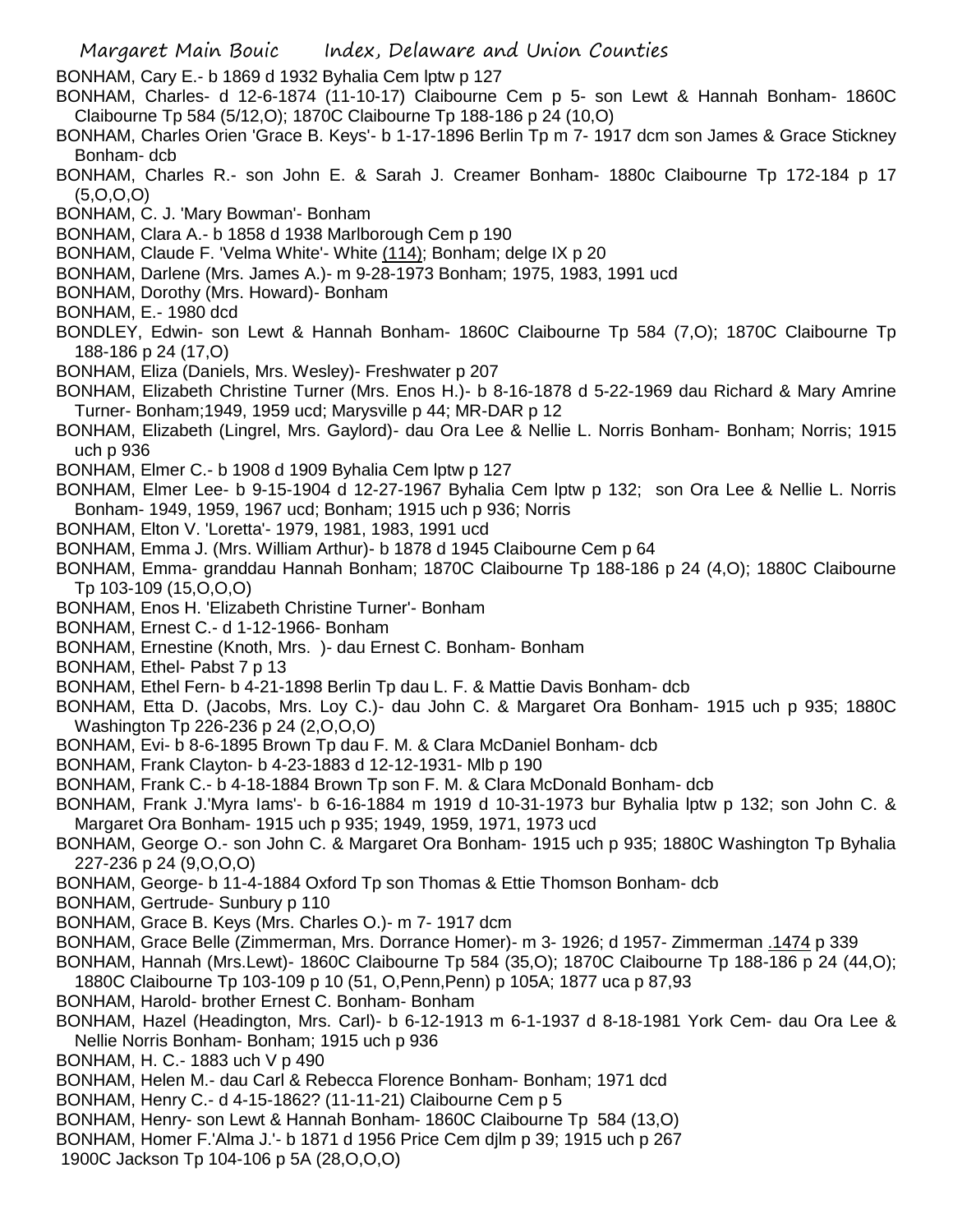- BONHAM, Howard C. (Banty)'Dorothy'- d 11-7-1976 (62) bur Ravenna- son H. Carl & Rebecca Bonham-Bonham
- BONHAM, Ida Rose (Mrs. Augustus)- m 4-4-1865 ucm 3709
- BONHAM, Inez Belle Fleming (Mrs. Victor E.)- b 5-31-1858 d 10-2-1949 dau John & Phoebe Minter Fleming-Powers p 132, 299; see Belle
- BONHAM, James A.'Darlene'- b 6-25-1951 d 3-6-1994 (42) Claibourne Cem son Marion Amos & Margaret Ports Bonham- Bonham; 1959, 1967, 1973, 1975, 1983, 1991 ucd
- BONHAM, James- b 1974 son James A. & Darlene Bonham- Bonham; 1975, 1983, 1991 ucd
- BONHAM, Jason- b 1971 son Elton V. & Loretta Bonham- 1979,1981, 1983 ucd
- BONHAM, Jemima (Mrs. Joseph)- b 12-1845 d 1931 Hopewell Cem djlm p 81; 1880C Claibourne Tp 103-108 p 10 (35,O,O,O); 1900C Leesburg Tp 148-149 p 7A (54,O,Md,Md) m 25y, 2 ch
- BONHAM, Jeremie/Jeremy- son James A. & Darlene Bonham- Bonham; 1983 ucd
- BONHAM, John- 1883 uch IV p 488
- BONHAM, John C(G). 'Margaret Ora'- b 1843 d 1913 Byhalia Cem lptw p 109- 1915 uch p 935; 1880C Washington Tp Byhalia 227-236 p 24 (35,O,O,O) p,016A; Bonham
- BONHAM, John E. 'Sarah J. Creamer'- m 3-19-1874 ucm 5463; 1880c Claibourne Tp 173-184 p 17 (27,O,O,O)
- BONHAM, Joseph 'Jemima'- b 10-1848 d 1933 Hopewell Cem djlm p 81 son Lewt & Hannah Bonham- 1860C
- Claibourne Tp 584 (11,O); 1880C Claib. Tp 103-108 (31,O,O,O) p 195A; 1900C Leesburg Tp 148-149 p 7A (51,O,O,O) m 25y
- BONHAM, Joshua- b 1975 son James A. & Darlene Bonham- Bonham; 1975, 1983, 1991 ucd
- BONHAM, Julia (Parrott, Mrs. James)(Mattingly, Mrs. )- dau Marion Amos & Margaret Ports Bonham-Bonham; 1985 uch p 110; Genther p a8; 1949, 1959 ucd (16)
- BONHAM, Leet (Lewt)- d 2-11-1863 (64y11d) bur Claibourne p 5 1915 uch p 262; 1883 uch IV p 508,541, V p 594; 1985 uch p 181; 1887 uca p 97; 1860C Claibourne Tp 584 (37,O)
- BONHAM, Lizzie May (Mrs. William W.)- b 7-29-1871 d 10-18-1895 Price Cem djlm 39
- BONHAM, Loretta (Mrs. Elton V.)- 1979, 1981, 1983 ucd
- BONHAM, Lori- b 1964 dau Elton V. & Loretta Bonham- 1979, 1981 ucd
- BONHAM, Mary Louise (DeGood, Mrs. Derwood)- dau Ora Lee & Nellie Norris Bonham-1949, 1959 ucd; 1915 uch p 936; see Mary Louise
- BONHAM, Louiza (Wood, Mrs. David)- m 7-4-1867 ucm 4209 dau Lewt & Hannah Bonham; 1860C Claibourne Tp 584 (1,O)
- BONHAM, Lulu May- b 1915 d 1950 Mlb p 169
- BONHAM, M.- (Mrs. Leet?)- Claibourne Cem p 5
- BONHAM, Madge (Oberdier, Mrs. Ralph R.)- m 7-23-1937 d 3-19-1979- Bonham; Oberdier
- BONHAM, Margaret (Baker, Mrs. Milburn)- dau Ora Lee & Nellie Norris Bonham- 1915 uch p 935; Norris; Bonham
- BONHAM, Margaret Ora (Mrs. John C.)- b 1846 d 1899 Byhalia Cem lptw p 109; 1915 uch p 935; 1880C Washington Tp Byhalia 227-236 p 24 (34, O, Vir,Vir)
- BONHAM, Margaret P. Ports (Mrs. Marion A.)- b 9-17-1911 m 1940 d 12-1-1981 dau Robert A. & Julia Phillips Ports bur Claibourne Cem p 73-Bonham;1949, 1959, 1967, 1971, 1973 ucd
- BONHAM, Margaret (Stover, Mrs. Fred)- dau H. Carl & Rebecca Florence Bonham- Bonham
- BONHAM, Marion Amos 'Margaret P. Ports'- b 11-24-1911 m 1940 d 5-19- 1973- Bonham; son C. J. & Mary Bowman Bonham- Bonham; Genther p a8; 1949, 1959, 1967, 1971, 1973, 1975,1979, 1981 ucd
- BONHAM, Martha J. (Mrs. William)- 1880C Washington Tp 190-197 p 21 (27,O,O,O)
- BONHAM, Mary Bowman (Mrs. C. J.)- Bonham
- BONHAM, Mary (Denton, Mrs. )- dau H. Carl & Rebecca Bonham- Bonham
- BONHAM, Mary Louise (DeGood, Mrs. Derwood)- b 6-3-1908 m 1959 d 3-23-1980 bur Byhalia- dau Ora & Nellie Norris Bonham- Bonham; DeGood
- BONHAM, F. Mattison- b 1855 d 1937 Marlborough Cem p 190
- BONHAM, Mattison- b 1923 d 1926- Mlb p 190 son O. & R. Bonham
- BONHAM, Minnie D.- b 1880 d 1931 Price Cem djlm p 39
- BONHAM, Myra Iams (Mrs. Frank)- b 1892 d 2-8-1961 (69) bur Byhalia lptw p 132- dau Dennis & Eva Deerwester Iams- Bonham; 1949, 1959 ucd
- BONHAM, Nancy (Caris, Mrs. )- dau Howard & Dorothy Bonham- Bonham
- BONHAM, Nancy M.- b 1873 d 1940 Byhalia Cem lptw p 127
- BONHAM, Nellie L. Norris (Mrs. Ora L.)-b 2-16-1881 m 8-1889 d 2-10-1965 lptw p 132 dau Benjamin F. &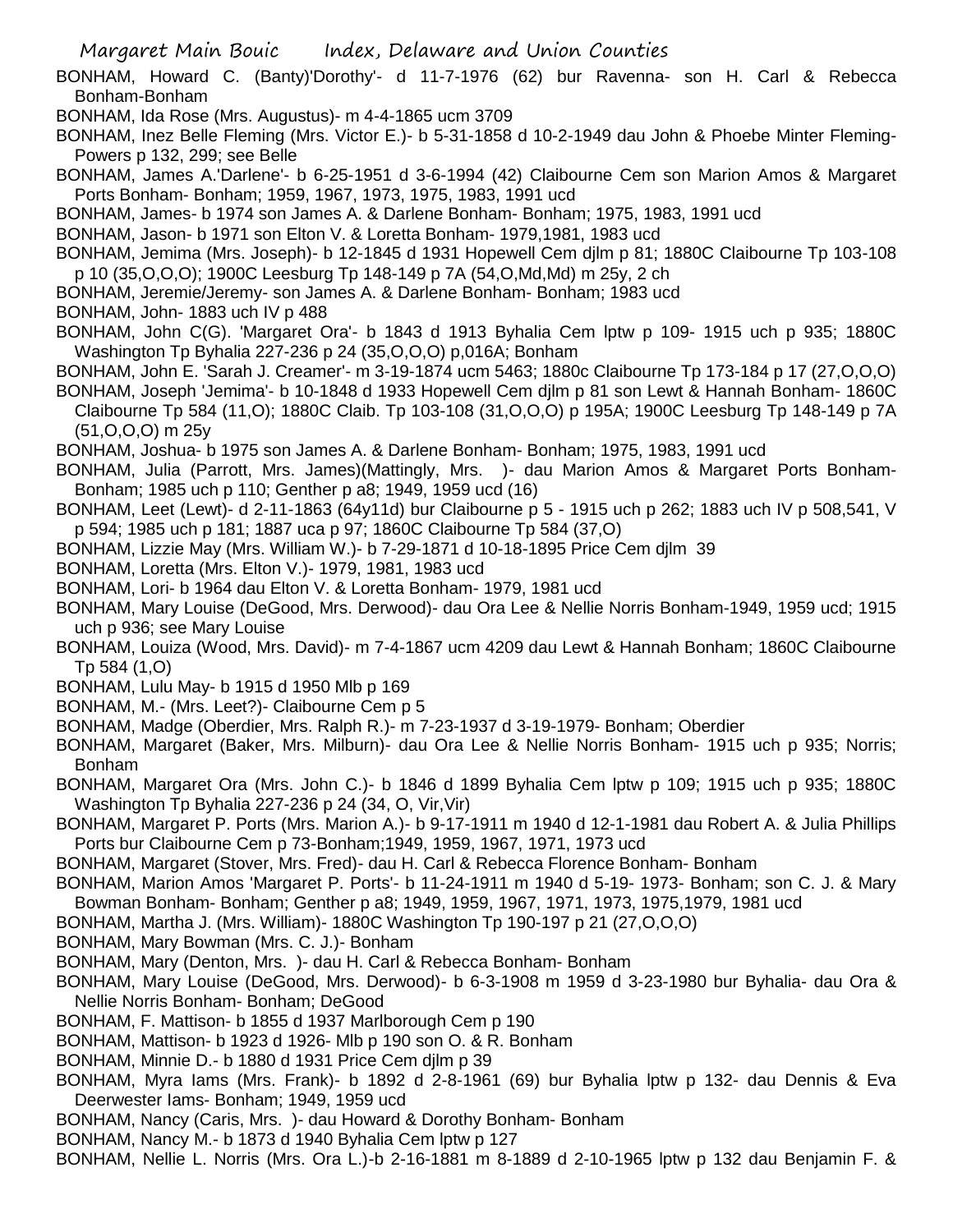Nora Ballard Norris- 1915 uch p 935; Norris; Bonham;1949, 1959 ucd; lptw p 132

- BONHAM, Oca M.- dau John E. & Sarah J. Creamer Bonham- 1880C Claibourne Tp 172-184 p 17 (3,O,O,O)
- BONHAM, Ora Lee 'Nellie L. Norris'- b 6-26-1875 d 1962 Byhalia Cem lptw p 132- son John C. & Margaret Ora

Bonham- 1915 uch p 935;1880C Washington Tp 227-236 p 24(5,O,O,O); 1949, 1959 ucd; Bonham; Norris

BONHAM, Orville 'Sabra Elliott'- m 8-14-1865 ucm 3761 son Lewt & Hannah Bonham- 1860C Claibourne Tp 584 (14,O)

- BONHAM, Rebecca Florence (Mrs. H. Carl)- d 1-16-1981 (88) bur Mlb- Bonham
- BONHAM, Richard- mt 8-15-1860 (71)

BONHAM, Robert W.- b 9-30-1919 d 8-16-1943 Byhalia Cem lptw p 132; WW II

- BONHAM, Rose Mary- dau Marion Amos & Margaret Ports Bonham- Bonham; 1949, 1967 ucd
- BONHAM, Roxie- unec V p 10

BONHAM, Roy William- b 9-23-1897 Belin Tp son James & Grace Stickney Bonham- dcb

- BONHAM, Ruby (Mrs. Rufus)- Claibourne Cem p 64
- BONHAM, Rufus 'Ruby'- Claibourne Cem p 64
- BONHAM, Sabra Elliott (Mrs. Orville)- m 8-14-1865 ucm 3761; 1870C Claibourne Tp 188-186 p 24 (24,O)
- BONHAM, Samuel H.- b 8-17-1891 d 10-4-1891 Price Cem djlm p 39
- BONHAM, Sara (Buell, Mrs. Franklin)- b 7-31-1906 Byhalia d 2-7-1985 bur Garrettsville dau Ora Lee & Nellie L. Norris Bonham- 1915 uch p 936; Bonham; Norris
- BONHAM, Sarah J. Creamer (Mrs. John E.)- m 3-19-1874 ucm 5463
- BONHAM, Sarah Josephine- b 1-22-1855 d 2-26-1888 Claibourne Cem p 32
- BONHAM, Scott- 1880C Delaware Town p 488C
- BONHAM, Sue- dau Howard & Dorothy Bonham- Bonham
- BONHAM, Teresa M. (Toomey, Mrs. )- b 1953 dau Marion Amos & Margaret Ports Bonham- 1959, 1967, 1971,1973, 1975, 1979 ucd; Bonham
- BONHAM, Thelma (Denton, Mrs. Al)- dau Carl & Rebecca Florence Bonham- Bonham
- BONHAM, Trudy (Belt, Mrs. )- dau Howard & Dorothy Bonham- Bonham
- BONHAM, Velma White (Mrs. Claude F.)- d 12-25-1972 dau Albert I. & Minnie Vandivort White- White 114; Bonham
- BONHAM, Vernon B.- b 11- 1879 son William & Martha J. Bonham- 1880C Washington Tp 190-197 p 21 (7/12,O,O,O)
- BONHAM, Victor E. 'Belle Inez Fleming'- m 8-19-1877 son Lewt & Hannah Bonham- 1860C Claibourne Tp 584 (3,O); 1870C Claibourne Tp 188-186 p 24 (13,O); Powers p 132, 299; 1880C Leesburg Tp 50 p 177B (23,O,O,O)

BONHAM, Viola Harris (Mrs. )- dau Lafayette & Eunice Jack Harris- Genther p 114

BONHAM, William Arthur- b 1876 d 1943 Claibourne Cem p 64- son Joseph & Jemima Bonham- 1880C Claibourne Tp 103-18 p 10 (3,O,O,O)

- BONHAM, William H.- 1880C Washington Tp p 0015
- BONHAM, William 'Martha J.- 1880C Washington Tp 190-197 p 21 (24,O,O,O); 1915 uch p 400
- BONHAM, William- son Lewt & Hannah Bonham- 1860C Claibourne Tp 584 (5,O); 1870C Claibourne Tp 188-186 p 24 (15,O)
- BONHAM, William W. 'Lizzie May'- djlm p 39
- BONHAM, Winifred (Harris, Mrs. Elmer)- m 1935 dau Ora Lee & Nellie L. Norris Bonham- 1915 uch p 935; Bonham; Norris
- BONI, Sandra (Mitchell, Mrs. Bruce)- m 2-15-1985 dau Robert & Patricia Milner- Boni; Mitchell
- BONILLI, Mary- 1975 ucd
- BONINE, Anthony 'Margaret Ella Ege'- b 2-23-1854 m 11-11-1875- Weiser p 174
- BONINE, Floyd- b 4-5-1882 son Anthony & Margaret Ella Ege Bonine- Weiser p 174
- BONINE, George Earl- b 2-8-1878 son Anthony & Margaret Ella Ege Bonine- Weiser p 174
- BONINE, Margaret Ella Ege (Mrs. Anthony)- b 9-18-1854 m 11-11-1875 dau William S. & Eliza J. Thomas Ege- Weiser p 174
- BONINE, Roy St. Clair- b 9-11-1876 son Anthony & Margaret Ella Ege Bonine- Weiser p 174
- BONINE, William Clark- b 2-11-1886 son Anthony & Margaret Ella Ege Bonine- Weiser p 174
- BONINGER or BOLINGER, Ella Otte- b 1868 d 1938 Oakdale Cem II p 22 (B-R10-12)
- BONINI, Linda S.- 1991 ucd
- BONISOM, Polly- 1860C Claibourne Tp 618-589 p 82 (17,O)

BONJOURNE, Betty Kendall (Mrs. Duncan A.)- dau Jesse J. & Laura McKitrick Kendall- McKitrick p 77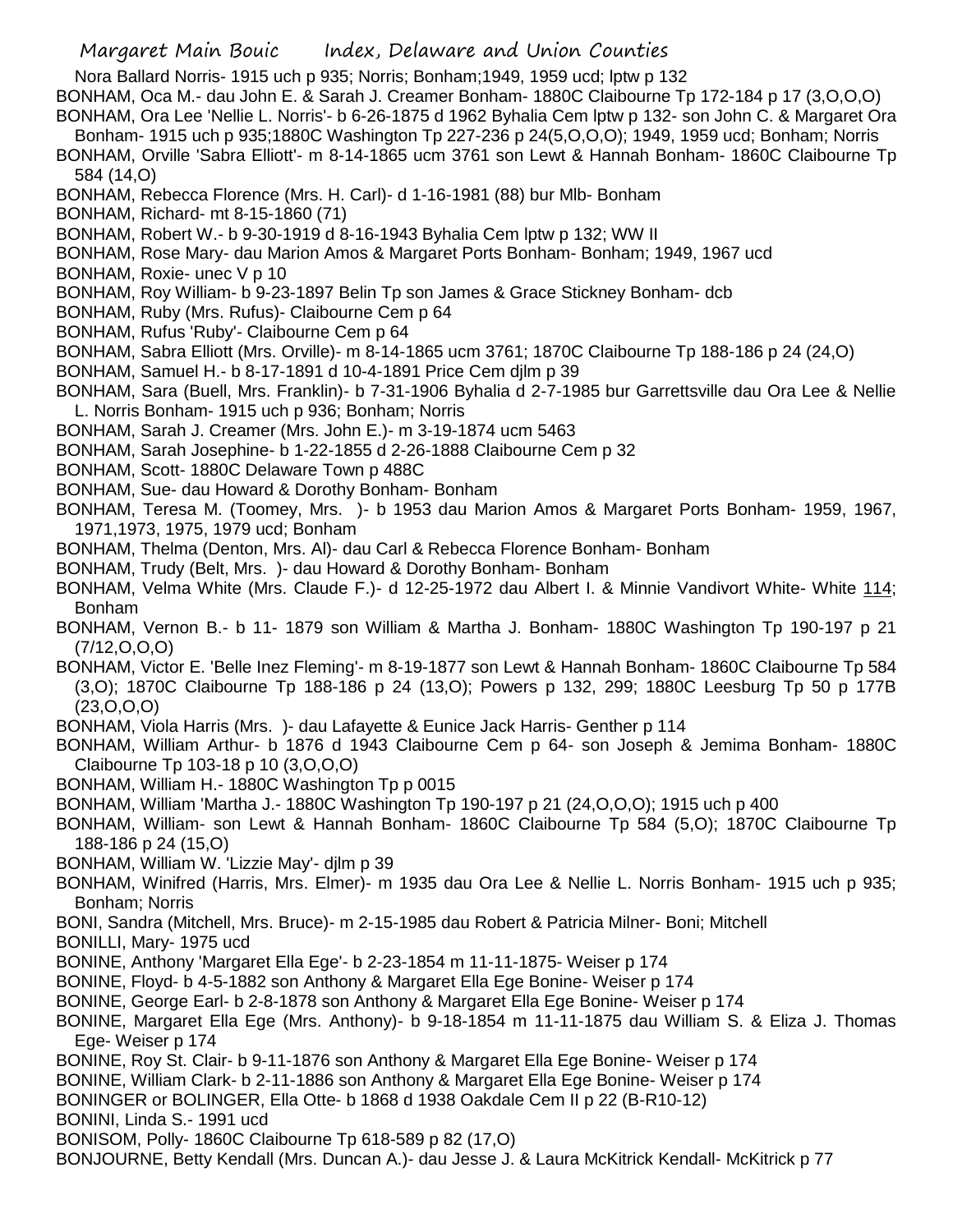Margaret Main Bouic Index, Delaware and Union Counties BONJOURNE, Duncan A. 'Betty Kendall'- McKitrick p 77 BONKER, Grace Wells (Mrs. John)- dau Orlando & Elizabeth Stuart Wells- unec IV p 56 BONKER, John 'Grace Wells'- unec IV p 56 BONN, Bua (Mrs. John)- 1860C Dover Tp 216(25,O) BONN, Jerome- son John & Bua Bonn- 1860C Dover Tp 216(1,O) BONN, James W.- 1880C Delaware Town p 511A BONN, John 'Bua'- 1860C Dover Tp 216 (25,O) BONN, Leonila- ch John & Bua Bonn- 1860C Dover Tp 216(5,O) BONN, William H.- son John & Bua Bonn- 1860C Dover Tp 216(3,O) BONNAN, Edmond- 1835 men 52 #54 p 96 Radnor Tp BONNE, John- Scioto Tp 1890- delge IV p 1i BONNELL---family of Judie P. Clark #636, delge X p 79 BONNELL, Amy Sue (Wilhelm, Mrs. Jon Howard)- b 1966 m 9-8-1990 dau Raymond L. & Julia J. Bonnell-Bonnell; 1969, 1971, 1980 dcd BONNELL, David- b 1958 son Raymond L. & Julia J. Bonnell- 1969, 1971 dcd BONNELL, Ettie Hale (Mrs. Harry V.)- Bonnell BONNELL, Greg- b 1959 son Raymond L. & Julia J. Bonnell- 1969, 1971 dcd BONNELL, Harry V. 'Ettie Hale' 'Norma M.'- d 12-16-1966 bur Tiffin- Bonnell BONNELL,--(Nepper, Mrs. Robert)- dau Harry V. Bonnell- Bonnell BONNELL, James- brother Raymond L. Bonnell- Bonnell BONNELL, Julia J. (Mrs. Raymond L.)- 1969, 1971, 1980 dcd BONNELL, Kimberlee Martin (Mrs. Mark L.)- b 6-28-1986 dau William C. & Marlene Martin- Martin BONNELL, Mark L. 'Kimberlee Martin'- m 6-28-1986 son Robert Bonnell- Martin BONNELL, Nina Figley (Mrs. Rollo)- b 5-30-1904 m 4-23-1929 dau Orlo & Cora Bessie Hager Figly- Genther p 184, 185 BONNELL, Norma M. (Mrs. Harry V.)- d 11-18-1981 (70) bur Tiffin- Bonnell BONNELL, Oscar- brother Raymond L. Bonnell- Bonnell BONNELL, Raymond L. 'Julia J.'- d 5-21-1985 (57) Oak Grove Cem ; 1969, 1971, 1980 dcd BONNELL, Rebecca Susan- b 5-12-1936 dau Rollo & Nina Figly Bonnell- Genther p 185 BONNELL, Rollo 'Nina Figley'- m 4-23-1929- Genther p 184, 185 BONNELL, Shirley (Nepper, Mrs. \_- dau Harry V. & Norma M. Bonnell- Bonnell BONNELL, Thomas Howard- b 10-16-1933 son Rollo & Nina Figly Bonnell- Genther p 185 BONNEMAN, F.- 1908 dch p 117 BONNER,----family of Betty Reams #53 un co gen soc; unec VI p 14, IX p 14; family of Lisa J. Porter Burt #620 delge X p 38; family of robert E. Styer,Jr.- unec XIV p 50; family of Carol Staudenheimer #82; unec XII p 14 BONNER, ----(Miller, Mrs. Robert L.)- dau Howard C. Bonner- Bonner BONNER, Alfreda (Mrs. )- Bonner BONNER, Alphena Graham (Mrs. Emanuel)- m 12-11-1864 dcm; dau John A. Graham- dcw Bk 4 p 322(34) BONNER, Amanda Swartz (Mrs. Isaac)- m 3-7-1856 ucm 2417; 1860C Leesburg Tp 418 (21,O) BONNER, Barbara (Mrs. Charles W.)- 1961 dcd BONNER, Bill- 1980 dcd BONNER, Carmie Custiss- b 8-30-1879 d 6-13-1933 ch William Sylvester & Ida Adora Cowgill Bonner- 1883 uch  $V$  p 615; Cowgill p 15 BONNER, Charles- b 9-13-1871 Thomson Tp son Edward & Elsophrona Graham Bonner- dcb BONNER, Charles W. 'Barbara'- 1961 dcd BONNER, Christel Wilson (Mrs. Richard)- m 12-1-1979- Bonner BONNER< C. Layman- b 10-30-1879 Thomson Tp son W. L. & Ida Bonner- dcb BONNER, Dr. Columbus Delno 'Martha Chapman'- 1985 uch p 95 BONNER, Courtney Renea- b 8-23-1984 dau Richard & Christel Wilson Bonner-Bonner BONNER, Diane (Rush, Mr. Robert Doerr)- m 11-20-1960 dau Royal Eugene Bonner- Bonner BONNER, Dorothea (Mrs.Dr. Hubert)- d 3-11-1977 (64)- Bonner BONNER, Emanuel 'Alphina Graham'- m 12-11-1864 dcm

- BONNER, Ernestine (Miller, Mrs. Robert L.)- dau Howard C. & Mary Virginia Eddy Bonner- Bonner
- BONNER, Eva Eunice (Miller, Mrs. James Albert)- b 4-2-1884 m 11-30-1905 d 11-30-1966 dau William Sylvester & Ida Adora Cowgill Bonner- Bonner; Cowgill p 15

BONNER, Fay Luiman- b 2-28-1882 d 9-19-1952 Delaware ch William Sylvester & Ida Adora Cowgill Bonner-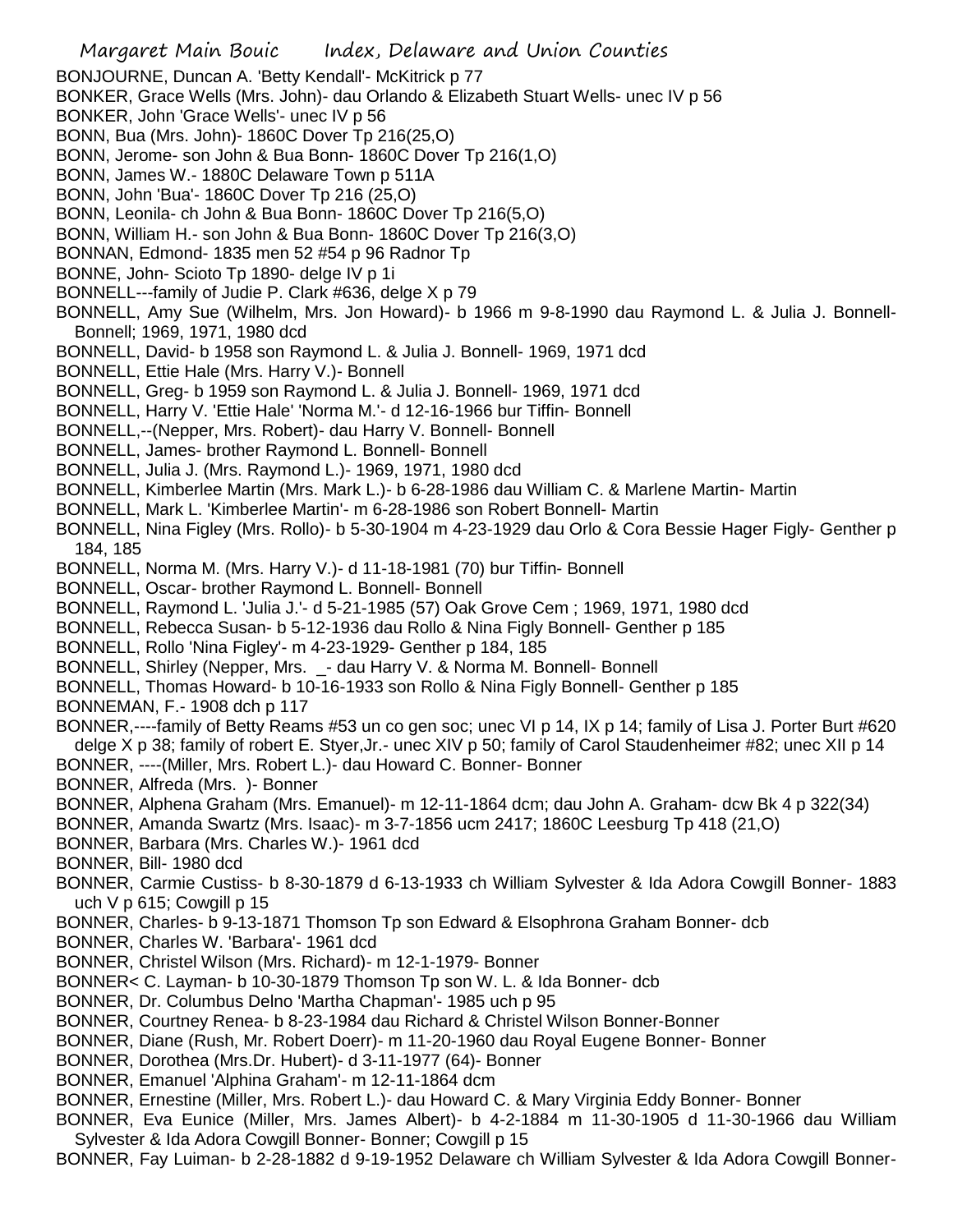1883 uch V p 615; Cowgill p 15; dcb

- BONNER, Florence L. (Mrs. Henry J.)- d 5-29-1966 bur Glendale- Bonner
- BONNER, Gary- b 1967 son Thomas G. & Mary L. Bonner- 1971 dcd
- BONNER, Gladys Saunders (Mrs. Howard C.)- m 1940- Bonner
- BONNER, Grace B. (Mrs. )- d 3-16-1972 (88) bur S. Bloomfield- Bonner
- BONNER, ---(Gregg, Mrs. Roscoe)- dau Grace Bonner- Bonner
- BONNER, ---(Key, Mrs. Harry)- dau Grace Bonner- Bonner
- BONNER, Hannah- dau Henry & Mary Bonner- 1850C Thomson Tp 21 p 186(17,O)
- BONNER, Hannah (Fryman, Mrs. Samuel)- m 5-4-1855 dcm; 1880 dch p 802
- BONNER, Harriet Annah Kidd (Mrs. Samuel)- b 4-30-1882 d 1-14-1942 dau John Bickmore & Annah Mary Staley Kidd- McKitrick p 163
- BONNER, Harry Sylvester- b 4-26-1886 d 6-8-1950 son William Sylvester & Ida Adora Cowgill Bonner- Cowgill p 15
- BONNER, Helen Frances (Mrs. Dr. Evert John Marsh)- b 2-10-1894 m 2-10-1913 dau Dr. Columbus Delno & Martha Chapman Bonner- 1985 uch p 95
- BONNER, Henry 'Mary'- 1830C Thompson Tp delge III p 71; 1840C Thompson Tp p 110 (30-40);1850C Thomson Tp 21 (48, Va); 1835 men 56 #19 p 104 Thompson Tp; delge IV p 31
- BONNER, Henry Dewitt- son Henry James & Florence Bonner- Bonner
- BONNER, Henry James 'Florence L.'- d 7-14-1971 (74) bur Glendale- Bonner- d 7-14-1971 (74) bur Glendale-Bonner
- BONNER, Hortensia- d 5-6-1927 (78) Claibourne Cem p 42
- BONNER, Howard- 1985 uch p 95 (can'tfind)
- BONNER, Howard C.'Mary Virginia Eddy' 'Gladys Saunders'-b 8-2-1897 m 1940 d 5-6-1963 Shoup Cem-son Raymond & Minnie Peppers Bonner
- BONNER, Howard L.- b 10-2-1926 d 11-17-1966 Shoup Cem son Howard C. & Mary Virginia Eddy Bonner-Bonner
- BONNER, Dr. Hubert 'Dorothea'-b Austria d 12-11-1970 (69)- Bonner; 1961 dcd
- BONNER, Hugh- son Hubert & Dorothea Bonner- Bonner; 1961 dcd (17)
- BONNER, Ida Adora Cowgill (Mrs. William Sylvester)- b 12-8-1859 m 10-24-1878 ucm 6346 d 4-7-1941 dau Isaac & Eunice Mary Beardsley Cowgill- 1883 uch V p 615l Cowgill p 15
- BONNER, Isabella J. David (Mrs. John)- dau Sylvanus & Margaret Evans David(s)- 1908 dch p 700; 1883 uch V p 800
- BONNER, Isaac 'Amanda Swartz'- m 3-7-1856 ucm 2417; 1860C Leesburg Tp 418 (32,O)
- BONNER, Isaac- son Henry & Mary Bonner- 1850C Thomson Tp 21 p 186(15,O)
- BONNER, Isabella J. David- 1880 dch p 800
- BONNER, Isiblia J. (Mrs.J.)- d 1-26-1887 (55-3-9) Radnor Cem Powell p 224
- BONNER, James- Bonner; monk
- BONNER< John- 1880C Thompson Tp p 297A
- BONNER, John- son Isaac & Amanda Swartz Bonner- 1860C Leesburg Tp 418 (1,O)
- BONNER, John-1850C Radnor Tp 137 (22,O)
- BONNER, John L.- 1880C Union Tp 107 p 19 (22, O,Va,O)
- BONNER, John 'Malinda Houtz'- bur Radnor Cem- Maugans Anc p 6
- BONNER, Kenneth- son Grace Bonner- Bonner
- BONNER, L. A. (Mrs. M. C.)- djlm p 12
- BONNER, Laura- b 1971 dau Thomas G. & Mary L. Bonner- 1971 dcd
- BONNER, Leah (Mrs. William)- b 8-5-1819 d 11-25-1893 Mt. Herman Cem- djlm p 15
- BONNER, Lemuel- d 4-24-1914 (70) Claibourne Cem 1880C Thompson Tp p 297A
- BONNER, Lucinda (Stultz, Mrs. Franklin)- m 2-13-1861 dcm- dau Henry & Mary Bonner-1850C Thomson Tp 21 p 186(10,O)
- BONNER, Lumen D.- son J. & I. J.- d 2-4-1879 (24-1-1) Radnor Cem Powell p 224
- BONNER, Mabel I.- b 11-22-1893 Sicoto Tp dau W. & Rosie M. Ayers Bonner- dcb
- BONNER, Maggie (Darling, Mrs. Iliff)- Freshwater p 192; Maugans Anc p 15
- BONNER, Mahala- dau Henry & Mary Bonner- 1850C Thomson Tp 21 p 186(13,O)
- BONNER, Malinda Houtz (Liggett, Mrs. Joseph J.)(Mrs. John)- b 1847 d 1928 NM; Bonner
- BONNER, Manuel- son Henry & Mary Bonner- 1850C Thomson Tp 21 p 186(8,O); 1880C Thompson Tp p 300C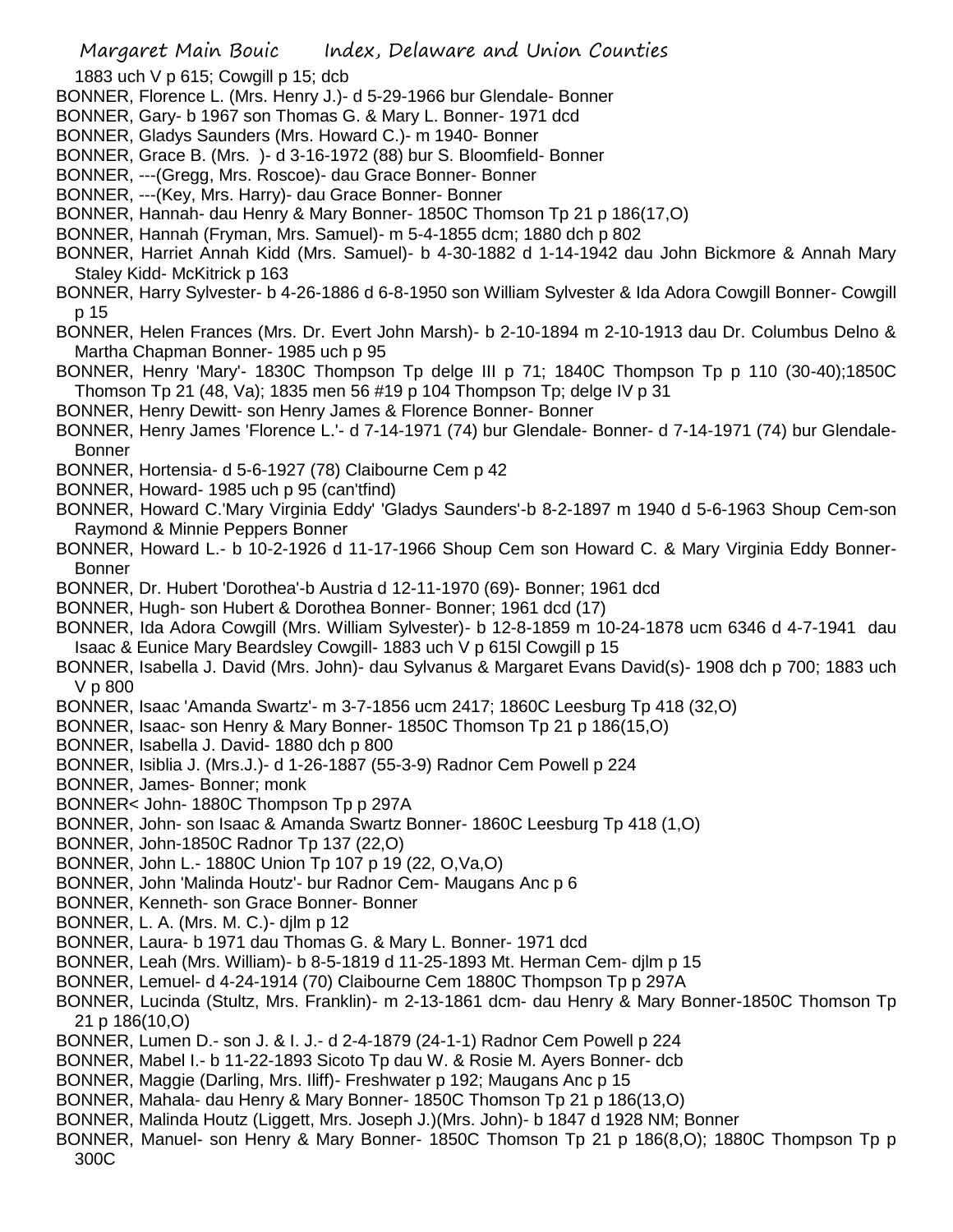- BONNER, Margaret A.(Smith, Mrs. Hiram P)-m 6-12-1853 dcm- dau John & Isabella J. David Bonner- 1880 dch p 800
- BONNER, Martha Chapman (Mrs. Dr. Columbus Delno)- 1985 uch p 95
- BONNER, Martha (Smith, Mrs. Joseph)- m 1-7-1842 Madison Co unec IX p 65
- BONNER, Mary- 1985 uch p 95 (can't find)
- BONNER, Mary E.(Weckel, Mrs. Alexander)- m 10-4-1849 dcm- dau John & Isabella J. David Bonner- 1880 dch p 800
- BONNER, Mary (Mrs. Henry)- 1850C Thomson Tp 21 p 186 (40,O)
- BONNER, Mary L. (Mrs. Thomas G.)- 1971 dcd
- BONNER, Mary V.- b 1900 d 1932 mother- Hopewell Cem djlm p 82
- BONNER, Matthew- 1883 uch V p 291; Pabst Pion I p 127, 128
- BONNER, Michael- son Henry & Mary Bonner- 1850C Thomson Tp 21 p 186(4,O); 1880C Thompson Tp p 297A
- BONNER, Minnie Olive- b 5-27-1884 Thomson Tp----
- BONNER, Nellie (Orsborn, Mrs. )- sister Dr. Oscar W. Bonner- Bonner
- BONNER, Dr. Oscar W.- d 12-11-1944 (78) Oak Grove Cem -brother Samuel L. Bonner- Bonner; 1908 dch p 361;1976 dch p295, 297; Fowler p 88; Pabst 4 p 29;
- BONNER, Ray R.- son John & Isabella J. David Bonner- 1880 dch p 800
- BONNER, Richard (Dick)- son Dr. Hubert & Dorothea Bonner- 1961, 1980 dcd; Bonner
- BONNER, Robert Emanuel- b 3-2-1881 Thomson Tp son Emanuel & Mary Cofield/Scofield Bonner- dcb
- BONNER, Royal Eugene-son Grace Bonner- Bonner
- BONNER, Samuel- son Henry & Mary Bonner- 1850C Thomson Tp 21 p 186(6,O)
- BONNER, Samuel 'Harriet Annah Kidd'- m 8-27-1902- McKitrick p 163
- BONNER, Samuel L.- brother Dr. Oscar W. Bonner- Bonner
- BONNER, Sarah- 1850C Radnor Tp 137 (18,O)
- BONNER, Sarah- dau Henry & Mary Bonner- 1850C Thomson Tp 21 p 186(19,O) Sarah
- BONNER, Sarah Elizabeth Larcum (Mrs. William)- m 12-26-1850 dcm
- BONNER, Scioto (Mrs )- dau Scioto Wesson- Pabst Pion I p 126
- BONNER, Stephanie- b 1968 dau Thomas G. & Mary L. Bonner- 1971 dcd
- BONNER, Susannah (Arrowhood, Mrs. Amos)- b 1794 unec IV 32, 70;ped Betty Cleveland Reams21
- BONNER, Thomas G. 'Mary L.'- 1971 dcd
- BONNER, Tilden- 1880C Scioto Tp p 294A
- BONNER, William H.- d 11-26-1894 (25y4d) Claibourne Cem p 42
- BONNER, William 'Sarah Elizabeth Larcum' m 12-26-1850 dcm- son Henry & Mary Bonner- 1850C Thomson Tp 21 p 186 (23,O); 1880C Thompson Tp p 297A
- BONNER, William Sylvester 'Ida Adora Cowgill'- b 9-23-1856 m 10-24-1878 ucm 6346 d 5-1921;son John & Isabella J. David Bonner- 1883 uch V p 800; 1883 uch V p 615; Cowgill p 15; performed marriage- unec VIII p 3
- BONNETT, BONNETTE- I have not tried to dstinquish the two spellings
- BONNETT, ----performed marriage- unec VIII p 3
- BONNETTE, child- Oakdale Cem 79
- BONNETTE, Albert- son William & Leah Welch Bonnette- 1860C Leesburg Tp 530-50 p 70 (7,O)
- BONNETTE, Albert N.- son Alf & Hester Bonnett- 1860C Leesburg T0 550-523 p 73 (3,O)
- BONNETTE, Alf 'Hester'- 1860C Leesburg Tp 550-523 p 73 (26, Va)- see Ralph S.
- BONNETTE, Alfred- son Samuel & Susan- d 9-25(26)-1861(2m) Mt Herman Cem djlm p 11
- BONNETTE, Amanda Kauble (Mrs. Michael)- Bonnette
- BONNETTE, Anna (Reed, Mrs. )(Mrs. Lewis)- m 11-7-1850 ucm 1596 mt 11-13-1850; unec VII p 54
- BONNETTE, Ann Maria Davis.(Anmariah) (Mrs. John)- b W. Va 11-22-1811 m 5-2-1832 d 9-26-1891 (79-10-4) Mt Herman Cem djlm p 11 dau Isaac & Keziah Askew Davis- 1883 uch V p 82, 434; 1850C Leesburg Tp 300-304 p 47 (39, Va); 1860C Leesburg Tp 529-503 p 70 (48,O); 1870C Leesburg Tp 158-165 p 19 (58, Va); 1877 uca p 19
- BONNETTE, Anna M. Dellinger (Mrs. David C.)- lic 3-20-1880 ucm 6684
- BONNETTE, Arthur 'Lulu Graham Mosier'- Graham (1756)
- BONNETTE, Arthur 'Pearl'- b 7-1875 d 1948 Fairview Cem p 14; 1900C Dover Tp 127-129 p 6B (24,O,O,O)
- BONNETTE, Arthur M.- son William H. & Hannah A. Scott Bonnette- 1915 uch p 759; 1985 uch p 14; 1880C Leesburg Tp 213 p 22 (4,O,Va,O)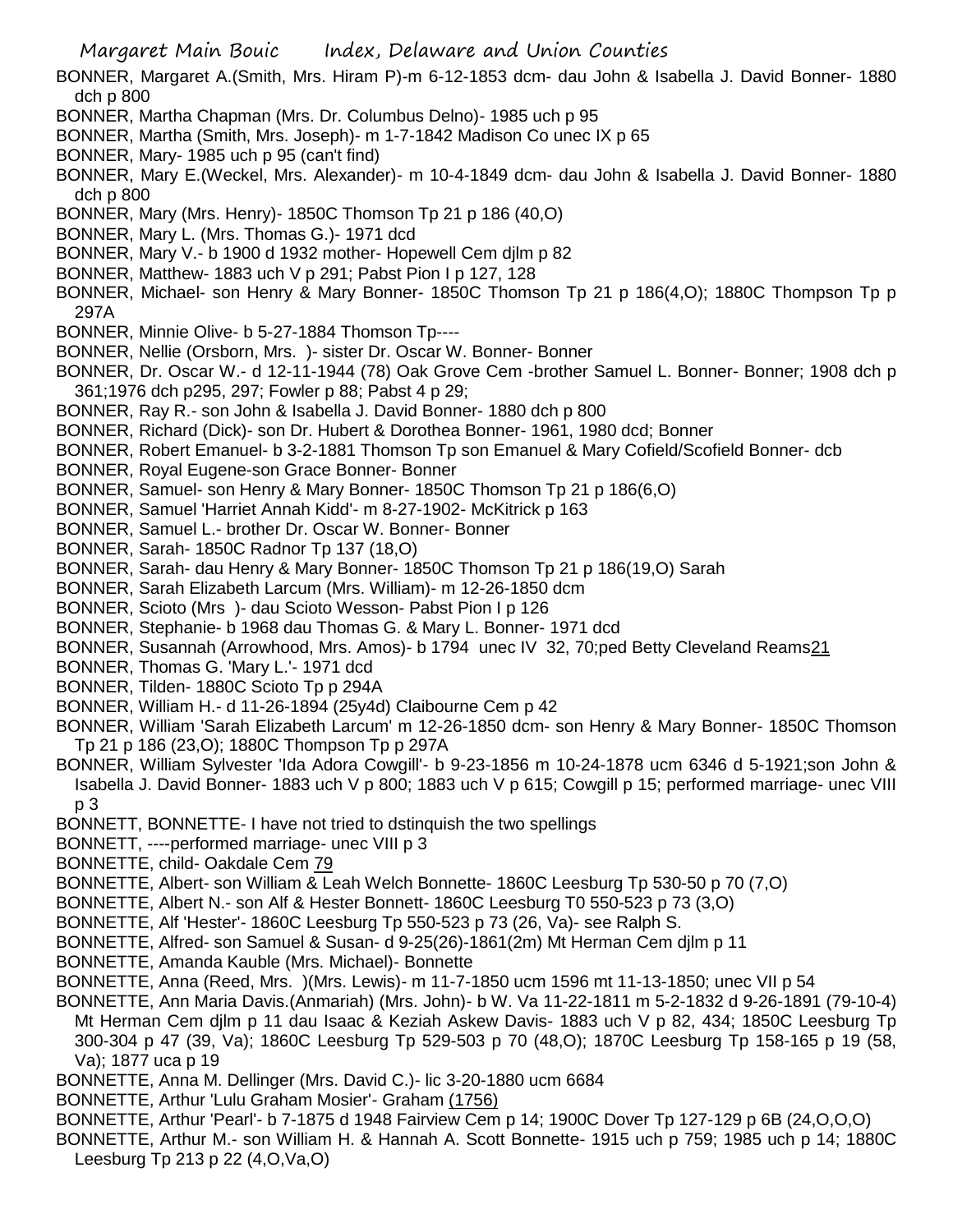BONNETTE, Blanche M.- n 5-1884 dau Elbert W. & Glenna Dodge Bonnette- Dodge 4; 1915 uch p 785; 1900C Leesburg Tp 191-193 p 8B (16,O,O,O)

- BONNETTE, Blanche- d 12-29-1887 (1y4m) Oakdale Cem I p 166 (C-21) 364
- BONNETT, Carrie Le Retilley (Mrs. Charles)- dau Edward Le Retilley- Powers p 313, 314
- BONNETT, Carrie N.- d 11-26-1864 (2m) dau Samuel & Susan Bonnett- Mt. Herman Cem djlm p 11
- BONNETTE, Charles A. 'Katherine M.Butz'- b 1853 Un Co m 2-25-1875 ucm 5647 d 1-27-1916 (62y 2m) Oakdale Cem I p 125 (F-R7-6); mt 3 p 10; 1870C Leesburg Tp 154 p161 p 19 (17,O); 1880C Leesburg Tp 217 p 22 (26,O,O,O) p 185A
- BONNETT, Charles 'Carrie LeRetilley'- Powers p 313,314
- BONNETTE, Charles U.-b 1869 Un Co d 12-24-1934 Oakdale Cem II p 59 (G-R14-6) son William H. & Hannah A. Scott Bonnett- 1915 uch p 759; 1985 uch p 14; 1880C Leesburg Tp 213 p 21 (10,O,O,O) p 185A
- BONNETTE, Clara Ann (Parrott, Mrs. Charles)-m 1891- dau William H. & Hannah A. Scott Bonnett- Parrott 3,4; 1985 uch p 14, 108; 1870C Leesburg Tp 165-172 p 20 (5,O); 1880C Leesburg Tp 213 p 21 (15, O,Va,O)
- BONNETTE, Clarence B. 'Norma'- d 2-29-1984 (78)- Bonnette; 1959 ucd
- BONNETTE, Claudda- b 3-1875 dau William & Harriet L. Ballard Bonnette- 1880C Leesburg Tp 209 (5,O,O,O); 1900C Leesburg Tp 186-188 p 8B (25,O,O,O)
- BONNETTE, David C. 'Anna M. Dellinger'- lic 3-20-1880 ucm 6684
- BONNETTE, Delilah (Wray, Mrs. )- b 1888 d 1971 Oakdale Cem I p 125 (F-R7-6)
- BONNETTE, Delores (Preston, Mrs. \_- dau Dwight Lloyd & ernestine Huffer Bonnette- Bonnette
- BONNETTE, Dorothy M. (Gibson, Mrs. )- dau Fay & Hazel Claire Hush Bonnette- Bonnette
- BONNETTE, Dwight Lloyd 'Ernestine Huffer'- b 1-30-1902 d 1968 Milford Cem Un Al p 53 son William & Mary James Huffer Bonnette- Bonnett; 1967 ucd
- BONNETTE, Edward L.- brother Clarence B. Bonnette- Bonnette
- BONNETTE, Elbert W. 'Glendora Dodge' -b 7-29-1856 Un Co m 3-27-1880 ucm 6693 d 9-23-1931 (75) Oakdale Cem 4375(C-2) I p 142 (C-R1-2)- son Ralph S. & Hester A. Brown Bonnette- 1915 uch p 785, 1043; 1883 uch V p 82, 307; Dodge 3,4; 1870C Dover Tp 5 p 1 (14,O); 1880C Leesburg Tp 206 p 21 (23, O,Va,O) p 0185; 1900C Leesburg Tp 191-193 p 8B (43,O,Va,O); m 20y
- BONNETTE, Eliza Jane- dau John & Ann M. Davis Bonnett- d 9-17-1844 (3-4-O) Mt. Herman Cem djlm p 11
- BONNETTE, Eliza Jane- 1877 uca p 19
- BONNETTE, Elizabeth (Ryan, Mrs. Elting)- m 12-23-1845 ucm 1088- perhaps dau Lewis Bonnett; 1850C Leesburg 302-306 p 47 (30,Va)
- BONNETTE, Ernestine Huffer (Mrs. Dwight L.)- b 11-9-1905 d 1-31-1992 (86) bur Milford Cem Un Al p 53- dau Dwight & Florence B. Michel Huffer- Bonnett; 1967, 1971, 1973, 1975, 1979 ucd
- BONNETTE, I. Estella (Mrs. Ray William)- b 1880 d 1959 Raymond Cem lptw p 35
- BONNETTE, Ethel G.- d 9-16-1962 (71) bur Radnor- Bonnette
- BONNETTE, Ethel N.- b 8-1880 dau William H. & Harriet L. Ballard Bonnette- 1900C Leesburg Tp 186-188 p 8B (19,O,O,O)
- BONNETTE, Everett- b 10-27-1902 Delaware Town dcb- son H. H. & Pearl Swickheimer Bonnette- Bonnette
- BONNETTE, Fay 'Hazel C.Hush'- b 8-24-1898 m 8-24-1920 d 1-1-1991 (92) Oakdale Cem I p 64 son William & Mary James Bonnette- Bonnette; 1959, 1967, 1971, 1973, 1975, 1979, 1981, 1983 ucd; 1900C Dover Tp 134-136 p 6B (1,O,O,O)
- BONNETTE, Frank- d 11-24-1878 (4m7d) Mt. Herman Cem djlm p 13
- BONNETTE, Frances (Jolly, Mrs. )- sister Clarence B. Bonnette- Bonnette
- BONNETTE, Frances (Mrs. Lewis)- d 1-22-1865(65)/1-11-1864 Mt. Herman Cem djlm p 13; 1985 uch p 14; 1860C Leesburg Tp 539-512 p 71 (59, Va)
- BONNETTE, Frances- d 11-19-1878 (4m 2d)Mt. Herman Cem djlm p 13
- BONNETTE, Fred J.- b 1903 Kenton d 3-23-1916 (12y 11m)- Oakdale Cem p 108 (F-R2-10)
- BONNETTE, George- 1840C Darby Tp 981 (30-40)
- BONNETTE, G. L.- 1877 uca p 75
- BONNETTE, Glendora May Dodge (Mrs. Elbert)- b 10-15-1861 Un Co m 3-27-1880 ucm 6693 d 11-23-1912 Oakdale Cem I p 142 (C-R1-2) 2497 (2C)- dau John K. & Rebecca Rudolph Dodge; Dodge 3,4;1883 uch V p 307; 1915 uch p 785, 1043; 1880C Leesburg Tp 206 p 21 (18,O,O,O); 1900C Leesburg Tp 191-193 p 8B (38,O,O,Pa) m 20y, 3 ch, 2 living
- BONNETTE, Guy 'Ruth.H. Perkins-b 3-1888 d 1951 Oakdale Cem II p 95 (H-R26-7)- son Elbert W. & Glenna May Dodge- Dodge 4; 1915 uch p 785; Sbc p 32; 1900C Leesburg Tp 191-193 p 8B (12,Ks,O,O,)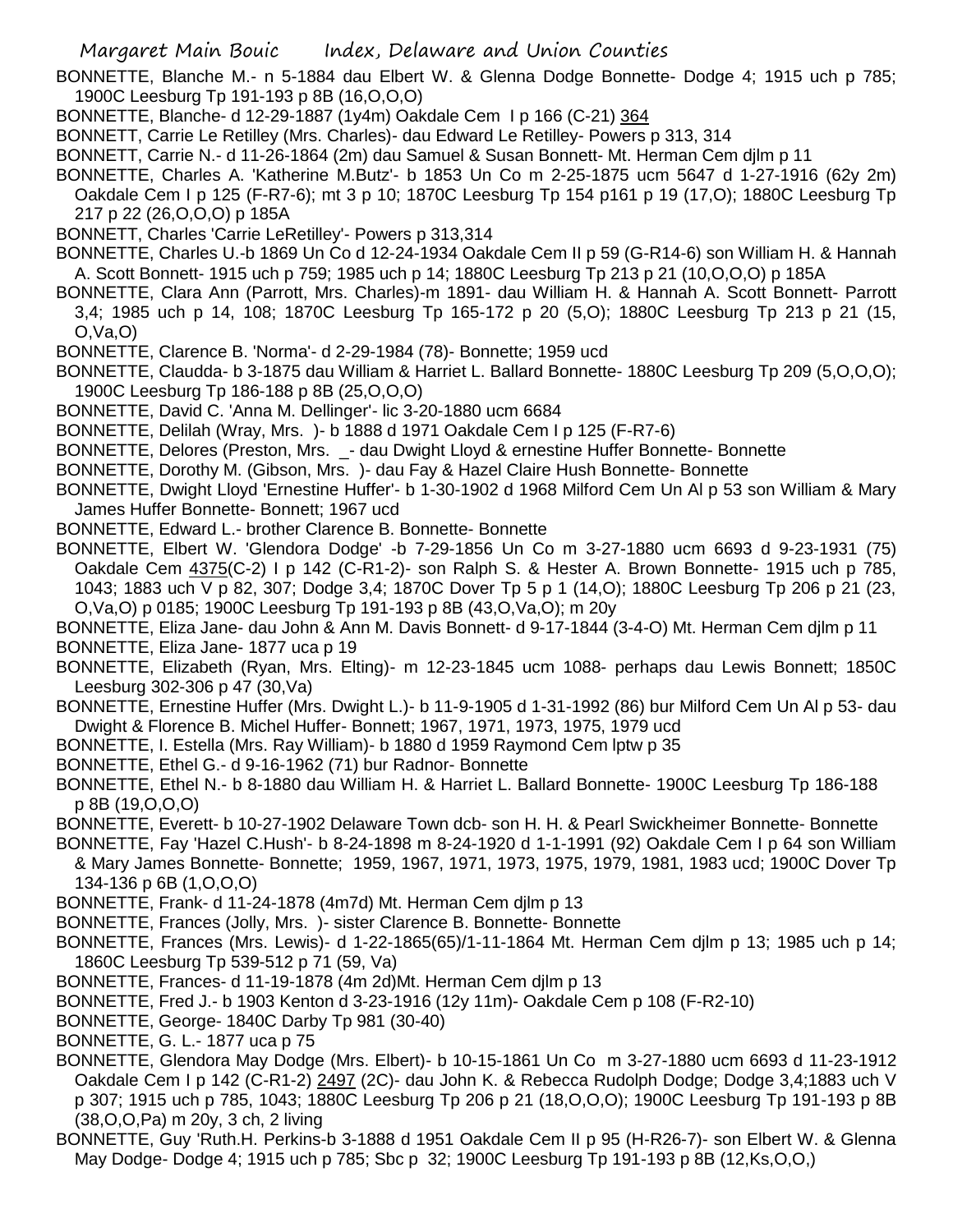BONNETTE, Hannah Ann Scott (Mrs. William H.)- b 6-6-1835 m 5-6-1856 ucm 2415 d 1912 Mt. Herman Cem-1915 uch p 758; 1985 uch p 14; 1860C Leesburg Tp 540, 513 p 71 (24, Va); 1870C Lees, Tp 165-172 p 20 (35,O); 1880C Lees. Tp 213 p 21 (45,O,O,O); 1900C Lees. Tp 193-195 p 8B 964, (O,at sea,O); m 44y, 12, ch, 9 living

BONNETTE, Hannah (Smith, Mrs. Joseph)- m 11-2-1865 ucm 3836

- BONNETTE, Hannah J.- dau William & Leah Welch Bonnette- 1850C Leesburg Tp 301-305 p 47 (3,O); 1860C Leesburg Tp 530-504 p 70 (13,O)
- BONNETTE, Hanson D.- b 11-1876 son William & Harriet L. Ballard Bonnette- 1880C Leesburg Tp 209 p 21 (4,O,O,O); 1900C Leesburg Tp 186-188 p 8B (23,O,O,O)
- BONNETTE, Harriet L. Ballard (Mrs. William H.)-b 1854 Un Co m 6-11-1874 ucm 5498 d 7-15-1936 Oakdale Cem II p 34 (G-R3-18); 1880C Leesburg Tp 209 p 21 (26,O,O,O); 1900C Leesb. Tp 168-188 p 8B (45,O,O,O) m 26y, 4 ch
- BONNETTE, Hazel Claire Hush. (Mrs. Fay)- b 12-21-1899 Un Co m 8-24-1920 d 1-15-1981 Oakdale Cem I p 64 (O-R2-10)- dau John J. & Mary Ethel Omerod Hush- Bonnette; Hush; 1959, 1967, 1971, 1973, 1975, 1979, 1981 ucd
- BONNETTE, Hester A. Brown (Mrs. Alf)- b 3-16-1837 Un Co m 10-6-1855 ucm 2339 d 10-10-1921 Oakdale Cem I p 142 (C-R1-2); dau S. P. G. & Sarah Brown; 1883 uch V p 82; 1860C Leesburg Tp 550-523 p 73 (23,O); 1870C Dover Tp 5 p 1 (33,O); 1880C Leesburg Tp 205 p 21 (43,O,NY,O); mt 10-9-1855, 10-10-1855 BONNETTE, H. H. 'Pearl Swickheimer'- Bonnett
- Irene E.- b 1874 d 1958 Oakdale Cem II p 59 (G-R14-6)
- BONNETTE, I. V.'Melissa D.'- b 1880 d 1968 Oakdale Cem I p 125 (F-R7-6)
- BONNETTE, James- son Clarence B. & Norma Bonnette- Bonnette
- BONNETTE, James W.- son William H. & Hannah A. Scott Bonnett- 1915 uch p 759; 1985 uch p 14; 1870C Leesburg Tp 165-172 p 21 (4,O); 1880C Leesburg Tp 213 p 21 (16,O,Va,O)
- BONNETTE, Jane (Mrs. Samuel J.)- b 5-9-1837 pa d 4-11-1892- Oakdale Cem i p 98 (D-R9-10)
- BONNETTE, Jane McClain (Mrs. Lewis)- 1883 uch V p 434, 443
- BONNETTE, Jennie M. (Rogers, Mrs. William)- dau Samuel & Susanna Hildebrand Bonnette- 1880C Leesburg Tp 287 p 28 (9,O,Va,Md); 1900C Lees. Tp 188-190 p 8B (28,O,O,O) m 8 y, 4 ch
- BONNETTE, Johanna D. son John & Ann Maria Davis Bonnette- 1850C Leesburg Tp 300-304 p 47 (6,O)
- BONNETTE, John 'Ann Maria Davis'-b 11-8-1808 m 5-2-1832 d 3-5-1883 Mt. Herman Cem djlm p 11- son Lewis & Jane McClain Bonnett- 1883 uch V p 82, 415, 431, 434; 1877 uca p 19, 23, 75; 1840C Leesburg Tp 89 (30-40); 1850C Leesburg Tp 300-304 p 47 (42, Va) 1860C Lees. Tp 529-503 p 70 (51,Va); 1870C Lees. Tp 158-165 p 196 (61, Va); 1880C Lees. Tp 207 p 21 (72, Va); unec XIII p 20, XIV p 18
- BONNETTE, John H. 'Sarah'- 1880C Millcreek Tp 60 (71,Md,Eng,Md)
- BONNETTE, John H.- d Tenn (22-6-28) Mt. Herman Cem djlm p 16
- BONNETTE, John J.- 1880C Union Tp p 0074
- BONNETTE, John L.- son William & Hannah A. Scott Bonnett- 1915 uch p 759; 1985 uch p 14; 1860C Leesburg Tp 540-513 p 71 (2,O); 1870C Leesburg Tp 165-172 p 20 (12,O); 1880C Leesburg Tp 213 p 21 (22,O,Va,O)
- BONNETTE, John Nelson-d (22-6-28) Co E. 13th OVI; 1883 uch IV p 541; 1877 uca p 19
- BONNETTE, John V.- son John & Ann Maria Davis Bonnette- 1850C Leesburg Tp 300-304 p 47 (11, Va)
- BONNETTE, John R.- b 9-1885 son William H. & Harriet Ballard Bonnette- 1900C Leesburg Tp 186-188 p 8B (14,O,O,O)
- BONNETTE, Joshua D.- 1877 uca p 19
- BONNETTE, Joshua Davis-d 2-5-1854 (9-4-16) Mt. Herman Cem djlm p 11- son John & Ann M. Bonnett
- BONNETTE, Justin Allen- son Michael & Amanda Kauble Bonnette- Bonnette
- BONNETTE, K(C)atherine M. Butz (Mrs. Charles A.)- b 1855 m 2-25-1875 ucm 5647 d 1944 Oakdale Cem I p 125 (F-R7-6); mt 3 p 10; 1880C Leesburg Tp 217 p 22 (24,O,O,O)
- BONNETTE, Katura- d 8-5-1878 (5y3m) Oakdale Cem I p 98 (D-R9-10) 1566 (168C) removed from Newton Cem (Kativia)
- BONNETTE, Keziah (Ryan, Mrs. Jehu H.)- m 3-21-1854 ucm 2094 mt 3-22-1854- dau John & Ann Maria Davis Bonnett- 1883 uch V p 434; 1850C Leesburg Tp 300-304 p 47 (16, Va) 1877 uca p 19; unec VIII p 20
- BONNETTE, L.- 1877 uca p 75
- BONNETTE, L. A. (Mrs. M. C.)- djlm p 12
- BONNETTE, Lavina Whetsel (Mrs. Samuel)- m 10-26-1865 ucm 3834; 1880C Milford 53-52 (28,O)
- BONNETTE, Leah M.- dau William H. & Hannah Ann Scott Bonnette- 1880C Leesburg Tp 213 p 22 (6,O,Va,O)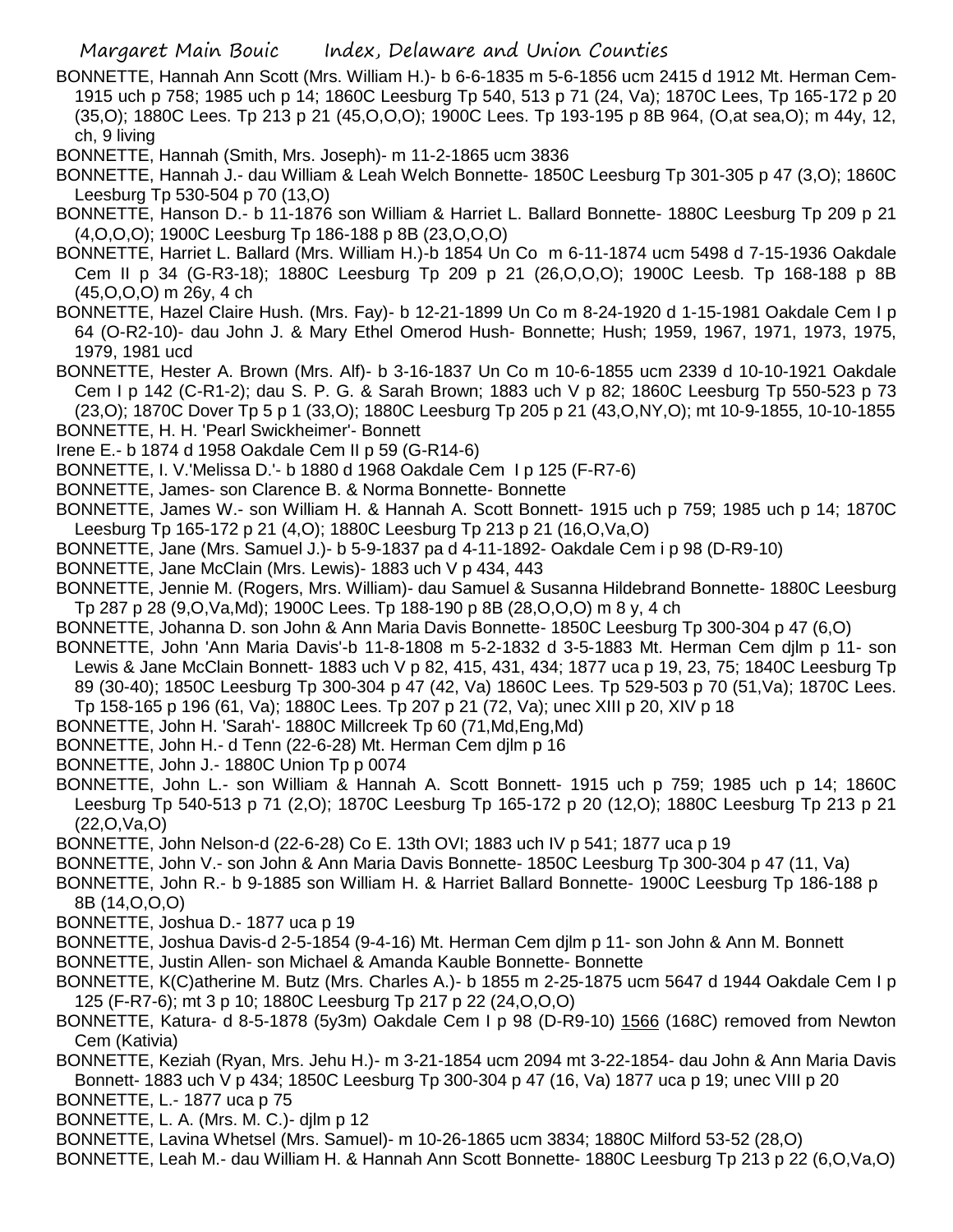- BONNETTE, Linnie E. (Rodgers. Mrs. Clark)- dau Ralph & Hester Bonnett- Longbrake p 50; 1860C Leesburg Tp 550-523 p 73 (2,O); 1880C Leesburg Tp 205 p 21 (22,O,Va,O)
- BONNETTE, Leah Welch (Mrs. William)- b 8-5-1819 m 3-5-1846 ucm 1113 d 11-25-1893 Mt. Herman Cem djlm p 15; 1850C Leesburg Tp 301-305 p 47 (30,O); 1860C Leesburg Tp 530-504 p 70 (40,O); 1880C Leesburg Tp 216 p 22 (60,O,O,O)

BONNETTE, Lewis F.- 1880C Paris Tp p 0108

- BONNETTE, Lewis 'Frances'- d 1-10-1881 (73-7-3) Mt. Herman Cem; 1985 uch p 14; 1860C Leesburg Tp 539-512 p 71 (54, Va); 1880C Leesbug Tp 219 p 22 (73, Va,-,-)
- BONNETTE, Lewis 'Jane McClain'"Anna Reed' m(2) 11-7-1850 ucm 1596 d 1-10-1863 (82-20-0) 1883 uch V p 367;1915 uch p 272 -bur Mt. Herman Cem djlm p 11- 1883 uch IV 433. 434, V p 434, 443; 1850C Leesburg Tp 302-306 p 47 (70, Pa);1860C Leesburg Tp 382 (80, Va); mt 11-13-1850, 10-2-1859 (80); unec VII p 54, XIII p 34, XIV p 18
- BONNETTE, Lewis S. 'Martha E. Amrine'-b 1849 m 2-26-1874 ucm 5447 d 7-17-1917 Oak Grove Cem I p 166 (C-21);son William & Leah Welch Bonnett- 1883 uch V p 76;1860C Leesburg Tp 530-504 p 70(10,O); 1870C Leesburg 154-161 p 19 (21,O); 1880C Paris Tp 49-63 p 45 (30. E, Va, O)
- BONNETTE, Lewis- 1870C Leesburg Tp 164-171 p 20 (64, W.Va)
- BONNETTE, Linnie E.- dau Ralph S. & Hester A. S. Brown Bonnette- 1883 uch V p 82
- BONNETTE, Lorain- d 8-28-1885 (10m) Oakdale Cem I p 166 (C-21) 224
- BONNETTE, Lorenso- son William & Leah Welch Bonnette- 1850C Leesburg Tp 301-305 p 47 (1,O)
- BONNETTE, Louis- 1880C Leesburg Tp p 185A
- BONNETTE, L. S.- 1877 uca p 75
- BONNETTE, Lucille Beck (Mrs. )- b 1865 d 1941 Oakdale Cem O p 140 (F-R12-5)
- BONNETTE, Lucinda (Hamilton, Mrs. John Mc)- m 1838-dau Lewis & Jane Mcclain Bonnett- 1883 uch V p 443
- BONNETTE, Lulu Graham (Mosier, Mrs. Leroy)(Mrs. Arthur)- b 6-28-1874 dau Christian & Lavinia Miller Graham- Graham 1756
- BONNETTE, Lydia Ann Fogle (Mrs. Millard C. )- b 1862 Un Co m 12-7-1879 ucm 6610 d 12-14-1935 Oakdale Cem I p 108 (F-R2-10); 1880C Dover Tp 80-82 p 27 (19,O,O,O); 1900C Dover Tp 51 p A3 (38,O,O,O) m 20y, no ch
- BONNETTE, F Marian- b 1897 d 1967 Oakdale Cem II p 59 (G-R14-6)
- BONNETTE, Margaret (Fling, Mrs. )- sister Clarence B. Bonnette- Bonnette
- BONNETTE, Martha E. Amrine (Mrs. Lewis)-b 1856 m 2-26-1874 ucm 5447 d 4-11(9)-1928 (72y) Oakdale Cem I p 166 (C-21)-;dau Abraham & Nancy Mackelfish Amrine- 1880C Paris Tp 49-63 p 45 (23, O, Va,O)
- BONNETTE, Infant son Lewis S. & Martha E.- 1882- Oakdale Cem I p 166 (C-21)
- BONNETTE, Mary- b 1912 d 1957 Fairview Cem p 14
- BONNETTE, Mary b 1851 Delaware Co d 7-12-1916 Oakdale Cem I p 76 (D-R2-7)
- BONNETTE, Mary Anna- d 6-10-1868 (5y 7m) Oakdale Cem 1565 removed from Newton Cem
- BONNETTE, Mary Ann- b 1811 Un Co d 6-10-1868 Oakdale Cem I p 98 (D-R0-10)
- BONNETTE, Mary Ella (Gregg, Mrs. George Benjamin)- Cowgill p 33
- BONNETTE, Mary E.- dau Samuel & Susanna Hildebrand Bonnett- 1870C Leesburg Tp 155-162 p 19 (8,O)
- BONNETTE, Mary (Freas, Mrs. Ray)- m 3- 1920- Bonnett
- BONNETTE, Mary Mae (James, Mrs. Will) d 1947 (73) dau William H. & Hannah Ann Scott Bonnette- 1985 uch p 14; Sbc p 38; 1915 uch p 759
- BONNETTE, Mary L.James (Mrs. William L.)- b 6-1864 d 1944 Oakdale Cem I p 135 (F-R6-9); dau Lemuel & Sarah A. Fogle James- 1908 dch p 744; 1900C Dover Tp 35, O,O,O) m 14 y,2ch
- BONNETTE, Mary (Mrs. Pligar)- d 9-22-1861 (90) Mt. Herman Cem djlm p 16
- BONNETTE, Mary (Warden, Mrs. )- dau Fay & Hazel Claire Hush Bonnette- Bonnette
- BONNETTE, Matilda M.- d 11-1-1865 (3m) Mt. Herman Cem; djlm p 13-
- BONNETTE, Maud- b 10-23-1881 d 8-20-1882 Oakdale Cem I p 142 (C-R1-2)
- BONNETTE, Maurice- b 1910 d 1937 Fairview Cem p 14
- BONNETTE, Mary (James, Mrs. )- d 1947 (73) Sbc p 38
- BONNETTE, M. C.- d 12-21-1929 (74y) Oakdale Cem 4197 (F23)
- BONNETTE, M. C. 'L. A.'- djlm p 12
- BONNETTE, Melissa D. (Mrs. I. V.)- b 1881 d 1952 Oakdale Cem I p 125 (F-R7-6)
- BONNETTE, Merta- dau Charles A. & Catherine M. Butz Bonnette- 1880C Leesburg Tp 217 p 22 (3,O,O,O) BONNETTE, M. G.- Sbc p 28
- BONNETTE, Michael Stephen 'Amanda Kauble'- son Ronald Bonnette- Bonnette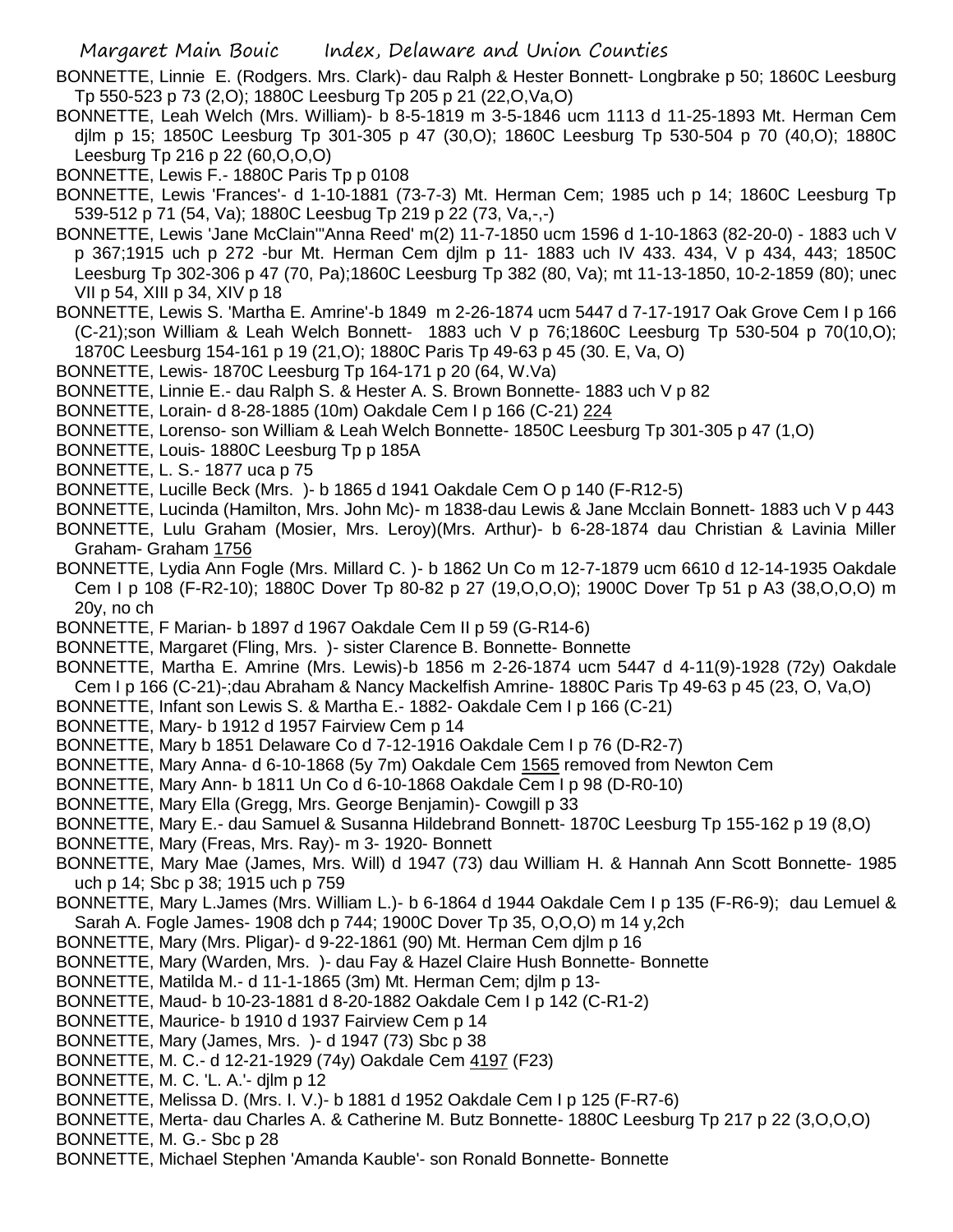BONNETTE, Mildred (Bland, Mrs. John W.)- m 2-11-1926- Howison (1473)

- BONNETTE, Millard C. 'Lydia Ann Fogle'- b 1857 Un Co m 12-7-1879 ucm 6610 d 12-21-1929 Oakdale Cem I
- p 108 (F-R2-10)- son William H. & Hannah A. Scott Bonnett-1915 uch p 759; 1985 uch p 14 (Miller); Sbc p 8, 31; 1860C Leesburg Tp 540-513 (3,O); 1870C Leesburg Tp 165-172 p 20 (13,O); 1880C Dover Tp 80-85 p 27 (22,O,O,O); 1900C Dover Tp 51 p 3A (43,O,Va,O) m 20y
- BONNETTE, Myrtle J. (Firestone, Mrs. )- b 1877 Un Co d 7-18-1902 (25y 1m)- Oakdale Cem I p 125 (F-R7-6) BONNETTE, Nancy J.- dau John H. & Sarah Bonnett- 1880C Millcreek Tp 60 (21, O, Md, Tenn)
- BONNETTE, Nelson- d 9-2-1887 (25y)- Oakdale Cem 350 son Ralph S. & Hester A. S. Brown Bonnette; 1880C Leesburg Tp 205 p 21 (18,O,Va,O)
- BONNETTE, Nelson- b 4-19-1862 d 12-31-1862 Oakdale Cem I p 142 (C-R1-2) 1883 uch IV p 457,V p 82; 1877 uca p 97
- BONNETTE, Norma (Mrs. Clarence B.)- Bonnette
- BONNETTE, Pearl Swickheimer (Mrs. H. H.)- d 12-17-1975 (96) Oak Grove Cem Bonnett; sister of J. J. **Swickheimer**
- BONNETTE, Pearl L.- son Lewis & Martha Amrine Bonnett- 1880C Paris Tp 49-62 p 45 (5,O,O,O)
- BONNETTE, Pearl (Mrs. Arthur)- b 9-1878/9 d 1936 Fairview Cem p 14;1900C Dover tp 127-129 p 6A (21,O,O,O)
- BONNETTE, Peggy Crist (Mrs. )- dau Kenneth & Lois Crist- Bonnette engaged to Anthony Hawkins
- BONNETTE, Pliger 'Mary'- djlm p 16
- BONNETTE, Rafel- son Lewis & Martha Amrine Bonnette- 1880C Paris Tp 49-62 p 45 (1,O,O,O)
- BONNETTE, Ralph S. 'Hester A. Brown'- b 2-10-1834 m 10-9-1855 d 11-11-1922 Oakdale Cem I p 142 (C-R1-2); mt 10-10-1855; son John & Ann Maria Davis Bonnett; 1883 uch III p 327, V p 61, 82, 434 1915 uch p 329; Civil War; 1877 uca p 19, 75, 97; 1850C Leesburg Tp 300-304 p 47 (16, Va); 1870C Dover Tp 5 p 1 (36, Va); 1880C Leesburg Tp 205 (46, Va, Va,)- p 0185- see Alf
- BONNETTE, Ray William 'I. Estella'- b 1879 d 1864 Raymond Cem lptw p 35
- BONNETTE, Ronald- father of Michael Stephen Bonnett- Bonnett
- BONNETTE, Rose Anna (Parrott, Mrs. William J.)-m 1889 dau William H. & Hannah A. Scott Bonnett- 1915 uch p 759; 1985 uch p 14, 108, 110; Parrott; 1870C Leesburg Tp 165-172 p 21 (2,O); 1880C Leesburg Tp 213 p 21 (11,O,Va,O)
- BONNETTE, Ruby H.- b 1887 d 1970 Oakdale Cem I p 135 (F-R6-9)
- BONNETTE, Ruth H. Perkins (Mrs. Guy)-b 1887 d 1942 Oakdale Cem II p 95(H-R26-7)- Sbc p 32
- BONNETTE, Samuel- d 1-4-1902 (8m) Oakdale Cem I p 98 (D-R9-10) 1589 (168D)
- BONNETTE, Samuel 'Lavina Whetsel'- m 10-26-1865 ucm 3834; 1870c Milford 53-52 (26, Va); 1880C Marysville 38 p 3 (36,O, WVa, Pa) p 087A; 1877 uca p 75
- BONNETTE, Samuel-b 1843 W. Va d 2-24-1923(80)- Oakdale Cem I p 76 (D-R2-7) 3534 (D16);1883 uch V p 197, 431
- BONNETTE, Samuel J. 'Jane'- b 10-1-1837 un Co d 5-5-1902(64y7m) Oakdale Cem I p 98 (D-R9-10) 1531 (168D)
- BONNETTE, Samuel 'Susanna Hildebrand;-b 3-13-1818 m 1-22-1860 ucm 2980 d 1-24-1896 Mt. Herman Cem djlm p 11; son William & Leah Welch Bonnett- 1850C Leesburg Tp 301-305 47 (31, Va); 1870C Leesburg Tp 155-162 p 19 (52, Va)
- BONNETTE, Samuel W.- d 2-26-1923 son John & Ann Maria Davis Bonnette- 1850C Leesburg Tp 300-304 p 47 (4,O); 1860C Leesburg Tp 529-503 (14,O); 1880C Leesburg Tp 298 p 29 )-,-,-); 1877 uca p 19, 97; uninf p 18 (76-1921)
- BONNETTE, Sarah (Mrs. John H.)- 1880C Millcreek T 60 (58, Tenn, Md,Md)
- BONNETTE, Susanna Hildebrand (Mrs. Samuel)- b 4-16-1834 d 3-2-1904 Mt. Herman Cem djlm p 11; 1860C Leesburg Tp 532-506 p 70 (25, Md); 1870C Leesburg Tp 155-162 p 19 (38,O); 1880C Leesburg Tp 287 p 29 (56, Md,Md,Md); 1900C Lees. Tp 188-190 p 8B (66,O,Irel,Pa); 4 ch
- BONNETTE, S. W.- d 4-23-1865 or 4-22 1863 Mt. Herman Cem (19-4-23) djlm p 11; 1883 uch IV p 520, 521
- BONNETTE, Walter S. b 1892 d 1913 Oakdale Cem I p 135 (F-R6-9) son William L. & Mary L. James Bonnette- 1900C Dover Tp 134-136 p 6B (8,O,O,O); 1877 uca p 75
- BONNETTE, William- d 9-25-1929 (78y) Oakdale Cem 4173 (G76)- son John & Ann Maria Davis Bonnette-1870C Leesburg Tp 158-165 p 19 (18,O); 1877 uca p 75
- BONNETTE, William- b 1861 d 1944 Oakdale Cem I p 135 (F-R6-9)
- BONNETTE, William H. 'Harriet L. Ballard'-b 6-1851 Un Co m 6-11-1874 ucm 5498 d 9-25-1929 Oakdale Cem II p 34 (G-R3-18); 1880C Leesburg Tp 209 p 21 (26,O,O,O); 1900C Leesb. Tp 186-188 p 8B (48,O,Va,Va)-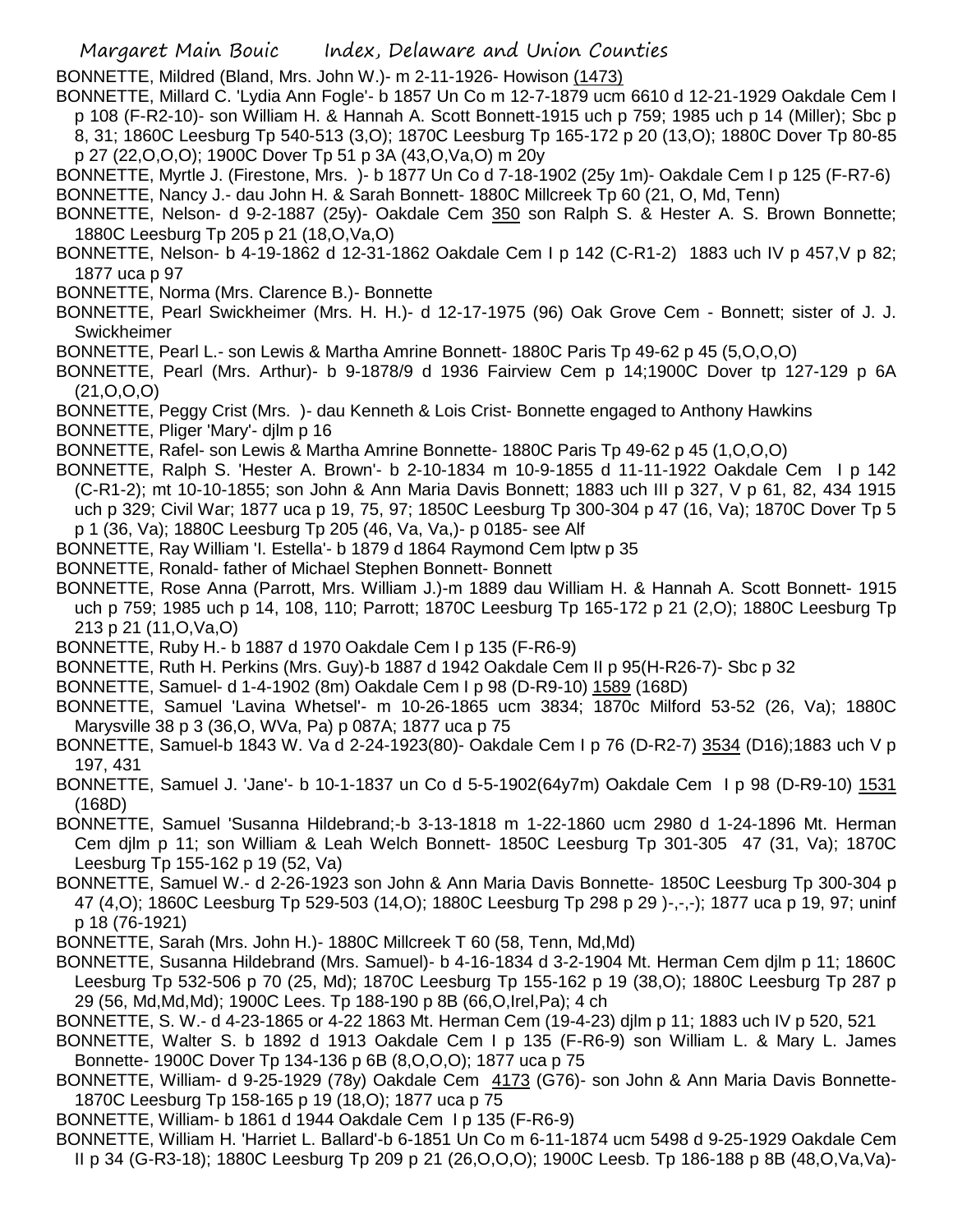m 26y

- BONNETTE, William H. 'Hannah A. Scott'- b 3-15-1835 m 5-6-1856 ucm 2415 d 1915 Mt. Herman Cem djlm p 13; son Lewis & Frances Bonnette- 1985 uch p 14, 108; 1915 uch p 758; 1883 uch IV p 505, 508, V p 431;1850C Leesburg Tp 196-300 p 46 (15, Va); 1860C Leesburg Tp 540-513 p 71 (24, Va); 1870C Liberty Tp Un Co 165 p 172 p 20 (35,O); 1880C Leesburg Tp 213 p 21 (45, Va,Va,Va); 1900C Lees. Tp 193-195 p 8B (65,Va,VaO) m 44y; 1877 uca p 23, 75, 97
- BONNETTE, William H.- son John & Ann Maria Davis- 1860C Leesburg Tp 529-503 (11,O); 1877 uca p 19, 23 BONNETTE, William Jr.- 1880c Leesburg Tp p 185A
- BONNETTE, William J.- son John H. & Sarah Bonnett- 1880C Millcreek Tp 60 (21, O, Md, Tenn)
- BONNETTE, William L.- son William H. & Hannah A. Scott Bonnett- 1915 uch p 759; 1985 uch p 14; 1870C Leesburg Tp 165 p 172 p 20 (8,O); 1880C Leesburg Tp 213 p 21 (18,O,O,O)
- BONNETTE, William 'Leah Welch'- b 2-1-1816 m 3-5-1846 ucm 1113 d 7-24-1899 djlm p 15; 1850C Leesburg Tp 301-305 p 47 (33, Va); 1860C Leesburg Tp 530-504 (44, Va); 1870C Leesburg Tp 154-161 p 19 (53, Va); 1880C Leesburg Tp 216 p 22 (64, Va,Va,Va) p 0185
- BONNETTE, William 'Mary James'- 1908 dch p 844; 1915 uch p 759
- BONNING, Jefferson- 1835 men 46 #18 p 83 Orange Tp
- BONOM, Charles A. 'Essie Orr'- Bonom
- BONOM, Essie Orr (Mrs. Charles A.)- Bonom
- BONOM, Francis (Beal, Mrs. )- dau Charles A. & Essie Orr Bonom- Bonom
- BONOM, Geneva (Cook, Mrs. )- dau Chrles A. & Essie Orr Bonom- Bonom
- BONOM, Lela L. (Demuth, Mrs. Andrew A.)- b 6-16-1893 d 6-16-1987 (94) bur Byeville- dau Charles A. & Essie Orr Bonom- Demuth, Bonom
- BONOM, Mary B. (Hunter, Mrs. )- dau Charles A. & Essie Orr Bonom- Bonom
- BONOMO, Donna- Longbrake p 54
- BONOR, E. L.- 1915 uch p 149
- BONSAL, Luther S. 'Nancy Ballinger Rogers'- m 1965- Genther p 53
- BONSAL, Nancy Ballinger Rogers (Mrs. Luther S.)- b 1940 m 1965 dau Rev. William & Persis Worcester Rogers- Genther p 53
- BONSEL, Barbara- dau Walter H. Bonsel- Bonsel
- BONSEL, Jane E.Koons (Mrs. Walter H.)-b 8-31-1917 d 4-30-1974 (56) bur Prospect-dau Amos H. & Vera M. Sells Koons- Bonsel; 1961 dcd; 1967, 1971, 1973 ucd
- BONSEL, Jim- brother Walter H. Bonsel- Bonsel
- BONSEL, Keith- b 1952 son Walter H. & Jane E.Koons Bonsel-1961 dcd; 1967, 1971 ucd
- BONSEL, Ray- brother Walter H. Bonsel- Bonsel
- BONSEL, Ruth (Mrs. Walter H.)- Bonsel
- BONSEL, Walter H. 'Jane E.Koons''Ruth'- d 2-23-1989 (69) Prospect Cem- 1961, 1980 dcd; 1967, 1971 ucd; Bonsel
- BONSOLD, Efe T. (Rausch, Mrs. Casper)- m 5-2-1867 ucm 4183
- BONTAN, Samuel- 1820C Berlin Tp
- BONTRAGER, Cynthia Kay- dau Norman Bontrager- Bontrager- engaged to Michael Ray Gingerich
- BONUION?, Polly Hanover- dau John Hanover- dcw Bk 2 p 382BONVER, Micel- Ekelberry Ledger- delge X p 52
- BONZO, Pia Mauree (Sheets, Mrs. James Michael)- 1976 dch p 387
- BOOB, Dana Ray- b 5-29-1948 son Donald R. & Helen Virginia Weiser Boob- Weiser p 768
- BOOB, Donald R. 'Helen Virginia Weiser'- b 2-13-1926 m 1-6-1946- Weiser p 768
- BOOB, Donna Marie- b 5-15-1947 dau Donald R. & Helen Virginia Weiser Boob- Weiser p 768
- BOOB, Douglas- b 12-16-1951 son Donald R. & Helen Virginia Weiser Boob- Weiser p 768
- BOOB, Helen Virginia Weiser (Mrs. Donald R.)- b 5-18-1926 m 1-6-1946 dau David D. & Helen E. Kreamer Weiser- Weiser p 768
- BOOCKS, Charles Jackson'Marjorie Carder''Louise'- b 7-12-1921 d 9-18-1991 (70) son Howard Moore & Helen Redmon Boocks- Boocks
- BOOCKS, Howard Moore 'Helen Redmon'- Boocks
- BOOCKS, Helen Redmon (Mrs. Howard Moore)- Boocks
- BOOCKS, Lois (Dean, Mrs. )- dau Charles Jackson Boocks- Boocks
- BOOCKS, Louise (Mrs. Charles Jackson)- Boocks
- BOOCKS, Mary Carder (Mrs. Charles Jackson)- Boocks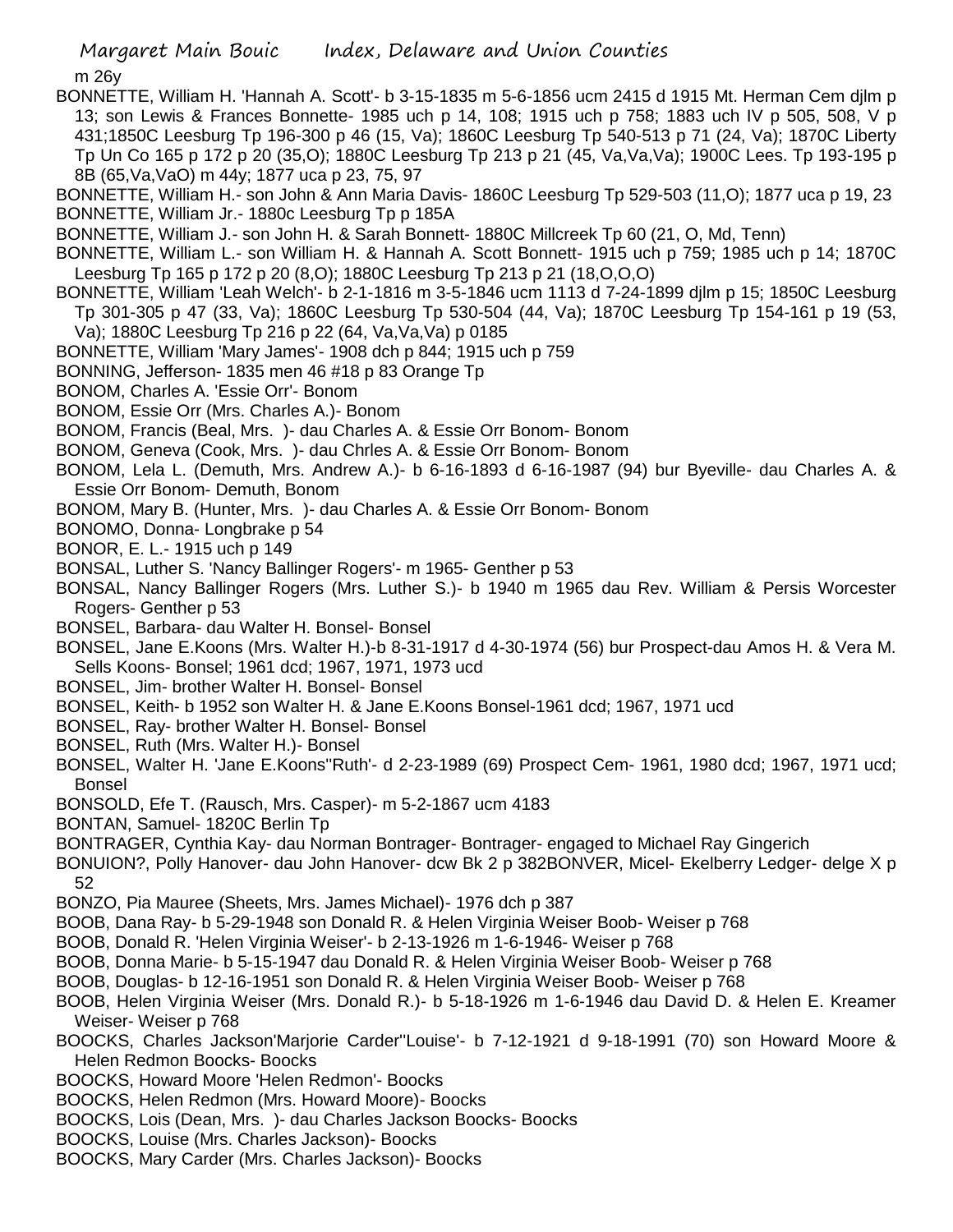- BOOCKS, Nancy (Neff, Mrs. )- dau Charles Jackson Boocks- Boocks
- BOOCKS, Ruth- dau Howard Moore & Helen Redmon Boocks- Boocks
- BOOER, Mary- Pabst 6 p 96
- BOOEV, David P. d 11-18-1875 (21-2-2) son I. & H. A. Booev- New Millcreek Cem p 15
- BOOEY, see Bovey
- BOOGE, Rev. Aaron J.- Powers Pat p 160, 181
- BOOHER, A. (Mrs. J.)- Powell p 347
- BOOHER, Ada A.- dau Daniel D. & Mary Granger Booher- dumch p 160
- BOOHER, Brandi- dau Donald & Wilma R. Waxler Booher
- BOOHER, Charles 'Ruth'- 1969, 1971 dcd
- BOOHER, Charles F. 'Virginia M. '- 1980 dcd
- BOOHER, Conrad B. 'Florence E. Crotinger'- Cowgill p 16
- BOOHER, Cynthia Lynn (Price, Mrs. Michael Christopher)- b 1965 m 3-28-1987- dau Charles F. & Virginia M. Booher- Booker; 1980 dcd
- BOOHER, Daniel D. 'Mary Granger'- dumch p 160; Powell p 367
- BOOHER, Donald 'Wilma R. Waxler'- Booher
- BOOHER, Donna (Dennis, Mrs. )- dau Donald & Wilma R. Waxler Booher- Booher
- BOOHER, Edna D.- dau Daniel D. & Mary Granger Booher- dumch p 160
- BOOHER, Elizabeth Jane (Rabold, Mrs. Raymond Franklin)- b 7-25-1908 m 6-28-1927- Weiser p 709
- BOOHER, Emma C.- dau Daniel D. & Mary Granger Booher- dumch p 160
- BOOHER, Florence E. Crotinger (Mrs. Conrad B.)- Cowgill p 6
- BOOHER, Gregory Scott 'Kathryn Elizabeth Masters'- b 7-14-1959 m 7-30-1983 son Conrad B. & FLorence E. Crotinger Booher- Cowgill p 16
- BOOHER, Helen J.- dau Daniel D. & Mary Granger Booher- dumch p 160
- BOOHER, Herbert S.- son Daniel D. & Mary Granger Booher- dumch p 160
- BOOHER, J.'A.'- Powell p 347
- BOOHER, Judith Kay (Crumb, Mrs. Robert S.)- m 2-14-1965- dau Donald & Wilma Waxler Booher- Booher
- BOOHER, Kathryn Elizabeth Masters (Mrs. Gregory Scott)- b 2-26-1959 m 7-30-1983 dau Dwight Elmer & Ruth Ann Newland Masters- Cowgill p 16
- BOOHER, Mary Granger (Mrs. Daniel D.)- dau Dr. George & Adah Carpenter Granger- dumch p 160; Powell p 367
- BOOHER, Raymond G.- son Daniel D. & Mary Granger Booher- dumch p 160
- BOOHER, Ruth (Mrs. Charles)- 1969, 1971 dcd
- BOOHER, Stephanie- b 1968 dau Charles F. & Jenny Booher- 1980 dcd
- BOOHER, Virginia M.(Mrs. Charles F.)- Booher; 1980 dcd
- BOOHER, William H.-d 8-26-1866 (7-6-29) Foust Cem Weiser p 347- son J. & A. Booher
- BOOHER, Wilma R. Waxler (Mrs. donald)- b 4-4-1927 d 8-7-1992 (65) Oak Grove Cem- dau Dana & Clarabell Wyatt Waxler- Booher
- BOOK, Becky (Mrs. Frank)- Book
- BOOK, Emily Elizabeth- b 3-13-1982- Book
- BOOK, Frank 'Becky'- Book
- BOOK, John 'Margaret Herdman'- m 1-1-1861 dcm
- BOOK, Margaret Herdman (Mrs. John)- m 1-1-1861 dcm
- BOOKAMER, David- 1980 dcd
- BOOKAMER, Donald W. 'Dorothy'- 1980 dcd
- BOOKAMER, Dorothy (Mrs. Donald W.)- 1980 dcd
- BOOKAMER, Joy- b 1966 dau Donald W. & Dorothy Bookamer- 1980 dcd
- BOOKATZ, Ira 'Martha Mae Evans'- d 5-1-1985- Cowgill p 45
- BOOKATZ, Martha Mae Evans (Osburn, Mrs. Gerald Orville)(Mrs. Ira)- b 6-23-1932 m(1) 8-29-1950 Cowgill p 45
- BOOKE, David- delge VII p 8, 1845
- BOOKER, C.- Pabst Pion II p 190
- BOOKER, Catherine (Baker, Mrs. Ignatius)- delge IV p 18
- BOOKER, Della (Mrs. Harry)- b 12-25-1888 (71-1960) Jerome Tp uninf p 33; 1949, 1959 ucd
- BOOKER, Emily Malone (Mrs. Stephen)- m 12-20-1869 ucm 4662
- BOOKER, Esther G. (Wigfield, Mrs. James H.)- m 8-5-1972 Booker; Wigfield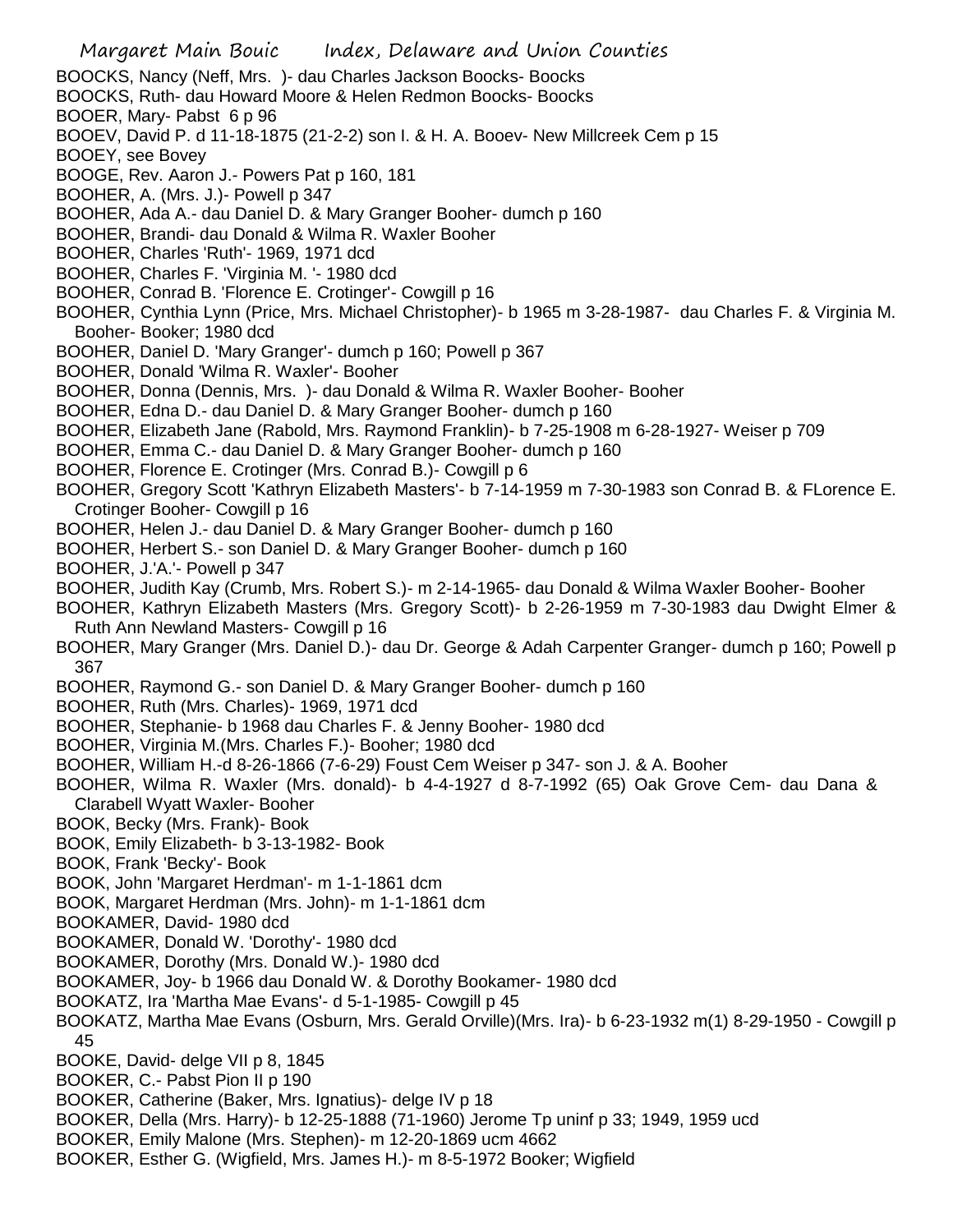Margaret Main Bouic Index, Delaware and Union Counties BOOKER, Felix- Booker BOOKER, Gideon 'Nancy Ketch'- m 9-28-1838 Madison Co unec IX p 6 BOOKER, Harry 'Della'- 1949, 1959, 1967 ucd BOOKER, Henrietta (Langford, Mrs. Benjamin)- Maugans Anc p 199 BOOKER, Hugh 'Lucinda Smith'- m 2-27-1845 dcm BOOKER, Judith (Crumb, Mrs. Robert Stanley)- m 7-23-1964- Freshwater p 96 BOOKER, Leonard- b 3-26-1897 Concord Tp son Henry & Mary Thornton Booker- dcb BOOKER, Lucinda Smith (Mrs. Hugh)- m 2-27-1845 dcm BOOKER, Murphy- d 9-11-1962 (70) Oak Grove Cem brother Felix Booker- Booker BOOKER, Nancy Ketch (Mrs. Gideon)- m 9-28-1838 Madison Co unec IX p 6 BOOKER, Oakman- 1880C Concord Tp p 260A BOOKER, Sarah Riley (Mrs. William)- m 7-3-1854 dcm BOOKER, Stephen- 1908 dch p 412; 1850C Jerome Tp 1824-1845 p 268 (4,O) black BOOKER, Stephen- dg 1-24-1908, delge VIII p 12 BOOKER, Susanna (Cutter, Mrs. Edward)- m 1-16-1847 dcm BOOKER, Stephen 'Emily Malone'- m 12-20-1869 ucm 4662 BOOKER, Tilly- dg 1-27-1908 delge VIII p 12 BOOKER, William 'Sarah Riley'- m 7-3-1854 dcm BOOKMAN, A.- 1880C Genoa Tp p 407C BOOKMAN, Della May (Alspach, Mrs. Henry Albert)- b 5-25-1879 m 3-7-1900 Weiser p 647 BOOKMAN, Edward R.- b 6-15-1875 Genoa Tp son Adam & Emma J. Bookman- dcb BOOKMAN, Emma (Mrs. A.)- d 12-16-1877 (26-2-7) Tussic St. Cem Genoa Tp Powell p 118 BOOKMAN, Eva Ethel- b 11-2-1902 Genoa Tp dau Raymon & Bessie Freeman Bookman- dcb BOOKMAN, G. H.- Genoa Tp Powell p 119 BOOKMAN, Guy- b 3-22-1883 Genoa Tp son Michael & Sarah R. Alkin Bookman- dcb BOOKMAN, Homer- son A. & E. d 12-28-(2w1d) Tussic St. Cem Genoa Tp Powell p 118 BOOKMAN, Louisa- d 1-5-1863 (16-11-25)- Tussic St. Cem Powell p 118 BOOKMAN, Rolla- b 7-16-1888 Genoa Tp son Michael &Sarah R. Alkin Bookman- dcb BOOKMAN, M.- 1880C Genoa Tp p 406A BOOKMAN, Wilhelmina- b 11-1-1898 Genoa Tp dau Michael & Elnora Nutt Bookman- dcb BOOKMAN, William E.- b 8-18-1874 son Michael & R. Alkin Bookman- dcb BOOKMEYER, Maggie N. Brown (Mrs. W. N.)- b 1885 W. Brown VI p 765 BOOKMEYER, W. N. 'Maggie N. Brown'- W. Brown VI p 765 BOOKS, George 'Phebe McCumber'- m 7-1-1852 ucm 1827 BOOKS, Grace R. (Messersmith, Mrs. William Niles)- b 1912; m 1945- Weiser p 303 BOOKS, Phebe McCumber (Mrs. George)- m 7-1-1852 ucm 1827 BOOKWALTER, Hester Ann (Blymyer, Mrs. Abram)- Fowler p 47 BOOKWALTER, J. L. 'Kate Newhouse'- m 10-29-1865- Newhouse p 15 (1275) BOOKWALTER, John W.- 1883 uch III p 350, V p 74,238,287, 415, 486, 515, 558, 662 BOOKWALTER, Kate Newhouse (Mrs. J. L.)- b 4-27-1844 m 10-29-1865 dau Isaac L. & Catharine Bear Newhouse- Newhouse p 15 1275 BOOKWALTER, Lorena Warren (Mrs. Olfand S.)- Newhouse p 15 (12751) BOOKWALTER, Orland S. 'Lorena Warren'- b 8-18-1866 son J. L. & Kate Newhouse Bookwalter- Newhouse p 15 12751 BOOLEY, Charles H.- son Jennie Frank- Mitchell Cem BOOLEY, Jennie (Mrs. )(Frank, Mrs. Jacob)- b 1853 d 1916 Mitchell Cem D J p 18 BOOLEY- Oscar- son Jennie Frank- Mitchell Cem BOOMBAUGH, Ann (Mrs. Joseph)- 1850C Delaware Town 1223 p 90 (37, Pa) BOOMBAUGH, Joseph 'Ann'- 1850C Delaware Town 1223 p 90 (47, Pa) BOOMBAUGH, Lewis H.- son Joseph & Ann Boombaugh- 1850C Delaware Town 1223 p 90 (14,O) BOOMBAUGH, Martha A.- dau Joseph & Ann Boombaugh- 1850C Delaware Town 1223 p 90 (17,O) BOOMHOWER, Christopher Alexander- b 10-14-1986 son Mark & Vera Boomhower- Boomhower BOOMHOWER, Mark 'Vera'- Boomhower BOOMHOWER, Vera (Mrs. Mark)- Boomhower BOON, Fanny F.- b 1860 Franklin Co d 11-13-1883 (23y)Oakdale Cem 155 I p 148 (C-R3-9)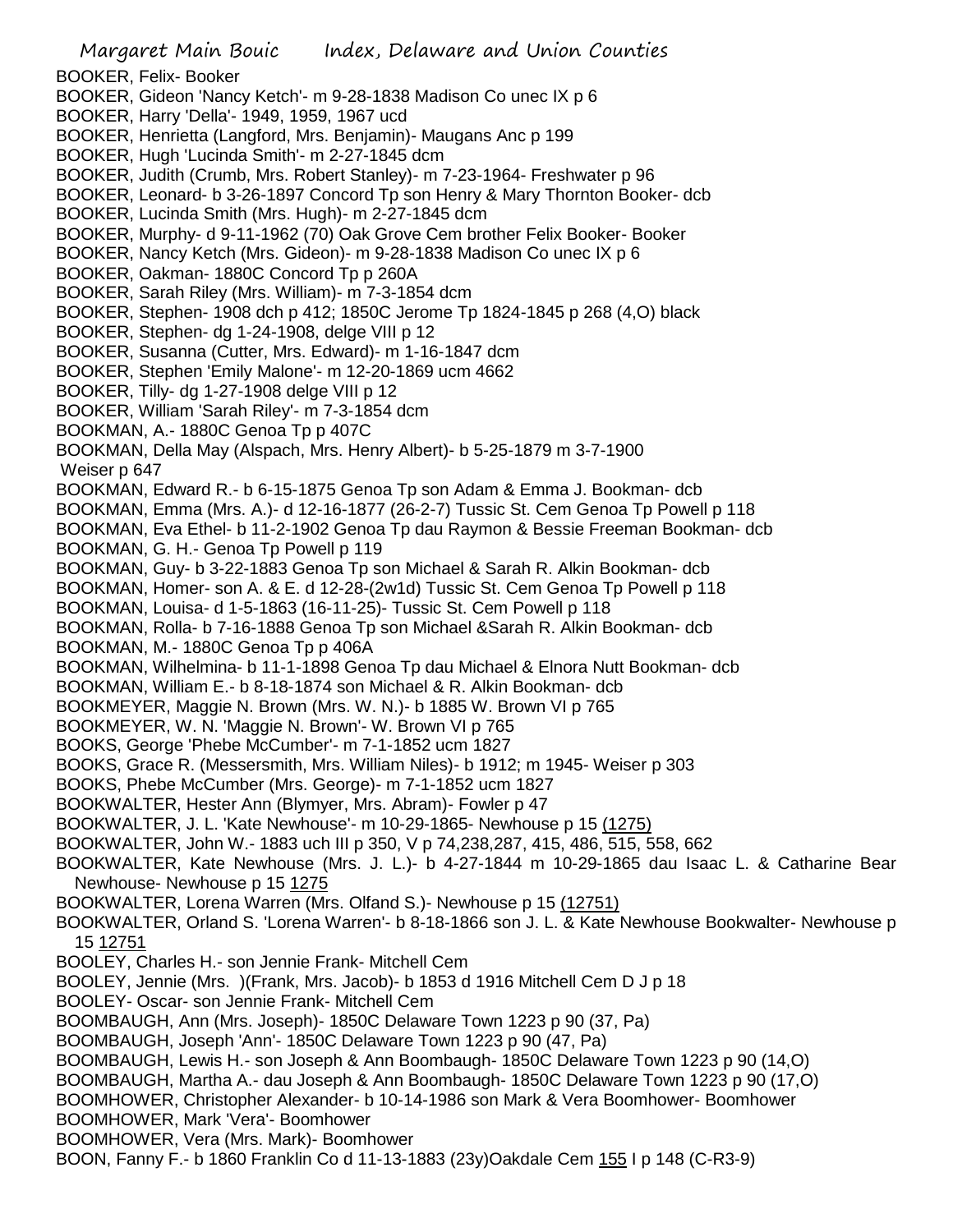BOON, George W.- adopted name Nicholson- ped Dorothy Nash 14, delge III p 54

BOON, Miss Mary- unclaimed letter 1863, delge VII p 10

- BOON, Stephen- b Va 1857 d 8-21-1892 (35) Oakdale Cem 743 I p 148 (33E) (C-R3-9)
- BOON, William- b 1822 Va d 12-21-1886 (64y)Oakdale Cem 312 I p 148 (C-R3-9)
- BOONE, Aultman 'Maude'- Boone
- BOONE, Betsey Malverna (Rogers, Mrs. Cary)- Asp (535m)
- BOONE, Daniel- d 10-26-1820 (90); dcga p 13 Franklin Chr.; 1908 dch p 388; Cline p 13; Pabst 2 p 112
- BOONE, Drucilla (Seelback, Mrs. )- dau William J. & Mary Rupright Boone- Boone
- BOONE, Drury Alexander- b 1869 d 1936 Milford Cem Un Al p 64
- BOONE, Elaine Jermny- b 9-4-1974 dau Robert & Shawn Call Boone- Freshwater p 155
- BOONE, James- brother William J. Boone- Boone
- BOONE, Janet Lou Warner (Mrs. )- dau Charles Edward & Lucy Ross Warner- 1985 uch p 142
- BOONE, Jesse B.- son Col. Daniel Boone- dcga p 13 Franklin Chronicole
- BOONE, John L.- 1908 dch p 388
- BOONE, Margaret L.Ruark (Sartin, Mrs. A. J.)(Mrs. Virgil)- b 7-8-1920 d 9-11-1979 Oakdale Cem p 116 (K-R4-21)- dau Robert & Vina Moore Ruark- Boone
- BOONE, Margaret- sister William J. Boone- BooneBOONE, Mary (Castello, Mrs. )- dau William J. & Mary Rupright Boone- Boone
- BOONE, Mary Rupright (Mrs. William J.)- Boone
- BOONE, Maude (Mrs. Aultman)- Boone
- BOONE, Mollie C. Stockdale (Mrs. )- d 9-16-1962 (74) W. V. bur Nettle Hill, Pa- Boone
- BOONE, Major Nathan- son Daniel Boone- dcga p 13 Franklin Chronicle
- BOONE, Rebecca Ann- dcw Bk 4 p 40 (wit)
- BOONE, Richard 'Sarah Ege'- b 3-12-1794 m 1820 d 9-23-1881- Weiser p 174
- BOONE, Sarah Ege (Mrs. Richard)- b 12-19-1804 m 1820 d 3-20-1880 dau Michael & Anna Maria Margaretta Shulze Ege- Weiser p 174
- BOONE, Robert 'Sharon Call'- Freshwater p 155
- BOONE, Sharon Call (Mrs. Robert)- b 12-17-1952 dau Kenneth & Helen Isbelle Hanlin- Freshwater p 155
- BOONE, Steven- son William J. & Mary Rupright Boone- Boone
- BOONE, Virgil A.'Margaret L. Ruark'- b 7-29-1913 d 5-15-1981 WWII Oakdale Cem II p 116 (K-R4-21)- son Aultman & Maude Boone- Boone
- BOONE, William J. "Jack"'Mary Rupright'- d 5-30-1994 (81) Oakdale Cem Boone
- BOONES (Barnes), Sarah A. (Main, Mrs. Sylvester S.)- Asp (903)
- BOOR, Arlene (Connell, Mrs. )- sister John Boor,Sr.- Boor
- BOOR, Bonnie Sue (Moorhead, Mrs. )- dau John F. & Kathryn G. Crooks Boor- Boor
- BOOR, Ella M. McKitrick (Mrs. W.)- dau James M. & M. J. Kelley McKitrick- McKitrick p 310
- BOOR, Fay (Fisher, Mrs. )- sister John Boor,Sr.- Boor
- BOOR, John F. Jr.- son John F. & Kathryn G. Crooks Boor- Boor
- BOOR, John F. 'Kathryn G. Crooks'- d 3-23-1988 (72) bur Sunbury Mem. Park- 1980 dcd; Boor
- BOOR, Kathryn G. Crooks (Mrs. John F.)- d 5-23-1985 (67) bur Sunbury Mem. Park- Boor; 1980 dcd
- BOOR, Mayme (Street, Mrs. )- sister John Boor,Sr.- Boor
- BOOR, Mildred (Felton, Mrs. )- sister John Boor,Sr.- Boor
- BOOR, W. 'Ella M. McKitrick'- McKitrick p 310
- BOORD, Albert H. 'Nancy Hats'- m 8-26-1846 dcm
- BOORD, Carrie Maud McClimans (Mrs. Creed Maxwell)- b 6-24-1877 m 1900 d 11-1-1966 dau John & Alice Southwick Mcclimans- Boord see Board Oakdale Cem I p 111 (F-R3-7)
- BOORD, Catherine Poling (Lentz, Mrs. Samuel)(Mrs. Samuel C.)- b 1840 Barber Co W. Va m 3-15-1868 ucm 4355 d 2-26-1907 (66y5m) Oakdale Cem 2013 (39F) I p 111 (F-R3-7); 1915 uch p 1024; Buck Run Cem p 91; see Board
- BOORD, Creed Maxwell- b 8-24-1872 Un Co d 1-27-1961 Oakdale Cem I p 111 (F-R3-7) son Samuel C. & Catherine Poling; 1915 uch p 1024; Boord; unec III p 17; 1900C Allen Tp 144-148 p 7A (27,O,WVa,WVa) BOORD, Nancy Hays (Mrs. Albert H.)- m 8-26-1846 dcm
- BOORD, Samuel C. 'Catherine Poling'- m 3-15-1868 ucm 4355d 11-15-1886 (50-2-2) Buck Run Cem Un Al p 91 ; 1915 uch p 1024; 1877 uca p 21, 58; 1880C Allen Tp p 052A
- BOORD, Viola-d 9-18-1871 (1-6-11) Buck Run Cem Un Al p 91- dau Samuel C. & Catherine Poling Boord-1915 uch p 1024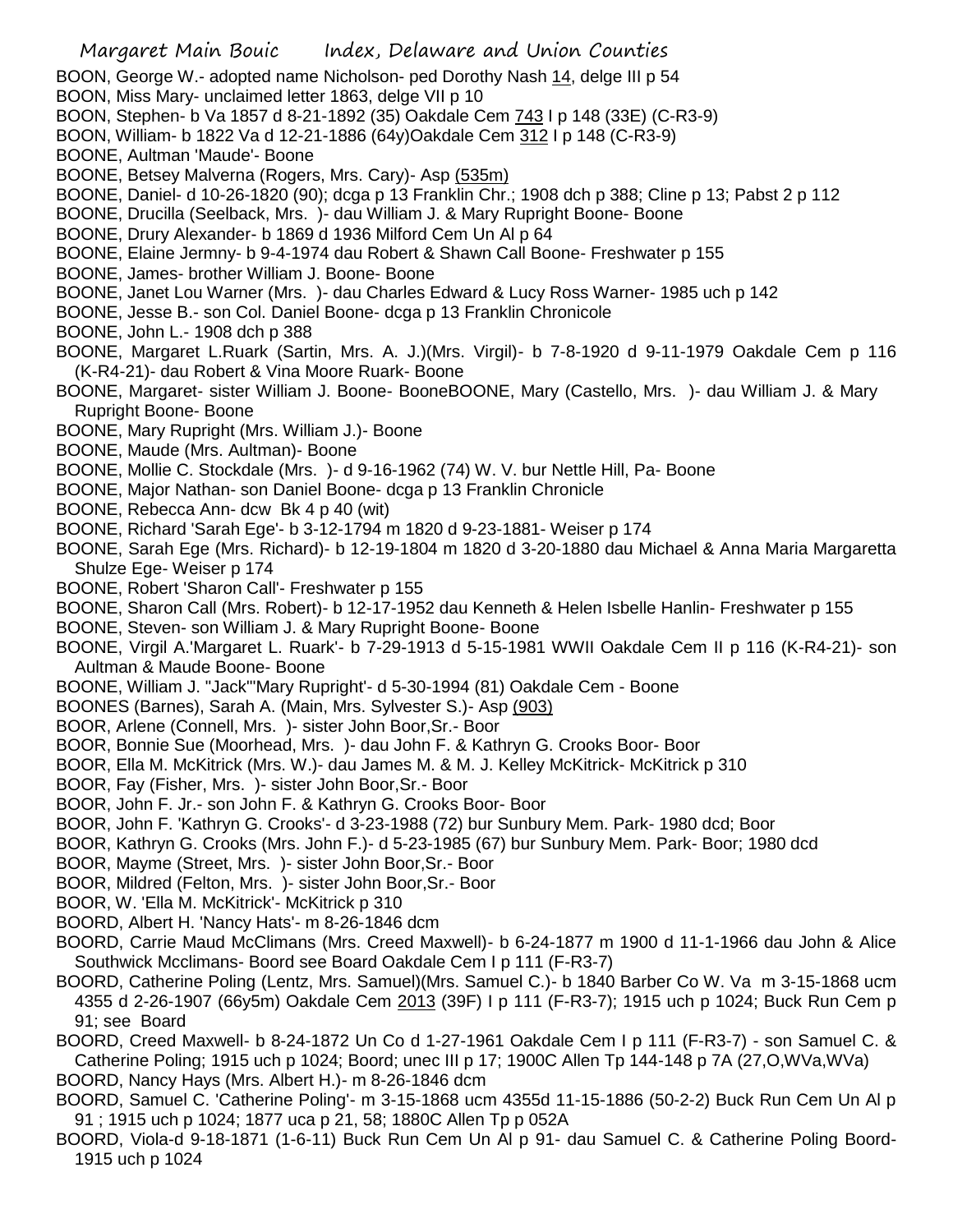- Margaret Main Bouic Index, Delaware and Union Counties BOORMAN, Gladys (Mrs. Harvey)- Strong p 2 BOORMAN, Harvey 'Ruth McKinnie'- Strong p 2 BOORMAN, John- 1880C Delaware Town p 498A BOORMAN, Ruth McKinnie (Mrs. Harvey)- dau Lucius Frnklin & Bertha Kenyon McKinnie- Strong p 2; Powers p 233 BOOSE, Richard B.- Boose BOOSE, Richard P.- son Richard B. Boose- Boose BOOTH, Abiah (Beach, Mrs. Joseph)- dau Ebenezer Booth- unec XIV p 42, 55 BOOTH, Alice Leone (Hart, Mrs. John Howard)- m 11-12-1924- Hart-Galbraith Bible unec V p 36 BOOTH, Analla- b 9-1869 du Thomas & Elisbeth Booth- 1870C Washington Tp 47-44 p 7 (9/12,O) BOOTH, Barbara Ann (Dunlap, Mrs. Ken)-m 9-6-1975 dau Warren Booth- Booth BOOTH, Beulah (Martin, Mrs. Sylvester)- ped Lorilee Thomas #19619- unec X p 21 BOOTH, Charles- son Francis H. & Muriel Castle Booth- Booth BOOTH, Clifford Curtis- 1971, 1980 dcd BOOTH, Curtis 'Jackie Lynn Kise- b 1964 m 8-7-1982 son Donald L. & Sara Booth- 1979, 1991 ucd; Booth BOOTH, Don L. 'Sara'- 1979, 1981, 1983 ucd BOOTH, Donald 'Vickie'- 1991 ucd BOOTH, Ebenezer- son Richard Booth- unec XIV p 42, 55 BOOTH, Elizabeth (Mrs. Thomas)- 1870C Washington Tp 47-44 p 7 (41,O) BOOTH, Every 'Lena Brelsford'- White (206) BOOTH, Rev. E. J. V.- 1908 dch p 259; Freshwater p 223; dg 10-10-1952 BOOTH, Mrs. E. V. J.- d 12- 1912 (59)- Booth BOOTH, Eleanor (Lowe, Mrs. John)- McKitrick p 128 BOOTH, Francis H. (Doc) 'Muriel Castle'- m 6-10-1908 son Rev. E. J. V. Booth- Booth BOOTH, Harry- son Thomas & Elizabeth Booth-1870C Washington Tp 47-44 p 7 (10,O) BOOTH, Howard J.- son John Hand & Mary Purkey Booth- Booth; dg 10-10-1952 BOOTH, Humphrey- Freshwater p 11 BOOTH, Jackie Lynn Kise (Mrs. Curtis Lee)- m 8-7-1982 dau Edward Kise- Booth; 1991 ucd BOOTH, James 'Martha'- 1961 dcd BOOTH, Janet D. (Mrs. L. Wayne)-1969, 1971, 1980 dcd BOOTH, John- 1835 men 41 #88 p 74 Marlborough Tp BOOTH, John C.- McKitrick p 45 BOOTH, John J(H). 'Mary Purkey'- son Rev. E. J. Booth- CCC p 18; Booth BOOTH, John 'Sharon'- Booth BOOTH, Kekuk- son Thomas & ELizabeth Booth- 1870C Washington Tp 47-44 p 7 (13,O) BOOTH, Kristina Allison (Schuette, Mrs. Michael Wayne)- b 802201958 Eng m 3-19-1979 Eng- Zimmerman p 423 (14821112) BOOTH, Lance- b 1970(69) ch L. Wayne & Janet D. Booth- 1971, 1980 dcd BOOTH, Lena Brelsford (Mrs. Every)- dau George & Katie Fegley Brelsford- White 206 BOOTH, Leo C.- York Cem p 82 BOOTH, Lillian Flenamen (Koppenhaver, Mrs. Paul Alpheus)- b 11-27-1907- Weiser p 352 BOOTH, Lorenzo- son Thomas & ERlizabeth Booth- 1870C Washington Tp 47-44 p 7 (14,O) BOOTH, Lowell W. 'Virginia'- d 5-10-1991 (67) Burnside Cem- Booth; 1961, 1969, 1971, 1980 dcd BOOTH, Lucy A.- 1880C Delaware Town p 481A BOOTH, Lulu- dau Thomas & Elizabeth Booth- 1870C Washington Tp 47-44 p 7 (2,O) BOOTH, Lydia (Dutton, Mrs. Frances)- ped Elton Dutton 17- delge IV p 53 BOOTH, Martha- 1870C Marysville-Paris Tp 170 p 19 (66,O) BOOTH, Martha (Mrs. James)- 1961 dcd BOOTH, Mary C.- dau Francis H. & Muriel Castle Booth- Booth BOOTH, Mary Purkey (Mrs. John J.(H)- b 1882 m 1905 d 10-8-1952 bur Oak Grove Cem - dau John A. Purkey- CCC p 18; dg 10-10-1952 BOOTH, Melissa Renee (Lobdell, Mrs. Daniel Wesley)- m 2-18-1995 dau John & Sharon Booth- Booth BOOTH, Miriam B.- d 9-30-1986 (92) bur Oak Grove Cem - Booth BOOTH, Pearl- son Thomas & Elizabeth Booth- 1870C Washington Tp 47-44 p 7 (8,O)
- 
- BOOTH, Phyllis (Mrs. Walter H.)- 1961 dcd
- BOOTH, Richard- original settler of Stratford- unec XIV p 55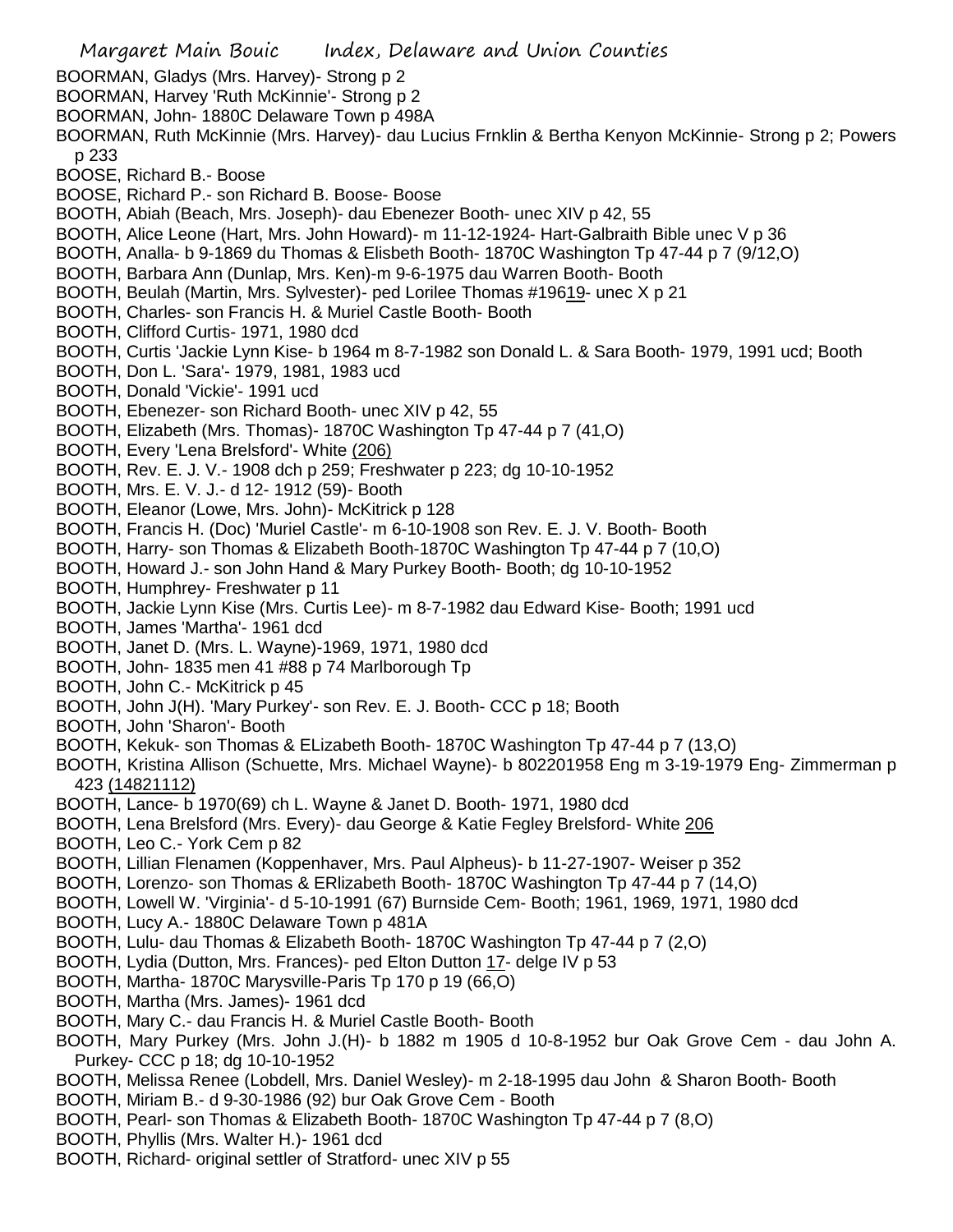Margaret Main Bouic Index, Delaware and Union Counties BOOTH, Sara (Mrs. Donald L.)- 1979 ucd BOOTH, Shannon Lee- d 1-10-1980 (16) bur Forest Grove- son Henry & Carren Ceachy Booth- Booth BOOTH, Sharon (Mrs. John)- Booth BOOTH, Shawn Lewis- d 1965 son Henry & Carren Beachy Booth- Booth BOOTH, Sheri- b 1967 dau Donald L. & Sara Booth- 1979 ucd BOOTH, Sheryl (Rusher, Mrs. )- dau John & Sharon Booth- Booth BOOTH, Starling G. Sivey- b 1893 d 4-7-1925 York Cem p 82 BOOTH, Starlin Williams (Mrs. )- dau George & Carrie Stamats Williams- 1985 uch p 133 BOOTH, Tamerena- b 1967 ch L. Wayne & Janet D. Booth-1969, 1971, 1980 dcd BOOTH, Thomas 'Elizabeth' 1870C Washington Tp 47-44 p 7 (35, NJ) BOOTH, Vickie (Mrs. Donald)- 1991 ucd BOOTH, Virginia (Mrs. Lowell W.)- Booth; 1961, 1969, 1971, 1980 dcd BOOTH, Walter H. 'Phyllis'- 1961 dcd BOOTH, Warren- Booth BOOTH, Rev. L. Wayne 'Janet D.'- son Lowell W. & Virginia Booth- Booth; 1961, 1969, 1971, 1980 dcd BOOTH, William- 1880c Radnor Tp p 478A BOOTH(E), Caroline (Langworthy, Mrs. Selah Bronson)- b 1835 NY d 1863- delge IV p 74 BOOTHE, Ronald- 1980 dcd BOOTS, Eileen Marie (Gibson, Mrs. Noel)- b 4-1-1938 m 1-15-1955 dau George & Helen Irene Huntzinger Boots- Maugans Anc p 22 BOOTS, Elaine Mabel (Hudson, Mrs. Walter)- b 8-1942 m 5-26-1962 dau George & Helen Irene Huntzinger Boots- Maugans Anc p 22 BOOTS, G.- 1877 uca p 103 BOOTS, George 'Helen Irene Huntzinger'- b 11-28-1914 m 11-5-1937- Maugans Anc p 22 BOOTS, Helen Irene Huntzinger (Mrs. George)- b 11-5-1919 m 11-5-1937 d 1-21-1943 dau Chauncy & Ruth Marie Skiles Huntzinger- Maugans Anc p 22 BOOTS, Julia (Mrs. William)- 1870C Jackson Tp 120-116 p 16 (21,O) BOOTS, Lorenzo H.- son William & Julia Boots- 1870C Jackson Tp 120-116 p 16 (2,O) BOOTS, William 'Julia- 1870C Jackson Tp 120-116 p 16 (28,O) BOOTS (Roots?), Willis Y.- 1870C Milford 56-55 (27,O) BOOTY, Pamela- 1971 ucd BOOZER, Dorothy (Wert, Mrs. Dean Edward)- b 12-3-1930 m 6-12-1949-Weiser p 598 BOPE, Jack R. Jr. 'Judy'- son Jack & Eleanor Bope- Bope BOPE, Jack Randy III 'Shelley Renee Thompson'- m 6-28-1980 son Jack R. Bope Jr.- Bope; 1983, 1991 ucd BOPE, Jennifer Renee- b 7-27-1987 dau Randy & Shelly Renee Thompson Bope- Bope BOPE, Joshua (2-1987) son Randy & Shelly Renee Thompson Bope- Bope BOPE, Margaret (Perhamus, Mrs. Daniel)- dcc S. Burroughs Cagle 19 BOPE, Shelley Renee Thompson (Mrs. Jack III)- m 6-28-1980 dau Mr. & Mrs. James E. Mitchell- Bope; 1983, 1991 ucd BOPP, Blandina (Stapf, Mrs. Hermann Josef)- b 11-20-1818 m 1-9-1841 d 1-22-1859 dau Michael Anton & Theresia Bauer Bopp- dcc James Fathbruckner 19; delge II p 41 BOPP, Michael Anton 'Theresia Bauer'- dcc James Fathbruckner 38 BOPP, Theresia Bauer (Mrs. Michael Anton)- dcc James Fathbruckner 39 BOPP,.W. J.- d 1-11-1943 (64-1942) Paris Tp uninf p 25 BORAM, Polly (Elifrits, Mrs. Abraham)- , 4-15-1827 ucm 134; 1883 uch III p 287 BORAM Urana Wilson(Willson) (Mrs. William)- m 4-3-1824 ucm 68; unec II p 14 BORAM, William 'Ruana Wil(l)son'- m 4-3-1824 ucm 68; unec II p 14 BORAT, Jean (Smith, Mrs. )- unec XIII p 8 BORBE, Eric 'Lorraine Bahrick'- Borbe BORBE, Lorraine Bahrick (Mrs. Eric)- dau Harry & Phyllis Bahrick- Borbe BORBE, Rebecca- b 12-27-1988 dau Eric & Lorraine Bahrick Borbe- Borbe BORCHER, Clement I. 'Janet A.'- 1980 dcd BORCHER, Janet A. (Mrs. Clement I.)- 1980 dcd BORSHERS, Alyssa- b7-11-1993 dau Steven & Kimberly Rigney Borshers- Borshers BORCHERS, Annette- b 1958 dau Walter G. III & Margaret Williams Borchers- 1969, 1971 dcd; Borchers

BORCHERS, Beverly (Pittman, Mrs. Harold Edgar, Jr.)- m 4-8-1962 dau Verda Borchers- Borchers; 1976 dch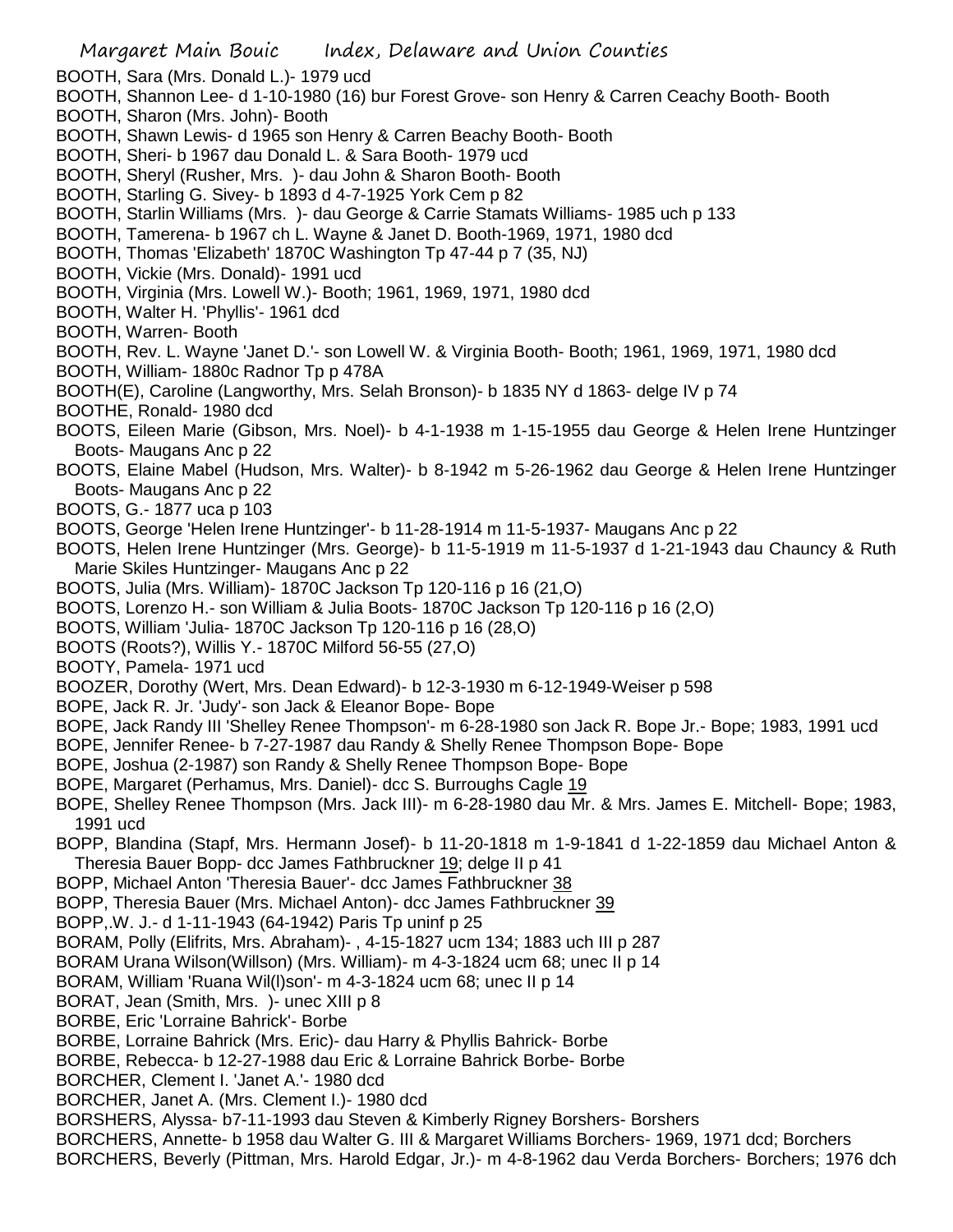p 385

- BORCHERS, Bill- b 1959 son Walter G. III & Margaret Williams Borchers- 1969, 1971 dcd; Borchers
- BORCHERS, Debbie- b 1962 dau Wesley Borchers- 1980 dcd

BORCHERS, Diana Jo Dildine (Mrs. John Wesley Jr.)- m 7-26-1974 dau Dale E. Dildine- Borchers; 1980 dcd BORCHERS, Ethel (Mrs. John Wesley)- Borchers

BORCHERS, Gill- b 1056 ch Walter G. III & Margaret Williams Borchers- 1060 dcd

BORCHERS, Janette- b 1961 dau Walter G. III & Margaret Williams Borchers- 1969, 1971, 1980 dcd; Borchers BORCHERS, John Wesley 'Ethel'- son Verda Henry Borchers- Borchers

- BORCHERS, John Wesley Jr. 'Diana Jo Dildine'- m 7-26-1974 son John Wesley & Ethel Borchers- Borchers; 1980 dcd
- BORSHERS, Kimberly Rigney (Mrs. Steven)- dau Robert & Sharon Rigney- Rigney
- BORCHERS, Margaret Williams (Mrs. Walter G. III)- m 1955; 1969, 1971, 1980 dcd
- BORCHERS, Mark- b 1962 son Walter G. III & Margaret Williams Borchers- 1969, 1971 dcd; Borchers
- BORCHERS, Mike-b 1963 son Walter G. III & Margaret Williams Borchers- 1969, 1971, 1980 dcd
- BORCHERS, Patricia Ann- dau John Wesley & Ethel Borchers- Borchers
- BORSHERS, Sally (Mrs. Wes)(Pine, Mrs. )- Borshers

BORCHERS, Steven 'Kimberly Rigney;- b 1965 son Wesley Borchers- Borshers; 1980 dcd

- BORCHERS, Verda Henry (Mrs. )(Williams, Mrs. H. Russell)- m(2) 10-19-1983 dau J. W. Henry- Pabst 8 p 43; **Borchers**
- BORCHERS, Walter G. III 'Margaret Williams'- b 3-24-1935 m 1955-son Verda Henry Borchers; 1969, 1971 dcd; Borchers; Sunbury p 79
- BORCHERS, Walter IV- b 1956 son Walter G. III & Margaret Williams Borchers- Borchers
- BORCHERS, Wesley- 1971, 1980 dcd
- BORCHERT, Jytte (McKittrick, Mrs. John Douglas Jr.)- b 9-3-1946 m 5-19-1972- McKitrick p 437 BORCKEY, Henry- 1880C Delaware Tp p 329A
- BORDED?, Lory- granddau Henry & Harriet Spark- 1880C Jackson Tp 6 p 236A (7,O,O,O)
- BORDEREL?, Carey- granddau Henry & Harriet Spark- 1880C Jackson Tp 6 p 236A (11,O,O,O)
- BORDEN, Allen 'Harriet Budd'b 11-14-1848 d 10-10-1924- dcc Owen Tagg14; dumch p 494
- BORDEN, Ann (Mrs. William V.)- 1961 dcd
- BORDEN, Barbara (Mack, Mrs. )- dau William Stephenson & Joan Borden- Borden
- BORDEN, Benjamin- 1850C Porter Tp 3024 p 164 (18,O)
- BORDEN, Benjamin R.- son William Ross & Helen Pauline Stephenson Borden- Borden; 1949 ucd
- BORDEN, Ben ' Wright'- son Ben Borden- Borden
- BORDEN, Betty (Mrs. Robert L.)- 1967, 1971, 1973, 1975, 1979, 1981 ucd
- BORDEN, Betty Carolyn- b 2-18-1927 d 3-1-1979 bur Raymond lptw p 45- dau William Ross & Helen Pauline Stephenson Borden- Borden; 1949, 1967, 1971, 1973, 1975 ucd
- BORDEN, Betty L. (Foster, Mrs. )- dau Carl H. & Lavina Jane Patrick Borden- Bordens
- BORDEN, Brad- son Eugene Lee & Karen Jean Main Borden- Main 13161(11)28223
- BORDEN, William Bradford- son William Stephenson & Joan Smith Borden- Borden
- BORDEN, Brian C. son William Stephenson & Joan Smith Borden- Borden
- BORDEN, Brooke- b 1-5-1984 dau Benjamin R. Borden- Borden
- BORDEN, Bruce- son Eugene Lee & Karen Jean Main Borden- Main 13161(11)28222
- BORDEN, Calvin- son Frederick M. & Nellie Budd Borden- Bordem
- BORDEN, Carl H.(D) 'Lavina Jane Patrick'- d 4-4-1970 (81) bur Trenton- Borden;1961, 1969 dcd
- BORDEN, Carol- b 1961 dau Robert L. & Betty Borden- 1967, 1971, 1973 ucd
- BORDEN, Carrie E.-b 9-9-1881 Knox Co dau Durfey & Susan Coleman Borden- dcb
- BORDEN, Carrie E. Zimmerman (Mrs. Elbert C.Seth)-dau Joseph B. & Ida Lovina Powell Zimmerman- 1985 uch p 11; 1961, 1969, 1971, 1980 dcd
- BORDEN, Carrie (Mrs. Randolph)- Borden
- BORDEN, Charles- son Melvin & Gertrude M. Borden- Borden
- BORDEN, Coral (Mrs. Dr. W. E.)- Borden
- BORDEN, C. W.- hadc p 91 (Berkshire Tp 1900)
- BORDEN, Della M. Crabill (Mrs. Harry)- d 2-10-1980 (93) Fancher Cem- Borden
- BORDEN, Dennis Harry 'Toni Ackley'- m 6-18-1965- son Melvin & Gertrude M. Borden- Borden; Ackley
- BORDEN, Diana- dau Elbert C. & Carrie E. Borden- 1961 dcd (12)
- BORDEN, Elbert C. 'Carrie E. Zimmerman- son Fred & Nellie Budd Borden- Borden; 1985 uch p 11; 1961,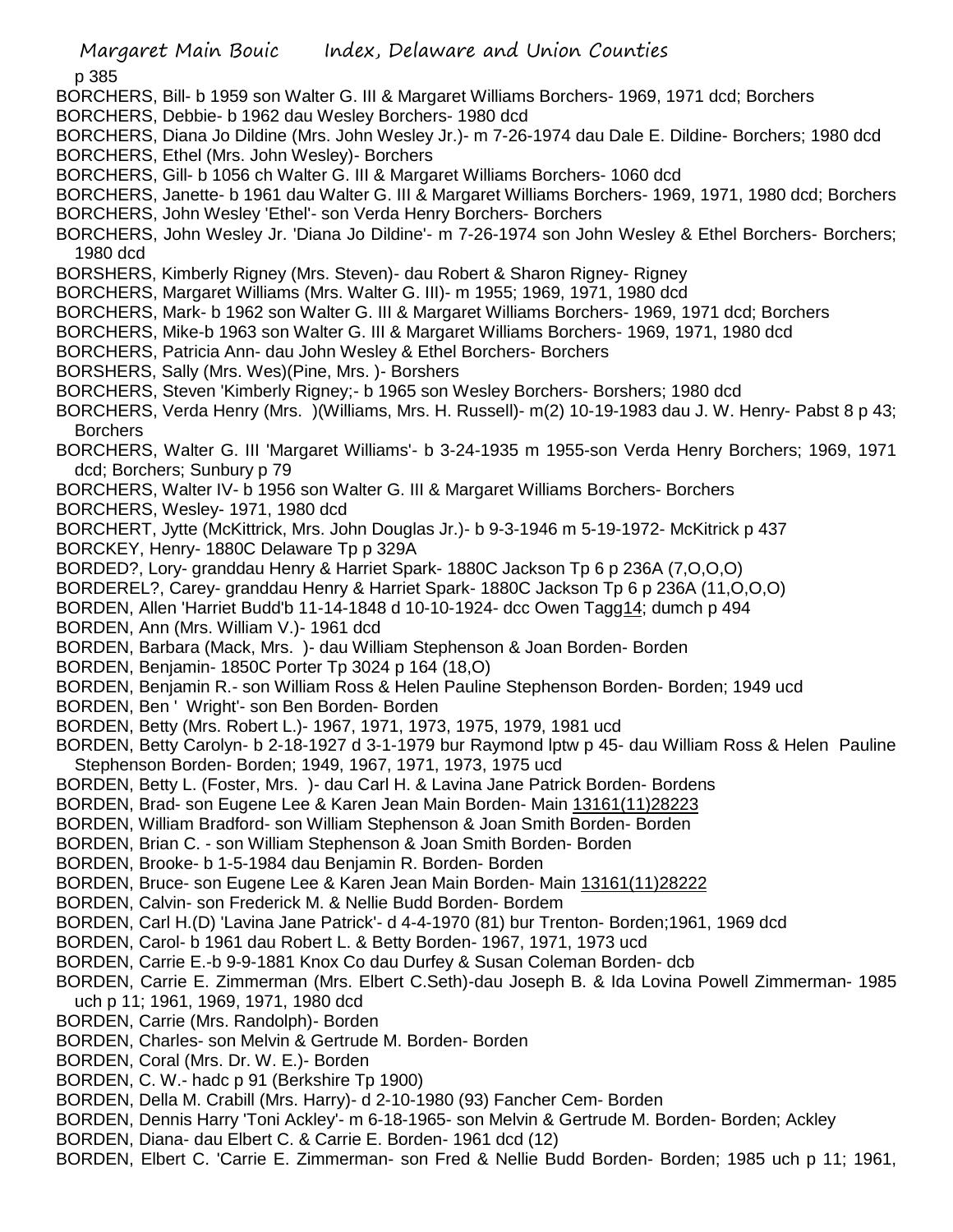- 1969, 1971, 1980 dcd
- BORDEN, Ethel (Stimmel, Mrs. )- dau Fred & Nellie Budd Borden- Borden
- BORDEN, Eugene L. son Rev. Harley & Mary Lela Macy Borden- Borden
- BORDEN, Eugene Lee 'Jean Main'- m 8- 1959- Borden
- BORDEN, Frederick M.'Nellie Budd'- d 4-16-1964 (80) bur Fancher Cem- Borden; 1961 dcd
- BORDEN, George- 1908 dch p 388; Pabst 6 p 19; 1880C Berkshire Tp p 428C
- BORDEN, Gerald'Lou A.'- son Rev. Harley & Mary Lela Macy Borden- Borden; 1961 dcd
- BORDEN, Gertrude M. (Mrs. Melvin)- d 9-3-1986 (69) bur Oak Grove Cem Borden
- BORDEN, Rev. Harley 'Mary Lela Macy''Jeanie Moyer'- b 2-11-1905 d 5-6-1991 bur Borden Cem,Tiverton Tp, near Toledo- son Oscar & Jennie Richards Borden- Borden
- BORDEN, Harriett- dau William & Rebecca Borden- 1850C Porter Tp 164 5,O)
- BORDEN, Harriet Budd (Mrs. Allen)-b 11-14-1855 d 5-18-1938 dau John & Ellen Seaburn Budd- dcc Owen Tagg 15; dumch p 494
- BORDEN, Harry 'Della M.'- Borden
- BORDEN, Helen Pauline Stephenson (Mrs. William Ross)- b 1-12-1897 m 3-18-1922 d 3-1-1977 (80) bur Raymond lptw p 35, 45- dau James A. & Mary Adelaide McElree Stephenson- Borden; Stephenson
- BORDEN, Idella (Barger, Mrs. Harry M.)- 1985 uch p 86
- BORDEN, Jeanie Moyer (Mrs. Rev. Harley)- Borden
- BORDEN, Jenny/Jennie Richards (Mrs. Oscar)- d 6-10-1966 bur near Warsaw- Borden
- BORDEN, Joan Smith (Mrs. William Stephenson)- Borden
- BORDEN, Julie- dau Melvin & Gertrude M. Borden- Borden
- BORDEN, Karen Ann- b 8-2-1968 dau Ronald & Jennings Borden- Borden
- BORDEN, Karen Jean Main (Mrs. Eugene Lee)- dau Harold Thomas & Geraldine Goldie Hanover Main-Borden; Main 13161(11)2822
- BORDEN, Lavina Jane Patrick (Mrs. Carl H.)- d 10-26-1967(69) bur Trenton Cem- Borden; 1961 dcd
- BORDEN, Leise Howald (Mrs. Martin)- m 4-17-1853 dcm
- BORDEN, Lester A.- son Carl H. & Lavina Jane Patrick Borden- Borden
- BORDEN, Letha (Braskett, Mrs. Scott E.)- d 3-3-1983 (73) bur Fancher Cem dau Frederick M. & Nellie Budd Borden- Borden; Braskett
- BORDEN, Linda- dau William V. & Ann Borden- 1961 dcd (11)
- BORDEN, Lou A. (Mrs. Gerald)- 1961 dcd
- BORDEN, Lynn S.- b 1954 ch Elbert C. & Carrie E. Borden- 1961, 1969, 1980 dcd
- BORDEN, Martha (Campbell, Mrs. F. C.)- dau Dr. W. E. & Coral Borden- Borden
- BORDEN, Martin 'Leise Howald'- m 4-17-1853 dcm
- BORDEN, Mary Lela Macy (Mrs. Rev. Harley)- d 12-8-1969 (63) bur Coshocton Co- Borden
- BORDEN, Melvin L.'Gertrude M. b 7-12-1912 d 3-18-1991 son Harry & Della M. Crabill Borden- Borden
- BORDEN, Minnie (Webb, Mrs. Frank)- b 6-12-1877 d 2-23-1904 dau Allen & Hattie Budd Borden- dcc Owen Tagg 7
- BORDEN, Nellie Budd (Mrs. Frederick)- Borden
- BORDEN, Patricia (Reed, Mrs. Waldon)- dau Frederick M. & Nellie Budd Borden- Borden
- BORDEN, Pauline H.Stephenson (Mrs. William Ross)- m 3-18-1922- 1949, 1967, 1971, 1973, 1975 ucd
- BORDEN, Pete- b 1955 son Robert L. & Betty Borden- 1967, 1971, 1973 ucd
- BORDEN, Randolph- son Elbert C. & Carrie E. Borden- 1961 dcd (10), 1969 dcd
- BORDEN, Raymond H. b 2-2-1915 d 1-1-1991 (75) bur Sunbury Mem. Pk.- son Frederick M. & Nellie Budd Borden- Borden
- BORDEN, Rebecca Kathleen (Schalip, Mrs. Lee Paul)-b 9-19-1929 m 11-13-1949 dau William Ross & Helen Pauline Stephenson Borden- Borden; Rausch (11851) III p 265; 1949 ucd
- BORDEN, Rebecca (Mrs. William)- 1850C Porter Tp 3024 p 164 (33, Pa)
- BORDEN, Robert 'Helen'- d 1-5-1984 (78) Mont. son Dr. W. E. & Coral Borden- Borden
- BORDEN, Robert L. 'Betty'- son William Ross & Pauline Stephenson Borden- Borden;1949, 1967, 1973, 1979, 1981, 1991 ucd
- BORDEN, Ronald ' Jennings' son William V. & Ann Borden- 1961 dcd (17)- Borden
- BORDEN, William Ross 'Helen Pauline Stephenson'- b 5-31-1885 m 3-18-1922 d 9-20-1959 Raymond Cem lptw p 35, 45- son Wesley & Sara Elizabeth Cowne Borden- Borden; 1949 ucd
- BORDEN, Ruthanna (Amy, Mrs. J. W.)- dau Dr. W. E. & Coral Borden- Borden
- BORDEN, Ruth Ann Parmenter (Lash, Mrs. Fred Jr.)(Mrs. Leo G.)(Conley, Mrs. )- dau Simeon B. & Glenna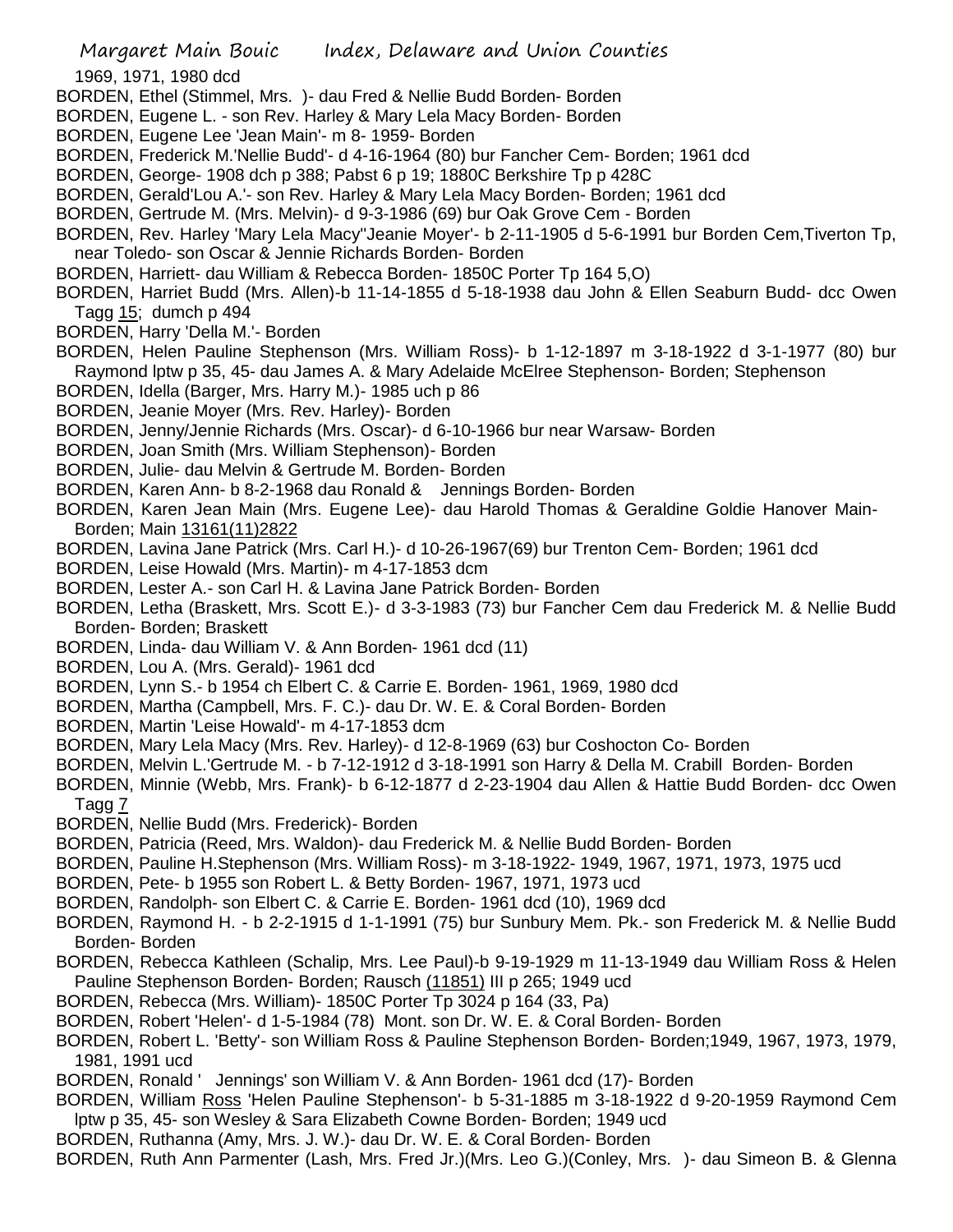- Parmenter- Parmenter
- BORDEN, Sandra Jean- b 12-17-1968 dau Eugene Lee & Karen Jean Main Bordon- Main 13161(11)28221
- BORDEN, Sara Elizabeth Cowne (Mrs. Wesley)- Borden
- BORDEN, Sarah (Mrs. William R.)- 1850C Delaware Tp 1288 p 94 (21,O)
- BORDEN, Teresa- b 1958 dau Robert L. & Betty Borden- 1967, 1971, 1973 ucd
- BORDEN, Toni Ackley (Mrs. Dennis Harry)- dau Thomas & Helen Ackley- Ackley
- BORDEN, Virginia (Grover, Mrs. Dorance)- dau Frederick M. & Nellie Budd Borden- Borden
- BORDEN, Wesley 'Sara Elizabeth Cowne'- Borden
- BORDEN, Dr. W. E. 'Coral'- d 10-19-1976 (96)Fla- Borden; 1976 dch p 297
- BORDEN, William R. 'Sarah A.- 1850C Delaware Tp 1288 p 94 (34, NJ)
- BORDEN, William 'Rebecca'- 1850C Porter Tp 3024 p 164 (44, Vt); delge V p 53 (1853)
- BORDEN, William Stephenson 'Joan Smith'- b 1-20-1925 Mt. Victory d 11-13-1990 (65,NJ) son William Ross & Helen Pauline Stephenson Borden- Borden
- BORDEN, William V. 'Ann'- 1961 dcd
- BORDEN, Winifred (Howard, Mrs. John)- dau Frederick M. & Nellie Budd Borden- Borden
- BORDER, Ann L. (Mrs. William V.)- 1969, 1971, 1980 dcd
- BORDER, Barbara (Mrs. Lowell R.)- 1969, 1980 dcd; Border
- BORDER, David A.- b 1956 son Lowell R. & barbara Border- 1969 dcd; Border
- BORDER, Karen Ann- b 8-2-1968 dau Ronald Border- Border
- BORDER, Lowell R. 'Barbara'- d 4-15-1983 (54) bur Kingwood Mem Park- son Doris Lechner- 1969, 1980 dcd
- BORDER, May (Weiser, Mrs. Emerson E.)- Weiser p 765
- BORDER, Ronald- son William Border- Border
- BORDER, William V. 'Ann L.- 1969, 1971, 1980 dcd
- BORDERS, Amy Renee- b 1971 dau Arlie J. & Anna M. Borders- Borders; 1980 dcd; engaged to Kevin Chaffin
- BORDERS, Anna M. (Mrs. Arlie J.)- Borders; 1971, 1980 dcd
- BORDERS, Arlie J. 'Anna M.'- Borders; 1971, 1980 dcd
- BORDERS, Bertha (McKittrick, Mrs. Wilbur)- d 1961- dau Daniel & Jane Borders- McKitrick p 349
- BORDERS, Brent- b 1968 son Arlie J. & Anna M. Borders- 1971, 1980 dcd
- BORDERS, Coy 'Judy'- Borders
- BORDERS, Dunfee- b 1970 ch Kountrye K. & Sandy J. Borders- 1983 ucd
- BORDERS, Eugene- 1975 ucd
- BORDERS, Judy (Mrs. Coy)- Borders
- BORDERS, Kountrye K. 'Sandy J.'- 1983 ucd
- BORDERS, Masha Renee- dau Coy & Judy Borders- Borders- engaged to Joel Hammond II
- BORDERS, Renee- b 1970 ch Kountrye K. & Sandy J. Borders- 1983 ucd
- BORDERS, Sandy J. (Mrs. Kountrye K.)- 1983 ucd
- BORDIC, Aaron Michael- b 8-9-1979 son George Bordic- Bordic
- BORDIC, George- Bordic
- BORDLEMAY, Ella Margaret Weiser (Mrs. Harold)- b 2-28-1899 m 7-8-1922 dau William Alexander & Margaret Kerr Weiser- Weiser p 100
- BORDLEMAY, Harold 'Ella Margret Weiser'- b 2-26-1900- Weiser p 100
- BORDLEMAY, Mildred Marie (Beamer, Mrs. Ray)- b 1-8-1927 m 5-9-1948 dau Harold & Ella Margaret Weiser Bordlemay- Weiser p 101
- BORDMAN, Clarburn- b 12-19-1874 Liberty Tp son H. V. & Rebecca Holmes Bordman-dcb see Boardman
- BORDMAN, Dorathea- b 1-23-1901 Delaware Tp dau Benajah N. & Mary Reeder Bordman- dcb see Boardman
- BORDMAN, Capt. Joseph- Powers Pat p 34, 60, 318
- BORDNER, Alice (Foltz, Mrs. Joseph Frederick)- Weiser p 149
- BORDNER, Bertha Anna Bettilyon (Mrs. Walter G.)- b 1877 d 9-4-1936 dau Carey & Mary Catharine Weiser Bettilyon- Weiser p 415
- BORDNER, J. Stanley- b 9-9-1908 d 1916 son Walter G. & Bertha Anna Bettilyon Bordner- Weiser p 415
- BORDNER, Brian G.- b 8-8-1952 son Herbert C. & Marion Nagel Bordner- Weiser p 784
- BORDNER, Curtis C.- b 2-22-1947 son Herbert C. & Marion Nagel Bordner- Weiser p 784
- BORDNER, David W. 'Ella Jean M.'- 1991 ucd
- BORDNER, Ella Jean M. (Mrs. David W.)- 1991 ucd
- BORDNER, Herbert C. 'Brion Nagel'- b 2-15-1914 son Jane Weiser Weiser p 784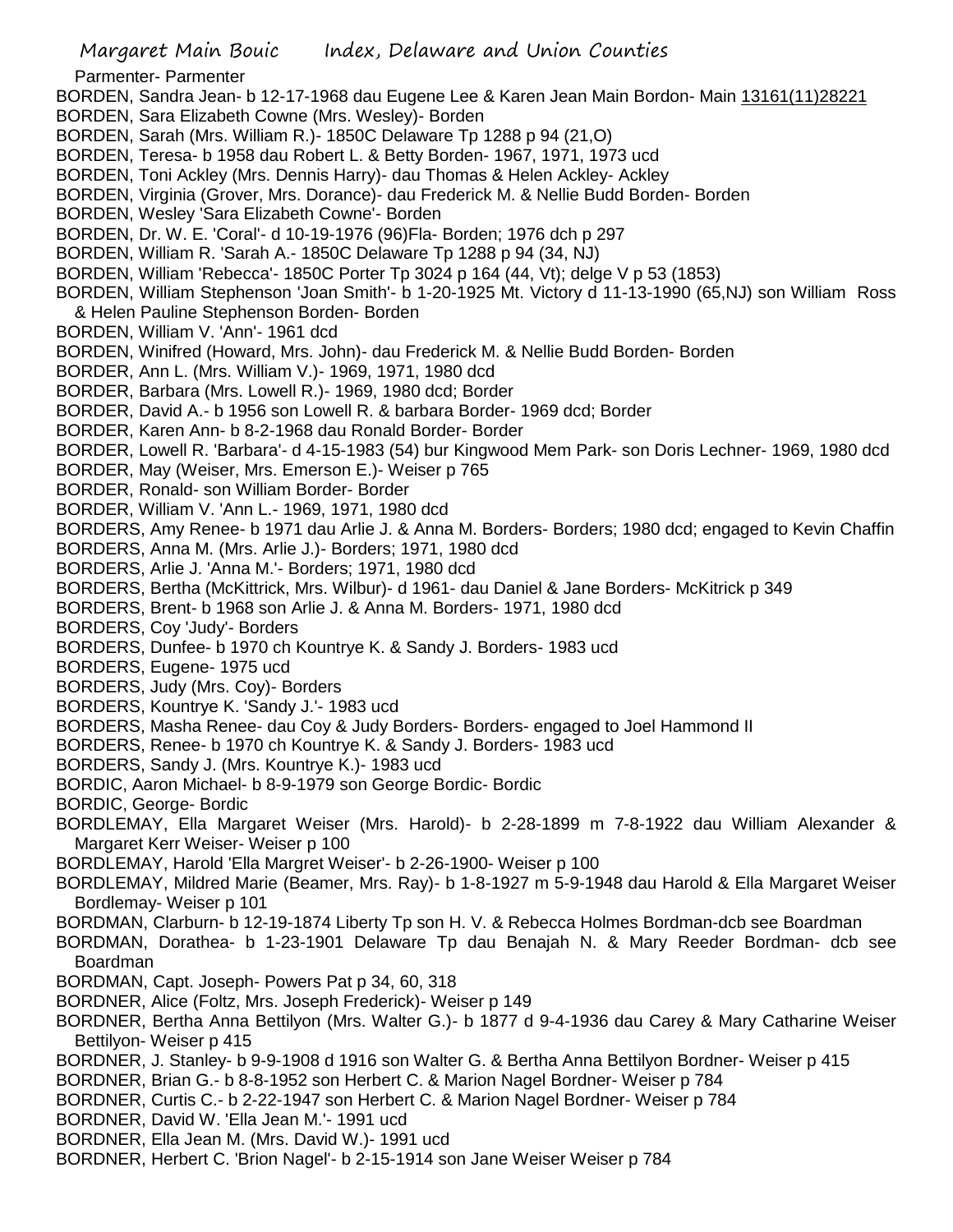Margaret Main Bouic Index, Delaware and Union Counties BORDNER, Janice A.- b 8-17-1945 dau Herbert C. & Marion Nagel Bordner- Weiser p 784 BORDNER, Joan M.- b 2-4-1944 dau Herbert C. & Marion Nagel Bordner- Weiser p 784 BORDNER, John- b 1983 son David W. & Ella Jean M. Bordner- 1991 ucd BORDNER, Kathleen A.- b 10-11-1948 dau Herbert C. & Marion Nagel Bordner- Weiser p 784 BORDNER, Kathryn- b 1912 d 1914 dau Walter G. & Berta Anna Bettilyon Bordner- Weiser p 415 BORDNER, Marion nagel (Mrs. Herbert C.)- Weiser p 784 BORDNER, Pearl E.- b 8-16-1950 ch Herbert C. & Marion Nagel Bordner- Weiser p 784 BORDNER, Shirley A.- b 6-12-1955 dau Herbert C. & Marion Nagel Bordner-Weiser p 784 BORDNER,Susan L.- b 1-3-1958 dau Herbert C. & Marion Nagel Bordner- Weiser p 784 BORDNER, Susanna (Weiser, Mrs. Jacob)- b 4-4-1819 d 4-21-1841- Weiser p 392 BORDNER, Walter G. 'Bertha Anna Bettilyon'- b 2-3-1879 m 12-28-1905- Weiser p 315 BORDON---family of Jason Kyle Huffman #294 unec X p 49, XI p 13, XII p 13 BORDON, Phebe (Huffman, Mrs. William)- m 11-6-1835 ucm 351; unec III p 7 BORDUS, J.- hadc 97 BOREAFF, Polly (Hays, Mrs. David)- m 11-24-1807 onwq I BOREAN, Anna- dau David & Robin Malcolm Borean- Borean BOREAN, Barbara M.- dau Robert J. & Patricia A. Borean- engaged to Daniel P. Berry- Borean BOREAN, David 'Robin Malcolm'- b 12-17-1988 son Rino & Shirley Borean- Borean BOREAN, Joshua- son David & Robin Malcolm Borean- Borean BOREAN, Patricia A. (Mrs. Robert J.)- Borean; 1980 dcd BOREAN, Richard Michael Lucas- b 12-17-1988 son David & Robin Malcolm gs- Borean BOREAN, Rino 'Shirley'- Borean BOREAN, Robert J. 'Patricia A.'- Borean; 1980 dcd BOREAN, Robin Malcolm (Mrs. David)- dau Marge Malcolm- Borean BOREAN, Shirley (Mrs. Rino)- Borean BORELL, Julia- 1880C Trenton Tp p 460A BOREMAN, Audrey Chambers (Mrs. William)- dau Walter & Florence Bell Chambers- Maugans Anc p 124 BOREMAN, Brent Foreman- son William & Audrey Chambers Boreman- Maugans Anc p 124 BOREMAN, Michael David- son William & Audrey Chambers Boreman- Maugans Anc p 124 BOREMAN, William 'Audrey Chambers'- Maugans Anc p 124 BOREN, Bertha Kendall (Mrs. Ezra C.)- McKitrick p 154 BOREN, Carolyn Kay- b 12-23-1954 dau Lorenzo D. & Connie Lee Twitchell Boren- McKitrick p 154 BOREN, Colleen- b 8-21-1956 dau Lorenzo D. & Connie Lee Twitchell Boren- McKitrick p 154 BOREN, Connie Lee Twitchell (Mrs. Lorenzo D.)- b 7-8-1934 m 4-8-1950 dau Harold Henry & Lulu Ellen Kidd Twitchell- McKitrick p 154 BOREN, Ezra C. 'Bertha Kendall'- McKitrick p 154 BOREN, John 'Margaret Eatherton'- m 1-26-1842 dcm BOREN, Kenneth Gene- b 10-11-1950 son Lorenzo D. & Connie Lee Twitchell Boren- McKitrick p 154 BOREN, Lorenzo D. 'Connie Lee Twitchell'- b 11-19-1929 m 4-8-1950 son Ezra C. & Bertha Kendall Boren-McKitrick p 154 BOREN, Margaret Eatherton (Mrs. John)- m 1-26-1842 dcm BOREN, Sherry Ann (Doak, Mrs. John)- b 6-5-1952 m 8-23-1969 dau Lorenzo D. & Connie Lee Twitchell Boren- McKitrick p 154 BORES, Adam P. 'Stella'- b 11-7-1911 d 8-8-1993 (81) bur Worthington- Bores BORES, Jean (Olszanowski, Mrs. )- sister Adam P. Bores- Bores BORES, Mary Ann (Dowd, Mrs. Bill)- dau Adam P. & Stella Bores- Bores BORES, Pauline (Tilton, Mrs. )- sister Adam P. Bores- Bores BORES, Stella (Mrs. Adam P.)- Bores BORER, Brooks 'Maxine White'- White (148) BORER, James Robert- son Brooks & Maxine White Borer- White 152 BORER, Maxine White (Mrs. Brooks)- dau Harry & Nellie Phebus White- White 148 BORER, Rose Anita- dau Brooks & Maxine White Borer- White 151 BOREY, Homer T.- 1908 dch p 388 BORGAN, Joseph-1880 dch p 283, 501; 1908 dch p 382; delge X p 35 BORGAN, Walter- 1908 dch p 448; 1880 dch p 502 BORGART, Amanda- b 4-8-1824 d 10-14-1894 dau John & Mehitable Black Borgart- onwq 9 p 109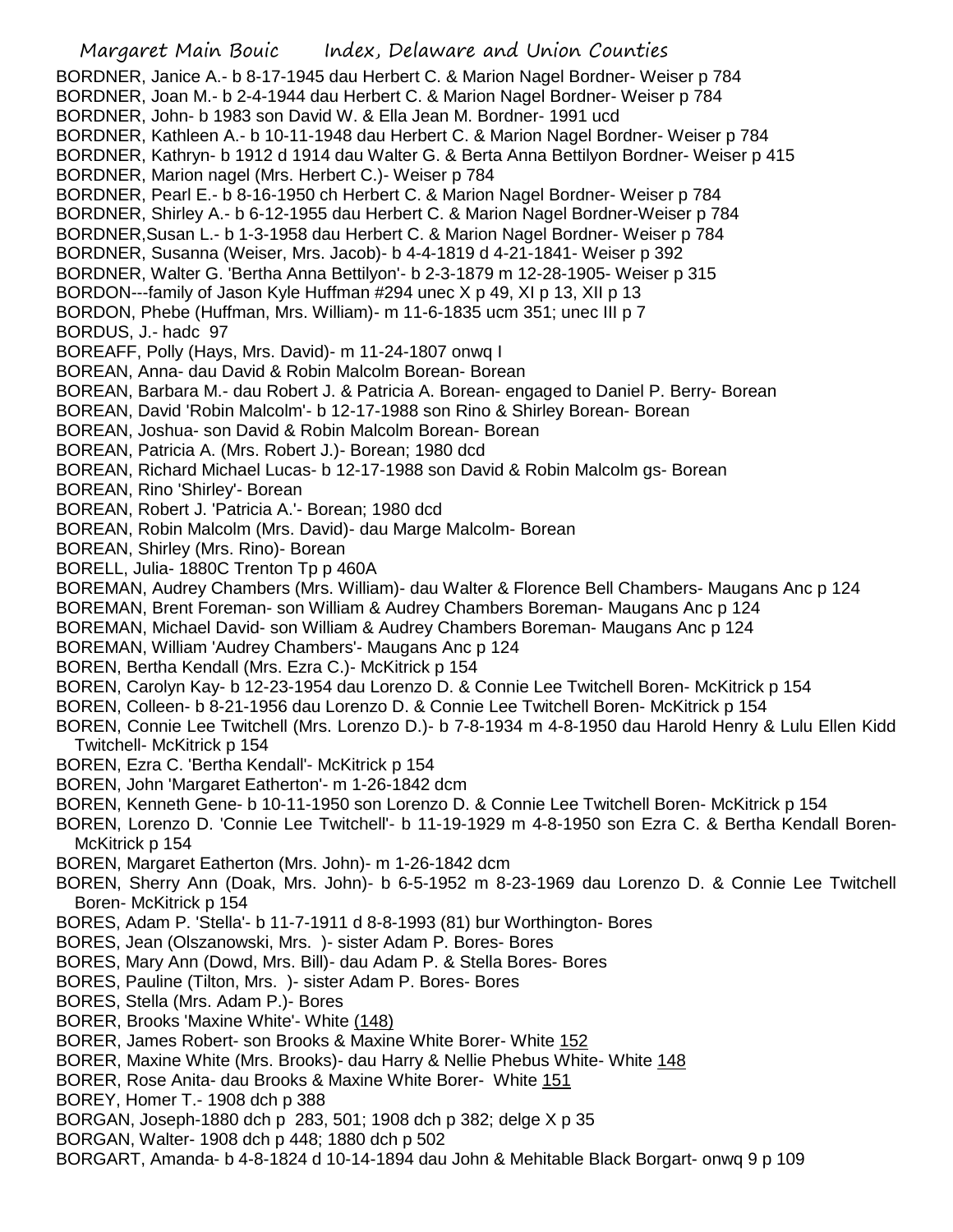Margaret Main Bouic Index, Delaware and Union Counties BORGART, John- b 6-21-1826 son John & Mehitable Black Borgart- onwq 9 p 109 BORGART, George d inf son John & Mehitable Black Borgart- onwq 9 p 109 BORGART, Julia A.- b 2-11-1826 dau John & Mehitable Black Borgart- onwq 9 p 109 BORGART, Mehitable Black (Mrs. John)- dau Isaac & Mehitable Black- onwq 1909 p 109 BORGART, Mehitable (Ross, Mrs. Richard)- b 4-1-1815 d 1-1-1901 dau John & Mehitable Black- onwq 0 p 109 BORGER, Anna Maria- d 12-12-1869 (18-9-25) St. John's D J p 59 BORGER, Edward- 1880C Paris Tp p 091A BORGER, Elisabeth- dau Leonard & Mary Borger- 1870C Darby Tp 8-6 p 1 (4,O) BORGER, Elisabeth B. (Mrs. Johann Wilkelm)- b 4-12-1797 d 9-11-1869 (72-4-29) Trinity Cem D J p 81 BORGER, Elizabeth B. (Trap, Mrs. Frederick)- 1883 uch V p 147 BORGER, Elizabeth Shure (Mrs. John W.)- 1883 uch V p 345 see Boerger BORGER, Frederick- son John & Maggie Magerlein Borger- 1870C Union Tp 97-96 p 13 (2,O) BORGER, George A.- son John L. & Maria Denterlein Borger- 1883 uch V p 345 BORGER, George- son Leonard & Mary Borger- 1870C Darby Tp 8-6 p 1 (13,O) BORGER, Johann Wilkelm 'Elisabeth B.'- b 3-6-1803 d 1-3-1892(88-9-28) Trinity Cem D J p 81 BORGER, John- son John & Maggie Magerlein Borger- 1870C Union Tp 97-96 p 13 (1,O) BORGER, John- son Leonard & Mary Borger- 1870C Darby Tp 8-6 p 1 (15,O) BORGER, John K.'Maggie Magerlein'- m 10-18-1866 ucm 4056 son John L. & Maria Denterlein Borger- 1883 uch V p 345; 1877 uca p 39; 1870C Union Tp 97-96 p 13 (29,Ger); see Boerger BORGER, John L.- son John L. & Maria Denterlein Borger- 1883 uch V p 345 BORGER, John L. 'Maria Denterlein'- b 5-17-1827 m 4-7-1850 son John W. & Elizabeth Shure Borger- 1883 uch V p 345; 1877 uca p 23, 49 BORGER, John M.- son John L. & Maria Denterlein Borger- 1883 uch V p 345 BORGER, John W.- 'Elizabeth Shure'- 1883 uch V p 345 BORGER, Leonard- son Leonard & Mary Borger-1870C Darby Tp 8-6 p 1 (11,O) BORGER, Leonard 'Mary'- 1870C Darby Tp 8-6 p 1 (43, Ger) see Berger BORGER, Lizzie- dau John L. & Maria Denterlein Borger- 1883 uch V p 345 BORGER, Maggie Magerlein (Mrs. John K.)- 1870C Union Tp 97-96 p 13 (25, Ger) BORGER, Margaret- dau Leonard & Mary Borger- 1870C Darby T 8-6 p 1 (17,O) BORGER, Margaret E. (Conrad, Mrs. Ludwig C.))-m 10-12-1871 ucm 4989- dau John L. & Maria Denterlein Borger- 1883 uch V p 345 BORGER, Maria Denterlein (Mrs. John L.)- m 4-7-1850 dau John L. & Maria Denterlein- 1883 uch V p 345 BORGER, Mary- dau John L. & Maria Denterlein- 1883 uch V p 345 BORGER, Mary- dau John & Maggie Magerlein Borger- 1870C Union Tp 97-96 p 13 (1/12,O) BORGER, Mary (Mrs. Leonard)- 1870C Darby Tp 8-6 p 1 (44, Ger) BORGER, Michael- son Leanard & Mary Borger- 1870C Darby Tp 8-6 p 1(9,O) BORGER, William- 1870C Union Tp 97-96 p 13 (67, Ger) BOGERDING, Karen K. (Black, Mrs. Dr. William)- m 10-19-1985 dau Richard & Marilyn Borgerding- Black BORGESON, Nancy (OIson, Mrs. Oliver Jr)- Weiser p 126 BORGESS, Rev. Caspar- 1908 dch p 252; 1915 uch p 238; delge II p 29 BORGIA, Lindsey Biagina- b 10-12-1976 ch Stanley J. & Vicki Lynn Pettit Borgia- St. Paul p 48, 97 BORGIA, Nicholas Joseph- b 3-21-1980 son Stanley J. & Vicki Lynn Pettit Borgia- St Paul p 48, 97 BORGIA, Stanley J. 'Vicki Lynn Pettit'- b 12-29-1953 m 3-6-1976 St. Paul p 48, 97 BORGIA, Vicki Lynn Pettit (Mrs. Stanley J.)- b 12-18-1951 m 3-6-1976 dau Robert E. & Yula Schmidt Pettit-St. Paul p 48, 97 BORGMAN, Mary Ann (Baxter, Mrs. Charles Franklin)- b 7-9-1930 m 9-24-1955- Weiser p 426 BORHAM, Barbara Jean b 1952 dau Charles E. & Lila M. Borham- Borham; 1969 dcd BORHAM, Barbara A. (Mrs. Earl D.)-1969, 1971, 1980 dcd BORHAM, Brian K. - b 1974 son Charles E. & Lila M. Borham- Borham; 1980 dcd BORHAM, Carol Ann (Smale, Mrs. )- dau Charles E. & Lila M. Borham; Borham; 1969 dcd BORHAM, Charles E.'Lila M.'- b 12-13-1927 d 8-26-1990 (62) bur Fairview Mem. son Howard & Kathleen Reed Borham- Borham; 1969, 1971, 1980 dcd BORHAM, Debbie- b 1961- dau Earl & Barbara Borham- 1969, 1971 dcd BORHAM, Earl Dean 'Barbara A.'- brother Chrles E. Borham; Borham; 1969, 1971, 1980 dcd BORHAM, Edwin G. 'Grace M. Keefer''Patricia Jones'- brother Charles E. Borham; opc 944; Borham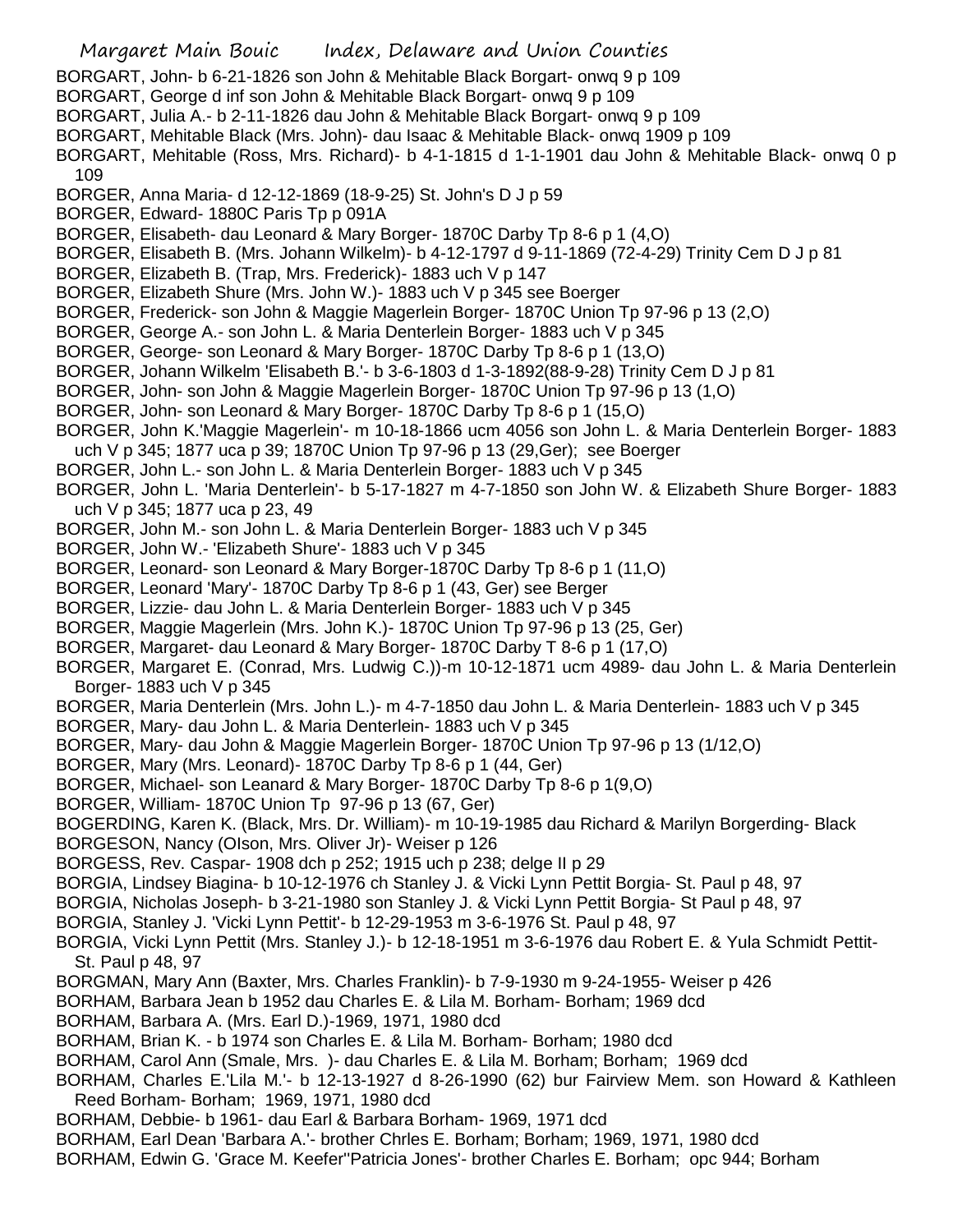- Margaret Main Bouic Index, Delaware and Union Counties BORHAM, Elizabeth Jane- d 11-27-1970 dau Lynn Borham bur Oak Grove Cem (4m) BORHAM, Emma June- b 1976 dau Charles E. & Lila M. Borham- Borham; 1980 dcd BORHAM, Grace M. Keefer (Mrs. Edwin G.)- d 12--15-1963 (30) Fulton Cem- dau Robert Lee & Mable Emily Keefer- Borham BORHAM, Howard 'Kathleen Reed'- Borham BORHAM, John H - b 1960 son Charles & Lila Borham- Borham; 1969, 1971, 1980 dcd BORHAM, Joseph E.- b 1956 son Charles & Lila Borham- Borham; 1969, 1971 dcd BORHAM, Kathleen Reed (Mrs. Howard)- Borham BORHAM, Kelly- b 1969 ch Earl D. & Barbara A. Borham- 1980 dcd BORHAM, Lila M. (Mrs. Charles E.)- 1969, 1971, 1980 dcd BORHAM, Loretta Mae (Bailey, Mrs. )- dau Charles E. & Lila M. Borham- Borham; 1969 dcd BORHAM, Lot- unec IV p 60 BORHAM, Lynn Elizabeth (Sparks, Mrs. b 1954 - dau Charles & Lila Borham- Borham; 1969, 1971 dcd BORHAM, Mark- b 1963 son Earl D. & Barbara A. Borham- 1969, 1971,1980 dcd BORHAM, Mary Lou (Trailor, Mrs. )- sister Charles E. Borham- Borham BORHAM, Michael- b 1966 son Charles E. & Lila M. Borham- 1969, 1971, 1980 dcd BORHAM, Sharon Lee- b 5-28-1952 dau Edwin G. & Grace M. Keefer Borham- Borham; opc 941 BORHAM, Sheila Kay- b 1-14-1960 dau Edwin G. & Grac M. Keefer Borham- Borham BORHAM, Suzanne Marie b 3-1-1954 dau Edwin G. & Grace M. Keefer Borham- Borham' opc 945 BORHAM, Timothy- b 1968 son Earl D. & Barbara A. Borham- 1969, 1971, 1980 dcd BORHAM, Urana Wilson (Mrs. William)- m 1824; 1883 Uch III p 284 BORHAM, William (Billy)- b 1957 son Earl & Barbara Borham- 1969, 1971, 1980 dcd BORHAM, William 'Urana Wilson'- m 1824; 1883 uch III p 284 BORHOFF (BOROFF)- Jerry L.' Margaret K.'- 1973, 1975, 1979 ucd BOROFF, Jerrald- b 1970 ch Jerry L. & Margaret K. Borhoff- 1973, 1975, 1979 ucd BORHOFF, Margaret K. (Mrs. Jerry L.)- 1973, 1975, 1979 ucd BORHOFF, Rebecca- b 1967 dau Jerry L. & Margaret K. Borhodd- 1973, 1975, 1979 ucd BORING, Miss--d 4-20-1886 Oakdale Cem 259 BORING, Al. G.'Margaret R.'-b 6-9-1828 d 7-27-1889 Oakdale Cem 468 I p 72 (D-R1-23); 1883 uch V p 351, 358, 366, 371; 1860C Dover Tp 182 (30,O); 1870C Dover Tp 152-154 p 19 (42,O); 1880C Dover Tp 57-60 p 24 (52,O,Md,O); 1877 uca p 49,53 BORING, Alice C. (Rogers, Mrs. E. P.)- b 2-22-1856 m 1-23-1880(1879) ucm 6421 dau A. G. & Margaret R. Boring- 1883 uch V p 351; 1870C Dover Tp 152-154 p 19 (14,O) BORING, Alonzo- b 4-8-1858 d 8-16-1859 (1y1m) Oakdale Cem 272 I p 72 (D-R1-23) BORING, Alvi- son Caleb & Margaret Boring- 1870C Dover Tp 43-44 p 5 (1,O) BORING, Alvey G.'Margaret R.'-1880C Dover Tp p 166A BORING, Amy L.- dau Alvey G. & Margaret R. Boring- 1880C Dover Tp 57-60 p 25 (15,O,O,Va) BORING, Barbara Ann McNeal (Mrs. Philip L.)- m 6-18-1961 dau Weldon McNeal- Boring BORING, Barbara I. (Mrs. Kenneth L.)- 1971 dcd BORING, Barry- b 1966 son Jack M. & Dorothy J. Boring- 1980 dcd BORING, Bertha (Mrs. James)- Boring BORING, Beverly Ann (Dickerson, Mrs. )- dau Herman & Velma Moore Boring- Boring BORING, Billy Eugene- son Herman & Velma Boring- Boring BORING, Blanche (Fisher, Mrs. )- dau Henry McCellan & Mary Ransom Boring- Boring; Blamer BORING, Caleb 'Margaret'- 1870C Dover Tp 43-44 p 5 (35,O) BORING, Candy (Caudill, Mrs. )- dau Kenneth Lee & Barbara Boring- Boring BORING, Catherine (Cross, Mrs. William)- b 4-17-1911 m 12-29-1935 d 7-8-1991 dau Omen K. & Cora McClure Boring- Boring; Cross; delge III p 1 BORING, C. C.- 1883 uch V p 366 BORING, Clarissa- dau Al G. & Margaret Boring)- 1860C Dover Tp 182 (-) BORING, Cora McClure (Mrs. Omen K.)- Boring BORING, David- son Ralph H. & Elizabeth R. Benedict Boring- Boring BORING, Della Marie (Morton, Mrs. Roy)- dau Harry Boring- Boring BORING, Dorothy E. (Mrs. Virgil M.)- 1969, 1971 dcd
- BORING, Dorothy J. (Mrs. Jack M.)- 1980 dcd
- BORING, Dorothy (Mrs. Harry E.)- 1969, 1971 dcd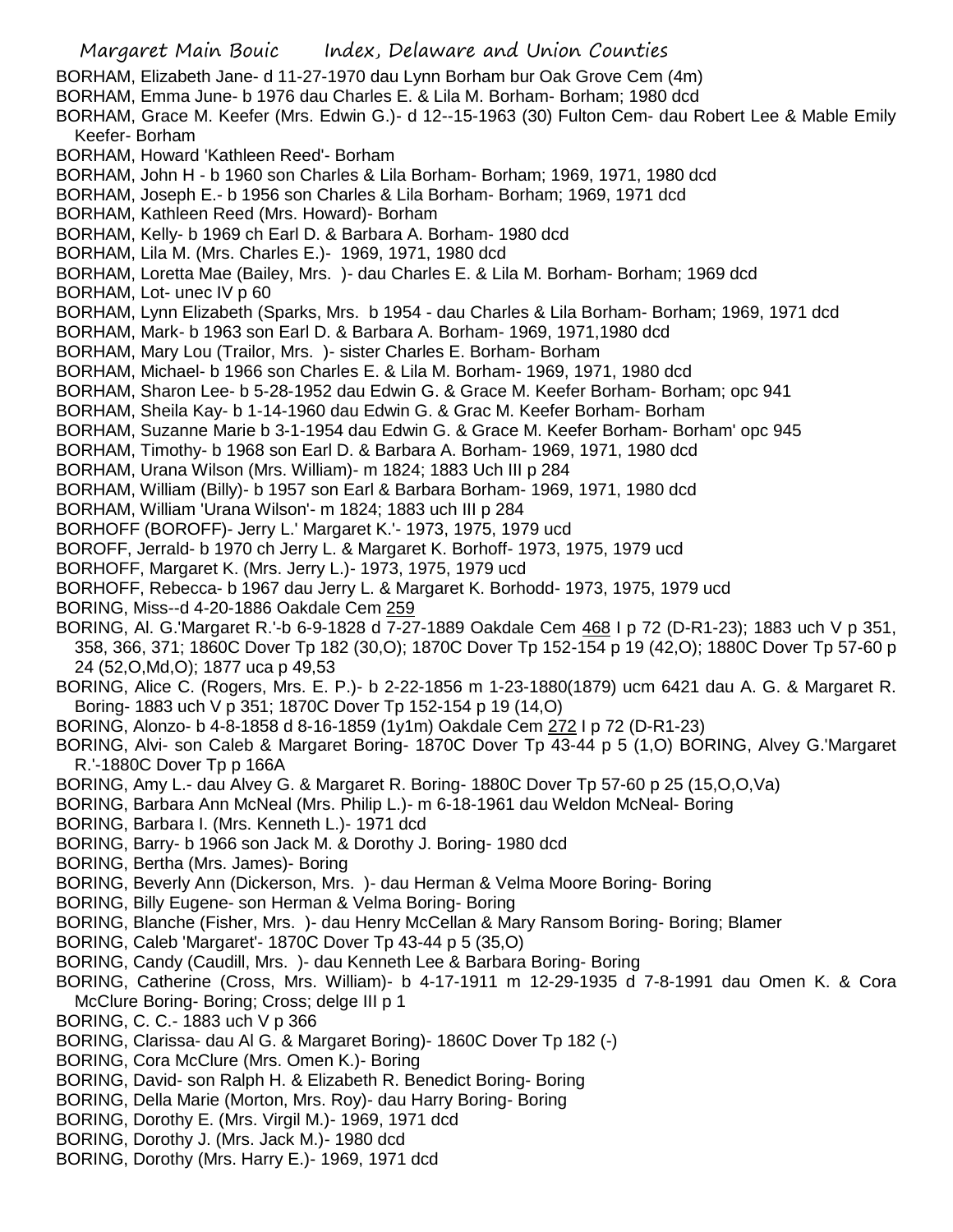- Margaret Main Bouic Index, Delaware and Union Counties BORING, Elizabeth J. (Mrs. Wilbur F.)- 1969, 1971 dcd BORING, Elizabeth R. Benedict (Mrs. Ralph H.)- d 9-1-1977 (80) bur Kingswood Mem. Park- Boring BORING, Ella B. (Dodge, Mrs. John Rudolph) 1915 uch p 994; 1883 uch V p 307 (Ruth E.)- m 10-14-1880 ucm 6817 BORING, Elma- dau Caleb & Margaret Boring- 1870C Dover Tp 43-44 p 5 (7,O) BORING, Elsa- dau Caleb & Margaret Boring- 1870C Dover Tp 43-44 p 5 (6,O) BORING, Eva G.- dau Alvey G. & Margaret R. Boring- 1880c Dover Tp 57-60 p 25 (6,O,o,Va) BORING, Evelyn (Mrs. Harry)- Boring BORING, Franklin- son Franklin Boring, Jr.- Boring BORING, Franklin Jr.- b 7-5-1926 d 1-22-1993 Fairview Mem. Cem- son Herman & Velma Moore Boring-Boring BORING, Frank P.'Ida M.'- 1961 dcd BORING, Gilbert- b 1-23-1868 d 8-15-1868 (6m) Oakdale Cem275 I p 72 (D-R1-23) BORING, Harry E. 'Dorothy'- 1969, 1971 dcd BORING, Harry ' ''Evelyn' d 8-20-1974 (70) son Frank P. & Ida Boring- Boring BORING, Hattie- b 1-15-1866 d 7-15-1867 (1y6m) Oakdale Cem274 I p 72 (D-R1-23) BORING, Hazel- sister Omen K. Boring- Boring BORING, Helen (Smith, Mrs. )- dau Henry & Mary A. Ransom Boring- Blamer BORING, Henry McCellan- d 10-25-1978 (78) bur Green Mound WWI; 1961 dcd BORGER, Herman'Velma Moore'- d 7-20-1969(69) bur Green Mound son Frank P. & Ida Boring- Boring BORING, Ida (Mrs. Frank)- Boring; 1961 dcd BORING, Jack- b 1957 grandson Virgil M. & Dorothy E. Boring- 1969, 1971 dcd BORING, Jack M. 'Dorothy J.'- 1980 dcd BORING, James 'Bertha'- Boring BORING, James- son Caleb & Margaret Boring- 1870C Dover Tp 43-44 p 5 (4,O) BORING, James M. 'Mary A. Collia'- m 4-10-1962 son Omen K. & Cora McClure Boring- Boring BORING, James Richard- son Herman & Velma Moore Boring- Boring BORING, John- Nash p 223 BORING, John Marvin 'Maryland Lucille'- Boring BORING, Kenneth Lee 'Barbara I.'- d 10-25-1986 (42) bur Green Mound- son Herman & Velma Boring- Boring; 1971 dcd BORING, Kermit- Boring BORING, Lauretta (Miller, Mrs. David E.)- Boring; Miller BORING, Leaustic (Shuler, Mrs. Willis V.)- m 7-3-1881 ucm 6966; 1880C Dover Tp 57-60 p 25 (17,O,O,Va) BORING, Louise (Billie) (Rausch, Mrs. Arthur Michael)- b 2-27-1937 m 7-8-1954 dau Henry McCellan & Mary A. Ransom Boring- Boring; Blamer; Rausch (13922) III p 275; St. Paul p 132 BORING, Lucille- dau Alvey G. & Margaret R. Boring- 1880C Dover Tp 57-60 p 25 (10,O,O,Va) BORING, Lulu- b 12-12-1869 d 8-20-1886 Oakdale Cem I p 72 (D-R1-23) BORING, Margaret (Mrs. Caleb)- 1870C Dover Tp 43-44 p 5 (36, Md) BORING, Margaret R. (Mrs. A. G.)- b 7-20-1833 Licking Co d 4-24-1901 Oakdale Cem I p 72 (D-R1-23); 1883
- uch V p 351, 366; 1860C Dover Tp 182 (27,O); 1870C Dover Tp 152-154 p 19 (37,O); 1880c Dover Tp 57-60 p 24 (47, O,O,Va)
- BORING, Mary A. Collia (Mrs. James M.)- m 4-10-1962- dau Ralph Collia- Boring
- BORING, Mary- dau Al G. & Margaret R. Boring- 1860C Dover Tp 182; 1870C Dover Tp 152-154 p 19 (11,O)
- BORING, Mary A. Ransom (Mrs. Henry)(Blamer, Mrs. Lyle)- b 6-17-1909 d 12-17-1986 bur Claridon- dau William & Blanche Ransom- Boring; Blamer
- BORING, Mirullia M.- d 2-16-1962 (64) dau Frank & Ida Boring- Boring; 1961 dcd
- BORING, Mollie- b 7-30-1859 d 6-14-1871 (17y10m) Oakdale Cem271I p 72 (D-R1-23)
- BORING, Myrtle (Gibson, Mrs. Burl)- dau Frank P. & Ida Boring -Boring
- BORING, Nancy (Holton, Mrs. )(Snell, Mrs. )(Whiting, Mrs. )- dau Herman & Velma Moore Boring- Boring
- BORING, Nancy (Wilson, Mrs. Herman)- dau Frank P. & Ida Boring- Boring
- BORING, Omen K. 'Cora McClure'- d 10-20-1967 (84) bur Greenville- Boring
- BORING, Penny Irene (Kaffler, Mrs. Randy Eugene)- b 1969 m 2-13-1986 dau Kenneth Lee & Barbara Boring-1971 dcd; Boring
- BORING, Philip L. 'Barbara Ann McNeal'- son Kermit Boring- Boring
- BORING, Phyllis June (Covrett, Mrs. )- dau Herman & Velma Moore Boring- Boring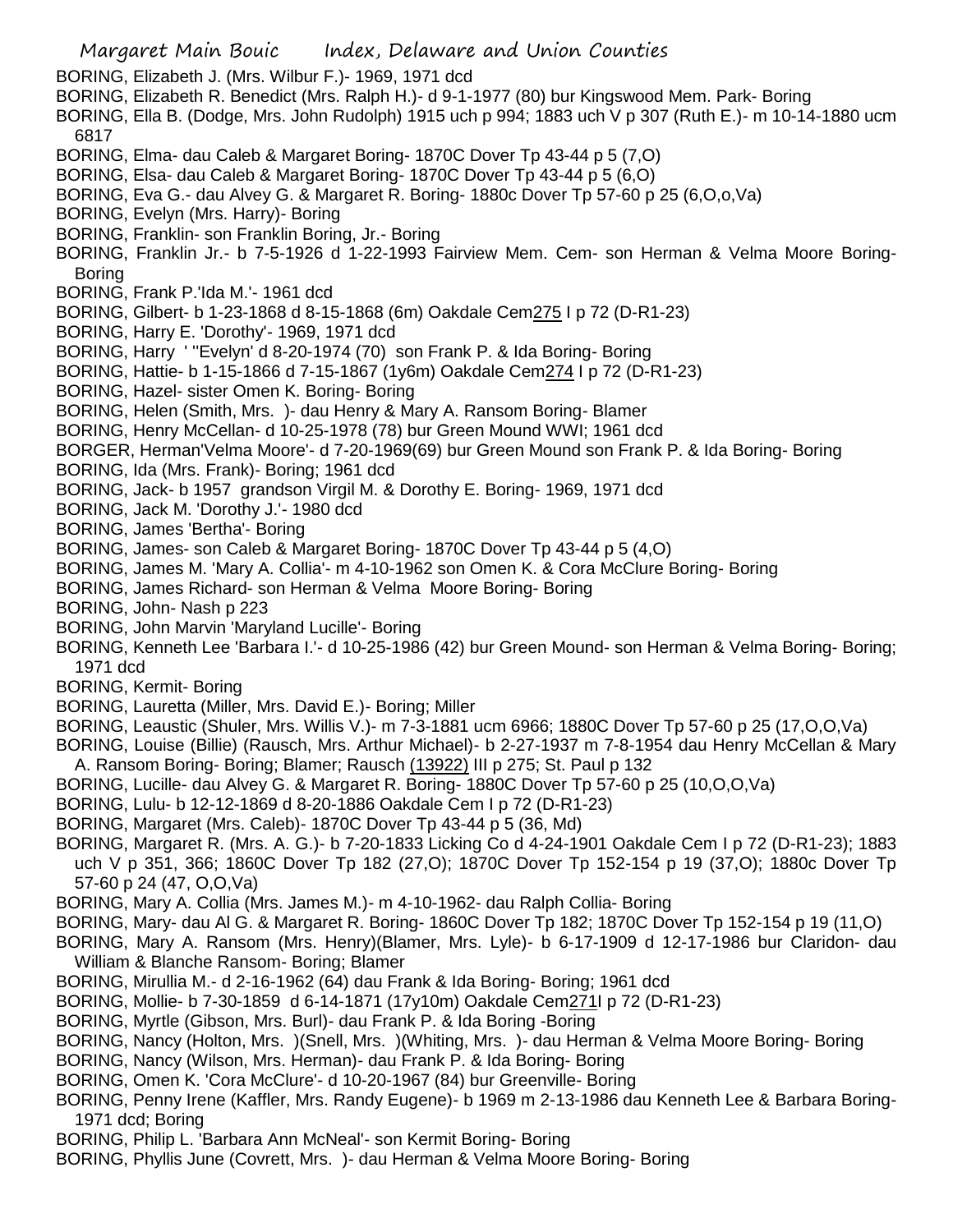- Margaret Main Bouic Index, Delaware and Union Counties BORING, Richard L.- son Ralph H. & Elizabeth R. Benedict Boring- Boring BORING, --(Mears, Mrs. Jack R.)- dau Ralph H. & Elizabeth R. Benedict Boring- Boring BORING, Robert- son Franklin Boring,Jr.- Boring BORING, Robert- b 1971 son Kenneth Lee & Barbara I. Boring- Boring; 1971 dcd BORING, Ron- son James & Bertha Boring- Boring- engaged to Myra Moore BORING, Rosella- b 3-18-1857 d 8-20-1859 (2y5m) Oakdale Cem273I p 72 (D-R1-23) BORING, Rust E.- dau Alvey G. & Margaret R. Boring- 1880c Dover Tp 57-60 p 25 (8,O,O,Va) BORING, Ruth E.- 1880C Dover Tp p 0167 BORING, Sharon- b 1962 dau Jack M. & Dorothy J. Boring- 1980 dcd BORING, Tammy Sue (Keller, Mrs. Adam Shaw)- m 11-23-1985 dau John Marvin & Maryland Lucille Boring-Boring BORING, Thomas- b 1970 son Kenneth Lee & Barbara Boring- Boring; 1971 dcd BORING, Thomas- brother Omen K. Boring- Boring BORING, Timothy- son Kenneth Lee & Barbara Boring- Boring BORING, Velma Moore (Mrs. Herman)- d 12-30-1979 (71) bur Green Mound- Boring BORING, Virgil- son Frank P. & Ida Boring- Boring BORING, Virgil M. 'Dorothy E.'- 1969, 1971 dcd BORING, Virginia (Caldwell, Mrs. )- dau Herman & Velma Moore Boring- Boring BORING, Wilbur F. 'Elizabeth J.'- 1969, 1971 dcd BORING, William A.- son Caleb & Margaret Boring- 1870C Dover Tp 43-44 p 5 (11,O) BORING, William D.- son Alvey G. & Margaret R. Boring- 1880c Dover Tp 57-60 p 25 (4,O,O,Va) BORING, William- son Frank P. & Ida Boring- Boring BORKOSKY, Ada (Knight, Mrs. )- sister James Orville Borkosky- Borkosky BORKOSKY, Barbara (Blaha, Mrs. Clarence)- dau James Orville & Pauline Beddow Borkosky- Borkosky BORKOSKY, Evelyn (Golden, Mrs. Russell)- dau James Orville & Pauline Beddow Borkosky- Borkosky BORKOSKY, Glen E.- son James Orville & Pauline Beddow Borkosky- Borkosky BORKOSKY, James Orville 'Pauline Beddow'- m 3- 1927 d 12-6-1980 (76) bur Waldo- Borkosky BORKOSKY, Marilyn (Noe, Mrs. David)- dau James Orville & Pauline Beddow Borkosky- Borkosky BORKOSKY, Pauline Beddow (Mrs. James Orville)- b 8-1-1904 m 3- 1927 d 11-16-1991 dau Ben & Lucinda Jones Beddow- Borkosky BORKOSKY, Ross- brother James Orville Borkosky- Borkosky BORLAND, Abigail Thompson- b 1858 d 1919 Byhalia Cem lptw p 111 BORLAND, Alice June Smith (Mrs. Millard L.)- 1949 ucd BORLAND, Amy Lynne- b 2-12-1973 dau James Sherwood & Ann Erylnne Kebker Borland- Borland BORLAND, Ann Erylnne Kebker (Mrs. James Sherwood)- m 8-26-1967 dau Vant Kebker- Borland BORLAND, Betty J. (Barger, Mrs. Harry W.)- b 12-10-1920 m 12-18-1941 d 4-11-1984 (63) bur Milford- dau Zell & Ruth Stickell Borland- Barger; Borland BORLAND, Bonnie- dau Millard L. & Alice June Smith Borland- Borland BORLAND, Boston 'Mary'- McKitrick p 109 BORLAND, Carl I.-son Lawson R. & Edna Marie Luft Borland- 1949, 1959, 1967, 1971, 1973, 1979, 1981, 1983 ucd; Borland BORLAND, Carlen- son John H. & Joie Fluelling Borland- Borland BORLAND, Carol- b 1958 son John A. & Helen Ruhl Borland- 1985 uch p 120; 1959, 1967, 1971, 1973, 1975 ucd BORLAND, Charles C.- son Clifford King & Myrtle Moon Borland- Borland BORLAND, Christie- b 1975 ch Russell L. & Florence Cramer Borland- 1985 uch p 120; 1975, 1979, 1981, 1983, 1991 ucd BORLAND, Clifford King 'Myrtle S. Moon'- d 3-9-1976 (79) bur Marion- son John H. & Joie Fluelling Borland 1961, 1969, 1971 dcd BORLAND, --(Lamb, Mrs. Willis)- dau Clifford King & Myrtle Moon Borland- Borland BORLAND, --(Wiersma, Mrs. Vernon)- dau Clifford King & Myrtle Moon Borland- Borland BORLAND, --(Ellison, Mrs. Thomas)- dau Clifford King & Myrtle Moon Borland- Borland BORLAND, --(Jones, Mrs. Charles)- dau Clifford King & Myrtle Moon Borland- Borland BORLAND, David- b 1967 son Donald L. & Florence M. Borland- 1971, 1973, 1975, 1979,1981, 1983. 1991 ucd
- BORLAND, David L.- son Clifford King & Myrtle Moon Borland Borland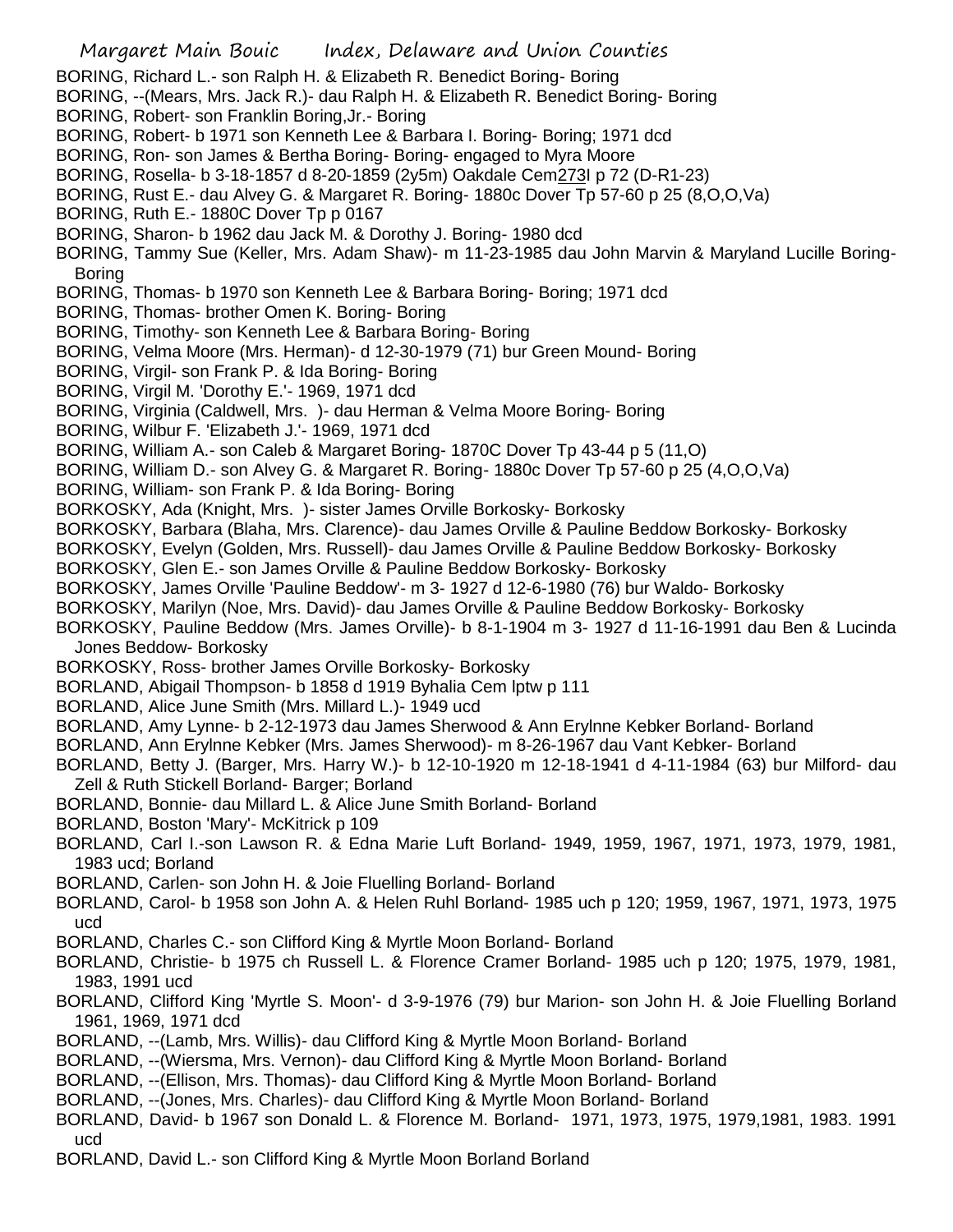- BORLAND, Debora- b 1957 dau Donald L. & Florence M. Borland- 1967, 1971, 1973 ucd
- BORLAND, Donald L. 'Florence M.'- 1949, 1959, 1967, 1971, 1973, 1975, 1979, 1981, 1983, 1991 ucd
- BORLAND, Donna Marie- dau Donald & Florence Borland- 1949, 1959 ucd (11)
- BORLAND, Edna Marie Luft (Mrs. Lawson R.)- d 1966- Borland; 1949 ucd
- BORLAND, Elaine Ann- b 9-14-1970 dau James Sherwood & Ann Erylnne Kebker Borland- Borland
- BORLAND, Florence Cramer (Mrs. Russell L.)- 1985 uch p 120; 1973, 1975, 1979, 1981, 1983, 1991 ucd
- BORLAND, Florence Kennedy Hawkins (Mrs. Sherwood)- d 6-10-1977 bur Tenn Borland
- BORLAND, Florence M. (Mrs. Donald L.)- 1949, 1959, 1967, 1971, 1973, 1975, 1979, 1981, 1983, 1991 ucd
- BORLAND, Helen (Kale, Mrs. Richard)- dau Lawson R. & Edna Marie Luft Borland- Borland; 1949 ucd
- BORLAND, Helen L. (Mrs. John A.)- 1949, 1959, 1967, 1971, 1973, 1975, 1979, 1981, 1983 ucd
- BORLAND, James Sherwood 'Ann Erylnne Kebker'- m 8-26-1967 son Sherwood & Florence Kennedy Hawkins Borland- Borland
- BORLAND, Jane Flenniken (Mrs. William)- b 9-5-1799 m 1-20-1817 d 8-15-1869 Kansas- dau Samuel G. & Elizabeth Morehead Flenniken- Powers p 141, 155
- BORLAND, Jean- dau Clifford King & Myrtle Moon Borland- Borland; 1961 dcd (15)
- BORLAND, John- son Zell & Ruth Stickell Borland- Borland
- BORLAND, John A. 'Helen L.'- 1949, 1959, 1967, 1971, 1973, 1975, 1979, 1981, 1983, 1991 ucd
- BORLAND, Joie M. (Bevis, Mrs. Joe Frederick)- m 5-10-1942- Bevi; Borland
- BORLAND, Lawson Robert 'Edna Marie Luft'-b 10-22-1894 d 4-25-1974 bur Meeker Cem near Marion-Borland; 1949, 1959, 1967, 1971, 1973 ucd
- BORLAND, Mary (Mrs. Boston)- McKitrick p 109
- BORLAND, Matilda Jane (McKittrick, Mrs. Ernest Melvin)- b 10-6-1888 m 12-24-1904 dau Boston & Mary Borland- McKitrick p 109
- BORLAND, Millard L. 'Alice June Smith'- b 8-8-1919 d 5-1-1963 Ariz- son Lawson & Edna Luft Borland-Borland; 1949 ucd
- BORLAND, Myrtle Moon (Mrs. Clifford King)- 1961, 1969 1971 dcd
- BORLAND, Rachel- b 1973 dau Russell L. & Florence Cramer Borland- 1985 uch p 120; 1975, 1979, 1981, 1983, 1991 ucd
- BORLAND, Richard L.- son Clifford King & Myrtle Moon Borland- Borland; 1961 dcd
- BORLAND, Ronald- son Lawson R. & Edna Marie Luft Borland- Borland
- BORLAND, Russell'Florence Cramer'- b 1952 son John A. & Helen Ruhl Borland- 1985 uch p 120; 1959, 1967, 1971, 1973, 1975, 1979, 1981, 1983, 1991 ucd
- BORLAND, Ruth Ann- dau Millard L. & Alice June Smith Borland- Borland
- BORLAND, Ruth Stickell (Mrs. Zell)- b 9-28-1895 d 10-5-1960 (65) bur Claibourne Cem p 56dau Duncan & Margaret McElvoy Stickell- Borland- 1949 ucd
- BORLAND, Sherwood 'Florence Kennedy Hawkins'-b Toronto,Can. d 3-13-1981 (71) bur Defiance- dpc p 64
- BORLAND, Suzanne (Rith, Mrs. )(Barrett, Mrs. )- dau Sherwood & Florence Kennedy Hawkins Borland-Borland
- BORLAND, Wayne- son Millard L. & Alice June Smith Borland- Borland
- BORLAND, William- hjt 193; 1883 uch IV p 468
- BORLAND, William 'Jane Flenniken'- m 1-20-1817- Powers p 141
- BORLAND, Zell E. 'Ruth Stickell'- b 7-6-1890 d 1-24-1951/4 Claibourne Cem p 56- Borland; l949 ucd; gr reg
- BORLAND, --(Bevis, Mrs. Joe)- dau Zell & Ruth Stickell Borland- Borland- 1949 ucd
- BORLAND, --(Barger, Mrs. Harry)- dau Zell & Ruth Stickell Borland- Borland
- BORLEN, John- 1915 uch p 263
- BORMAN, Catherine B. (Kara, Mrs. Jeffrey C.) m 1-17-1976 dau Robert F. Borman- Borman
- BORMAN, Henry C.- d 12-21-1850 (2-10-2) son of Phinehas & Susannah Borman (Poorman)- Shawtown Cem Powell p 360
- BORMAN, Mary (Mrs. Robert)- Borman
- BORMAN, Robert F. 'Mary'- Borman
- BORMUTH, David- b 1954 son Wilbur C. & Ruth M. Bormuth- 1969, 1971, 1980 dcd
- BORMUTH, Jeff- b 1952 son Wilbur C. & Ruth Bormuth- 1969, 1971 dcd
- BORMUTH, Karen- b 1964 dau Ruth Bormuty- 1969, 1980 dcd
- BORMUTH, Larry- 1969, 1971 dcd
- BORMUTH, Ruth M. (Mrs. Wilbur C.)- 1969, 1971, 1980 dcd
- BORMUTH, Wilbur C. 'Ruth M.- 1969, 1971 dcd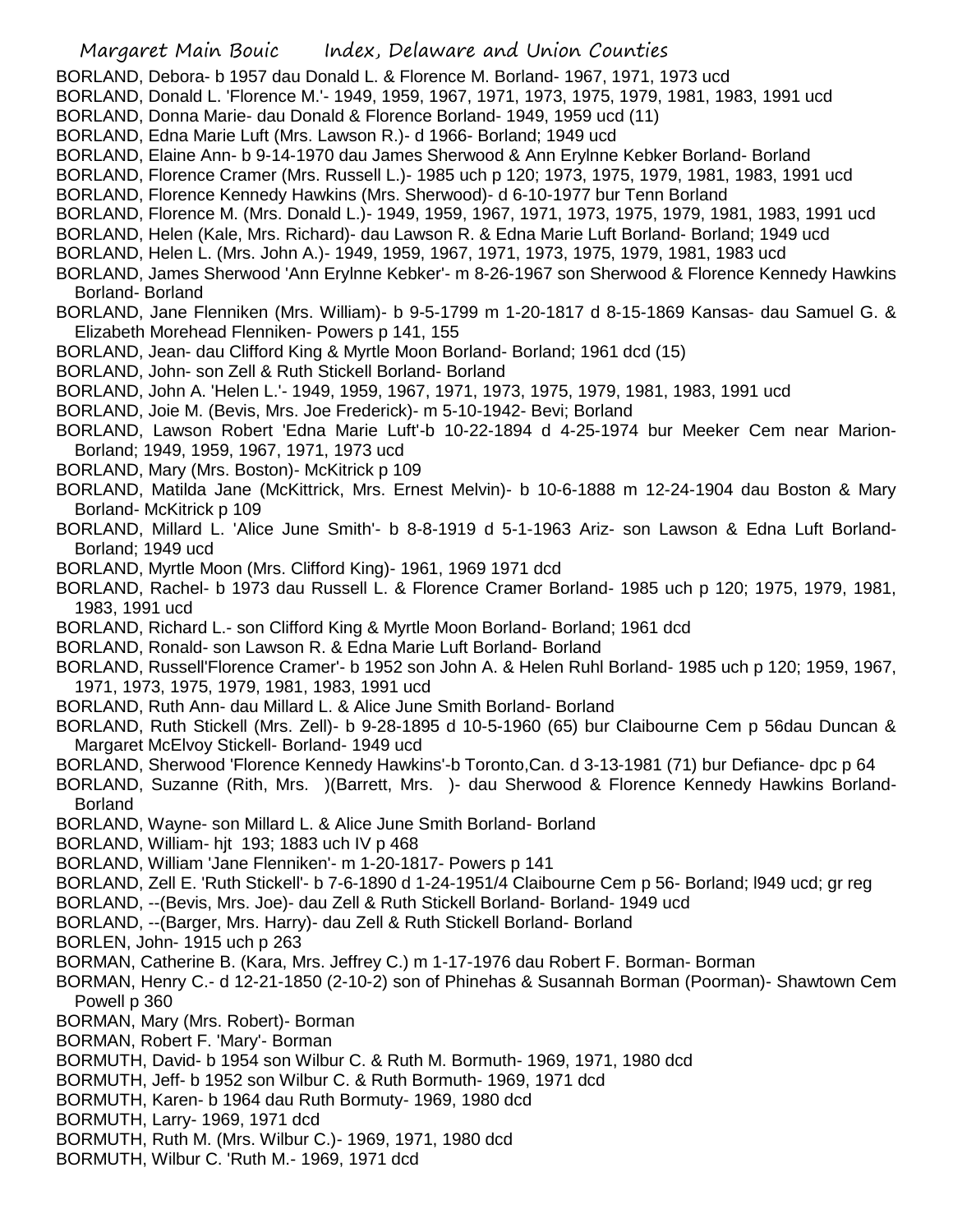BORN/BURNS- History by Edward Kemp- unec XIV p 28; Burns numbers developed from that history BORN, Amy Elizabeth- b 12-28-1968 dau Philip Errol & Kathleen E. Bock Born- 1985 uch p 14 BORN, Anna (Fish, Mrs. James)- Fish 2,3

- BORN, Anna Maria (Mrs. Michael)- b 9-3-1710 d 1-6-1796- 1985 uch p 144; Burns (11)
- BORN, Beth Ann Bunten (Mrs. Phillip Steven)- m 8-29-1987 dau Chris N. & Phyllis A. Bunten- Born
- BORN, Betty (Mrs. Ellis)- Born
- BORN, Carol Louise- dau Ellis H. Born- Born
- BORN, Catharine (Mrs. Johannes Adam)- b 1771 d 8-24-1853- 1985 uch p 144; Burms (1111)
- BORN, Clinton 'Marcia'- Born; 1991 ucd
- BORN, Craig- b 1971 son Gerald L. & Cynthia N. Born- 1983 ucd
- BORN, Cynthia Jenelle- b 9-16-1963 dau Robert William & Nancy Packer Born- 1985 uch p 14
- BORN, Cynthia N. (Mrs. Gerald L.)- 1983, 1991 ucd
- BORN, Earl O. 'Phyllis Rogers'- b 3-26-1916 m 10-17-1936- 1985 uch p 14, 55
- BORN, Elisabeth Clara- d 2-24-1892 dau Gottleeb & Elisabeth Emmert- St. John's Church record D J p 61
- BORN, Elisabeth Emmert (Mrs. Gottlieb)- D J p 61
- BORN (or Burns) Emanuel'Anna'- b 5-30-1827 d 5-23-1912 (84-11-23) St. John's D J p 64born
- BORN, Ellis H. 'Betty'- (73-1993)- Born
- BORN, Emma (Dixon, Mrs. James F.)- m 8-27-1877 ucm 6110
- BORN, Frank R. Sr. 'Mae'- 1969, 1971 dcd
- BORN, Gerald L. 'Cynthia M.- 1979, 1981, 1983, 1991 ucd
- BORN, Gottlieb 'Elisabeth Emmert'- DJ p 61
- BORN, Jacob W.- son J. G. & K.- b 6-30-1880 d 7-17-1880 St. Paul's D J p 25
- BORN, John George 'Katharina'- D J p 25; name changed to Burns; St. Paul p 13, 23
- BORN, Johan- 1985 uch p 144; Burns 1
- BORN, Johannes Adam 'Catharine'- b 10-27-1763/4 d 2-26-1823 (59-3-14) son John & Maria Elizabeth Hochschildt Born- 1985 uch p 144; Burns 1111
- BORN, John 'Maria Elizabeth Hochschildt'- b 1740 d 1817 son Micahel & Anna Maria Born- 1985 uch p 144; Burns 111
- BORN/BURNS, John 'Mary Magdalena Batchman'- b 1793 d 12-22-1839 son Johannes Adam & Catharine Born- 1985 uch p 144; Burns 11111
- BORN, Katharinea (Mrs. John George)- b 11-15-1853 d 9-4-1897 St. Paul's D J p 25; St. Paul p 13, 23
- BORN, Lottie ta d 10-10-1915 (33y3m) Oakdale Cem 2779 (298)
- BORN, Lydia (Weaver, Mrs. John IV)- b 1-30-1816 d 1-21-1891 dau John & Mary Magdalena Batchman Born-1985 uch p 144
- BORN, Mae (Mrs. Frank R. Sr.)- 1969, 1971 dcd
- BORN, Maria/Marcia A. (Mrs. Clinton)- Born; 1991 ucd
- BORN, Marie Elizabeth Hochochildt (Mrs. John)- Burns (111)
- BORN, J. Martin- son Emanuel & Anna Born- b 8-2-1864 d 4-14-1865 (8m12d) St. John's D J p 64
- BORN, Mary Magdalena Batchman (Mrs. John)- b 1792 d 8-27-1868- 1985 uch p 144; Burns (11111)
- BORN, Michael 'Anna Maria'- b 12-30-1696 Alsace- d 12-2-1780 son Johan Born- 1985 uch p 144; Burns 11
- BORN, Michael Edward- b 2-17-1963 son Philip Errol & Kathleen E. Bock Born- 1985 uch p 144
- BORN, Nancy Packer (Mrs. Roger William)- 1985 uch p 14
- BORN, Phillip- 1880C Delaware Tp p 325C
- BORN, Philip Errol 'Kathleen E. Bock'- b 11-2-1941 m 11-11-1961 son Earl O.& Phyllis Rogers Born- 1985 uch p 5
- BORN, Phillip Steven 'Beth Anne Bunten'- m 8-29-1987 son Clinton & Marcia Born- Born
- BORN, Phyllis K. Frail (Mrs. Roger William)- m 1967- 1985 uch p 14
- BORN, Phyllis Lucille Rogers (Mrs. Earl O.)- b 7-9-1914 m 10-17-1936 d 8-22-1985 dau Wallace Lylle & Gladys Keeran Rogers- 1985 uch p 14, 55, 129
- BORN, Rebecca- b 1952 dau Frank R. & Mae Born- 1969 dcd
- BORN, Roger William 'Nancy Packer''Phyllis K. Frail'- b 7-26-1938 m(2) 1967 son Earl O. & Phyllis Rogers Born- 1985 uch p 14
- BORN, Sara- b 1974 dau Gerald L. & Cynthia N. Born- 1983, 1991 ucd
- BORN, Scott Roger- b 6-7-1965 son Roger William & Nancy Packer Born- 1985 uch p 14
- BORNE, Anna Webb (Mrs. John)- unec VIII p 70
- BORNE, Bertha- 1880C Delaware Town p 508A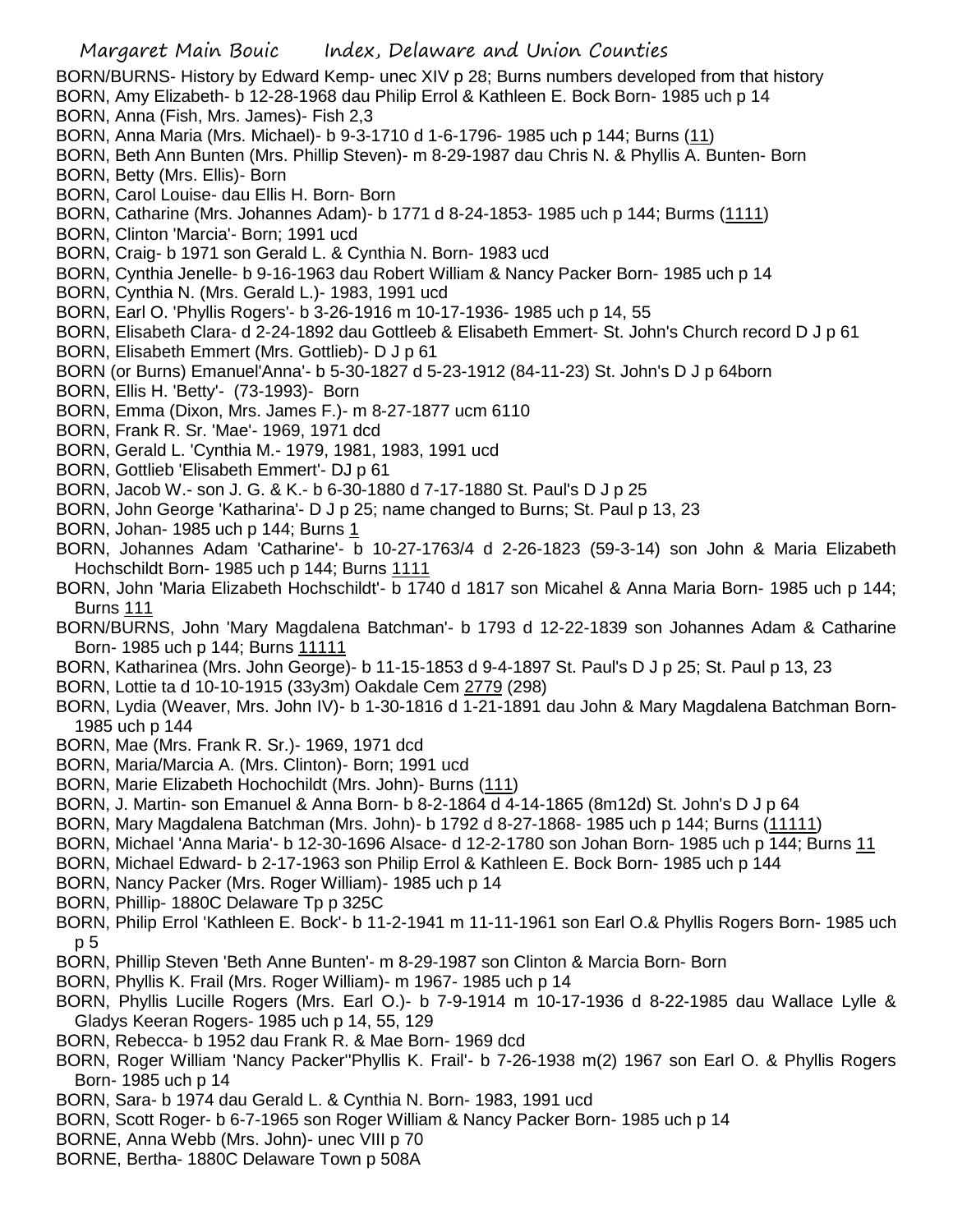Margaret Main Bouic Index, Delaware and Union Counties BORNE, John 'Anna Webb'- unec VIII p 70 BORNE, Josiah- d 4-28-1912 (81-2-11) son John & Anna Webb Borne- unec VIII p 71 BORNEMAN, Clifford- nephew James Vining- Pabst Pion II p 253 BORNEMAN, La Verna- nephew James Vining- Pabst Pion II p 253 BORNEMAN, William- b 9-4-1897 son L. & Julley Vining Borneman- dcb BORNER, Charles F.- from Germany; naturalization 9-12-1856 BORNES?, Catharine- dau Terissa Bornes- 1860C Paris Tp 1393-1383 p 184 (10,O) BORNES?, Frank- son Terissa Bornes- 1860C Paris Tp 1393-1383 p 184 (14,O) BORNES?, Godliss- son Terissa Bornes- 1860C Paris Tp 1393-1383 p 184 (17,O) BORNES?, Terissa- 1860C Paris Tp 1393-1383 p 184 (50, Bav) BORNES, Howard- d 5-5-1927 Oakdale Cem 3914 (H98) II (H-R11-10) BORNHAUSER, Charles 'Ruby Lena Scheiderer'- b 6-30-1924 m 12-13-1946 Rausch 11844 III p 265 BORNHAUSER, Charles Joseph- b 4-23-1947 son Charles & Ruby Lena Scheiderer Bornhauser- Rausch 118441 III p 265 BORNHAUSER, Robert Richard- b 1-15-1950 son Charles & Ruby Len Scheiderer Bornhauser- Rausch 118443 BORNHAUSER, Ronald- b 12-17-1948 son Charles & Ruby Lena Scheiderer Bornhauser- Rausch 118442 BORNHAUSER, Ruby Lena Scheiderer (Mrs. Charles)- b 6-3-1926 m 12-13-1946 dau Rev. Cornelius & Dora B. Rausch Scheiderer- Rausch 11844 III p 265 BORNHEIM, Brian Lee- son William Duane & Linda Jennell Bornheim- Bornheim BORNHEIM, Christine N. (Spires, Mrs. ) dau William Duane & Linda Jennell Bornheim- Bornheim BORNHEIM, Darla Ann- dau William Duane & Linda Jennell Bornheim- Bornheim BORNHEIM, Dorothy (Mrs. William Benny)- Bornheim BORNHEIM, Linda Jennell (Mrs. William Duane)- Bornheim BORNHEIM, Richard Lee- son William Duane & Linda Jennell Bornheim- Bornheim BORNHEIM, William Benny 'Dorothy'- Bornheim BORNHEIM, William Duane 'Linda Jennell'- d 8-21-1980 (37) son William Benny & Dorothy Bornheim-Bornheim BORNHOEFT, Bill- 1980 dcd BORNHOEFT, Jack F. 'Nora Sue'- 1969, 1971, 1980 dcd BORNHOEFT, Mary- b 1958 dau Jack F. & Nora Sue Bornhoeft- 1969, 1971 dcd BORNHOEFT, Shirley- b 1956 dau Jack F. & Nora Sue Bornhoeft- 1969, 1971, 1980 dcd BORNHOEFT, Nora Sue (Mrs. Jack F.)- 1969, 1971, 1980 dcd BORNHOEFT, William- b 1960 son Jack F. & Nora S. Bornhoeft- 1969, 1971 dcd BORNS, ---unec XI p 68 BORNS, Adam-(17-1841) son John & Magdalena Borns; uccp p 20; 1840C Paris Tp 936 (15-20); unec III p 46 BORNS, Alexander 'Amanda Turner'-(9-1840) m 6-10-1857 ucm 2569;son John & Magdalena Borns- 1840C Paris Tp 936 (5-10); unec III p 46, XII p 11 BORNS, Amanda Turner (Mrs. Alexander)- m 6-10-1857 ucm 2569; unec XII p 11 BORNS, Anna- dau Emanuel & Anna Borns- 1880C Paris Tp 117-132 p 53 (10,O,Md,Ger) BORNS, Annie (Mrs. Emanuel)- 1860C Paris Tp 1374-1365 p 18 (28, Ger); 1880C Paris Tp 117-132 p 52 (49, Ger,Ger,Ger0 BORNS, Carrie- dau Emanuel & Anna Borns- 1880C Paris Tp 117-132 p 53 (6,O,Md,Ger) BORNS, Catharine Louis (12-1841) dau John & Magdalena Borns- ucc p 20; 1840C Paris Tp 936 (12,O)- unec III p 46 BORNS, Catherine (Mrs. John George)- 1880C Paris Tp 118-133 p 53 (25, O,Ger,Ger) BORNS, Catherine- dau Emanuel & Anna Born- 1880c Paris Tp 117-132 p 53 (15,O,Md,Ger) BORNS, Ellen Maria- (4-1840) dau John & Magdalena Borns; 1840C Paris Tp 936 (-5); ucc 20; unec III p 46 BORNS, Emanuel'Annie'-(13-1840) son John & Magdalena Borns- unec III p 46;uccp p 20; 1840C Paris Tp 936 (10-15);1850C Paris Tp 654-668 p 99 (23, Md); 1860C Paris Tp 1374-1365 p 181 (33, Md); 1880C Paris Tp 117-132 p 52 (53, Md,Ger,Ger) p 111A BORNS, George- 1880C paris Tp p 0112 BORNS, Godlieb- son Emanuel & Anna Borns- 1880C Paris Tp 117-132 p 53 (21, O,Md,Ger) BORNS, Godlove- son John George & Catherine Borns- 1880C Paris Tp 118-133 p 53 (1,O,O,O) BORNS, John B.- son Emanuel & Anna Borns- 1880C Paris Tp 117-132 p 53 (22, OmMd,Ger) BORNS, John B.- son John George & Catherine borns- 1880C Paris Tp 118-133 p 53 (3,O,O,O)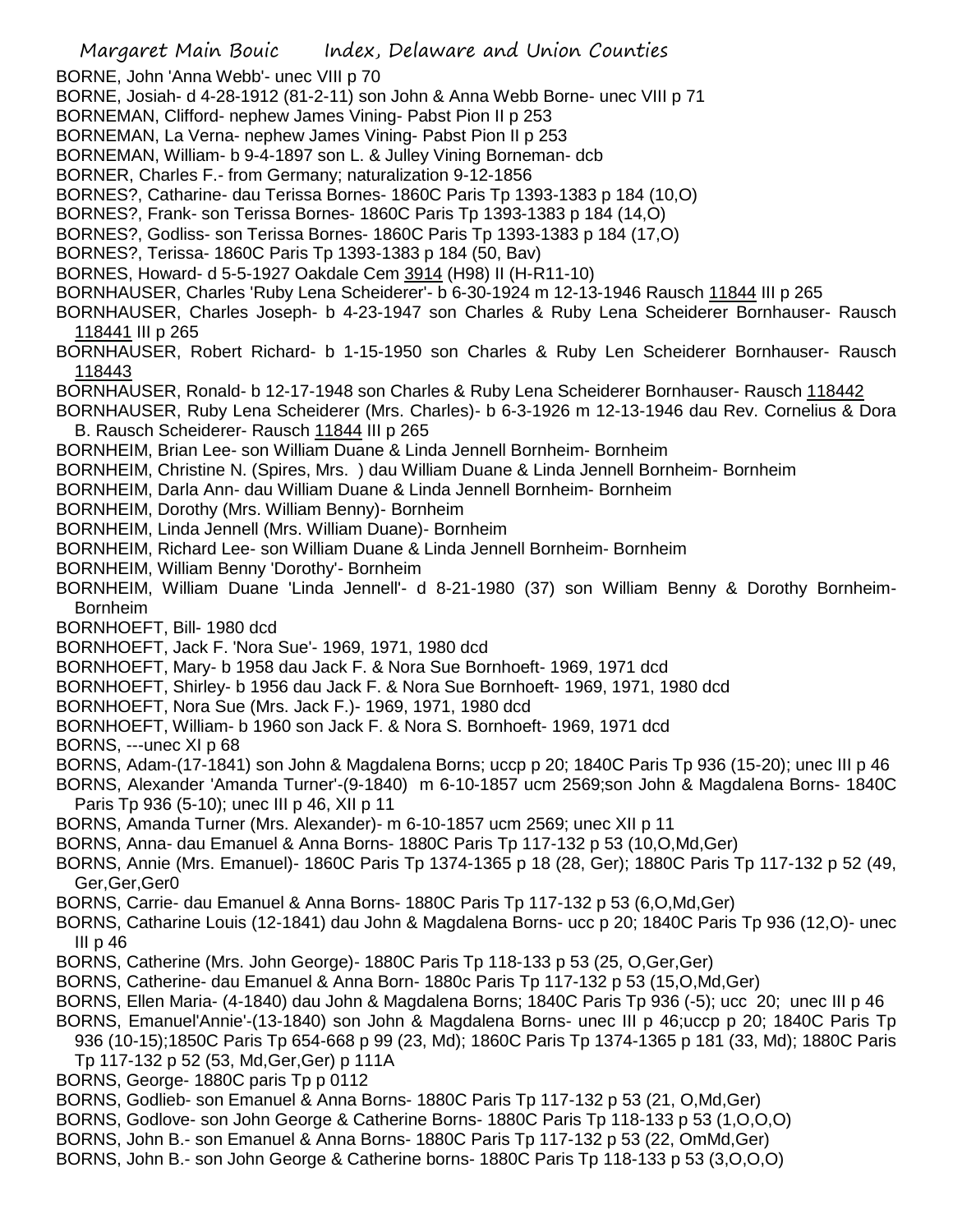BORNS, John 'Magdalena'- estate uccp p 20; mt 1-24-1855

BORNS, John G- son Emanuel & Anna Borns- 1860C Paris Tp 1374-1365 p 181 (5,O); 1880C Paris Tp 118-133 p 53( O,Md,Ger) unec III p 46

BORNS, Lena- dau Emanuel & Anna borns- 1880C Paris Tp 117-132 p 53 (8,O,Md,Ger)

BORNS, Lewis-son Magdalena Borns- uccp p 20; 1850C Paris Tp 654-668 p 99 (26, Md)

BORNS, Liz (Laird, Mrs. Reggie)- Maugans Anc p 47

BORNS, Magdalena (Mrs. John)- mt 1-24-1855; 1850C Paris Tp 654-668 p 99 (56, Pa); uccp p 20

BORNS, Margaret(Schalip. Mrs. George)- 4-27-1876 ucm 5877 mt 3 p 25- dau Emanuel & Anna Borns-1860C Paris Tp 1374-1365 p 181 (8,O)

BORNS, Maria (Ewing, Mrs. A. R.)- unec VIII p 35

BORNS, Marice- dau Magdalena Borns- 1850C Paris Tp 654-668 p 99 (12, Md)

BORNS, Martin- son Emanuel & Anna Borns- 1880C Paris Tp 117-132 p 53 (12,O,Md,Ger)

BORNS, Mary- dau Emanuel & Anna Borns- 1880C Paris Tp 117-132 p 53 (17, O,Md,Ger)

BORNS, May (Snider, Mrs. Philip)- m 12-25-1838 ucm 522; unec III p 46

BORNS, Peter- son Magdalena Borns- 1850C Paris Tp 654-668 p 99 (12, Md)

BORNS, Philip- son Emanuel & Anna Borns- 1880C Paris Tp 117-132 p 53 (19,O,Md,Ger)

BORNS, Philip-(7-1840) son John & Magdalena Borns- uccp p 20; 1840C Paris Tp 936 (-5) unec III p 46

BORNTRAGER, Mary Christner 9Mrs. )- author b Plain City- Borntrager

BOROFF, Jerry L. 'Margaret K.'- 1991 ucd

BOROFF, Margaret K. (Mrs. Jerry L.)- 1991 ucd

BOROFF, Todd- 1991 ucd

BOROFF, Wilda (Pratt, Mrs. Marion D.)- 1915 uch p 1003

BOROS, Mae Belle Chapman (Mrs. )- dau Gury & Estella Parish Chapman- Chapman

BOROUGH, Andrew- son Thomas & Hannah Borough- 1850C Delaware Town 1393 (5,O)

BOROUGH, Elizabeth- 1850C Delaware Town 949 p 76 (20,O)

BOROUGH, Hannah- 1850C Delaware Town 1393 p 98 (26,O)

BOROUGH, Henry- son Thomas & Hannah Borough- 1850C Delaware Town 1393 (6,O)

BOROUGH, John- son Thomas & Hannah Borough- 1850C Delaware Town 1393 (2,O)

BOROUGH, Margaret- 1850C Delaware Town 1393 (65, Va)

BOROUGH, Thomas- 1850C Delaware Town 1393 p 98 (40,O)

BORRALL, John 'Mary'- dbg p 13

BORRALL, Julia Ann- d 3-18-1850 (lm9d) dau J. & M. C. Borrall- dbg p 13; Oak Grove Cem Powell p 95

BORRALL, Mary C. (Mrs. John)- d 2-12-1849 (29y) dbg p 13; Oak Grove Cem Powell p 95; see Lettingerletter Borrall

BORRALL, Samuel- d 2-12-1840 (2m) son J. & M. Borrall- dbg p 13 Oak Grove Cem Powell p 95

BORRELL, Alfred- b 7-12-1885 d 7-8-1907 son Perry & Ida Rosanna Fesig Borrell- Weiser p 144

BORRELL, Anna Mae (Schwab, Mrs. Charles)- b 1-4-1922 m 2-8-1941 dau Arthur Perry & Jennie Kramer Borrell- Weiser p 144

BORRELL, Arthur Perry 'Jennie Kramer'- b 2-23-1891 d 1-19=-1955 son Perry & Ida Rosanna Fesig Borrell-Weiser p 144

BORRELL, Catharine Elizabeth (Loy, Mrs. Lewis A.)- b 8-17-1879 d 6-21-1945 dau Perry & Ida Rosanna Fesig Borrell- Weiser p 143

BORRELL, Ida Katherine Borrell (Kershner, Mrs. Charles)- b 11-29-1922 m 5-20-1943 dau Arthur Perry & Jennie Kramer Borrell- Weiser p 144

BORRELL, Ida Rosanna Fesig (Mrs. Perry)- b 3-21-1852 d 12-29-1936 dau Arthur Solomon & Mary Matilda Scott Fesig- Weiser p 142

BORRELL, Jennie Kramer (Mrs. Arthur Perry)- b 4-8-1894- Weiser p 144

BORRELL, John Jr.- Pabst 2 p 80

BORRELL, Mary-Pabst 2 p 79

- BORRELL, Mary Matilda (Stoyer, Mrs. Samuel P.)- b 7-7-1882 dau Perry & Ida Rosanna Fesig Borrell- Weiser p 144
- BORRELL, Mary Violet (Delcamp, Mrs. George)- b 12-9-1923 m 7-26-1947- dau Arthur Perry & Jennie Kramer Borrell- Weiser p 144

BORRELL, Mildred Rhoads, Mrs. Jack)- Weiser p 482

BORRELL, Perry 'Ida Rosanna Fesig- b 4-5-1849 d 6-9-1898- Weiser p 142

BORRER, Rev. Charles pmc p 2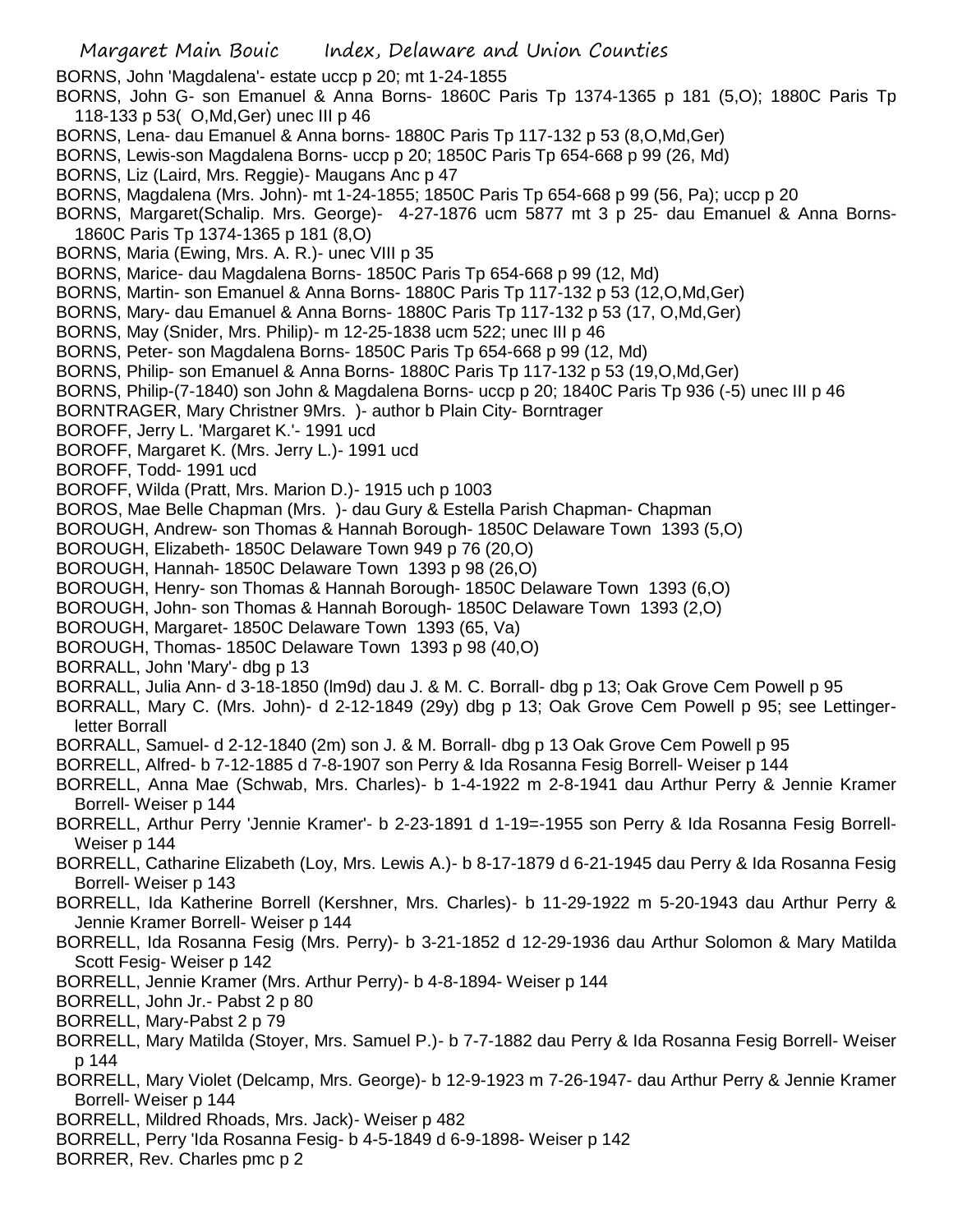- BORRER, Donald LeRoy 'Opal Pearl Starwalt'- b 8-13-1916 , 6-25-1938- Weiser p 73
- BORRER, Donna Alice- b 9-30-1941 dau Donald LeRoy & Opal Pearl Starwalt Borrer- Weiser p 73
- BORRER, Nancy Ellen- b 11-25-1949 dau Donald LeRoy & Opal Pearl Starwalt Borrer-Weiser p 73
- BORRER, Opal Pearl Starwalt (Mrs. Donald LeRoy)- b 12-19-1915 m 6-25-1938 dau Oliver Franklin & Bessie Ellen Seeley Starwalt- Weiser p 73
- BORRER, Sue Ann- b 2-23-1947 dau Donald LeRoy & Opal Pearl Starwalt Borrer- Weiser p 73
- BORROLE, Mary- Pabst 2 P 78
- BORROR, Abbey- son Ralph & Marie G.Hoover Borror- Borror
- BORROR, Beatrice (Boham, Mrs. )- dau Ralph & Marie G. Hoover Borror- Borror
- BORROR, Curtis Edward 'Doris Maxine Crabbe'- b 7-17- 19 son Ralph & Marie Borror-1961 dcd 1967,1971, 1973, 1975, 1979, 1981, 1983, 1991 ucd; Graham (161483); Taylor (117483); Genther p 106
- BORROR, David Michael- b 8-16-1963 son Curtis Edward & Doris Maxine Crabbe Borror- Graham 1614831; Taylor 118731; Genther p 106; 1967, 1971, 1973, 1975, 1979, 1981, 1983 ucd
- BORROR, Delila Miller (Mrs. Solomon)- ped Dick Shover #197 21- unec X p 22
- BORROR, Derryl F. 'Shirley A.'- 1971, 1980 dcd
- BORROR, Doris Maxine Crabbe (Mrs. Curtis)- m 8-12-1939 dau Frank & Leona Graham Crabbe- Graham 161483; Taylor 117483; Genther p 106; 1971, 1973, 1975, 1981, 1983, 1991 ucd
- BORROR, Fredrick- son Ralph & Marie G. Hoover Borror- Borror
- BORROR, Glen- son Ralph & Marie G. Hoover Borror- Borror
- BORROR, Helen (Predovic, Mrs. )- dau Ralph & Marie G. Borror- Borror
- BORROR, Ichabod B. 'Melissa Jane West'- b 1838 d 1920 son Solomon & Delilah Miller Borror- ped Dick Shover #197 10; unec X p 22
- BORROR, Jeff- 1980 dcd
- BORROR, Kenneth- son Ralph & Marie G. Hoover Borror- Borror
- BORROR, Lila Gertrude (Shover, Mrs. Seymour Elva)- b 1873 d 1968 dau Ichabod B. & Melissa Jane West Borror- ped Dick L. Shover #197 5- unec X p 22
- BORROR, Marie G.Hoover (Mrs. Ralph H.)- b 7-13-1895 d 6-21-1991 (95) bur Sunbury- dau Jack & Ella Duvall Hoover- Borror; 1961, 1969, 1971, 1980 dcd
- BORROR, Marilyn- dau Ralph & Marie G. Hoover Borror- Borror
- BORROR, Mark 'Patricia'- 1961, 1969, 1971 dcd
- BORROR, Melissa Jane West (Mrs. Ichabod B.)- b 1850 d 1935 dau David & Catherine E. Martin West- ped Dick Shover #197 11- unec X p 22
- BORROR, Merrit Marcux "Mark"- b 2-18-1925 d 6-16-1993 (68) Sunbury Cem- son Ralph & Marie Borror-Borror
- BORROR, Michael- b 1964 son Mark & Patricia Borror- 1971 dcd
- BORROR, Michael- b 1963 son Willard W. & Patricia Borror- 1980 dcd
- BORROR, Patricia L. (Mrs. Willard W.)- 1961, 1980 dcd
- BORROR, Ralph 'Marie G. Hoover'- Borror
- BORROR, Robin- b 1962 ch Mark & Patricia Borror- 1971 dcd
- BORROR, Ronald- son Patricia L. Borror- 1961 dcd (3)
- BORROR, Sandra K.- b 1957 dau Derryl F. & Shirley A. Borror- 1980 dcd
- BORROR, Sandy- b 1957 dau Mark & Patricia Borror- 1971 dcd
- BORROR, Shirley A. (Mrs. Derryl F.)- 1971, 1980 dcd
- BORROR, Solomon 'Delilah Miller'- b 1798 d 1867 ped Dick Shover #19720- unec X p 22
- BORROR, Thelma (Brinker, Mrs. )- dau Ralph & Marie G. Hoover Borror- Borror
- BORROR, Tom- b 1960 son Mark & Patricia Borror- 1971 dcd
- BORROR, Victoria- d Dec 1953- dau Ralph & Marie G. Hoover Borror- Borror
- BORROR, Victoria Marie (Case, Mrs. Joseph D.)- b 8-4-1970 m 6-1-1991dau Curtis Edward & Doris Maxine Crabbe- Graham 1614832; Taylor 117832; Genther p 106; 1971, 1973, 1975, 1979, 1981, 1983 ucd
- BORROR, Willard W. 'Patricia'- son Ralph & Marie G. Hoover Borror- Borror; 1980 dcd
- BORROUGHS, S. D.- CCC Berlin Tp 1875
- BORROWS, John W.- 1971 dcd
- BORROWS, Lena- b 1-2-1898 Berlin Tp dau H. T. & Grace Barlow Borrows- dcb
- BORROWS, see Burroughs- Mary- 1860C Allen Tp 736-743 p 101 (57, Pa)
- BORROWS, Newton- son Mary Borrows- 1860C Allen Tp 736-743 p 101 (19,O)
- BORROWS, Suntulvia- dau Mary Borrows- 1860C Allen Tp 736-743 p 101 (21,O)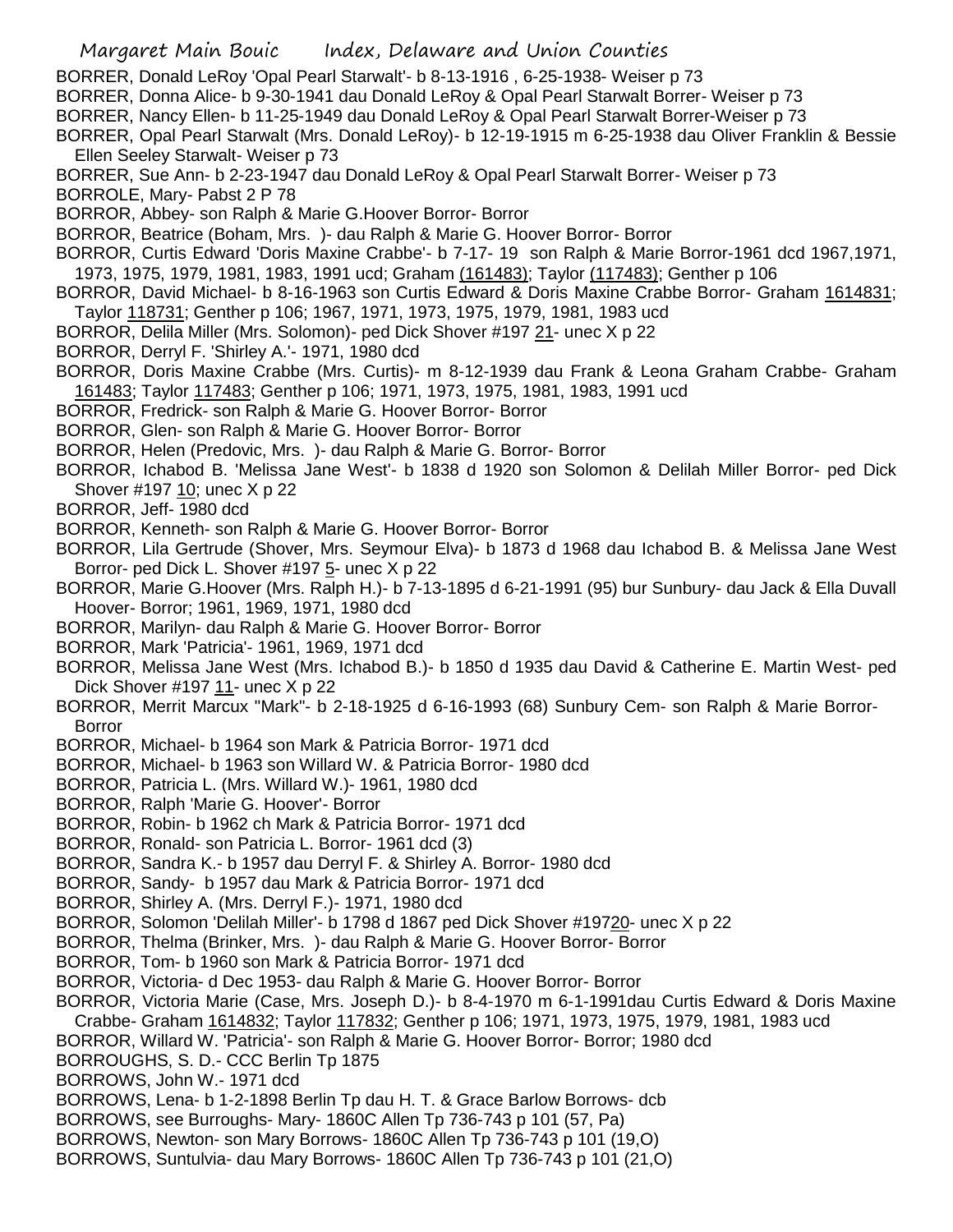BORST, Anna M.- b 1868 d 1937 Milford Cem Un Al p 62

- BORST, Beth Esther (Taylor, Mrs. John Frederick Jr.)- b 1-10-1956- Genther p 85
- BORST, David G.- b 1865 d 1930 Milford Cem Un Al p 62
- BORST, Edith E. (Main, Mrs. Lewis P.) -b 5-17-1902 m 3-31-1887 Asp (2326)
- BORST, Helen- b 2-6-1904 d 4-20-1905 Milford Cem dau David G. & Anna M. Borst- Un Al p 62
- BORST, Helen Louise (Warner, Mrs. James H.)- Borst; Warner
- BORTEL, Christine Baker (Mrs. Frank LeRoy)- b 802301969 dau Frank S. Baker- Baker
- BORTEL, Frank LeRoy 'Christine Baker'- m 8-23-1969 son LeRoy Bortel- Baker
- BORTON, Merinda (Stephenson, Mrs. Harvey Humphry)- b 12-10-1832 d 8-22-1879 ped Laurene Huston Helton 19; delge II p 6
- BORTNER, Althea Bartlett (Montgomery, Mrs. George W.)(Mrs. John)- dumch p 51
- BORTNER, Clarence- dumch p 51
- BORTNER, John- dumch p 51
- BORTNER, Lydia (Messmore)(Masmore, Mrs. John)- b 1813 d 1884 unec II p 30 ped Mary Click Kreis BORTON, Harriet, Miss- delge VII p 10
- BORTZ, David 'Susan Ziegler'- b 10-13-1825- Weiser p 845
- BORTZ, Susan Ziegler (Mrs. David)- b 12-26-1825 dau Peter & Susanna Weiser Ziegler- Weiser p 845 BORTON, Benjamin- 1880 dch p 687
- BORTON, Delilah (Likes, Mrs. J. M.)- dau Benjamin Borton- 1880 dch p 687
- BORU, Brian- b 926 d 1014 King of Ireland- McKitrick p 4
- BORUFF, Sarah M. (Searles, Mrs. Alonzo)- 1880 dch p 835
- BORUM, William- 1883 uch V p 423; 1820C Union Tp 199 (18-26); 1830C Leesburg Tp 509 p 299 (20-30)
- BOSARD, Cary- 1880C Jackson Tp p 0236
- BOSARD, Harold 'Mary'- 1980 dcd
- BOSARD, Mary (Mrs. Harold)- 1980 dcd
- BOSART, Alice Ann (White, Mrs. David R.)- m 6-4(8)- 1856 ucm 2426 dau John & Elizabeth Bosart- 1883 uch V p 512 m Consent unec IV p 10
- BOSART, Anna Eastman (Mrs. Leander)- b 1857 m 12-28-1881 ucm 7100 d 1952 York Cem p 73; Bosart
- BOSART, Arwilda (Temple, Mrs. Abraham)- m 10-24-1862 ucm 3369- 1860C Washington Tp 1486-1496 p 202 (13,O)
- BOSART, Barbery (Mrs. John)- lptw p 106; 1860 Washington Tp 1486-1496 p 202 (44,O); 1880C Washington Tp 180-187 p 20 (64, O, Va, Va) p 014A
- BOSART, Belle (Rosette, Mrs. George)- m 11-4-1877 ucm 6151
- BOSART, Betty Jean De Witt (Mrs. William Taylor)- dau Bacile G. & Myrtle Clarridge Dewitt- 1985 uch p 41
- BOSART, Cathy Eileen Frazier (Mrs. Frank Leroy)- m 12-17-1966 dau Lafe Frazier- Bosart
- BOSART, Eleanor (White, Mrs. C. Merritt)- m 8-7-1943 White; Bosart
- BOSART, Elizabeth (Ullmer, Mrs. John W.)- dau Ellis V. & Ruth Ida Hall Bosart- Bosart
- BOSART, Elizabeth (Mrs. John)- 1883 uch V p 512
- BOSART, Elizabeth Sparks (Mrs. Leander)- m 1-21-1869 ucm 4497
- BOSART, Ellis V. Jr.- son Ellis V. & Ruth Ida Hall Bosart- 1915 uch p 149; 1949 ucd; Bosart
- BOSART, Ellis V. 'Ruth Ida Hall'-b 2-19-1889 m 8-25-1915 d 11-20-1985 (96) bur Green Camp Cem son Leander & Anna Eastman Bosart- Bosart; 1949,1959 ucd; 1915 uch p 267
- BOSART, Emma- dau John H. & Barbara- d 8-7-1862 (4-6-3) Burnside Cem lptw p 106; 1860C Washington Tp 1486-1496 p 202 (1,O)
- BOSART, Frank Leroy 'Cathy Eileen Frazier'- m 12-17-1966 son Clifton Bosart- Bosart
- BOSART, H. L.- dumch p 267
- BOSART, Isabel A.- dau John H. & Barbara Bosart- 1860C Washington Tp 1486-1496 p 202 (11,O)
- BOSART, John 'Barbara'- lptw p 105, 106
- BOSART, John H.- d 4-28-1873 (68-6-17) Burnside Cem lptw p 106; 1860C Washington Tp 1486-1496 p 202 (54, Va)
- BOSART, John J.- b 1895 d 6-8-1929 York Cem p 73; 1883 uch V p 512
- BOSART, Josephine- b 8-10-1871 d 7-16-1878 Price Cem R 12 djlm p 24
- BOSART, Leander 'Elizabeth Sparks'- b 1845 m 1-21-1869 ucm 4497-d 2-3-1916 York Cem p 73; 1860C Washington Tp 1486-1496 p 202 (15,O); 1880C Washington Tp 180-187 p 20 (35,O,O,O)
- BOSART, Leander 'Anna Eastman' m 12-28-1881 ucm 7100- Bosart
- BOSART, Leonades- son J. H. & B. d 10-13-1860 (7-8-8) Burnside Cem lptw p 105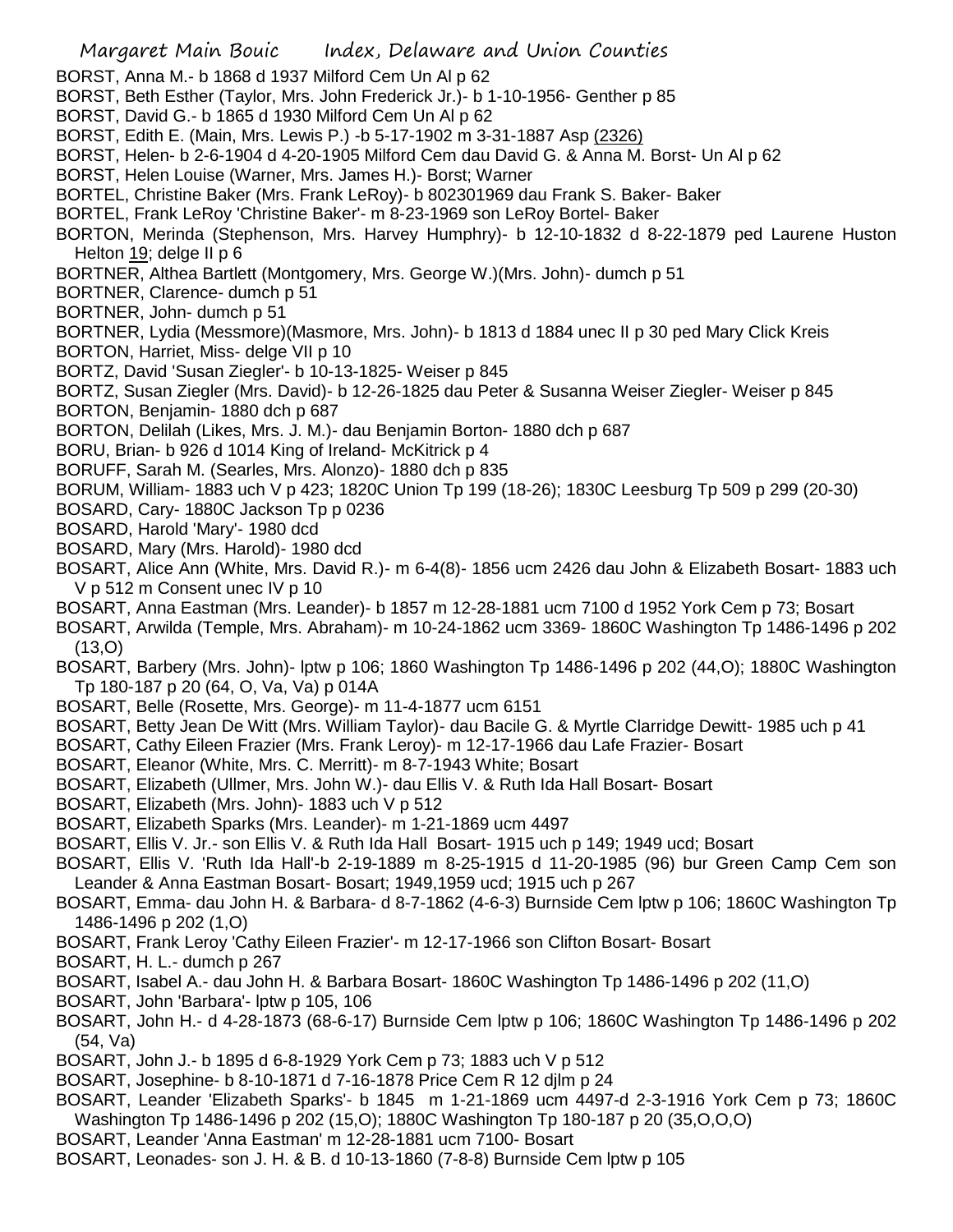BOSART, Leonadus- son John H. & Barbara Bosart- 1860C Washington Tp 1486-1496 p 202 (7,O) BOSART, L. 'S. E.'- djlm p 24

- BOSART, Mabel (Bower, Mrs. )- dau Leander & Anna Eastman Bosart- Bosart
- BOSART, Marjorie Ann- dau William Taylor & Betty Jean DeWitt Bosar- 1985 uch p 41
- BOSART, Norabelle (Anderson, Mrs. Orlen)- dau Ellis V. & Ruth Ida Hall Bosart- Bosart
- BOSART, Peggy Sue- dau William Taylor & Betty Jean DeWitt Bosart- 1985 uch p 41
- BOSART, Ruth Ida Hall (Mrs. Ellis V.)- b 2-2-1895 m 8-25-1915 -Bosart; 1949, 1959 ucd
- BOSART, Sarah- d 8-7-1885 (69-2-24) Burnside Cem lptw p 106
- BOSART, S. E. (Mrs. L.)- djlm p 24
- BOSART, Senora L. (Blue, Mrs. Jonah)- m 2-10-1876 ucm 5939- dau John H. & Barbara Bosart- 1860C Washington Tp 1486-1496 p 202 (5,O)
- BOSART, Susan Ann- d 10-3-1842 (7m28d) dau John H. & Barbara- Burnside Cem- lptw p 106
- BOSART, William Taylor 'Betty Jean DeWitt'- 1985 uch p 41
- BOSC, Jacob- 1880C Jerome Tp p 153A
- BOSCH,---see Buch/Terbos
- BOSCH, ---b 1-10-1902 Radnor Tp son Fred & Minnie Wood Bosch- dcb
- BOSCH, Margaret C.- b 1874 d 1950 Oakdale Cem II p 68 (H-R4-11)
- BOSCHEN, Bessie (Yoakam, Mrs. Merrill)- m 1952- Rausch (18)11)432)
- BOSE, Alvira J. (Scott, Mrs. William)- m 3-18-1849 ucm 1399
- BOSE, Clara- dau Jacob & Elnora Bose- 1880C Jerome Tp 273-283 p 30 (10,O,O,O)
- BOSE, Elnora (Mrs. Jacob)- 1880C Jerome Tp 273-283 p 30 (30,O,O,O)
- BOSE, Eva- d 1-5-1881 (1y20d) dau J. S. & E. J. Plain City Cem unec VII p 50
- BOSE, Harry- son Jacob & Elnora Bose- 1880C Jerome Tp 273-283 p 30 (4,O,O,O)
- BOSE, Jacob 'Elnora'- 1880C Jerome Tp 273-283 p 30 (42, Pa,Pa,Pa)
- BOSE, J. S.- 1877 uca p 60
- BOSENEILER, Adolph Bernard 'Bessie Pearl Manon'- b 3-29-1884 m 9-20-1909 d 10-15-1943- Weiser p 130
- BOSENEILER, Bessie Pearl Manon (Mrs. Adolph Bernard)(Streasser, Mrs. Louis Albert)- b 8-30-1889 m
- 9-20-1909, 11-14-1952 dau william Franklin & Margaret Rebecca Burkholder Manon- Weiser p 130 BOSENEILER, Betty Louise- b 9-12-1937 dau Frank Detrick & Mary Margaret Scanlan Boseneiler- Weiser p 130
- BOSENEILER, Donald Eugene- b 1-10-1940 son Frank Detrick & Mary Margaret Scanlan Boseneiler- Weiser p 130
- BOSENEILER, Edna W. K. Schwitters (Mrs. LeRoy Bernhard)- b 10-15-1915 m 4-14-1934- Weiser p 130
- BOSENEILER, Frank Detrick 'Mary Margaret Scanlan'- b 6-28-1911 m 7-23-1936 son Adolph Bernard & Bessie Pearl Manon Boseneiler-Weiser p 130
- BOSENEILER, Helen Margaret (Keefer, Mrs. Elmer Hinton)- b 4-21-1921 m 8-13-1939 dau Adolph & Bessie Pearl Manon Boseneiler- Weiser p 130
- BOSENEILER, Joanne Mae- b 12-25-1934 dau LeRoy Bernhard & Edna W. K. Schwitters Boseneiler- Weiser p 130
- BOSENEILER, Judith Kay- b 11-25-1949 dau Frank Detrick & Mary Margaret Scanaln Boseneiler- Weiser p 130
- BOSENEILER, LeRoy- b 4-21-1939 son LeRoy Bernhard & Edna W. K. Schwitters Boseneiler- Weiser p 130
- BOSENEILER, LeRoy Bernhard'Edna W. K. Schwitters'- b 1-5-1913 m 4-14-1934 son Adolph Bernard & Bessie Pearl Manon Boseneiler- Weiser p 130
- BOSENEILER, Mary Margaret Scanlan (Mrs. Frank Detrick)- b 11-20-1916 m 7-23-1936 -Weiser p 130
- BOSENEILER, Terry Lee- b 8-21-1947 ch LeRoy Bernhard & Edna W. K. Schwitters Boseneiler- Weiser p 130 BOSFORD, Sally (Meachem, Mrs. Joseph)- Asp (147g)
- BOSH, query unec VII p 20
- BOSH, Adellia McPherson (Smart, Mrs. George Washington)(Williams, Mrs. William)(George, Mrs. James S.)(Mrs. J. Louis)- b 7-1860 d 6-29-1919- Cowgill p 41
- BOSH, Betty- dau James D. & Mary Lou Bosh- engaged to Michael J. Bobler- Bosh
- BOSH, Clara McClain (Mrs. John W.)- m 12-23-1875 ucm 5799 mt 3 p 20
- BOSH, Clara Viola (Mrs. Lloyd L.)- Bosh
- BOSH, Connie (Mrs. James)- 1983 ucd
- BOSH, Della A.- d 9-11-1900 (21-8-23) Stony Point, Claibourne Cem p 112
- BOSH, Donald-b 1960 son James D. & Mary L. Bosh- 1961, 1969, 1971 dcd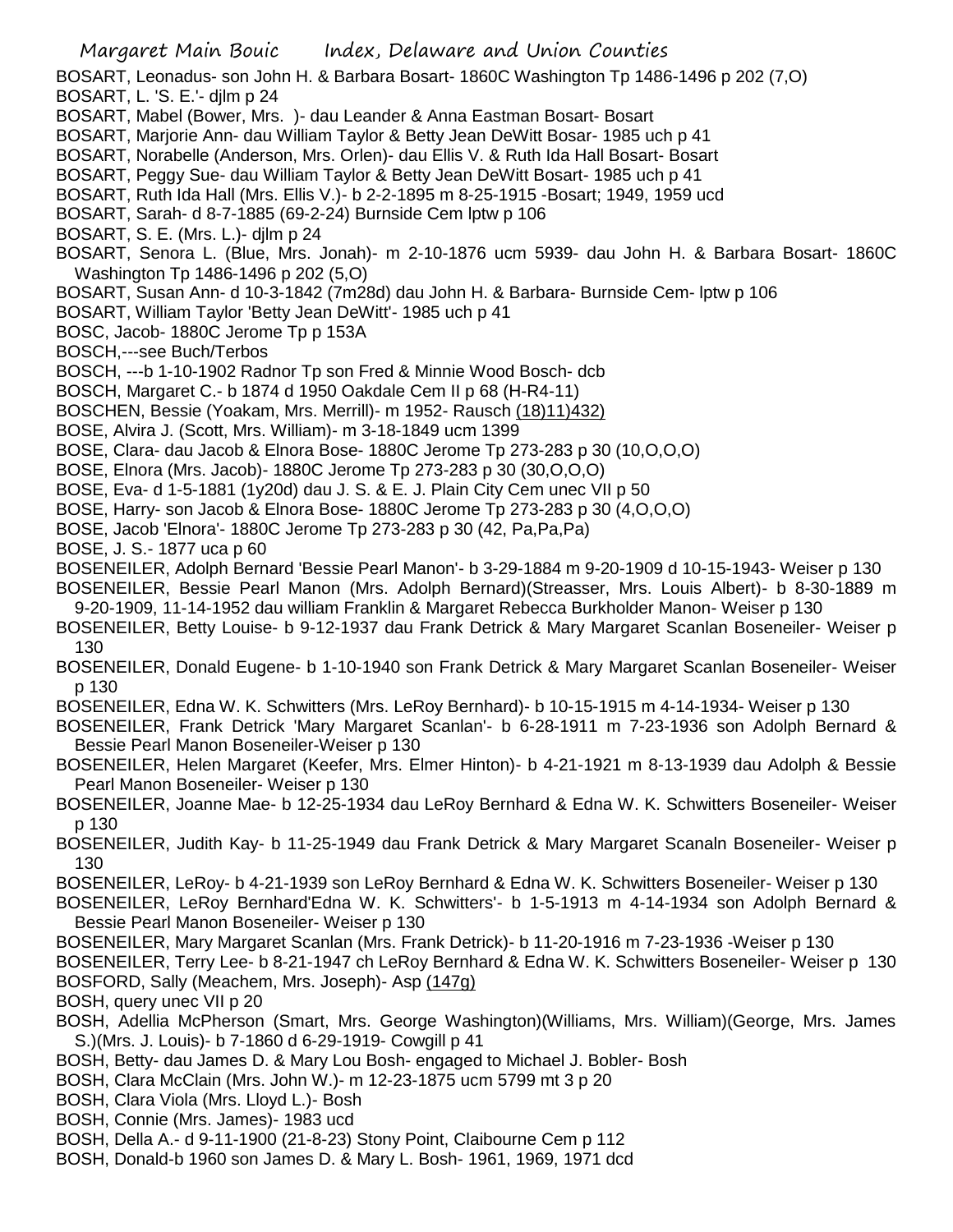- BOSH, Doshe- d 2-10-1880 (2-4-15) Stony Point Cem Claibourne Cemn p 111- dau W. J. & H. E. Bosh
- BOSH, Earl Jr.- d 7-9-1925 Price Cem djlm p 45
- BOSH, Eli J. 'Temperance L. Brooks'- m 1-27-1880 ucm 6649 d age 42 Stony Point, Claibourne Cem p 112
- BOSH, Elizabeth R.- Price Cem djlm p 20
- BOSH, Ella- b 1885 d 1963 Price Cem djlm p 44
- BOSH, Ellen- dau James & Mary Bush- 1880C Claibourne Tp 185-197 (19,O,O,O)
- BOSH, Mary Faye Stockdale (Mrs. Fred H.)- Bosh; 1961 dcd
- BOSH, Floyd- half-brother William Victor Bosh- Bosh
- BOSH, Floyd H.- son Lena M. Bosh- Bosh
- BOSH, Floyd H.- b 5-4-1895 Radnor Tp son Frederick & Minnie Wood Bosh- dcb
- BOSH, Francis- b 1889 d 1956 Price Cem djlm p 44
- BOSH, Frederick H. 'Mary Faye Stockdale'- b 3-27-1916 d 7-16-1994 (78) Radnor Cem -son William F. & Lena M. Sellman Bosh- Bosh; 1961 dcd
- BOSH, Harriet E.(Mrs. William)- b 12-1851 d 1938 Stony Point Cem, Claibourne Cem; 1880C Claibourne Tp 183-195 p 18 (-,O,Pa,Pa); 1900C Claibourne Tp 234-250 p 10B (48,O,O,O) 10 ch 7 living
- BOSH, Helen- dau William Victor Bosh- Bosh; 1961 dcd
- BOSH, Hiram- son William & Harriet Bosh- 188C Claibourne Tp 183-195 p 118B (4,O,Pa,Pa); 1900C Claibourne Tp 234-250 p 10B (24,O,O,O)
- BOSH, James 'Connie'-b 1957 son James D. & Mary Lou Bosh-1961, 1969, 1971 dcd; 1983, 1991 ucd
- BOSH, James 'Mary J.'- 1870C Claibourne Tp 286-282 p 36 (36,O); 1880C Claibourne Tp 185-197 p 218A (47, O,Pa,Pa); unec VI p 20
- BOSH, James Donaldson 1883 uch IV p 494, 528; unec VII p 20
- BOSH, James D. 'Mary Lou'-son Lloyd L. Bosh- Bosh; 1961, 1969, 1971, 1980 dcd
- BOSH, Jamie- b 1977 ch James & Connie Bosh- 1983 ucd
- BOSH, Jane- dau Helen Bosh- 1961 dcd
- BOSH, Jerry 'Becky Gale'- son Frederick H. & Mry Faye Stockdale Bosh- Bosh
- BOSH, John- 1870C Claibourne Tp 256-258 p 33 (18,O); unec VII 20
- BOSH, John- b Mch 1881 1900C Claibourne Tp 211-226 p 93 (19,O,O,O)
- BOSH, John- b 1880 d 193- Stony Point Cem Claibourne Cem p 112
- BOSH, John W. 'Clara M. McClain'- m 12-23-1875 ucm 5799; mt 3 p 20
- BOSH, Jerry- son Fred H. & M. Faye Bosh- 1961 dcd (18)
- BOSH, Jle- son William & Harriet Bosh- 1880C Claibourne Tp 183-195 (11/12,O,Pa,Pa)
- BOSH, Joseph L.- b 3-1875/4 d 1928 Stony Point Cem, Claibourne Cem p 112- son William & Harriet Bosh-1880C Claibourne Tp 183-195 (6,O,Pa,Pa); 1900C Claibourne Tp 9-11 p 1 (25,O,O,O)
- BOSH, Karen (Askins, Mrs. Eldon)- dau Fred H. & Mary Faye Stockdale Bosh- Bosh
- BOSH, Lena M. Sellman (Mrs. William F. )- d 4-7-1966 (77) bur Radnor- Bosh; 1961 dcd
- BOSH, Lloyd L. 'Clara Viola'- d 6-20-1960 (58) bur Radnor- Bosh
- BOSH, J. Louis 'Adellia McPherson'- Cowgill p 41
- BOSH, Lucy Anna (Mrs. Thomas)- b 1857 d 1928 Price Cem djlm p 44
- BOSH, Mary Alice (Futch, Mrs. Lawrence,Jr.)- b 1961 m 8-31-1991 dau James D. & Mary Lou Bosh- 1969, 1971, 1980 dcd
- BOSH, Mary- dau James Bosh- 1870C Claibourne Tp 286-282 p 36 (7,O); 1880C Claibourne Tp 184-196 p 18 (17,O,Pa,Pa)
- BOSH, Mary C. (Abbott, Mrs. Elijah)- m 10-30-1879 ucm 6576
- BOSH, Mary J. (Mrs. James)- m Nov. 1869- 1870C Claibourne Tp 286-282 p 36 (26,O); 1880C Claibourne Tp 185-197 p 18 (37,O,O,O)
- BOSH, Mary Lou (Mrs. James D.)- 1961, 1969, 1971, 1980 dcd
- BOSH, Mary P.- b 1-1886 dau William J. & Harriet Bosh- 1900C Claibourne Tp 234-250 p 10B (14,O,O,O)
- BOSH, Michael- b 1961 son James D. & Mary Lou Bosh- 1961, 1969, 1971, 1980 dcd
- BOSH, Oscar E. 'Ruth E.'- b 1916 Price Cem djlm p 55
- BOSH, Peggy (Hinze, Mrs. Andrew O.)- b 1959 m 5-30-1981 dau James D. & Mary L. Bosh- 1961, 1969, 1971 dcd; Bosh
- BOSH, Priscilla (Mrs. William)- m 1-14-1866 ucm 3896
- BOSH, Ruth E. (Mrs. Oscar E.)- b 1919 d 1972 Price Cem djlm p 55
- BOSH, Sarah- dau James & Mary Bosh- 1880c Claibourne Tp 185-197 (16,O,O,O)
- BOSH, Sary E. (Mrs. Thomas)- 1870C Jackson Tp 158-150 p 22 (23, Ind)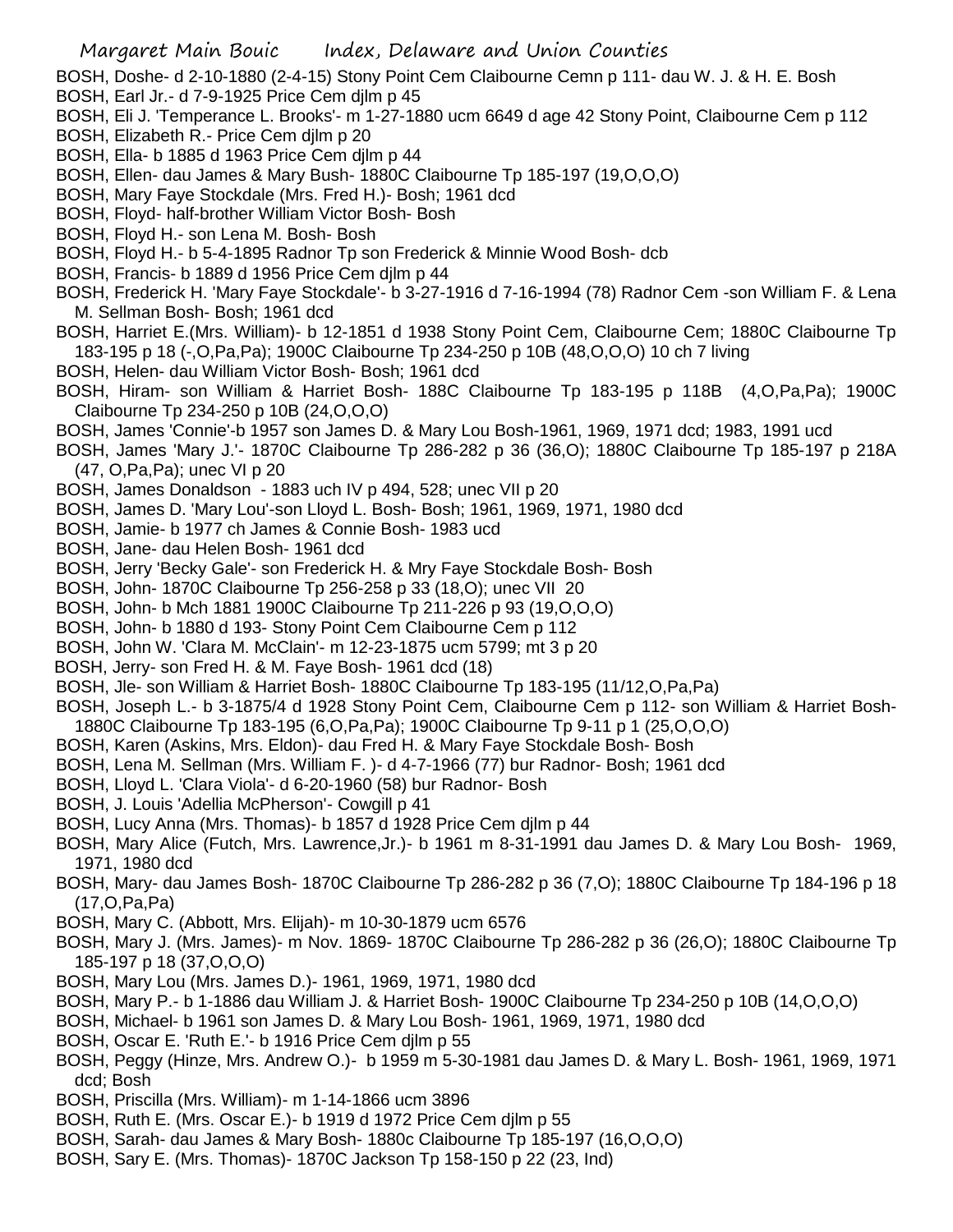- BOSH, Saundra Jean (Schierman, Mrs. )- dau William Victor Bosh- Bosh
- bOSH, Susan- b 8-1888- dau William J. & Harriet Bosh- 1900C Claibourne Tp 234-250 P 10B (11,O,O,O)
- BOSH, Temperance L. Brooks (Mrs. Eli J.)- m 1-27-1880
- BOSH, Thomas 'Sary E'- 1870C Jackson Tp 158-150 p 22 (22)
- BOSH, Thomas C.'Lucy Anna'- Price Cem djlm p 44; 1883 IV p 518
- BOSH, Thomas D.- b 4-4-1882 d 6-27-1907 (25-2-23) Stony Point Cem, Claibourne Cem p 112- son W. J. & Harriet E. Bosh- 1900C Claibourne Tp 234-250 p 10B (18,O,O,O)
- BOSH, Viola C. (Mrs. Lloyd)- b 11-15-1907 d 1-10-1988 (80) Radnor Cem- Bosh; 1980 dcd
- BOSH, Wesley H.- b 1876 d 1925 Stony Point Cem Claibourne Cem p 112
- BOSH, W. I./J- Claibourne Cem p 111, 112
- BOSH, William'Edna Johnson'- son Fred H. & Mary Faye Stockdale Bosh- Bosh; 1961 dcd (14)
- BOSH, William F.- b 2-1884 son William J. & Harriett E. Bosh- 1900C Claibourne Tp 234-250 p 10B (16,O,O,O)
- BOSH, William Frederick- son William Victor Bosh- Bosh
- BOSH, William J.'Harriett E.;- 1870C Claibourne Tp 286-282 p 36 (26,O); 1880C Claibourne Tp 183-195 p 18 (30,O,Pa,Pa); 1900C Claibourne Tp 234-250 p 10B (58,O,O,O); 1877 uca p 21, 97
- BOSH, William- brother James Bosh- 1880C Claibourne Tp 185-197 p 18 (13,O,Pa,Pa)
- BOSH, William 'Priscilla'- m 1-14-1866 ucm 3896
- BOSH, William Victor- d 7-13-1972 (59) Ga bur Radnor Cem- 1961 dcd; Bosh
- BOSH, W. J.- 1883 uch IV p 494, 528
- BOSHER,---delge III 4i
- BOSHER, Barbara A. (Mrs. J. Floyd)- Bosher; 1980 dcd
- BOSHER, Rev. J. Floyd 'Barbara A.'- Bosher; 1980 dcd
- BOSHER, John- b 1972 son J. Floyd & Barbara A. Bosher- 1980 dcd
- BOSHER, Julie- b 1966 dau J. Floyd & Barbara A. Bosher- 1980 dcd
- BOSIL, Mary Ann (Myers, Mrs. Michael)- m 11-19-1857 ucm 2636
- BOSLAND, Annie R.- 1860C Union Tp 600-606 p 84 (12,O)
- BOSLAND, Sarah A.- 1860C Union T 600-606 p 84 (9-12,O)
- BOSLEY, ---b 9-22-1895 Orange Tp son Austin & Sarah A. Rogers Bosley- dcb
- BOSLEY, Bertie Loudermilk (Mrs. Clayton)- b 6-21-1880 m 5-23-1907 d 2-9-1970 bur Treacle Creek Cem dau Floyd & Jennie Brant Loudermilk- Bosley
- BOSLEY, Billie- son Carl & Martha Bosley- Bosley
- BOSLEY, Carl' Martha'- d 8-27-1968 son Clayton & Bertie Loudermilk Bosley- Bosley
- BOSLEY, Clayton'Bertie Loudermilk'- b 7-6-1885 m 5-23-1907 d 7-5-1973 son Tom & Sarah Bosley- Bosley 1971 ucd
- BOSLEY, Dennie Lee- d 3-24-1962 bur Treacle Creek- son Clatyon & Bertie Loudermilk Bosley- Bosley
- BOSLEY, Edith(a) (Mrs. J.)- d 8-5-1890 (73-7-13) Williamsville Cem- Powell p 183; Pabst 8 p 61, 63
- BOSLEY, Edwin Leo 'Martha E. Bishop'- b 3-16-1921 m 12-31-1944 son Clayton & Bertie Loudermilk Bosley-
- Bosley; St. Paul p 3, 53; 1949, 1959, 1967, 1971, 1973, 1975, 1979, 1981, 1983, 1991 ucd
- BOSLEY, Emma Maud- b 10-24-1879 Liberty Tp dau John F. & Louisa A. Evans Bosley- dcb
- BOSLEY, Erma (Weaver, Mrs. Earl)- dau Clayton & Bertie Loudermilk Bosley- Bosley
- BOSLEY, Eva Marie- b 11-29-1902 Orange Tp dau James & Lettie Conger Bosley- dcb
- BOSLEY, Hazel Louise Overfield (Mrs. Timothy Edwin'- m 12-6-1980 dau Pearl Overfield- Bosley; Overfield
- BOSLEY, Hester (Mrs. LeRoy)- Bosley
- BOSLEY, J. 'Editha'- Powell p 183
- BOSLEY, James P.- 1969, 1971, 1980 dcd
- BOSLEY, Jessie- b 2-14-1883 Orange Tp dau Austin & Sarah E. Barker Bosley- dcb
- BOSLEY, John- Pabst Pion I p 59; 1850C Orange Tp p 348C
- BOSLEY, John F.- 1880C Liberty Tp Del Co p 317C
- BOSLEY, Lauren Elizabeth- b 4-19-1982 dau Tim e. & Michelle Bosley, child of Michelle, adopted by Tim-St. Paul p 3, 53; 1991 ucd
- BOSLEY, Leah A. (Chitwood, Mrs. Lowell)- d 4-26-1984 (76) bur Walnut Grove dau LeRoy & Hester Bosley-Chitwood; Bosley
- BOSLEY, LeRoy 'Hester'- Bosley
- BOSLEY, Lillian- b 8-20-1884 Orange Tp dau James & Letty Conger Bosley- dcb
- BOSLEY, Lucy (McCarty, Mrs. George W.)- m 1867; Pabst 8 p 62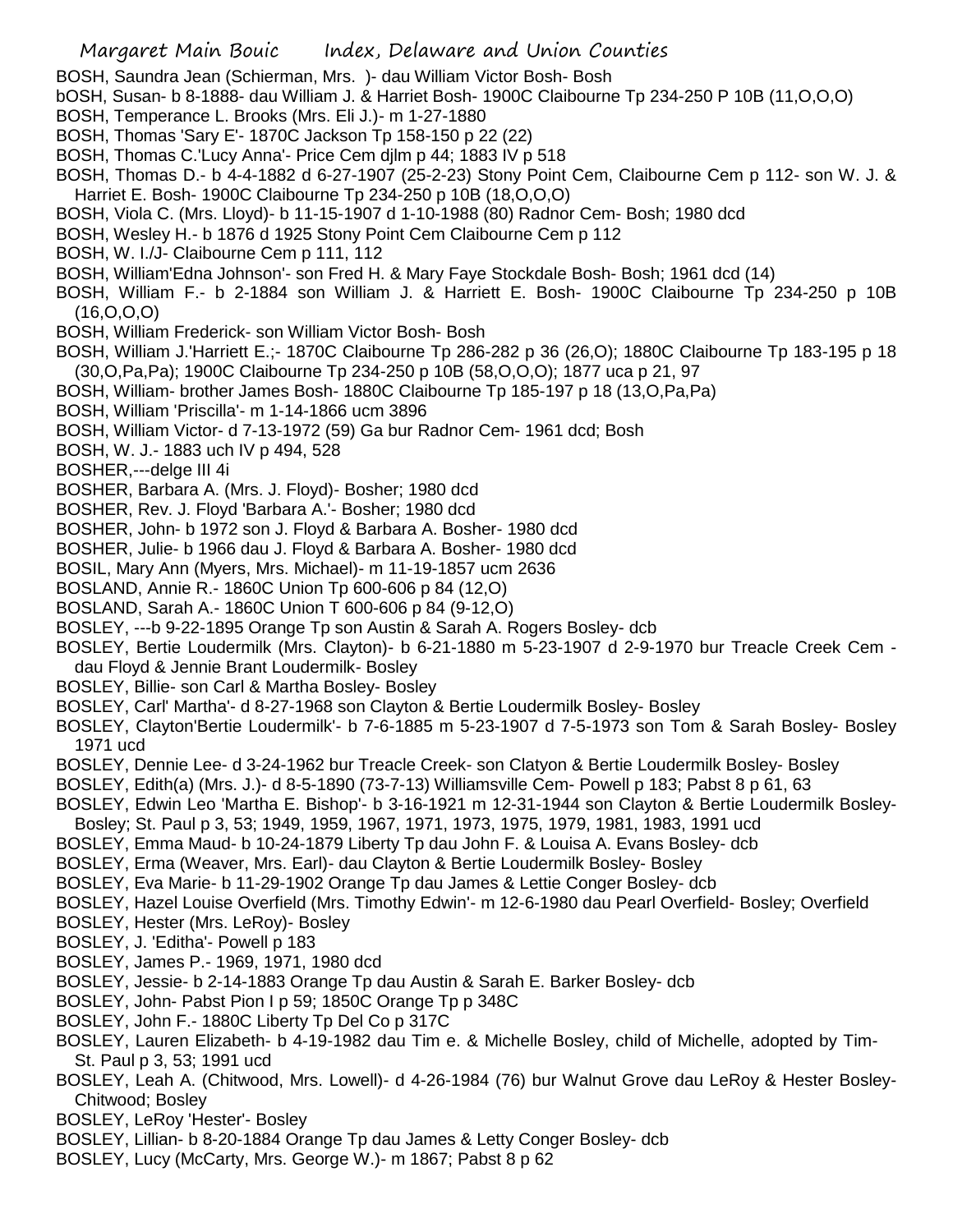BOSLEY, Martha (Mrs. Carl)- Bosley

- BOSLEY, Martha E. Bishop (Mrs. Edwin L.)- b 8-18-1923 m 12-31-1944 dau William & ELizabeth Loschky Bishop- St. Paul p 3, 53; 1949, 1959, 1967, 1971, 1973, 1975, 1979, 1981, 1983, 1991 ucd
- BOSLEY, Michelle Meeks (Mrs. Timothy Edwin)- b 12-24-1965 m 9-13-1986- 1991 ucd; St. Paul p 3, 53
- BOSLEY, Nancy- dau Carl & Martha Bosley- Bosley
- BOSLEY, Retta (Borders, Mrs. Cecil)- dau Clayton & Bertie Loudermilk Bosley- Bosley
- BOSLEY, Ruby (Perry, Mrs. Nobel)- dau Clayton & Bertie Loudermilk Bosley- Bosley
- BOSLEY, Ruth (Frank, Mrs. Arthur)- dau Clayton & Bertie Loudermilk Bosley- Bosley
- BOSLEY, Thurman- son Clayton & Bertie Loudermilk Bosley- Bosley
- BOSLEY, Timothy Edwin 'Hazel Louise Overfield''Michelle Meeks'- m 12-6-1980 m(2) 9-13-1986 son Edwin L. & Martha E. Bishop Bosley- Bosley; Overfield; 1949, 1959, 1967, 1971, 1973, 1975, 1981, 1983, 1991 ucd BOSLEY, Zita (Griffith, Mrs. Wilbur)- m 7-9-1938 Bosley; Griffith
- BOSS, Carl Edward 'Frieda L.'- d 9-2-1993 (78) Union Cem- Boss; 1961, 1969, 1971, 1980 dcd
- BOSS, Carol Ann (Cooper, Mrs. Robert A.)(Fisher, Mrs. Earl)- b 1957 m 10-3-1981 dau Carl E. & Frieda L. Boss- Boss; 1961, 1969, 1971, 1980 dcd
- BOSS, Catherine (Palmer, Mrs. Almon W.)- m 1-1-1840 dcm
- BOSS, Conrad- Ekelberry Ledger- delge X p 52
- BOSS, David 'Sarah Maria Main'- Asp (1622)
- BOSS, Diana- dau Carl E. & Frieda L. Boss- 1961 dcd (9), 1969, 1971 dcd
- BOSS, Edward T.'Bonnie'- son Carl E. & Frieda L. Boss- Boss; 1961 dcd (11), 1969, 1971 dcd
- BOSS, Elizabeth (Post, Mrs. John)- dcc Mildred Evans McNeal 31; 1880 dch p 835; delge IV p 37
- BOSS, Ernest- Bossert
- BOSS, Frieda L. (Mrs. Carl E.)- Boss; 1961, 1969, 1971, 1980 dcd
- BOSS, Hans Conrad 'Maria Catharine Weiser'- son Jerg Zacharias Boss- Weiser p 5
- BOSS, Jerg Zacharias- Weiser p 5
- BOSS, Judith Annette (Rheberg, Mrs. James Edward)- m 12-31-1974 dau Carl E. & Frieda L. Boss- Boss
- BOSS, Linda Jean (Harrington, Mrs. Gary)- b 1957 dau Carl E. & Frieda L. Boss- Boss; 1961, 1969, 1971, 1980 dcd
- BOSS, Lucy L. (Main, Mrs. Elias Oakley Main)- m 3-15-1868 Asp (1878)
- BOSS, Marguerite- dau Ernest Boss- Bossert
- BOSS, Maria Catharina Weiser (Mrs. Hans Conrad)- m 5-19-1705 dau John Conrad & Anna Magdalena Ubelen Weiser- Weiser p 5
- BOSS, Mildred (Bossert, Mrs. Roy)- d 12-21-1970 (63) dau Ernest Boss- Bossert
- BOSS, Robert- son Ernest Boss- Bossert
- BOSS, Sarah Maria Main (Mrs. David)-b 8-27-1838 d 9-18-1858(9) dau William Leeds & Lois Browm Main-Asp 1622
- BOSSA, ---family of Russell Sage #307; unec XI p 3
- BOSSA, Allen Loutelle- b 1-29-1946 son Amos Loutelle & Afton Pack Bossa- Maugans Anc p 91
- BOSSA, Amos Loutelle 'Afton Pack'- b 7-26-1918 m 10-9-1941 son Homer H.& Hazel Carr Bossa- Maugans Anc p 90
- BOSSA, Barbara (Meenk, Mrs. Richard)- dau Donald H. & Hazel Carr Bossa- Maugans Anc p 90
- BOSSA, Bryce Eldon- b 4-25-1931 son Homer H. & Hazel Carr Bossa-Maugans Anc p 91
- BOSSA, Donald H. 'Margaret Shuster'- b 8-25-1910 son Homer H. & Hazel Carr Bossa- Maugans Anc p 90
- BOSSA, Donald Richard- b 2-8-1951 son Donald H. & Hazel Carr Bossa- Maugans Anc p 90
- BOSSA, Donna (Webley, Mrs. Cecil)- m 3-11-1955- Weiser p 90
- BOSSA, Ellen Marie- b 11-14-1954 dau Richard Carr & Jacqueline Degenfelder Bossa- Maugans Anc p 91
- BOSSA, Hazel Carr (Mrs. Homer H.)- b 8-27-1892 m 2-21-1909 d 1-18-1962- Maugans Anc p 90
- BOSSA, Homer H. 'Hazel Carr'- m 2-21-1909- Maugans Anc p 90
- BOSSA, Homer 'Margaret Fuller'- delge VII p 52
- BOSSE, Helen L. (Mrs. Norman C.)- 1980 dcd
- BOSSE, Hermon 'Margaret A. Fuller'- m 3-7-1881 ucm 6932
- BOSSA, Jacqueline Degenfelder (Mrs. Richard Carr)- m 11-13-1948-e91
- BOSSA, John- b 2-12-1941 son Donald H. & Hazel Carr Bossa- Maugans Anc p 90
- BOSSA, Kathleen Marie- b 10-13-1948 dau Amos Loutelle & Afton Pack Bossa- Maugans Anc p 91
- BOSSA, Lee Owen- b 11-18-1964 son Richard Carr & Jacqueline Degenfelder Bossa- Maugans Anc p 91
- BOSSA, Lisa Marie- b 2-22-1963 dau Robert Blair & Mary 8ierce Bossa-Maugans Anc p 91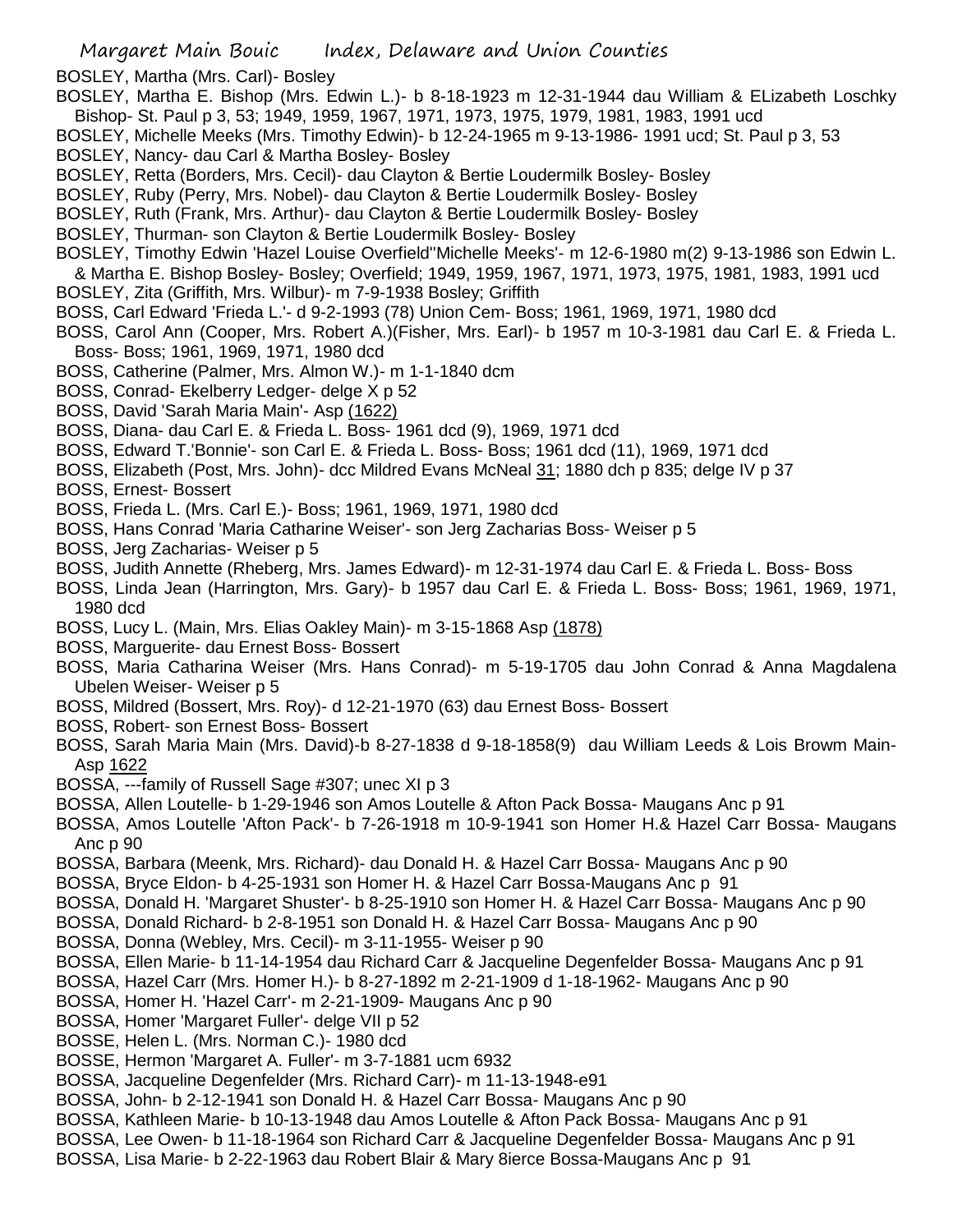BOSSA, Lorraine Annette- b 1-4-1956 dau Amos Loutelle & Afton Pack Bossa- Maugans Anc p 91

BOSSA, Lucille Fern (Bruner, Mrs. Samuel)- b 8-12-1913 m 10-18-1935 dau Homer H. & Hazel Carr Bossa-Maugans Anc p 90

- BOSSA, Magaret Fuller (Mrs. Homer)(Tyler, Mrs. Lewis)- dau Amos & Rebecca Burroughs Fuller- delge VII p 52
- BOSSA, Margaret Shuster (Mrs. Donald H.)-Maugans Anc p 90
- BOSSA, Mark Douglas- b 9-4-1956 son Richard Carr & Jacqueline Degenfelder Bossa- Maugans Anc p 91
- BOSSA, Mary Pierce (Mrs. Robert Blair)- b 7-23-1922 m 6-22-1956- Maugans Anc p 91
- BOSSA, Melva Rose (Gallagher, Mrs. Joseph)- b 12-29-1924 m 6-28-1946 dau Homer H. & Hazel Carr Bossa-Maugans Anc p 91
- BOSSA, Michael Amos- b 3-1-1953 son Amos Loutelle & Afton Pack Bossa- Maugans Anc p 91
- BOSSA, Norman La Verne- b 12-26-1958 son Amos Loutelle & Afton Pack Bossa- Maugans Anc p 91
- BOSSA, Richard Carr 'Jacqueline Degenfelder'- b 10-8-1922 m 11-13-1948 son Homer H. & Hazel Carr Bossa- Maugans Anc p 91
- BOSSA, Robert Blair 'Mary Pierce'- son Homer H. & Hazel Carr Bossa- Maugans Anc p 91
- BOSSALLER, Barbara A. (Mrs. Terry)- 1983, 1991 ucd
- BOSSALLER, Bethany b 1983 dau Terry P. & Barbra A. Bossaler- 1991 ucd
- BOSSALLER, Cheryl- b 1980 dau Terry & Barbara Bossaller- 1983, 1991 ucd
- BOSSALLER, Terry P.'Barbara'- 1983, 1991 ucd

BOSSARD, Georgia Mae (Bowsher, Mrs. Evert)- b 9-1-1881 m 1916 d 3-18-1974- Cowgill p 9

- BOSSART, Sarah (Weiser, Mrs. Reuben Benjamin)- b 10-31-1818 m 9-10-1833 d 5-12-1898- Weiser p 839
- BOSSE, Alfreda- dau Herman & Scheiderer Bosse- 1915 uch p 1069
- BOSSE, Andrew Thomas- b 2-22-1990 son Burce & Baker Bosse- Bosse

BOSSE, Arnold- Bosse

- BOSSE,---Baker (Mrs. Bruce)- dau Richard Baker- Bosse
- BOSSE, Bruce ' Baker; son Arnold Bosse- Bosse
- BOSSE, Doris Swisher (Mrs. Otto G.)- m 1922- Bosse
- BOSSE, Edward- son Herman & Scheiderer Bosse- 1915 uch p 1069
- BOSSE, Elsie- dau Herman & Scheiderer Bosse- 1915 uch p 1069
- BOSSE, Scheiderer (Mrs. Herman)- dau John Christopher & Anna M. Doelinger Scheiderer- 1915 uch p 1069
- BOSSE- Herman ' Scheiderer'- 1915 uch p 1069
- BOSSE, Margaret A. Fuller (Mrs. Hermon)- m 3-7-1881 ucm 6932
- BOSSE, Mark K.- son Melville R. Bosse- Bosse
- BOSSE, Martha Mae (Love, Mrs. Robert Bradford)- m 6-5-1945 dau solomon Bosse- Maugans Anc p 137
- BOSSE, Mary (Mrs. Norman C.)- m 12-12-1947 div 1- 1961; 1959 ucd; Bosse
- BOSSE, Melville R.- Bosse
- BOSSE, Norman C. 'Mary'- m 12-12-1947 div 1- 1961; Bosse; 1959 ucd
- BOSSE, Norman C. 'Hellen L.'-son Otto G. & Doris Swisher Bosse- Bosse; 1980 dcd
- BOSSE, Otto G. 'Doris Swisher'- b 10-14-1887 m 1922 d 3-16-1981 (93) bur Green Cam- son William Bosse-Bosse
- BOSSE, Ralph W.- son Otto G. & Doris Swisher Bosse- Bosse
- BOSSE, Rodney- son Norman C. & Mary Bosse- 1959 ucd (11)
- BOSSE, Sheryl- dau Norman C. & Mary Bosse- 1959 ucd (10)
- BOSSE, Solomon- Maugans Anc p 137
- BOSSERMAN, Catherine (Burkepile, Mrs. Jacob)- b 1826 ped Maxine Burkepile Burlile9, unec II p 28
- BOSSERT, James R. 'Judith E. Holliday'- m 8-26-1961 d 1-17-1987 (49) son Roy C. & Mildred Boss Bossert-**Bossert**
- BOSSERT, Mary E. Cruikshank (Mrs. Dr. Roy)- delge I p 21
- BOSSERT, Melinda Suzanne- b 6-16-1978 dau William Bossert- Bossert
- BOSSERT, Mildred Boss (Mrs. Dr. Roy)- d 12-21-1970 (63) bur Oak Grove; Boss; Bossert; dpc p 87
- BOSSERT, Dr. Roy 'Mildred Boss''Mary E. Cruikshank' m(2) 6-17-1972-
- Bossert; dpc p 63, 73, 93, 94, 111, 112; delge I p 21, 22, II p 15, 34, 39
- BOSSERT, William- son Dr. Roy Bossert- Bossert
- BOSSERT, Sharon Scott IMrs. William Wallace)- Bossert
- BOSSERT, William Wallace'Sharon Scott'- son Roy & Mildred Boss Bossert- Bossert
- BOSSETI, Deborah E. (Mrs. Theodore A.)- 1983 ucd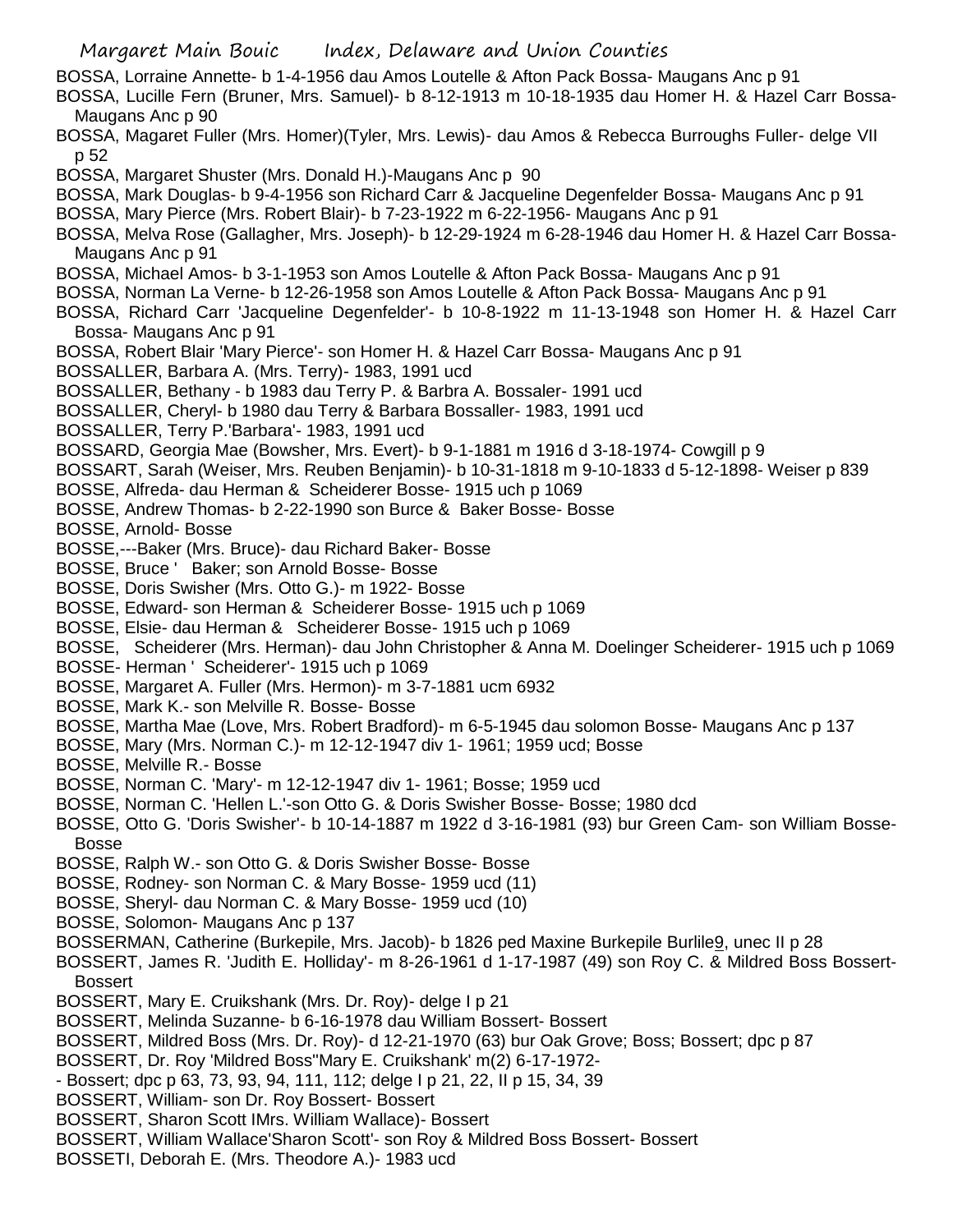Margaret Main Bouic Index, Delaware and Union Counties BOSSETI, Theodore A. 'Deborah E.'- 1983 ucd BOSSON, Daniel Garth- b 5-6-1969 son John & Sandra Kaye Anderson Bosson- Genther p 62 BOSSON, John Michael- b 2-25-1966 son John & Sandra Kaye Anderson Bosson- Genther p 62 BOSSON, John 'Sandra Kaye Anderson'- m 3-15-1965 div- Genther p 62 BOSSON, Sandra Kaye Anderson (Mrs. John)(Fazakas, Mrs. Frank)- b 12-14-1947 m(1) 3-15-1965 dic dau Paul Reeves & Margaret Whiteside Anderson- Genther p 62 BOSSON, Trevis Allen- b 7-22-1970 son John & Sandra Kaye Anderson Bosson- Genther p 62 BOSSORT, John- Powers p 256 BOSTELLO, Jane- d 2-11-1882 (84) Oakdale Cem I p 88 (D-R6-11) BOSTELMAN, Denelda (Wisse, Mrs. Charles)- dau Fred & Mary Dehnbostel Bostelman- Bostelman BOSTELMAN, Karl- son Fred & Mary Dehnbostel Bostelman- Bostelman BOSTELMAN, Fred 'Mary Dehnbostel'- m 6-27-1915 d 1950- Bostelman BOSTELMAN, Mary Dehnbostel (Mrs. Fred)- b 12-13-1888 m 5-27-1915 d 6-3-1979 dau Henry & Anna Rosebrook Dehnbostel bur Kenton- Bostelman BOSTELMAN, Otto- son Fred & Mary Dehnbostel Bostelman- Bostelman BOSTELMAN, Paul- son Fred & Mary Dehnbostel Bostelman- Bostelman BOSTER, Alan- son Joe & Norma Johnson Boster- 1985 uch p 83 BOSTER, Carl 'Susan Annie'- Boster BOSTER, Curtis- son Joe & Norma Johnson Boster- 1985 uch p 83 BOSTER, David C. 'Linda Storer'- son Frank Sr. & Jane T. Boster- Boster BOSTER, Evelyn Jean- dau Vern & Henrietta Boster- Boster BOSTER, Frank Sr. 'Jane T.'- d 10-15-1983 (71) Oakdale Cem - Boster BOSTER, Frank, Jr.'Peggy Jean Turner'- m 1-19-1962- son Frank Sr. & Jane To Boster- Boster BOSTER, Gerald Wayne 'Diane Barton Doeringer'- m 8-1977- Boster BOSTER, Henrietta (Mrs. Vern)- Boster BOSTER, James- son Carl & Susan Annie Boster- Boster BOSTER, Jane T.(Mrs. Frank Sr.)- Boster BOSTER, Joanna (Estell, Mrs. Allen R.)- dau Frank Boster- Boster BOSTER, Joe 'Norma Johnson'- 1985 uch p 83 BOSTER, John P.- son Frank Sr. & Jane T. Boster- Boster BOSTER, Linda Storer (Mrs. David C.)-m 12-21-1963- dau T. Rex Storer- Boster BOSTER, Mary Alice- dau Frank Sr. & Jane T. Boster- Boster BOSTER, Mary (Moseley, Mrs. Charles A.)- 1976 dch p 372 BOSTER, May( Spach, Mrs. )- dau Carl & Susan Annie Boster- Boster BOSTER, Mildred (Foor, Mrs. )- dau Carl & Susan Annie Boster- Boster BOSTER, Norma Johnson (Mrs. Joe)- b 10-9-1928 dau Lester & Fredia Boyer Johnson- 1985 uch p 83 BOSTER, Paul- son Joe & Norma Johnson Boster- 1985 uch p 83 BOSTER, Peggy Jean Turner (Mrs. Frank Jr.)- m 1-19-1962- Boster BOSTER, Reuben- son Carl & Susan Annie Boster- Boster BOSTER, Robert L.- son Frank Sr. & Jane T. Boster- Boster BOSTER, Stephanie- b 2-4-1984 dau Gerald Wayne & Diane Barton Doeringer Boster- Boster BOSTER, Susan Annie (Mrs. Carl)- d 3-23-1976 (87) Oak Grove Cem -Boster BOSTER, Lt. Col.Vern'Henrietta'- d 3-18-1988 (78) bur Fort Saam Houston Nat'l Cem son Carl & Susan Annie Boster- Boster BOSTER, Vern A. 'Virginia Buckey'- m 5-28-1966- son Frank Sr. & Jane T. Boster- Boster BOSTER, Virginia Buckey (Mrs. Vern)- m 5-28-1966 dau Stehen Buckey- Boster BOSTER, Yvette- b 7-27-1965 dau Frank Boster, Jr.)- Boster BOSTIAN, Donald- Bostian BOSTIC, Daniel 'Vicki Thomas'- m 11-13-1970 son Walter Bostic- Bostic BOSTIC, Lonny- son Mary Martha Van Meter Bostic- Weaver12947125; Macklin p 128 BOSTIC, Mary Martha Van Meter (Bollinger, MrsG. )- dau Opal May Sabins Van Meter- Weaver 1294712; Macklin p 127 BOSTIC, Sheila- dau Mary Martha Van Meter Bostic- Weaver12937124; Macklin p 128 BOSTIC, Vicki Thomas (Mrs. Daniel)- m 11-13-1970-dau Dale Thomas- Bostic BOSTIC, Walter- Bostic BOSTICK, Alma (Coffman, Mrs. )- sister Paul A. Bostick- Bostick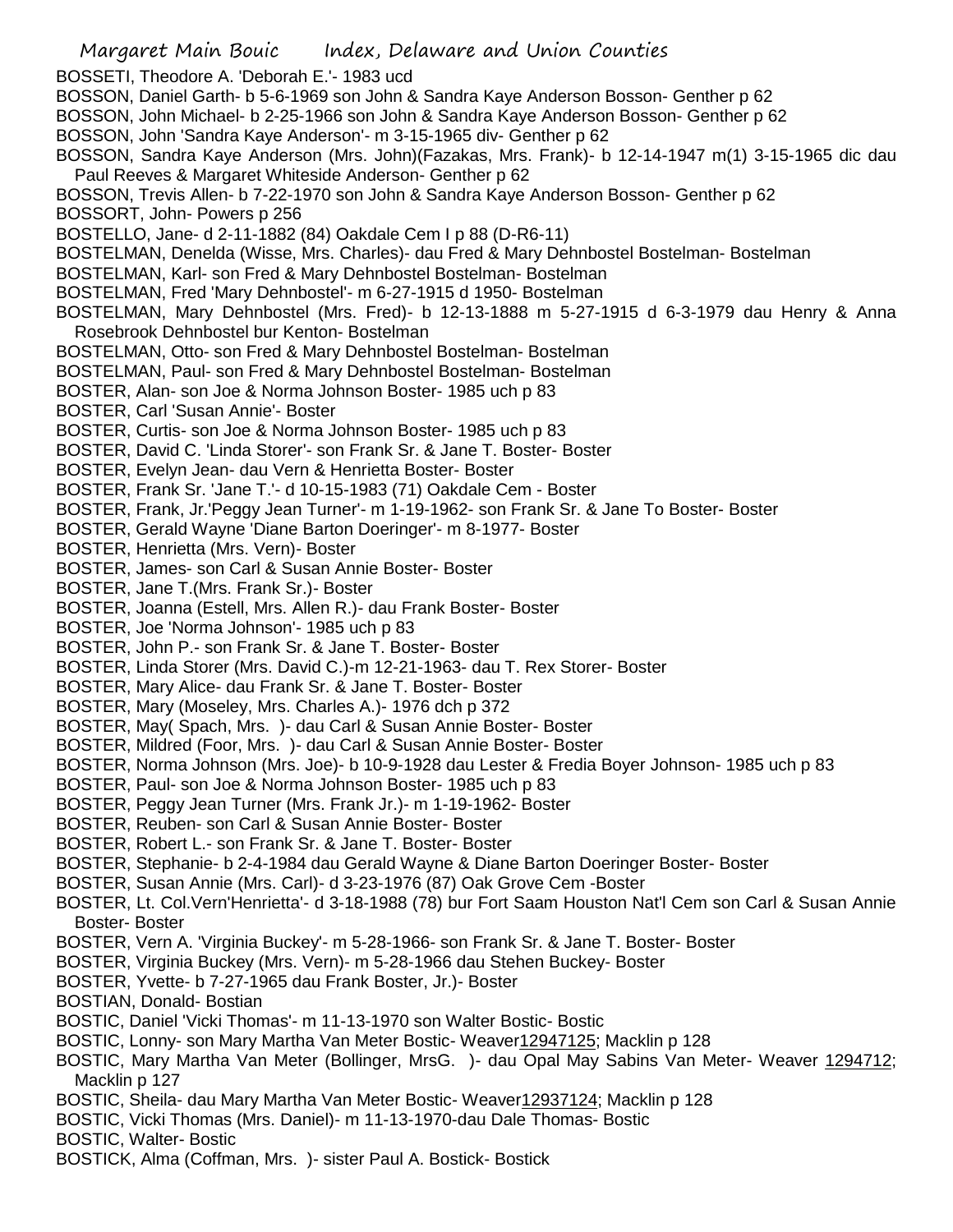- BOSTICK, Arthur- son Paul A. & Evelyn Bostick- Bostick; 1961 dcd (15)
- BOSTICK, Elizabeth (Mrs. John)- d 1-21-1860 (67-3-23) Westfield Cem Powell p 363
- BOSTICK, Evelyn (Mrs. Paul A.)- Bostick; 1961 dcd
- BOSTICK, Howard L.- Bostick
- BOSTICK, John 'Elizabeth'- d 5-12-1862 (73-8-7) Westfield Cem Powell p 363
- BOSTICK, Judith (Wilcox, Mrs. Duane C.)(Wright, Mrs. )- m 3- 1971 dau Paul A. & Evelyn Bostick- Bostick; 1961 dcd (13)
- BOSTICK, Lawrence- bother Paul A. Bostick- Bostick
- BOSTICK, Lucy Ann (Harvey, Mrs. Lewis)- m 12-31-1835 Madison Co unec VII p 24
- BOSTICK, Mary (McClain, Mrs. )- sister Paul A. Bostick- Bostick
- BOSTICK, Patricia (Struck, Mrs. )- dau Paul A. & Evelyn Bostick- Bostick
- BOSTICK, Paul A. 'Evelyn'- d 8-9-1992 (77) bur Fla.- Bostick; 1961 dcd
- BOSTICK, Paul, Jr.- d 12-17-1989 son Paul A. & Evelyn Bostick- Bostick
- BOSTICK, Robin Renee- dau Howard L. Bostick- Bostick engage to Mark E. Smith
- BOSTICK, Rose (Mullens, Mrs. )- sister Paul A. Bostick- Bostick
- BOSTIN, Burr- b 2-20-1884 Harlem Tp son Lewis & Amabelle Duckworth Bostin -dcb
- BOSTIN, Gracie- b 10-1-1883 Harlem tp dau Jacob & Emma Duckworth Bostin- dcb
- BOSTION, John P. 'Mary Ann Feazel'- m 12-26-1852 dcm Boston
- BOSTION, Mary Ann Feazel (Mrs. John P.)- m 12-26-1852 dcm see Boston
- BOSTON, --b 12-18-1867 Trenton Tp son John P. & Mary Ann Feezel Boston- dcb
- BOSTON, ---b 7-11-1867 Morrow Co dau Henry & Harriet Boston- dcb
- BOSTON, ---b 3-22-1887 Harlem Tp son Lewis 7 Annabella Duckworth Boston- dcb
- BOSTON, --infant b 6-10-1871 Tremton Tp dau Alfred & Louisa Clark Boston- dcb
- BOSTON, Abigail (Welman, Mrs. Stephen)- b 8-5-1683 m 4-27-1706 d 11-22-1768 dau Thomas & Hannah Boston Boston- dcc Helen Wornstaff Kern 171
- BOSTON, Abram M.- son J. P. & Mary A. Feazel Boston- 1880 dch p 828
- BOSTON, Albert U. S.- son J. P & Mary Ann Feazel Boston- 1880 dch p 828
- BOSTON, Alford- dcw Bk 4 p 393(41) (exec)
- BOSTON, Alfred- son William & Sophia Boston- 1850C Harlem Tp 63 (18,O)
- BOSTON, Allie Tipton (Mrs. Frank Lee)- n 12-10-1890 d 11-1-1994 (103) Sunbury Mem. Pk.- dau John S. & Martha J. Hooper Tipton- Boston
- BOSTON, Alminda E.- dau H. H. & H. A.-Devenport Cem- Powell p 328
- BOSTON, Andrew- 1908 dch p 388; 1850C Berkshire Tp 49 p 6 (8,O)
- BOSTON, Anita (Reazel, Mrs. )- dau William Cloyce & Imogene Boston- Boston; 1961 dcd
- BOSTON, Ann Eliza Boston (Mrs. Basil)- m 5-10-1849 dcm; 1850C Trenton Tp 760 p 65 (22, Md)
- BOSTON, Annetta Louise- dau Percy Boston- Boston; Cain
- BOSTON, A. P.- 1908 dch p 388
- BOSTON, Basil(Bzaael) 'Ann Eliza Boston'- m 5-10-1849 dcm d 12-21-1863 (38-7-17) Trenton Cem Powell p 27; 1850C Trenton Tp 760 p 65 (25, Md)
- BOSTON, Bernard C.'Elsie Boerger'- m 10-18-1942 son Frank Lee & Allie Boston- Boston; Rausch (16335) III p 297
- BOSTON, Beverly Ann (Rohde, Mrs. Leonard Emil)- m 12-17-1961 dau Clyde M. & Ruth Boston- Boston; 1961 dcd
- BOSTON, Carrie L.- b 7-28-1872 Trenton Tp dau Alfred & Louksa Clark Boston- dcb
- BOSTON, Catherine- dau William & Sophia Boston- 1850C Harlem Tp 63 (17,O)
- BOSTON, Cecil 'Estella Brown'- Boston
- BOSTON, Cecile- b 8-22-1893 Trenton Tp son Charles & Wyant Boston- dcb
- BOSTON, Charles- b 9-24-1896 Berlin Tp son Charles R. & Louie Wyant Boston- dcb
- BOSTON, Charles R.- son J. P. & Mary Ann Feazel Boston- 1880 dch p 828
- BOSTON, Charma- dau William Cloyce & Imogene Boston- Boston; 1961 dcd (8), 1969, 1971 dcd
- BOSTON, Claribel (Hull, Mrs. William)- dau Raymond & Ruth Boston- Boston
- BOSTON, Cloyce William 'Imogene M.'- d 1-19-1971 (56) bur Sunbury; Boston; 1961, 1969 dcd
- BOSTON, Clyde M. 'Ruth O.'- d 2-5-1979 (84) bur Green Mound- brother Frank Lee Boston- Boston; 1961, 1969, 1971 dcd
- BOSTON, Curtis D.- b 1953 son Cloyce William & Imogene M. Boston- 1961, 1969, 1971, 1980 dcd; Boston BOSTON, Dana- ch George W. Boston- 1983 ucd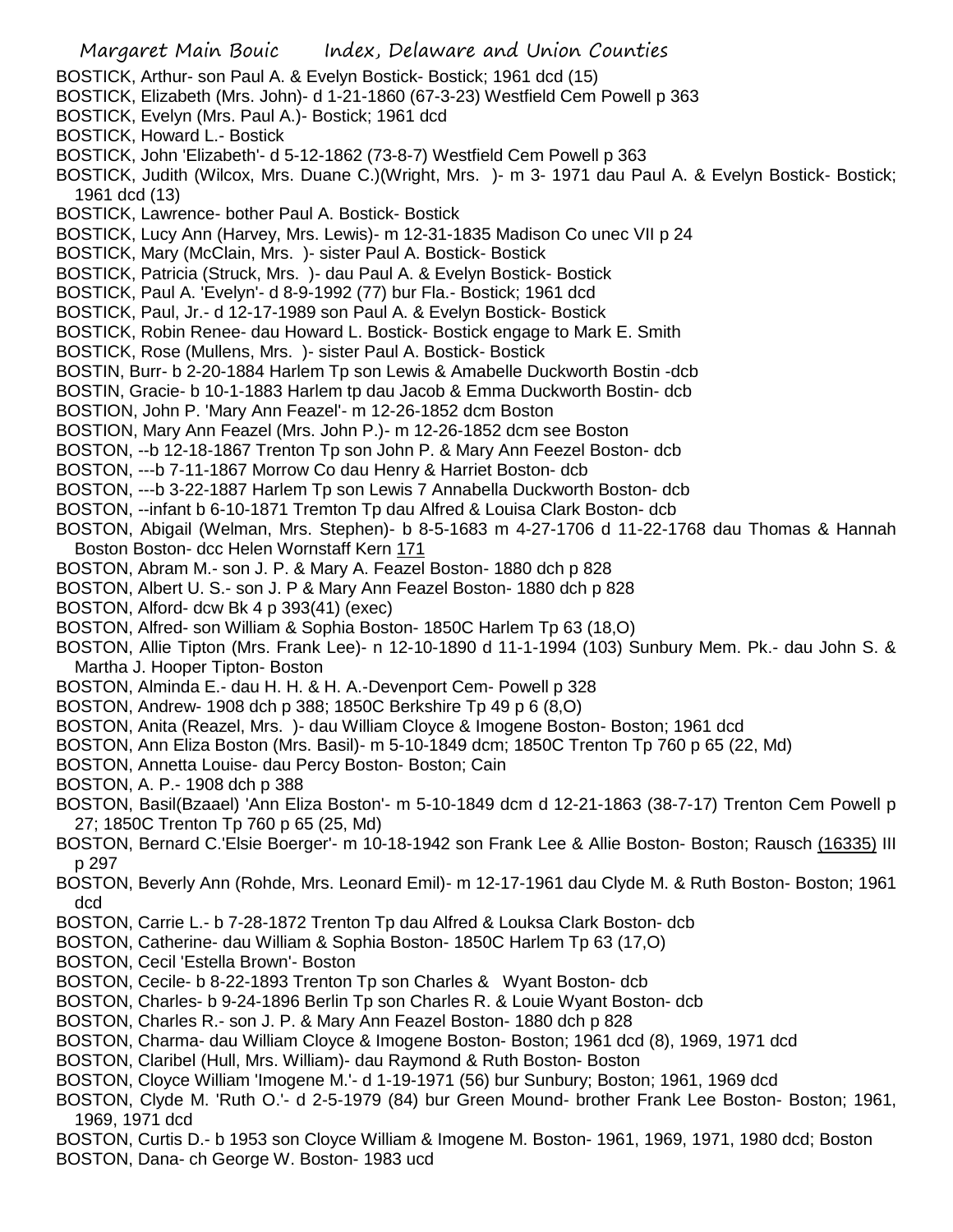- Margaret Main Bouic Index, Delaware and Union Counties BOSTON, David L.- son J. P. & Mary Ann Feazel Boston- 1880 dch p 828; 1880C Harlem Tp p 446A BOSTON, Dawn (Reese, Mrs. Scott)- ch George W. Boston- Boston; 1983 ucd BOSTON, Donna (Wallick, Mrs. )- dau William Cloyce & Imogene Boston- Boston BOSTON, Dorie- ch George W. Boston- 1983 ucd BOSTON, Earl- b 12-15-1893 Harlem Tp son Jocob & Emma Duckworth Boston- dcb BOSTON, Elizabeth- 1850C Berkshire Tp 276 p 29 (23, Md) BOSTON, Elizabeth- d 3-12-1862 (20y5m) Powell p 120; C. V. Cem 1:1:15 BOSTON, Ellen- Pabst 5 p 14; 1850C Trenton Tp 738 p 64 (24, Md) or 760 p 65 (23, Md) BOSTON, Elsie Boerger (Mrs. Bernard)- b 10-19-1924 m 10-18-1942 dau Herman & Myrtle Baughman Boston- Rausch 16335 BOSTON, Ephraim L.- son William & Sophia Boston- 1850C Harlem Tp p 63 (4,O) BOSTON, Estella Brown (Mrs. Cecil)- Boston BOSTON, Esther Craig (Mrs. William)- b 3-22-1828 d 5-17-1898- dcc Cynthia Cummins 23 BOSTON, Ethel- b 12-17-1889 Harlem Tp dau Jacob & Elizabeth Duckworth Boston- dcb BOSTON, Fidelia- dau Basil & Ann Eliza Boston Boston- 1850C Trenton Tp 760 p 65 (3,O) BOSTON, Flessie- b 11-18-1890 Harlem Tp dau Jacob & Ema Duckworth Boston- dcb BOSTON, Flora D.- dau J. P. & Mary Ann Feazel Boston- 1880 dch p 828 BOSTON, Florence G.- b 1-22-1898 Berkshire Tp dau R. E. & Florence Waters Boston- dcb BOSTON, Frances (Davenport, )- dau Clyde M. & Ruth Boston- Boston BOSTON, Frank Lee 'Allie'- d 8-12-1966 (75) bur Sunbury- Boston BOSTON, Frank- b 11-12-1890 Harlem Tp son W. H. & Lydia McMann Boston- dcb BOSTON, George- son George W. Boston- 1983 ucd BOSTON, George W.- 1983 ucd BOSTON, George W.- son J. P. & Mary Ann Feazel Boston- 1880 dch p 828 BOSTON, H. A. (Mrs. H. H.)- Powell p 328 BOSTON, Hannah (Mrs. Thomas)- dcc Helen Wornstaff Kern 343 BOSTON, Harold B.- son Frank Lee & Allie Boston- Boston BOSTON, Harriet (Hakinson, Mrs. Peter)- m 7-4-1862 ucm 3330; 1850C Berkshire Tp 51 p 6 (25, Md) BOSTON, Henry- d 10-12-(2)-1888 (74-8-5) Powell p 120; 1908 dch p 388; C. V. Cem 1:1:12; 1850C Harlem Tp 717 BOSTON, Imogene M. (Mrs. Cloyce William)-Boston; 1961, 1969, 1971, 1980 dcd BOSTON, I. P.- Powell p 281 Trenton Tp BOSTON, Jacob- 1880C Harlem Tp p 446A BOSTON, James- son Clyde M. & Ruth Boston- Boston BOSTON, Jane E.- dau Basil & Ann Eliza Boston Boston- 1850C Trenton Tp 760 p 65 (10/12) BOSTON, John R.- son J. P. & Mary Ann Feazel Boston- 1880 dch p 828 BOSTON, John W.- 1880 dch p 388 BOSTON, Joshua- 1850C Trenton Tp 743 p 64 (16, Md) BOSTON, J. P. 'Mary Ann Feazel'- son Philip & Sarah Boston- 1880 dch p 828 see Bostion; 1880C Trenton Tp p 465C BOSTON, J. P.- son J. P. & Mary Ann Feazel Boston- 1880 dch p 828 BOSTON, J. S. 'M. A.'- C. V. Cem 1:1:16 BOSTON, Julia A. (Classon, Mrs. Aaron)- m 12-29-1839 dcm BOSTON, Larry- son William Cloyce & Imogene Boston- Boston BOSTON, Leland Jay 'Viola Rose'- b 8-25-1921 d 6-25-1992 bur Sunbury- son Cecil & Estella Brown Boston-Boston BOSTON, Leonard- son William & Sophia Boston- 1850C Harlem T p 63 (2,O) BOSTON, Leroy- Devenport Cem- Powell p 328 BOSTON, Lisa Anne (Thiergartner, Mrs. Duane Eric)- b 8-21-1968 m 10-23-1993- St. Paul p 64 BOSTON, Lizzie Janette (Hastings, Mrs. Robert Wilson)- b 8-23-1864 d 1904 dau William & Esther Craig Boston- dcc Cynthia Cummins 11 BOSTON, Lucy A.- dau William & Sophia Boston- 1850C Harlem Tp p 63 (8,O)
- 
- BOSTON, M. A. (Mrs. J. S.)- C. V. Cem 1:1:16
- BOSTON, Marietta- b 10-25-1869 Trenton Tp dcb- dau J. P. & Mary Ann Feazel Boston-1880 dch p 828
- BOSTON, Mary- dau William & Sophia Boston- 1850C Harlem Tp p 63 (10,O)
- BOSTON, Mary Ann Feazel (Mrs. J. P.)- 1880 dch p 828 see Bostion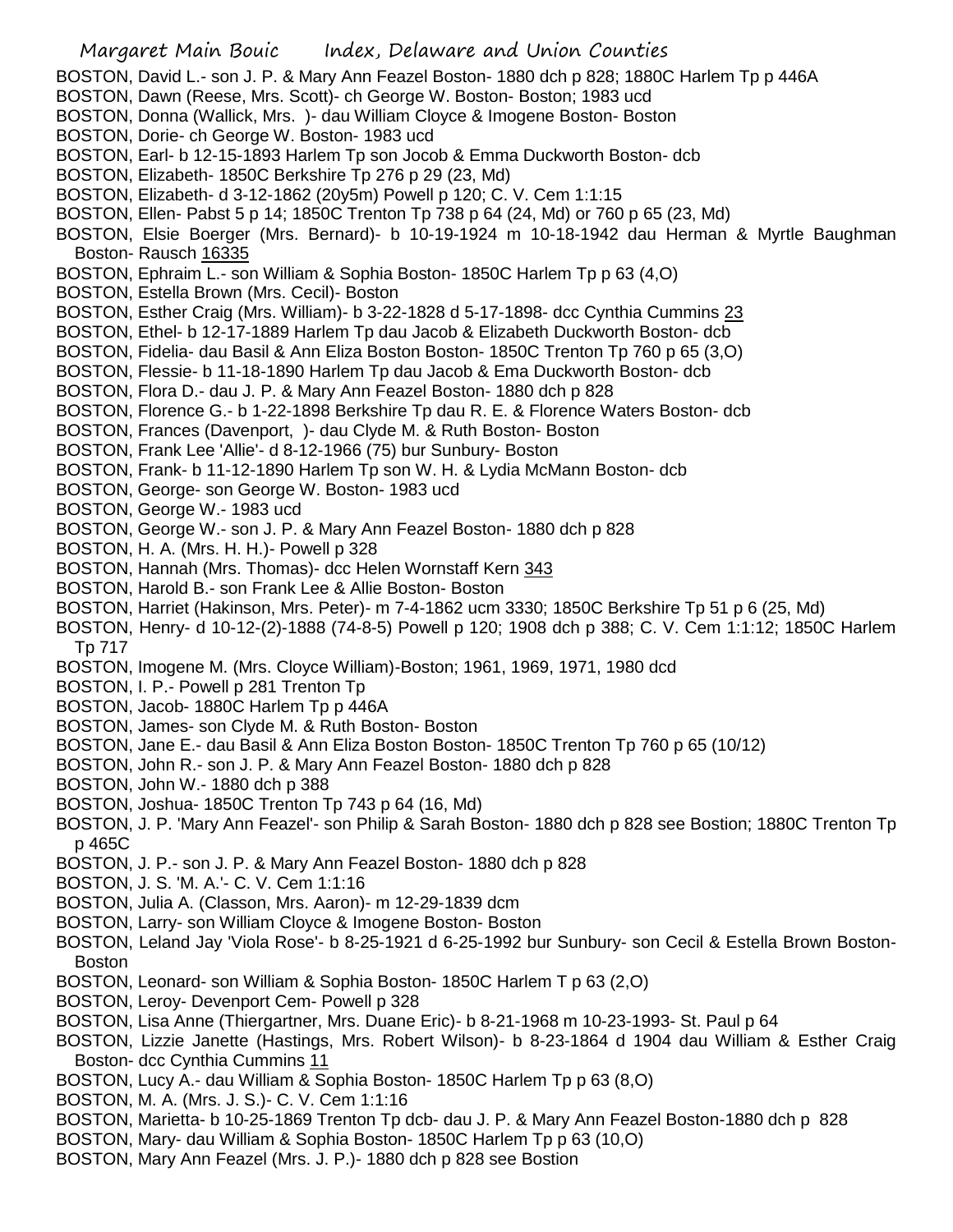- BOSTON, Minerva- 1850C Trenton Tp 740 p 64 (21, Md)Manerva- 1880C Harlem Tp p 440A
- BOSTON, Nancy- mother of H. & J. Stockwell- d 7-1-1867 (76) Stark Cem Powell p 206
- BOSTON, Nancy (Mrs. Wendell)- Boston
- BOSTON, Philip 'Sarah- d 9-13-1881 (99-0-8) C. V. Cem 1:1:14, 17;Powell p 120; 1880 dch p 828; delge VIII p 52; 1850C Harlem Tp 717 p 63 (65, Md)
- BOSTON, Philip- son Philip & Sarah Boston- 1850C Harlem Tp 717 p 63 (27, Md); 1880C Trenton Tp p 465C
- BOSTON, Raymond 'Ruth'- b 7-18-1896 Harlem Tp dcb d 3-11-1972(75) bur Sunbury son Lewis & Annabell Duckworth Boston- Boston; 1969, 1971 dcd
- BOSTON, Robert- son Lelan Jay & Viola Rose Boston- Boston
- BOSTON, Ronald- son Cloyce William & Imogene M. Boston- Boston; 1961 dcd (13)
- BOSTON, Ruth M.(Mrs. Raymond)- d 9-9-1980 (84) Sunbury Memorial- Boston; 1969, 1971, 1980 dcd
- BOSTON, Ruth O. (Mrs. Clyde M.)- Boston; 1961, 1969, 1971, 1980 dcd
- BOSTON, Samuel- Pabst 5 p 4
- BOSTON, Sarah (Mrs. Philip)-d 8-3-1859 (78-0-27); 1880 dch p 828; C. V. Cem 1:1:14,17; 1850C Harlem Tp 717 (63, Md)
- BOSTON, Sarah C.- dau J. P. & Mary Ann Feazel Boston- 1880 dch p 828
- BOSTON, Sarah (Jones, Mrs. Samuel Jr.)- m 12-23-1847 dcm
- BOSTON, Solomon- 1880 dch p 388; 1880C Trenton Tp p 466A; delge X p 76
- BOSTON, Solomon F.- d 8-1862 (5y) Powell p 120; son J. S. & M. A. Boston- C. V. Cem 1:1:16
- BOSTON, Sophia (Mrs. William)- 1850C Harlem Tp 718 p 63 (39,NY)
- BOSTON, Terry- b 3-2-1949 ch Bernard & Elsie Boerger Boston- Rausch163352
- BOSTON, Thomas- 1908 dch p 388
- BOSTON, Thomas 'Hannah Boston'- dcc Helen Wornstaff Kern 342
- BOSTON, Viola Rose (Mrs. Leland Jay)- Boston
- BOSTON, Virginia (Endsley, Mrs. Don)- dau Raymond & Ruth Boston- Boston
- BOSTON, Virginia Mae (Shaffner, Mrs. Scott)- b 8-7-1943 m 7-9-1960 dau Bernard & Elsie Boerger Boston-Rausch 163351
- BOSTON, Wayne- son William Cloyce & Imogene Boston- Boston; 1961 dcd
- BOSTON, Wendell 'Nancy'- son Frank Lee & Allie Boston- Boston
- BOSTON, William- 1908 dch p 388
- BOSTON, William 'Esther Craig'- dcc Cynthia Cummins 72
- BOSTON, William 'Sophia'- 1850C Harlem Tp 718 p 63 (39, NJ) hadc p 58
- BOSTON, William H.- son Clyde M. & Ruth Boston- Boston
- BOSTON, William H.- son J. P. & Mary Ann Feazel Boston- 1880 dch p 828
- BOSTON, William- naturalized 1840 uccp p 20
- BOSTON, William- d 11-6-1870 (70) Ashley Cem- Powell p 188; 1835 men 44 #35 p 80 Oxford Tp
- BOSTON, Wilmer L.- b 10-22-1901 Harlem Tp son J. & Emma Duckworth Boston- dcb
- BOSTWICK,---family of Michael Carl Willison #601, delge X p 38
- BOSTWICK, BUSH & HILLYER- delge iV p 29
- BOSTWICK, Rev. A. C.- pmc p 2
- BOSTWICK, Bessie (Main, Mrs. Burdett)-m 8-9-1868 Asp (1589)
- BOSTWICK, Betty L. Honeter (Mrs. Kenneth L.)- m 1-1974 dau Lyle Honeter- Honeter; Montgomery BOSTWICK Bros. 1877 uca p 24
- BOSTWICK, Carter'Dora S.'- b 10-1843 m 27y; 1900C Claibourne Tp 2 p 1 (56, NY,NY,Conn)
- BOSTWICK, Charles Craig- son William & Kay Montgomery Bostwick- Maugans Anc p 27; 1961 dcd (4)
- BOSTWICk, Clarissa (Leach, Mrs. William)- m 3-18-1847 Madison Co unec X p 63
- BOSTWICK, Dora S. (Mrs. Carter)- b 10-1838 m 27y 1900C Claibourne Tp 2 p 1 (61,O,O,O)
- BOSTWICK, Eloise England (Mrs. Weldon)- Maugans Anc p 29
- BOSTWICK, Francis- b 1854 Un Co d 12-22-1937 Oakdale Cem II p 65 (H-R2-1)
- BOSTWICK, Frankie Malin (Mrs. John R.)- m 6-13-1877 ucm 6079; 1880C Marysville 290-319 p 19 (26,O,O,O) BOSTWICK, Fred I. 'Kate'- 1880C Marysville 278-304 p 19 (25,O,O,O) p 0095
- BOSTWICK, Goldie May- b 11-27-1884 Berkshire Tp dau Harmon R. & Emma J. Fry Bostwick- dcb
- BOSTWICK, Gracie B.- b Mar. 1880 dau Fred I. & Kate Bostwick- 1880C Marysville 278-304 p 19  $(3/12, 0, 0, 0)$
- BOSTWICK, John R.'Frankie Malin'- b 1848 m 6-13-1877 ucm 6079 d 1939 Oakdale Cem II p 65 (H-R2-1); 1880C Marysville 290-319 p 19 (31,O,O,O) p 095A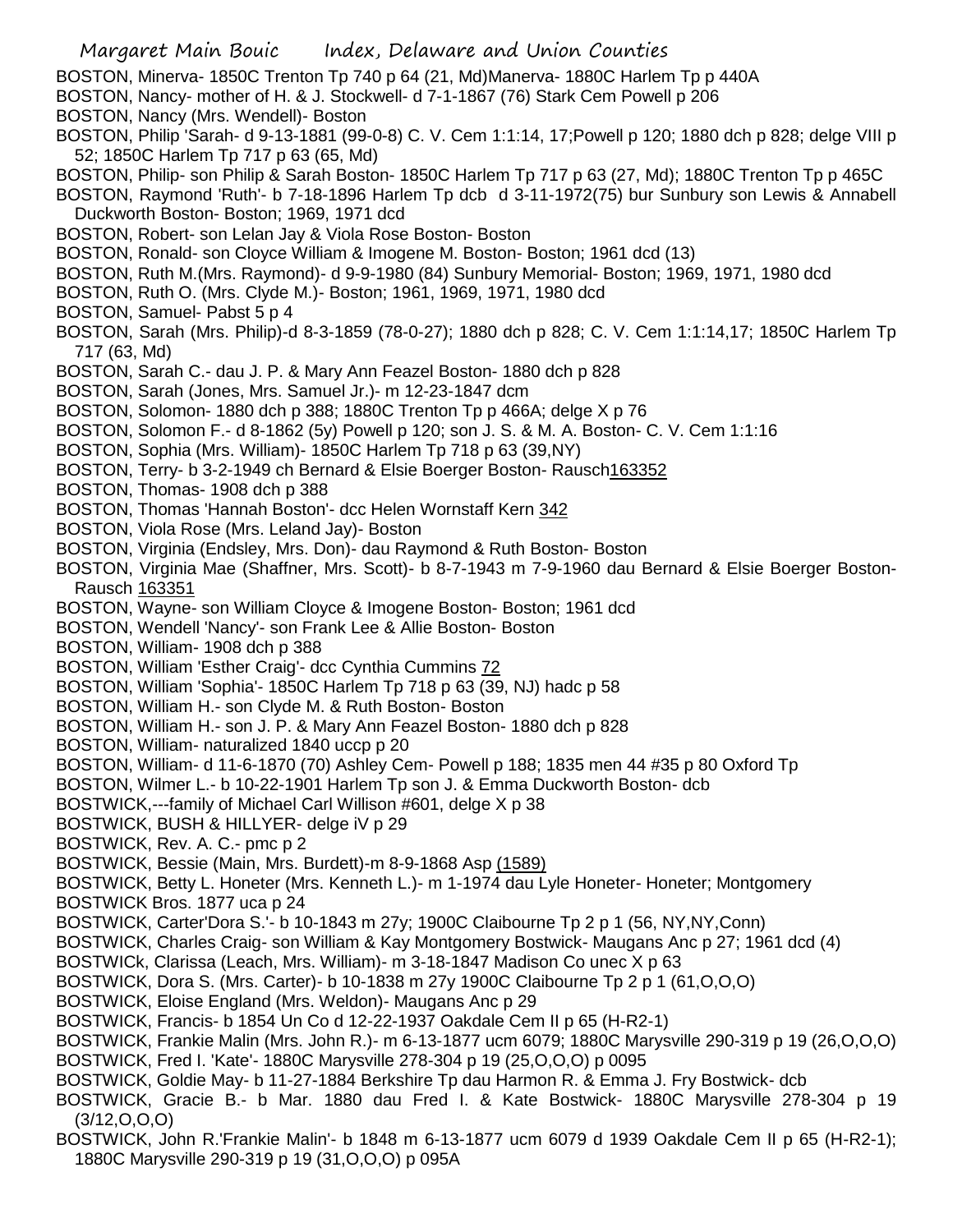- BOSTWICK, Kate (Katiel)(Mrs. Fred I.)- b 1856 Un Co d 1-1-1926 Oak Grove Cem I p 116 (F-R4-14) or d 1-1-1927 (71) 3877 (F55); 1880C Marysville 278-304 p 19 (23,O,O,O)
- BOSTWICK, Kay Montgomery (Mrs. William)- dau Joe & Ruth Hageman Montgomery- Maugans Anc p 27; 1961 dcd
- BOSTWICK, Kenneth Lynn 'Betty L. Honeter'-m 1- 1974 son William & Kay Montgomery Bostwick- 1961 dcd(7); Maugans Anc p 27; Montgomery; Honeter
- BOSTWICK, Kenneth- son Lyn Bostwick- Bostwick; Montgomery
- BOSTWICK, Lyn- son William Bostwick- Bostwick
- BOSTWICK, Margaret (Willison, Mrs. James)- delge X p 80
- BOSTWICK, Martha A.- b 1837 d 1912 Raymond Cem lptw p 43
- BOSTWICK, Mary A.- Oakdale Cem II p 65
- BOSTWICK, Mary F.- dau John R. & Frankie Malin Bostwick- 1880C Marysville 290-319 p 19 (2,O,O,O)
- BOSTWICK, Rex William- son William & Kay Montgomery Bostwick- Maugans Anc p 27; Bostwick; 1961 dcd (9); engaged to Ginni K. Douglas
- BOSTWICK, Sally (Hicks, Mrs. Thomas)- m 7-10-1842 Madison Co unec IX p 56
- BOSTWICK, Weldon 'Eloise England'- Maugans Anc p 29
- BOSTWICK, William- b 1861 d 1913 Raymond Cem lptw p son Martha A. Bostwick
- BOSTWICK, William W. 'Kay Montgomery'- son Weldon & Eloise England Bostwick- Maugans Anc p 27; 1961 dcd
- BOSUE, Rachel- 1880C Delaware Town p 502A
- BOSWELL, Barbara- b 5-17-1953 dau Thomas & Florence C. Felkner Boswell- Hutchisson p 24
- BOSWELL, Elizabeth Taylor (Mrs. Samuel)- d 1846 ped Jerry Barber #220 17- unec X p 68
- BOSWELL, Florence C. Felkner (Mrs. Thomas)- b 3-15-1915 m 1952 dau George Westlake & Eleanora C. Reiss Felkner- Hutchisson 24; Bean 1141241
- BOSWELL- see Bosworth, Hamel or Hanniel- Powers p 78
- BOSWELL, Isaac Street 'Margaret Baker'- b 1826 d 1906 son Samuel & Elizabeth Taylor Boswell- ped Jerry Barber #2208- unec X p 68
- BOSWELL, John- b 2-14-1957 son Thomas & Florence C. Felkner Boswell- Hutchisson p 24
- BOSWELL, Jonathan-Powers Pat p 78
- BOSWELL, Luella Mae Davis (Mrs. William Harold)- b 1912 d 1967 dau Elisha Richard & Bessie Annie Colliflower Davis- ped Jerry Barber #2203- unec X p 68
- BOSWELL, Margaret Baker (Mrs. Isaac Street)- b 1830 d 1896 dau William D. & Melissa Twitty Baker- ped Jerry Barber #220 9- unec X p 68
- BOSWELL, Mary- b 4-6-1665 dau Hamel Boswell- Powers Pat p 78
- BOSWELL, Mary Ida Inman (Mrs. William Harold,Sr.)- b 1881 d 1959 dau Erastus Yemons & Mary Virginia Ewens Inman- ped Jerry Barber #2205 unec X p 68
- BOSWELL, Samuel 'Elizabeth Taylor'- d 1846 ped Jerry Barber #22016- unec X p 68
- BOSWELL, Thomas 'Florence C. Felkner'- b 3-17-1924 m 1952- Hutchisson 24; Bean (1141241)
- BOSWELL, William Harold 'Luella Mae Davis'- b 1903 d 1945 son William Harold,Sr. & Mary Ida Inman Boswell- ped Jerry Barber 2- unec X p 68
- BOSWELL, William Harold,Sr. 'Mary Ida Inman'- b 1865 d 1941 son Isaac Street & Margaret Baker Boswellped Jerry Barber #220 4- unec X p 68
- BOSWELL, William N.- 1883 uch IV p 520, V p 197; 1870C Milford 41 (28,O)
- BOSWORTH, see Boswell, Abigail Scott (Bosworth, Mrs. Hanniel)- b 3-8-1625 dau Thomas & Elizabeth Strutt Bosworth- Powers Pat p 77, 78. 253
- BOSWORTH, Abigail (Ela, Mrs. Israel or Isaac?)- m 11-11-1680 dau Hanniel & Abigail Scott Bosworth- Powers Pat p 77, 78, 255
- BOSWORTH, Beatrice Hampton,(Josselyn or Joslin, Mrs. )(Houghton, Mrs. John)- d 1-6-1711- Powers Pat p 78, 79
- BOSWORTH, Bellamy- Powers Pat p 78
- BOSWORTH, Benjamin- Powers Pat p 78, 79
- BOSWORTH, Brenda Hess (Mrs. Richard C.)- Bosworth
- BOSWORTH, Bridget- b 6-2-1691 dau Nathaniel & Mary Bosworth- Powers Pat p 78
- BOSWORTH, Charles C.- brother Ted C. Bosworth- Bosworth
- BOSWORTH, Diggle 'Vestalina Richardson'- m 1-29-1851 dcm
- BOSWORTH, Dorcas (Clarke, Mrs. Edward)- dau Hanniel & Abigail Scott Bosworth- Powers Pat p 77, 254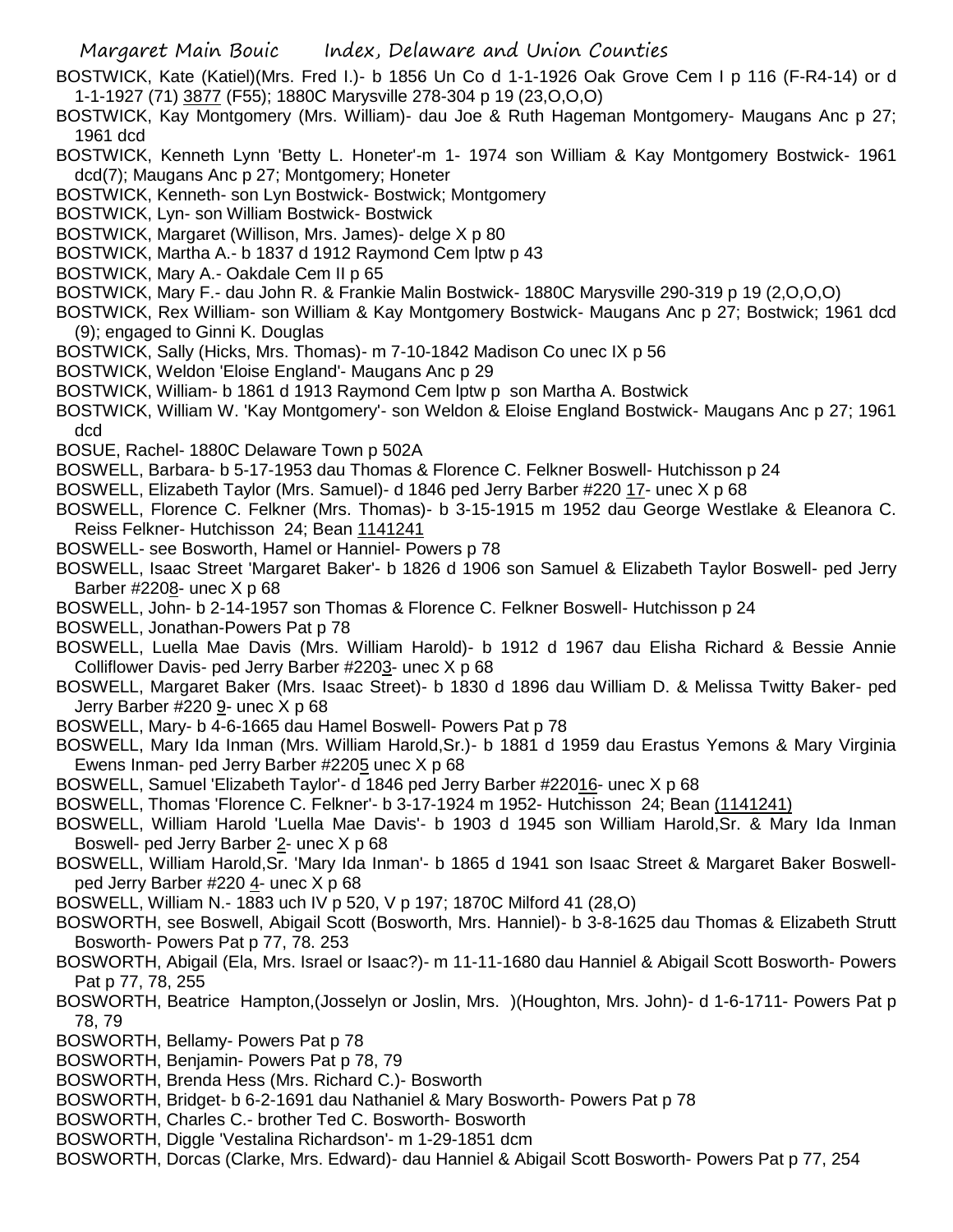Margaret Main Bouic Index, Delaware and Union Counties BOSWORTH, Edward 'Mary'- d 1634- Powers Pat p 78 BOSWORTH, Elizabeth- d 11-24-1676 dau Nathaniel & Mary Bosworth-Powers Pat p 78 BOSWORTH, Elizabeth (Mrs. Jonathan)- Powers Pat p 79 BOSWORTH, Elizabeth (Pearl, Mrs. Nicholas)- m 10-25-1686 dau Hanniel & Abigail Scott Bosworth- Powers Pat p 77, 255 BOSWORTH, Ephraham- b 9-24-1684 son Nathaniel & Mary Bosworth- Powers Pat p 78 BOSWORTH, Good- Powers Pat p 79 BOSWORTH, Hannah (Chase, Mrs. Joshua) dau Edward & Mary Bosworth- Powers Pat p 79 BOSWORTH, Hannah Howland (Mrs. Jonathan)- Powers Pat p 79 BOSWORTH, Hannah (Mercer, Mrs. Richard)- m 3-18-1668 d 1670 dau Hanniel & Abigail Scott Bosworth-Powers Pat p 77. 79. 255 BOSWORTH, Hanniel 'Abigail Scott'- b 1615 d 1683- Powers Pat p 77, 79, 253, 254, 255 BOSWORTH, Henrietta (Stackpole, Mrs. )- sister Ted C. Bosworth- Bosworth BOSWORTH, Jeremiah- b 6-4-1693 son Nathaniel & Mary Bosworth- Powers Pat p 78 BOSWORTH, John- 1850C Genoa Tp 447 p 45 (58, NY) BOSWORTH, John- b 6-7-1678 son Nathaniel & Mary Bosworth- Powers Pat p 78 BOSWORTH, John 'Rowena Beebe'- m 1-28-1851 dcm; 1880 dch p 692 BOSWORTH, Joseph- b 7-10-1689 son Nathaniel & Mary Bosworth- Powers Pat p 78 BOSWORTH, Joseph' Patience Toogood'- son Jonathan & Elizabeth Bosworth- Powers Pat p 79 BOSWORTH, Judith (Butterworth, Mrs. Noah)- b 2-12-1689/90 m 6-10-1712 dau Joseph Bosworth- Powers Pat p 79 BOSWORTH, Judith )(Church, Mrs. Nathaniel)- Powers Pat p 78 BOSWORTH, Lemuel- b 10-15-1686 son Nathaniel & Mary Bosworth- Powers Pat p 78 BOSWORTH, R. Leon- brother Ted C. Bosworth- Bosworth BOSWORTH, Loisa- 1850C Genoa Tp 447 p 45 (2,O) BOSWORTH, Louva- 1850C Genoa Tp 447 p 45 (6,O) BOSWORTH, Lucille (Steed, Mrs. )- sister Ted C. Bosworth- Bosworth BOSWORTH, Luve- d 9-2-1842 (5y5m) dau Samuel & Sarah- Powell Cem Powell p 166 BOSWORTH, Mabel Louise (Aspinwall, Mrs. William Humphrey)- m 4-30-1902 Asp (1902-1) BOSWORTH, Marilyn (Rogers, Mrs. Paul)- dau Ted C. & Ruth E. Bosworth- Bosworth BOSWORTH, Mary- b 1665 dy dau Hanniel & Abigail Scott Bosworth- Powers Pat p 77, 255 BOSWORTH, Mary- b 6-2-1682 dau Nathaniel & Mary Bosworth- Powers Pat p 78 BOSWORTH, Mary (Mrs. Edward)- Powers Pat p 78, 79 BOSWORTH, Mary (Mrs. Nathaniel)-Powers Pat p 78 BOSWORTH, Nathaniel- b 3-24-1673 son Nathaniel & Mary Bosworth- Powers Pat p 78 BOSWORTH, Nathaniel 'Mary'- Powers Pat p 78 BOSWORTH, Olive (Rinehard, Mrs. Samuel)- dau John Bosworth- 1880 dch p 692 BOSWORTH, Patience Toogood (Mrs. Joseh Jr.)- Powers Pat p 79 BOSWORTH, Randell- son Richard C. & Brenda Hess Bosworth- Bosworth BOSWORTH, Richard C. 'Brenda Hess'-d 2-16-1968 Vietnam(22)- son Ted C. & R. Bosworth-BOSWORTH, Rowena Beebe (Mrs. John)- m 1-28-1851 dcm BOSWORTH, Ruth E. (Mrs. Ted C.)- Bosworth BOSWORTH, Samuel- b 2-16-1680 son Nathaniel & Mary Bosworth- Powers Pat p 78 BOSWORTH, Samuel 'Sally Hills'- m 8-23-1835 dcm; 1850C Genoa Tp 447 p 45 936, NY); Powell p 166 BOSWORTH, Sally (Sarah Ann) Hills (Mrs. Samuel)- m 8-23-1835 dcm; 1850C Genoa Tp 447 p 45 (35,O); Powell p 166 BOSWORTH, Susanna (Shotswell, Mrs. Theopilus)- dau Hanniel & Abigail Scott Bosworth- Powers Pat p 1, 77, 79, 106, 253, 254, 255, 257 BOSWORTH, Ted C. 'Ruth E.'- d 6-30-1974 (58) bur Centerburg- Bosworth BOSWORTH, Vestalina Richardson (Mrs. Diggle)- m 1-29-1851 dcm BOSWORTH, Zaccheus- Powers Pat p 78 BOTE, Albert 'Dora Knust'- 1915 uch p 768 BOTE, Dora Knust (Mrs. Albert)- dau Carl & Malusine Sommer Knust- 1915 uch p 767 BOTELER, Elias- delge II p 11 BOTELER, Elizabeth Ettricke (Mrs. Philip)- dau William & Elizabeth Bacon Ettricke- McKitrick p 32 BOTELER, Philip 'Elizabeth Ettricke'- McKitrick p 32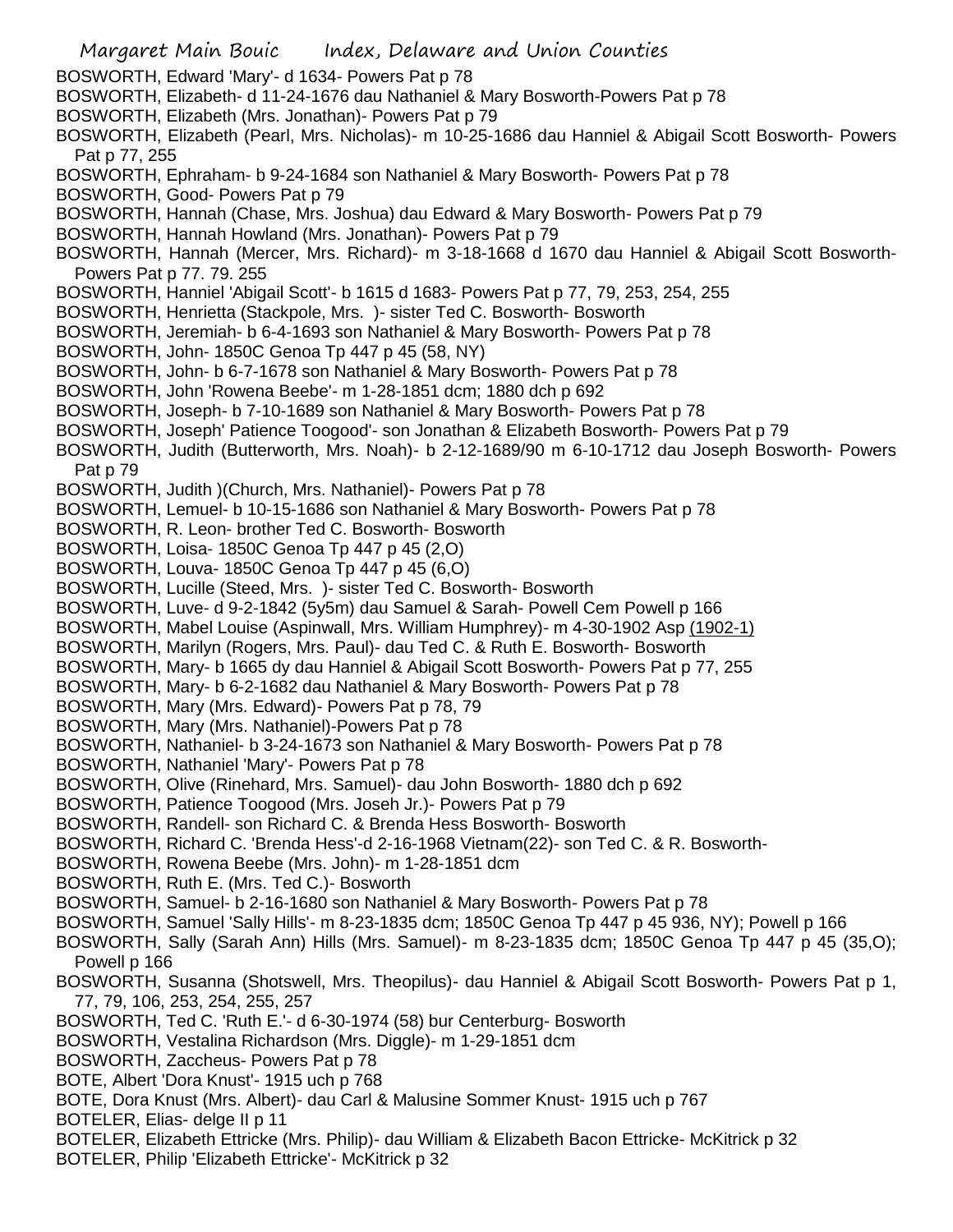- Margaret Main Bouic Index, Delaware and Union Counties BOTEMERE, Adaline (Mrs. Erastus)- 1860C Darby Tp 442-444 p 62 (21, Pa) BOTEMERE, Erastus 'Adaline'- 1860C Darby Tp 442- 444 p 62 (27,O) BOTEMERE, Henry- son Erastus & Adaline Botemere- 1860C Darby Tp 442-444 p 62 (1,O) BOTERE, Clarissa (Farrow, Mrs. John)- m 1-21-1858 ucm 2673 BOTERF, Aubrey- 1971 ucd BOTERS, Marai (Hill, Mrs. )- D J p 119 Jerome IOOF BOTES, Hezekiah- unec XII p 21; 1842 BOTH, Christina (Thiergartner, Mrs. Dennis Arthur)- b 6--25-1948 m 6-20-1970 St. Paul p 26, 154 BOTHEM, Albert G.- 1850C Sc Tp 2371 BOTHEM, Elizabeth- 1850C Sc Tp 2371 BOTHEM, James H.- 1850C Sc Tp 2371 BOTHEM, Mary I.- 1850C Sc Tp 2371 BOTHEM, William- 1850C Sc Tp 2371 BOTHRULL, Elizabeth- 1860C Paris Tp 1415-1405 p 187 (25, Ireland) BOTHWELL, Elinor (Hare, Mrs. J. C.)- b 8-27-1867- Genther p 113 BOTHWELL, James -b 8-27-1867 son Rhoda Ann Harris Bothwell- Genther p 113 BOTHWELL, Margaret (Courtney, Mrs. T. C.)- dau Rhoada Ann Harris Bothwell- Genther p 113 BOTHWELL, Metta (Evans, Mrs. )- dau Rhoda Ann Harris Bothwell- Genther p 113 BOTHWELL, Nellie- d y dau Rhoad Ann Harris Bothwell- Genther p 113 BOTHWELL, Rhoda Ann Harris (Mrs. )(Dodson, Mrs. )(Richardson, Mrs. )- b 1-24-1844 d 2-8-1936 dau Philip & Sarah Taylor Harris- Genther p 112, 113 BOTKIN, Bruce P.'Marilyn C.'- son Jesse G. & Marguerite Perfect Botkin- 1979, 1981, 1983 ucd; Botkin BOTKIN, Charles- unclaimed letter unec IV p 35 BOTKIN, Charles 'Lydia'- lptw p 28 BOTKIN, Eileen (Mrs. James A.)- Botkin BOTKIN, Ella B. (Winchester, Mrs. James H.)(Briggs, Mrs. )- dau Wenner A. & Pauline E. Botkin- Botkin BOTKIN, Ella Kramer (Mrs. Jesse G.)- Botkin BOTKIN, Ethel (Redding, Mrs. )- dau Jesse G. & Ella Kramer Botkin- Botkin BOTKIN, George- 1880C Taylor Tp 227-229 p 22 (17,O,O,O) p 135A BOTKIN, Greg ' Downing'- son Bruce P. Botkin- Botkin BOTKIN, Gregory Luther- b 9-25-1983 son Greg & Downing Botkin- Botkin BOTKIN, Homer 'Maud Prince'- m 1917- Botkin BOTKIN, Isaac C. 'Susannah(Susan Jane) Robb'- m 1-21-1851 ucm 1622; 1883 uch V p 55; 1877 uca p 59. 64. 70; mt 1-22-1851; Marysville p 12; 1870C Marysville-Paris Tp 193 p 22 (60,O); 1880C Marysville 199-203 (70,O,Va,O); unec XIV p 47 BOTKIN, James A.'Eileen'- d 12-22-1987 (65) bur Forest Grove- son Wenner A. & Pauline Botkin- Botkin BOTKIN, James H.- son James A. & Eileen Botkin- Botkin BOTKIN, James H.- son Wenner A. Botkin/s- Botkins BOTKIN, Jane E.- dau Bruce Botkin- Botkin; 1981 ucd BOTKIN, Jacob Jr.- 1976 dch p 223 BOTKIN, J. B.- 1883 uch IV p 477, 536; 1877 uca p 79, 97 BOTKIN, Jesse G. 'Ella Kramer'- Botkin BOTKIN, Jesse G. 'Marguerite Perfect'- b 6-30-1920 d 6-10-1987 (87) bur Urbana- son Jesse G. & Ella Kramer Botkin- Botkin BOTKIN, Jesse- brother Wenner A. Botkin- Botkin BOTKIN, L. C.- 1877 uca p 59 BOTKIN, Lydia (Mrs. Charles)- lptw p 28 BOTKIN, Lyman E.- d 9-24-1852 (11-1-6) Raymond Cem lptw p 28- son Charles & Lydia Botkin BOTKIN, Margaret (Kniceley or Niceley, Mrs. James M.)- m 9-3-1878 ucm 6305- dau Isaac C. & Susan Jane Robb Botkin/s- 1870C Marysville-Paris Tp 193 p 22 (17,O) BOTKIN, Marguerite Perfect (Mrs. Jesse G.)- m 6-30-1920- Botkin
- BOTKIN, Marilyn C. (Mrs. Bruce P.)- 1981, 1983 ucd
- BOTKIN, Marjorie (Kelch, Mrs. Orland)- dau Jesse G. & Marguerite Perfect Botkin- Botkin
- BOTKIN, Mary Christina Danco (Mrs. Paul Michael)- m 5-19-1984- Botkin
- BOTKIN, Maud Prince (Mrs. Homer)- b 1-19-1893 m 1917 d 2-20-1976 dau John & Isabelle Prince- Botkin
- BOTKIN, Maurice- brother Wenner A. Botkin- Botkin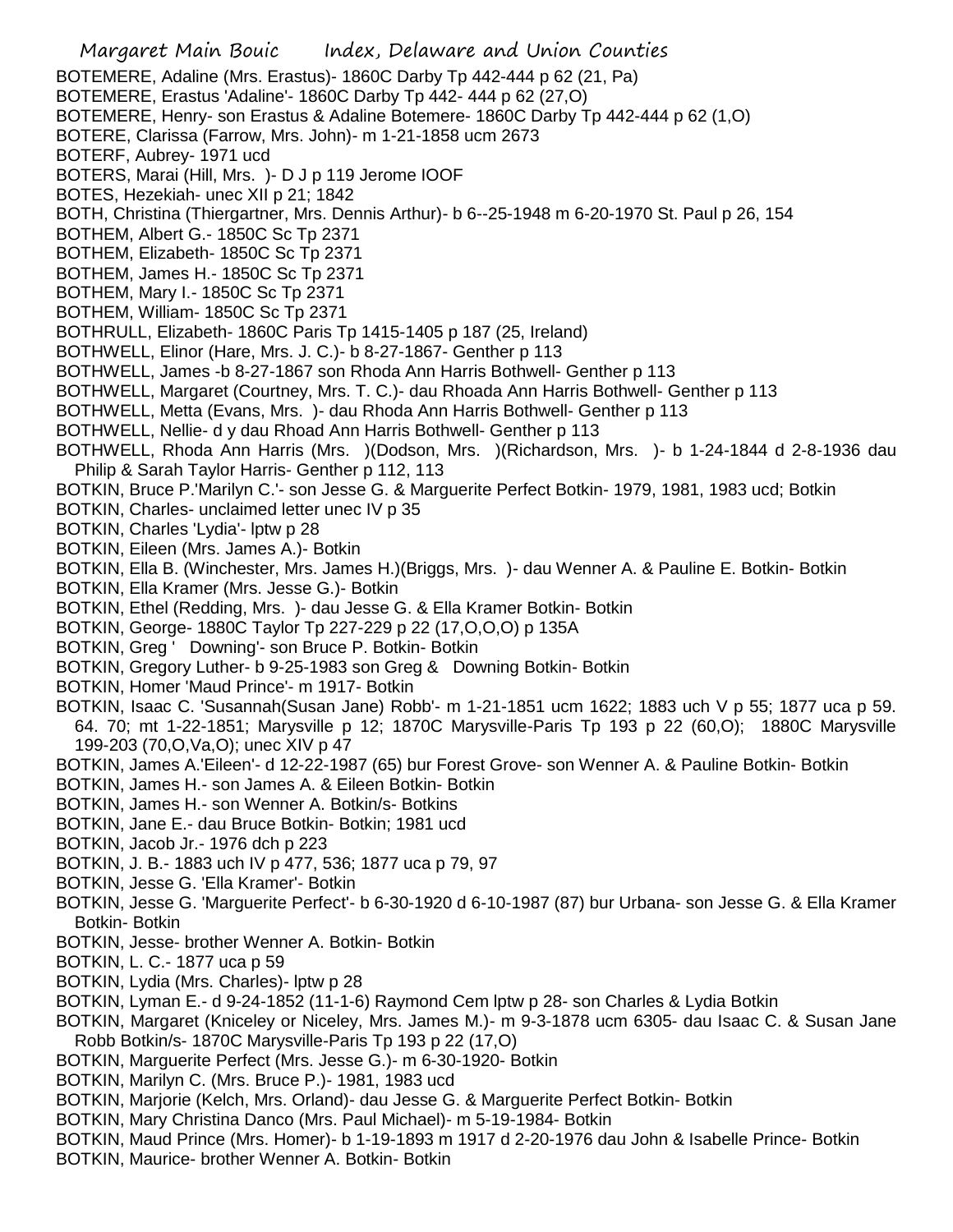BOTKIN, Paul Michael 'Mary Christina Danco'- m 5-19-1984 son Bruce P. Botkin- Botkin; 1985 uch p 36

- BOTKIN, Pauline E. (Mrs. Wenner A.)- d 9-18-1986 (88) Florida bur Forest Grove- Botkin
- BOTKIN, Reba Gayle Cramer (Swigert, Mrs. Guy)(Mrs. Virgil)- dau Rev. Charles E. & Ruby Fern Cramer- 1985 uch p 36
- BOTKIN, Susannah(Susan Jane) Robb (Mrs. Isaac)- m 1-20-1851 ucm 1622; mt 1-22-1851; 1870C Marysville-Paris Tp 193 p 22 (51,KY); 1880C Marysville 199-203 (63,Ky,Penn,Ky); unec XIV p 47
- BOTKIN(s)- T.- 1883 uch IV p 477, 536; 1877 uca p 97,
- BOTKIN, Theodore- brother Wenner A. Botkin- Botkin
- BOTKIN, Urith- dau Isaac C. & Susannah Jane Robb Botkin- 1880C Marysville 199-203 (35,Oo,O,O)
- BOTKIN, Viola (Jaggers, Mrs. Perry C.)- m 12-23-1873 ucm 5411- dau Isaac C. & SUsan Jane Robb Botkin/s-1870C Marysville-Paris Tp 193 p 22 (15,O)
- BOTKIN, Virgil 'Reba Gayle Cramer'- son Homer & Maud Prince Botkin- Botkin; 1985 uch p 36
- BOTKIN, Wenner A. 'Pauline'- d 3-29-1960 (64) bur Plain City- Botkin
- BOTKIN, Wenner A. Jr.- son Wenner A.& Pauline Botkin- Botkin
- BOTKIN, William- son Jesse G. & Marguerite Perfect Botkin- Botkin
- BOTKIN, William K.- b 4-6-1891 Delaware Town son K. H. & Hannah Cloeker Botkin- dcb
- BOTKINS (Schoolhouse)- unec IX p 12
- BOTKINS, Bambi- lived with Karen Heminger- 1991 ucd
- BOTKINS, Charles- uccp p 41 (sec-1850)
- BOTKINS, Georgianna (Fagley, Mrs. Nathan)- m 4-17-1882 ucm 7161
- BOTKINS, Isaac Curl 'Sarah Dalrymple'- b 12-13-1809 Medina Co d 6-6-1893 Oakdale Cem I p 92 (D-R710); Maugans Anc p 38
- BOTKINS, Mary E. (Maugans, Mrs. Malon)- b 5-12-1849 m 5-30-1880 d 7-17-1931 dau Isaac Curl & Sarah Dalrymple Botkin- Maugans Anc p 38, 114
- BOTKINS, Sarah Dalrymple (Mrsl Isaac Curl)- Maugans Anc p 38
- BOTKINS, Susan (Mrs. Isaac C.)- b 4-9-1818 Louis Co Ky- d 8-1-1892 Oakdale Cem I p 92 (D-R7-10)
- BOTKINS, Urth- b 8-4-1844 Clark Co d 7-6-1910 (65y11m) Oakdale Cem 2303 (158D) I p 92 (D-R7-10)- dau
- Isaac & Susan Botkins- 1870C Marysville-Paris Tp 193 p 22 (25,O)
- BOTKINS, William- 1883 uch IV p 456
- BOTKINS, William Jr.- 1880C Harlem Tp p 437C
- BOTLEMAN, Elizabeth (Lewis, Mrs. Alfred)- dcq Hester Taylor Crawford 31
- BOTMERE, Axy M.- dau John & Debby Botmere- 1860C Allen T 741-748 p 102 (2,O)
- BOTMERE, Clarinda- dau John & Debby Botmere- 1860C Allen Tp 741-748 p 102 (5,O)
- BOTMERE, Debby (Mrs. John)- 1860C Allen Tp 741-748 p 102 (36, NY)
- BOTMERE, Dibbey A.- dau John & Debby Botmere- 1860C Allen Tp 741-748 p 102 (3,O)
- BOTMERE, John'Debby'- 1860C Allen Tp 741-748 p 102 (38, Va)
- BOTMERE, Olive- dau John & Debby Botmere- 1860C Allen Tp 741-748 p 102 (12,O)
- BOTMERE, Rebecca Jane- dau John & Debby Botmere- 1860C Allen Tp 741-748 p 102 (11,O)
- BOTMERE, William H.- son John & Debby Botmere- 1860C Allen Tp 741-748 p 102 (14,O)
- BOTSFORD, Adaline (Maine, Mrs. Sidney Utley)- b 12-4-1822 m 1-4-1849- Asp 746e
- BOTT, Anne (Norris, Mrs. )(Mrs. Harry)- m 3-16-1992- Bott
- BOTT, Daisy (Mrs. William L.)- Bott
- BOTT, Harry' ''Anne'- m(2) 3-16-1992- Bott
- BOTT, Jim- son Harry Bott- Bott
- BOTT, Judith Margaret (McKittrick, Mrs. Peter James)- m 4-27-1973- McKitrick p 471
- BOTT, Karen- 1991 ucd
- BOTT, Kathryn (Bangham, Mrs. )- sister William L. Bott- Bott
- BOTT, Linda (Breyer, Mrs. )- dau Harry Bott- Bott
- BOTT, Sherry (Morris, Mrs. )- dau Harry Bott- Bott
- BOTT, William L.' Daisy'- d 5-24-1973 (63) bur Union Cem, Cols.- Bott
- BOTTDORF, Lillian A. Walizer (Mrs. Ross)- b 7-23-1903 dau Newton & Sarah Malizza Kehl Walizer- Weiser p 535
- BOTTDORF, Ross 'Lillian A. Walizer'- Weiser p 535
- BOTTEMFIELD, Sarah Jane (Mrs. J.)- d 5-12-1853 (28y 10m) Radnor Cem Powell p 224
- BOTTENFIELD, Bethiah Alvira Hubbell (Mrs. Meeker)- b 4-27-1817 m 3-16-1842 d 10-22-1891 dau John & Annis McIntyre Hubbell- dcc Bernard McNeal 11; William Carr 23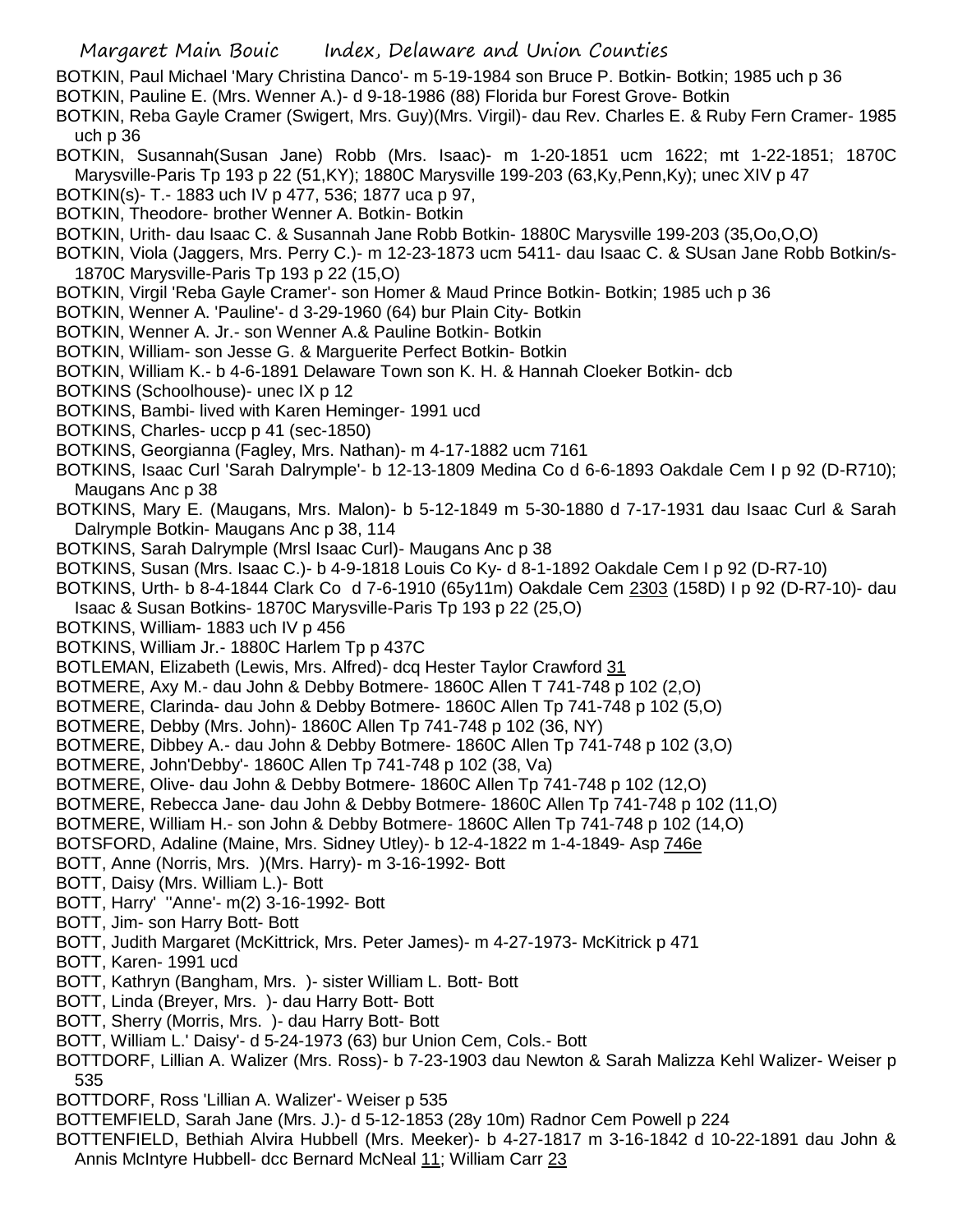Margaret Main Bouic Index, Delaware and Union Counties BOTTENFIELD, Meeker'Bethiah Elvira Hubbell'- b 8-23-1818 m 3-16-1842 d 2-15-1898 son John Jr. & Mary Woodruff Bottenfield- dcc Bernard McNeal 10, William Carr 22 BOTTENFIELD, Rosetta J. (McNeal, Mrs. Stephen Fouty)- b 1-3-1851 d 5-15-1926 dau Meeker & Bethiah Elvira Hubbell Bottenfield- dcc Bernard McNeal 5; William Carr 11 BOTTIGAGLIA, Santa Mary (Rabold, Mrs. Forrest Alvin)- b 11-2-1902 m 11-13-1951- Weiser p 721 BOTTOMFIELD, Alpha A. Allen (Mrs. Stephen J.)- m 3-4-1875 ucm 5654 mt3 p 10 BOTTOMFIELD, Margaret (Felkner, Mrs. Claud Regional)-Hutchisson p 22 BOTTOMFIELD, Stephen J. 'Alpha A. Allen'- m 3-4-1875 ucm 5654 mt 3 p 10 BOTTON, Edward- 1880C Millcreek Tp p 0163 BOTTON- D & W - delge V p 300 BOTTON,---b 7-1-1867 Berkshire Tp son Thomas & Lucena Carpenter Botton- dcb BOTTONFIELD, John Jr. 'Mary Woodruff'- b 4-27-1788 d 8-7-1866- dcc Bernard McNeal 20 BOTTONFIELD, Mary Woodruff (Mrs. John Jr.)- b 4-15-1794 d 12-6-1871 dcc Bernard McNeal 21 BOTTORF, Anna Margaret (Goodling, Mrs. Merle Thomas)- b 11-18-1919 m 3-15-1941- Weiser p 360 BOTTORF, Charles Irwin 'Rhoda Swaim'- b 1-9-1911 m 9-5-1936 son D. Hall & Nina Winona Hess Bottorf-Weiser p 779 BOTTORF, D. Hall 'Nina Winona Hess'- b 3-5-1868 d 7-19-1933- Weiser p 778 BOTTORF, Frances (Engelson, Mrs. William)- dau D. Hall & Nina Winona Bottorf- Weiser p 779 BOTTORF, Fred 'May Miller'- d 9-1926- son D. Hall & Nina Winona Hess Bottorf- Weiser p 779 BOTTORF, Mary Miller (Mrs. Fred)- Weiser p 779 BOTTORF, Mary (Stearns, Mrs. Guy)- b 10-5-1901 dau D. Hall & Nina Winona Hess Bottorf- Weiser p 779 BOTTORF, Mildred (Driebelbis, Mrs. William)- dau D. Hall & Nina Winona Hess Bottorf- Weiser p 779 BOTTORF, Nina Winona Hess (Mrs. D. Hall)- b 10-30-1868 m 12-25-1896 d 11-26-1944 dau Michael & Emaline Wagner Hess- Weiser p 778 BOTTORF, Rhoda Swaim (Mrs. Charles Irwin)- m 9-5-1936- Weiser p 779 BOTTORF, Sarah Margaret (Kersteter, Mrs. Harold)-b 6-20-1897 m 6-20-1921- Weiser p 778 dau D. Hall & Nina Winona Hess Bottorf-BOTTORFF, John- b 1979 son Steve P. & Virginia A. Bottorff- 1980 dcd BOTTORFF, Leslie- b 1971 ch Steve P. & Virginia A. Bottorff- 1980 dcd BOTTORFF, Steve P.'Virginia A.'- 1980 dcd Bottorff, Virginia A. (Mrs. Steve P.)- 1980 dcd BOTTS, Ed 'Jolene Schmidt'- m 9-28-1979 St. Paul p 47, 97 BOTTS, Joelen Schmidt (Mrs. Ed)- b 5-22-1950 m 9-28-1979 dau Alfred Lawrence "Sam" & Delores Jolene Craigo Schmidt- St. Paul p 47, 97 BOTTS, Judith Ann- d 6-30-1958 dau Vernon Botts- York Cem p 89 (E14) BOTTS, Loretta (Mrs. Vernon R.)- 1967 ucd BOTTS, Martha (Mrs. Ronald W.)- Botts BOTTS, Matthew- b 3-21-1987 son Ed & Jolene Schmidt Botts- St. Paul p 47, 97 BOTTS, Maurisha- b 4-14-1980 dau Ed & Jolene Schmidt Botts- St. Paul p 47, 97 BOTTS, Ronald W. 'Martha'- Botts BOTTS, Vernon R. 'Loretta'- 1967 ucd BOTZ, Lisa Graves (Mrs. Michael)- b 9-16-1960 m 10-18-1980 dau Rev. Richard & Jacqueline Reed Graves- St. Paul p 75 BOTZ, Michael 'Lisa Graves'- b 12-7-1955 m 10-18-1980- St. Paul p 75 BOTZ, Sarah Lynn- b 3-14-1984 dau Michael & Lisa Graves Botz- St. Paul p 75 BOTZOW, Allison Sarah- b 12-18-1962 dau Hermann Steffen Diedkmann Jr. & Susan Elizabeth Klein Botzow-McKitrick p 361 BOTZOW, Elizabeth Susan- b 5-22-1961 dau Hermann Steffen Dieckmann Jr. & Susan Elizabeth Klein Botzow- McKitrick p 361 BOTZOW, Hermann Steffen Dieckmann,Jr'Susan Elizabeth Klein'-McKitrick p 361 BOTZLOW, Susan Elizabeth Klein (Mrs. Hermann Steffen Dieckmann, Jr.)- b 2-24-1937 dau Morton Atwell & Elizabeth Lucille McKittrick Klein- McKitrick p 361

- BOUCEK, Sandra (Gurgel, Mrs. Norman)- b 8-19-1941 St. Paul p 42
- BOUCHER, Aaron- b 1977 son Jeff L. & Norma L. Boucher- 1980 dcd
- BOUCHER, Gale(Gail) Hamden- d 1933- Sbc p 32; Boucher
- BOUCHER, Helen (Dix, Mrs. Dr. Carr)- Anderson 5,6; Bean (1119241)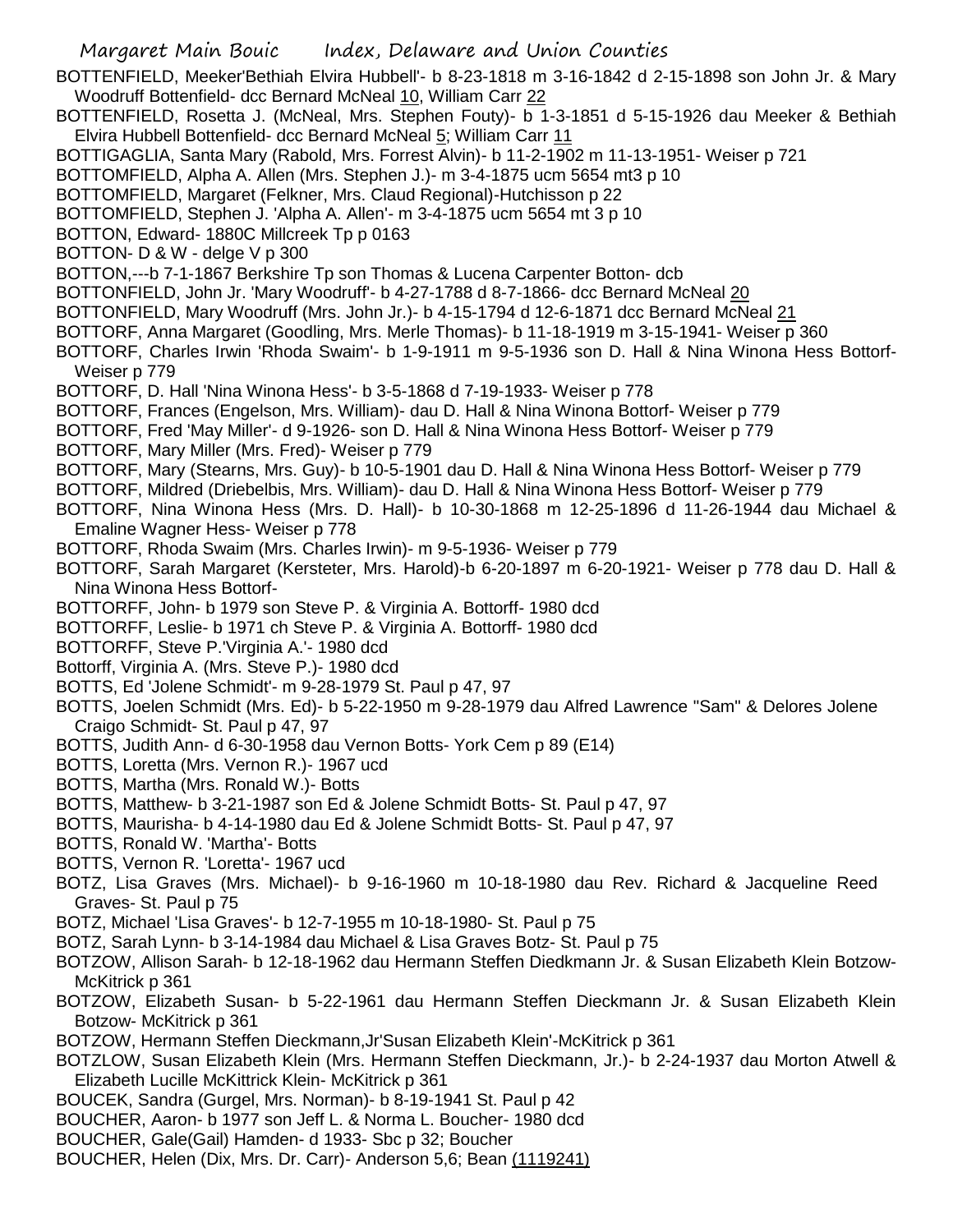- BOUCHER, Rev. J.- unec XII p 58, 1843
- BOUCHER, Jeff L. 'Norma L.'- 1980 dcd
- BOUCHER, Joshua- unvmec p 38
- BOUCHER, Nichole- b 1970 ch Jeff L. & Norma L. Boucher- 1980 dcd
- BOUCHER, Norma L. (Mrs Jeff L.)- 1980 dcd
- BOUCHER, Timothy'Gail Hamden'-b 10-4-1870 d 10-14-1959 bur Watkins- son Jonathan & Adelaide Johnson Boucher- Sbc p 32; Boucher; uninf p 32
- BOUCHER, Tonya- b 1972 dau Jeff L. & Norma L. Boucher- 1980 dcd
- BOUDE, Thomas- delge VIII p 8, 1826, Westfield Tp
- BOUDEL, George B.- 1908 dch p 388
- BOUDINOT, Anthony- b 1958 son Fred P. & Beverly J. Boudinot- 1961, 1969, 1971 dcd
- BOUDINOT, Beulah (Skinner, Mrs. )- sister Sidney B. Boudinot-Boudinot
- BOUDINOT, Beverly J. (Mrs. Fred P.)-1961, 1969, 1971 dcd
- BOUDINOT, Bill R. 'Jackie F.'- 1971 dcd
- BOUDINOT, Bina (Mrs. Robert C.)- 1971 dcd
- BOUDINOT, Chad- b 8-17-1974 d 8-30-1989 (15) bur Bloomfield- son Freda R. Boudinot- 1980 dcd
- BOUDINOT, Christine (Eckard, Mrs. )- dau Sidney B. & Esther DeWitt Boudinot- Boudinot
- BOUDINOT, Emma (Thrall, Mrs. Rev. Homer)- m 10-7-1863 dau Elisha & Henrietta Boudinto- 1883 uch V p 147
- BOUDINOT, Elias- delge I i
- BOUDINOT, Elisha 'Henrietta'- 1883 uch V p 147
- BOUDINOT, Esther L.DeWitt (Mrs. Sidney)- b 12-30-1901 d 3-10-1994 (92) bur Sunbury Mem. Pk dau Riley & Elma Perfect DeWitt- Boudinot; 1961, 1969, 1971, 1980 dcd
- BOUDINOT, Evelyn- b 1952 dau Fred P. & Beverly J. Boudinot- 1961, 1969 dcd
- BOUDINOT, Fred P.'Beverly J.- 1961, 1969, 1971 dcd son Sidney B. & Esther DeWitt Boudinot- Boudinot
- BOUDINOT, Freda R.-b 1957 dau Fred P. & Beverly J. Boudinot-1961, 1969, 1980 dcd
- BOUDINOT, Genvieve (Mrs. Ted)- Boudinot
- BOUDINOT, Gladys (Moore, Mrs.Richard)- dau Sidney B. & Esther DeWitt Boudinot- Boudinot
- BOUDINOT, Harriot (Mamon/Hamon, Mrs.Jack)- dau Sidney B. & Esther DeWitt Boudinot- Boudinot
- BOUDINOT, Henrietta (Mrs. Elisha)- 1883 uch V p 147
- BOUDINOT, Hyman, b 1965 son Fred P. & Beverly J. Boudinot- 1969, 1971 dcd
- BOUDINOT, Irene (McKibbon, Mrs. )- sister Sidney B. Boudinot- Boudinot
- BOUDINOT, Jackie F. (Mrs. Bill R.)- 1971 dcd
- BOUDINOT, Jean (Lehrke, Mrs.Elmer)- dau Sidney B. Esther DeWitt Boudinot- Boudinot
- BOUDINOT, Jeffery- b 1955 son Fred & Beverly Boudinot-1961, 1969, 1971 dcd
- BOUDINOT, Kelly- b 1959 ch Bill R. & Jackie F. Boudinot- 1971 dcd
- BOUDINOT, Marjorie L. (Evans, Mrs. )- b 9-29-1922 d 12-28-1991 Sunbury Mem. Pk. dau Sidney B. & Esther DeWitt Boudinot-Boudinot
- BOUDINOT, Oloa (Mrs. Robert C.)- 1961 dcd
- BOUDINOT, Ramona- b 1959 dau Robert C. & Oloa Boudinot- 1961, 1971 dcd
- BOUDINOT, Reba- b 1961 dau robert C. Boudinot- 1971 dcd
- BOUDINOT, Robert C. 'Oloa''Bina'-- son Sidney B.& Esther DeWitt Boudinot- Boudinot; 1961, 1969 dcd
- BOUDINOT, Robert- b 1957 son Robert C. & Oloa Boudinot- 1961, 1971 dcd
- BOUDINOT, Ryan- b 1967 son Robert C. Boudinot- 1971 dcd
- BOUDINOT, Sandra (Smith, Mrs. )- dau Sidney B. & Esther DeWitt Boudinot- Boudinot
- BOUDINOT, Sidney B.'Esther DeWitt'- d 10-15-1983 (82) bur Trenton- Boudinot; 1980 dcd
- BOUDINOT, Ted 'Genevieve'- son Sidney B. & Esther DeWitt Boudinot- Boudinot
- BOUDINOT, William- son Sidney B. & Esther DeWitt Boudinot- Boudinot
- BOUDINOT, William- b 1966 son Bill R. & Jackie F. Boudinot- 1971 dcd
- BOUDLE, Anna- dau & Melinda Conkling Boudle- 1915 uch p 598
- BOUDLE, David- son & Melinda Conkling Boudle- 1915 uch p 598
- BOUDLE, Ethel- dau & Melinda Conkling Boudle- 1915 uch p 598
- BOUDLE, Ida- dau & Melinda Conkling Boudle- 1915 uch p 598
- BOUDLE, Melinda Conkling (Mrs. )- sister Catharine Conklin Orsborn- 1915 uch p 597
- BOUDLE- Virgil- son & Melinda Conkling Boudle- 1915 uch p 598
- BOUDRE, see Bowdre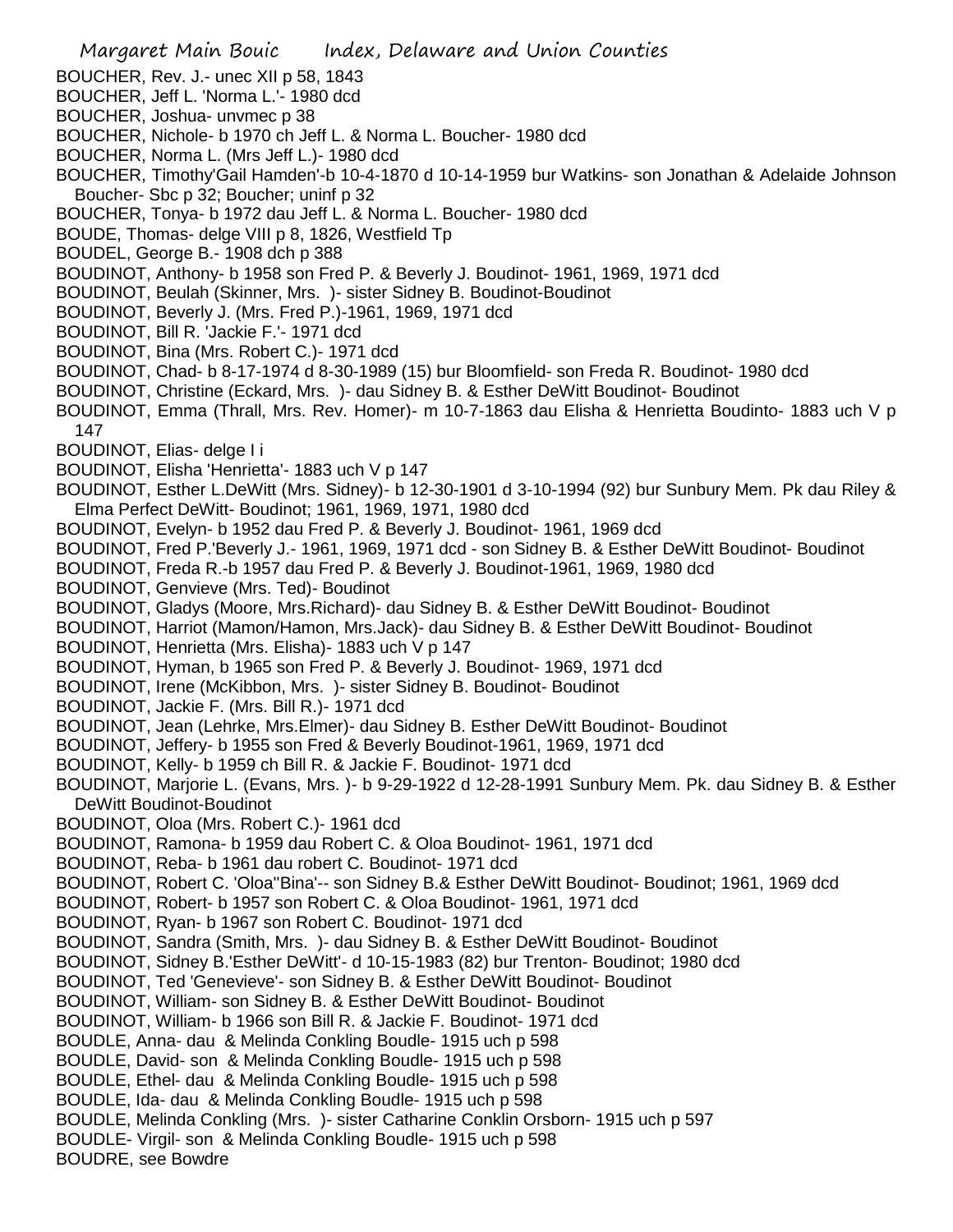Margaret Main Bouic Index, Delaware and Union Counties BOUDRE, Mary's heirs- unec XI p 69 BOUDREE, Samuel- unclaimed letter, unec XI p 69 BOUDREY, Samuel- unclaimed letter, unec XI p 42 BOUEN, Willie- 1880C Berkshire Tp p 424C BOUER, Maggie (Finley, Mrs. William)- Newhouse p 71 BOUERS, Elmer- 1880C Berkshire Tp p 419A BOUES, Micel- delge X p 52; Eckelberry Ledger BOUGAT(BOUGART)- naturalization 1839 uccp p 19, 28 BOUGDEN, Charles C.- b 9-19-1875 Brown Tp son Ulyesis Reese & Sarah Bougden- dcb BOUGH, Elizabeth Wollam (Mrs. )- dau Baltzer & Mary Magdalene Weaver Wollam- unec IX p 29 BOUGH, Mary (Wollam, Mrs. Henry)- b 1783 d 1870 unec IX p 29 BOUGHAM, Ira- 1880c Claibourne Tp 199A (19,O,O,O) BOUGHAN, Benjamin Franklin- d 3-27-1845 (8-3-23) Baughan Cem lptw p 10- son William & Nancy BOUGHAN, Carlisle- d 10-13-1824 (24d) Baughan Cem lptw p 9- son Jeremiah BOUGHAN, Cyrus 'Sarah Jane Shirk'- m consent by Mordecai- unec IV p 66; 1877 uca p 83; 1880C Liberty Tp un Co p 046A BOUGHAN, Elizabeth (Mrs. Jeremiah)- 1870C Liberty Tp Un Co 231 p 28 (67, Va) BOUGHAN, Jeremiah 'Elizabeth'- 1870C Liberty Tp Un Co 231 p 28 (66, Va); lptw p 9 BOUGHAN, J.- 1877 uca p 83 see Baughman; Baughan BOUGHAN, John- 1880C Liberty Tp Un Co p 0046 BOUGHAN, Lucinda- d 11-2-1838 (18d) Baughan Cem lptw p 10 dau Mordecai & Ozilla BOUGHAN, 2 infant sons of M. & O. 8-2-1848 Baughan Cem lptw p 10 BOUGHAN, Mordecai 'Mary'- unec IV p 66 lptw p 10 see Baughan BOUGHAN, Mary Ann (Bennett, Mrs. Barnett)- b 1-25-1828 m 7-16-1849 d 5-27-1900 ped Arthur Keim 11, by Virginia Brothers Keim #393, unec XIV p 22 BOUGHAN, Mary (Mrs. Mordecai)- d 8-13-1847 (67y25d) Baughan Cem lptw p 10 BOUGHAN, Nancy Jane (Robb, Mrs. James)- m consent 1861 unec IV p 10 BOUGHAN, Nancy (Mrs. William N.)- lptw p 10 BOUGHAN, Napoleon Bonapart- d 7-15-1849 (7m18d) Baughan Cem lptw p 10 BOUGHAN, Ozilla (Mrs. Mordecai)- lptw p 10 BOUGHAN, Sarah (Drake, Mrs. Daniel)- unec VIII p 65 BOUGHAN, Sarah Ellen d 11-26-1848 (3-7-9) Baughan Cem lptw p 10 BOUGHAN, Sarah Jane Shirk (Mrs. Cyrus)- m consent by Mordecai- unec IV p 66 BOUGHAN, William N. 'Nancy'-lptw p 10 BOUGHER, Adam Michael- son Micahel R. & Patricia Dwyer Daniels Bougher- Bougher BOUGHER, Arthur- son Benjamin & Clara Macabee Bougher- 1908 dch p 824 BOUGHER, Arthur- brother Roy L. Bougher- Bougher BOUGHER, Benjamin- son Henry & Katie Bougher- 1908 dch p 824 BOUGHER, Benjamin- son John F. & Victoria Hardin Bougher- 1908 dch p 824 BOUGHER, Clara Macabee (Mrs. Benjamin)- 1908 dch p 824 BOUGHER, Clarabelle Ann (Anderson, Mrs. )- dau Roy L.& Lydia O. Hardin Bougher- Bougher BOUGHER, Clarence W. 'Gladys'- d 7-12-1978 (76) Oak Grove Cem; 1969, 1971, 1980 dcd; Bougher BOUGHER, Clinton- son Benjamin & Clara Macabee Bougher- 1908 dch p 824 BOUGHER, Edward- son Benjamin & Clara Macabee Bougher- 1908 dch p 824 BOUGHER, Elizabeth Abigail- dau Michael R. & Patricia Dwyer Daniels Bougher- Bougher BOUGHER, Elizabeth- b 5-16-1979 dau Rev. Phillip R. & Patricia Bougher- 1979, 1981, 1983 ucd BOUGHER, Frances Ruth (Carmedy, Mrs. )- dau Roy L.Lydia O. Hardin Bougher- Bougher BOUGHER, Frank- son Leroy & Olive Hardin Bougher- 1908 dch p 824 BOUGHER, Gladys (Mrs. Clarence W.)- d 11-5-1984 (75) Oak Grove Cem; 1969, 1971, 1980 dcd; Bougher BOUGHER, Harold W. 'Jane L.- son Clarence W. & Gladys Bougher- Bougher BOUGHER, Henry 'Katie'- 1908 dch p 824 BOUGHER, Jacob- 1877 uca p 53 see Baughman BOUGHER, Jane L. (Mrs. Harold W.)- d 7-20-1979 (77) dau Mr. & Mrs. O. A. McCoy bur Olean NY- Bougher BOUGHMAN, John- 1877 uca p 53 see Baughman BOUGHER,or Baugher- John Frederick 'Victoria Hardin'- son Benjamin & Clara Macabee Bougher- 1908 dch p 824; 1835 men 12 #127 p 16 Bennington Tp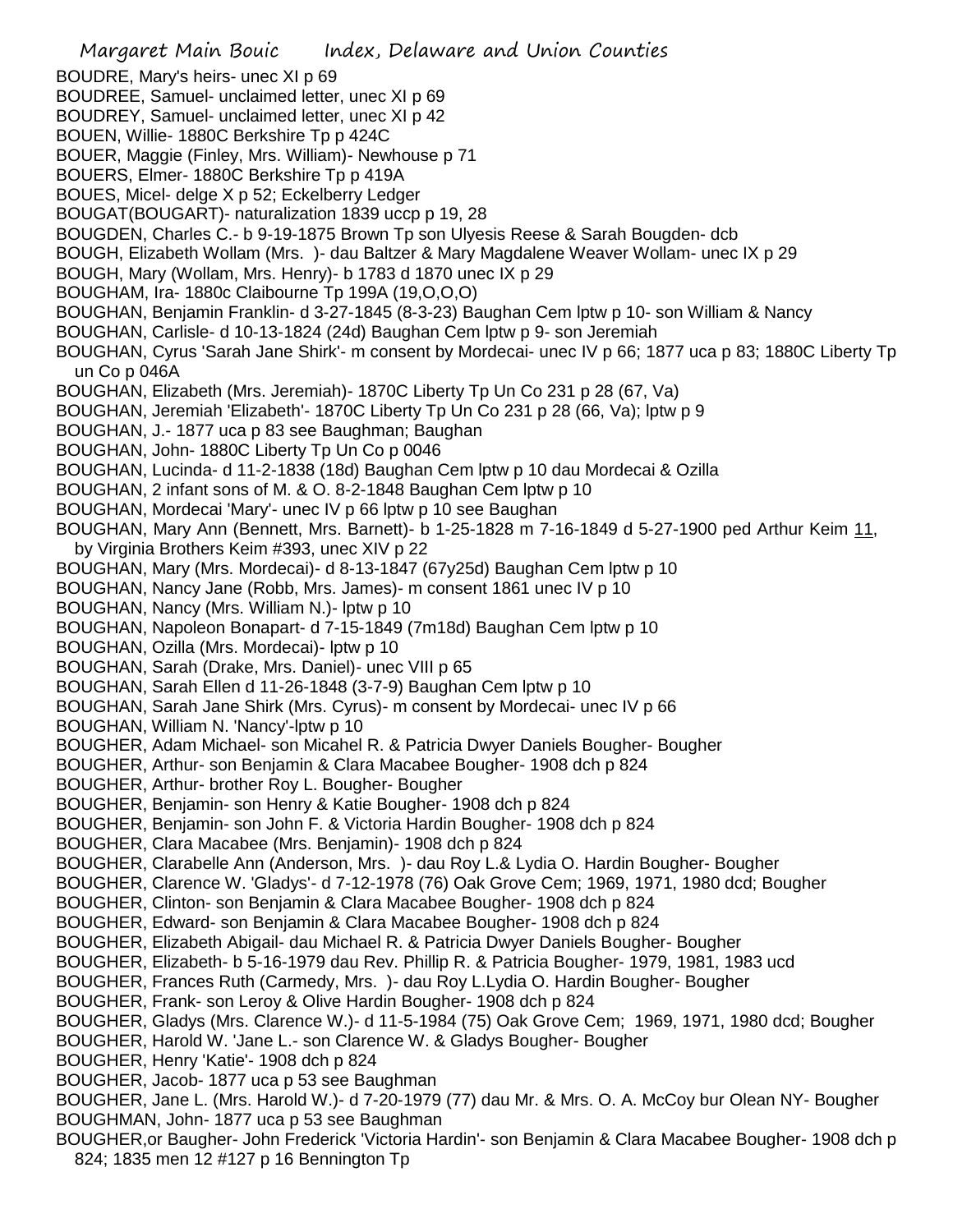BOUGHER, John H.- b 7-31-1904 Liberty Tp dcb- son John F. & Victoria Hardin Bougher- 1908 dch p 824

BOUGHER, Kathryn (Landes, Mrs. )- dau roy & Lydia O. Hardin Bougher- Bougher

BOUGHER, Katie (Mrs. Henry)- 1908 dch p 824

- BOUGHER, Kenneth- son Harold W. & Jane L. Bougher- Bougher
- BOUGHER, Leela May- b 5-7-1889 Orange Tp dau I. M. & Luella Chambers Bougher- dcb

BOUGHER, Leroy 'Olive Hardin'- son Benjamin & Clara Macabee Bougher- 1908 dch p 824

BOUGHER, Louis- brother Clarence W. Bougher- Bougher

- BOUGHER, Louise (Rader, Mrs. Dennis)- dau Benjamin & Clara Macabee Bougher- 1908 dch p 824
- BOUGHER, Louise (Davidson, Mrs. )- dau Roy & Lydia O. Hardin Bougher- Bougher

BOUGHER, Louise- dau Leroy & Olive Hardin Bougher- 1908 dch p 824

BOUGHER, Lydia O. Hardin (Mrs. Roy)- d 3-22-1967 (84) Bougher

BOUGHER, Olive Hardin (Mrs. Leroy)- 1908 dch p 824

BOUGHER, Lillian Ruby (Cherryhomes, Mrs. )- dau Roy L.& Lydia O. Hardin Bougher- Bougher

BOUGHER,, Michael R. 'Patricia Dwyer Daniels'- Bougher

BOUGHER, Patricia Dwyer Daniels (Mrs. Michael R)- b 8-13-1944 d 10-1-1990 (46) Oak Brofe Cem- dau

Curtis G. Sr. & Grace Elizabeth Henneke Daniels- Bougher

BOUGHER, Patricia (Mrs. Rev. Phillip R.)- 1979, 1981, 1983 ucd

BOUGHER, Rev. Phillip R. 'Patricia'- unec XI p 46; 1979, 1981, 1983, 1991 ucd

BOUGHER, Roy L.- d 3-5-1968(89) Oak Grove Cem - Bougher

- BOUGHER, --(Davidson, Mrs. Jon)- dau Roy L. Bougher- Bougher
- BOUGHER, --(Landes, Mrs. Kenneth)- dau Roy L. Bougher- Bougher
- BOUGHER, Samuel- unclaimed letter- unec IV p 35
- BOUGHER, Sharon L.- dau Harold W. & Jane L. Bougher- Bougher
- BOUGHER, Steven- son Harold W. & Jane L. Bougher- Bougher

BOUGHER, Tom- son Rev. Phillip R. & Patricia Bougher- 1983 ucd

BOUGHER, Victoria Hardin (Mrs. John Frederick)- dau Krider & Alice Levering Hardin- 1908 dch p 824

BOUGHMAN, Edward Levi- b 12-29-1898 Harlem Tp son Truman & Olive Ginn Boughman- dcb

BOUGHMAN, Elizabeth (Ridenour, Mrs. David)- m 11-26-1811 onwq I

BOGHMAN, Gary- Gunduby p 52

BOUGHMAN, Henry 'Mary Eagler'- m 4-8-1812 onwq I

BOUGHMAN, Ira- 1880C Tp p 199A

BOUGHMAN, J.- Millcreek Tp delinquent land- unec X p 66

BOUGHMAN, Josiah- unec XII p 40, unclaimed letter 1842

- BOUGHMAN, Mary Eagler (Mrs. Henry)- m 4-8-1812 onwq I
- BOUGHMAN, Polly (Teague, Mrs. George)- m 7-10-1810 onwq I
- BOUGHN, Elizabeth (Gurber/Garber, Mrs. Jesse)- m 11-16-1848 ucm 1364 see Baughan; unec VII p 40

BOUGHN, Mordecai'Ozillye Orahood'- m 11-16-1826 ucm 122; 1883 uch III p 287; 1877 uca 7 18; unec II 7 15 see Baughan, Boughan

BOUGHN, Ozillye Orahood (Mrs. Mordecai)- m 11-16-1826 ucm 122; 1883 uch III p 287; unec II p 15

BOUGHNER, Mrs. - delge VII p 10

BOUGHNER, Effa C. (Mrs. Granville?) b 8-1867; 1900C Jerome Tp 103-110 p 4B (33,O,Eng,O) m 10y, 2 ch

BOUGHNER, Eliza Ann- b 7-16-1890 Ks dau Frank/Granville & Ella/Effa C. Robinson Boughner- dcb; 1900C Jerome Tp 103-110 p 4B (9,Ks,O,O,O)

BOUGHNER, Granville 'Effa C.'- b 1-1862; 1900C Jerome Tp 103-110 p 4B (38,O,Ky,O)

BOUGHNER, Jeanie- b 12-18-1891 Concord Tp ch J. D. & Ella Robinson Boughner- dcb

- BOUGHNER, Jeannie- b 12-1892 dau Granville & Effa C. Boughner- 1900C Jerome Tp 103-110 p 4B (7,O,O,O)
- BOUGHTON, Elmer- b 7-1873 1900C Richwood 184-144 (26,O,O,O)

BOUGHTON, Howard- b 3-1878 Claibourne Cem p 14 son Lucy Boughton- 1900C Richwood 184-193 p 7B (22,O,O,O)

- BOUGHTON, Lucy- b 3-1835/1837 d 1926 Claibourne Cem p 50; 1900C Richwood 184-193 (65,O,O,O) wid 5 children
- BOUGHTON, Mordecai- unec IV p 33

BOUGHTON, T. B.- 1880C Orange Tp p 351A

- BOUGHTON, Willoughby- CCC p 68
- BOUHAYS, Jane Maul (Mrs. Rudy)- m 8-10-1991- Buckeye Valley Music Teacher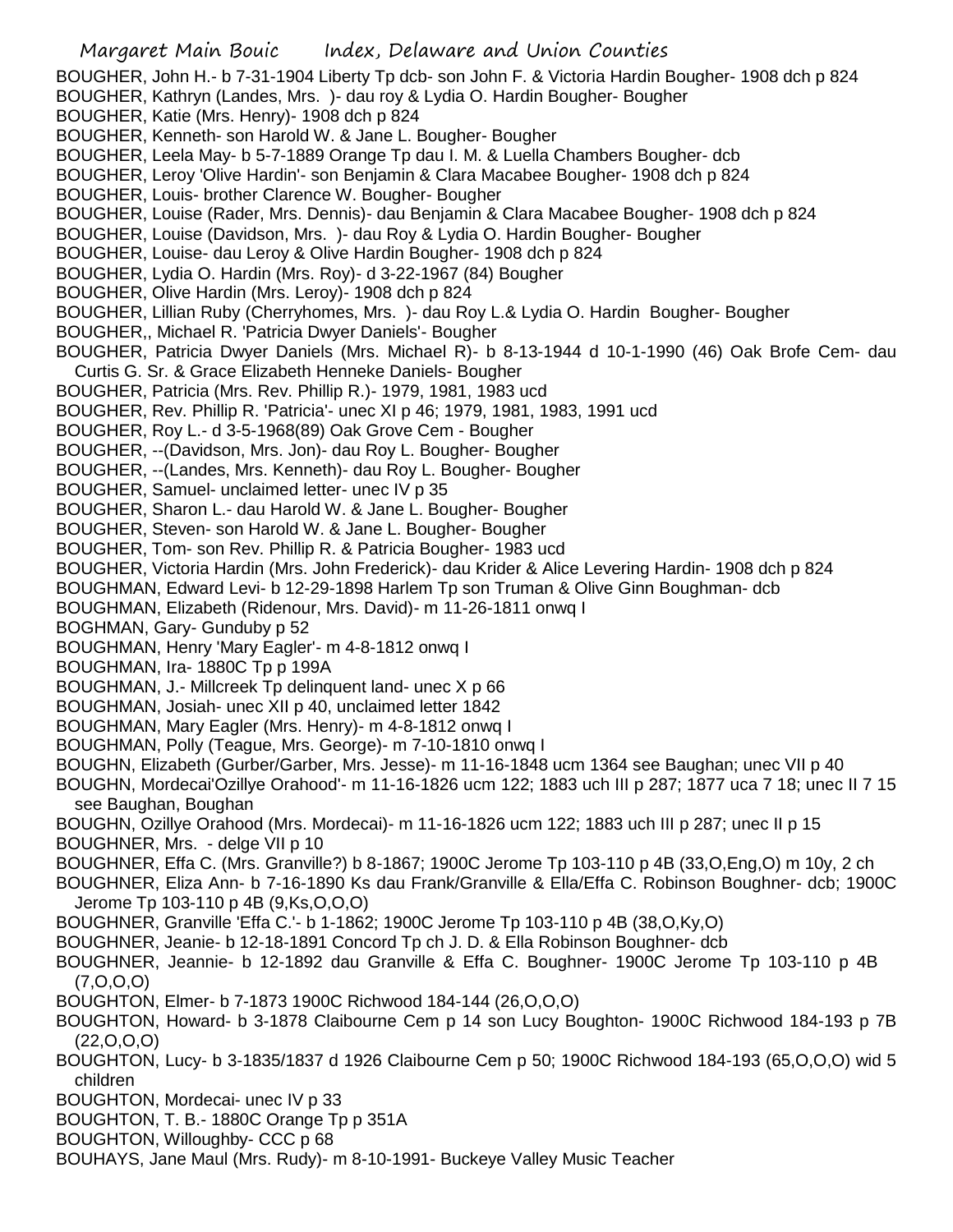BOUHAYS, Rudy 'Jane Maul'- m 8-10-1991- Bouhays

BOUIC, a number following the name is generation number on Bouic history from Louis Francis Lemeilleur, 1857. Names with a number, start with Peter Aimable Tranquille Bouic as 1

- BOUIC, Ada Kirkland (Mrs. Fred)(Bertschy, Mrs. )- dau William A. & Louisa Rudolph Kirkland- Bouic (11341); Kirkland 5;Lakin 1286341; Thompson 4;Trusler (13541) Wells (11541)
- BOUIC, Adrian 'Margaret Desmarest'- m 11-26-1645 son Philip & Chienotte Levesque Bouic- Bouic 2,3
- BOUIC, Adrian- son Robert & Madeleine Hese Bouic- Bouic 4
- BOUIC, Albert Manoury 'Frances Vinson Peter'- b 8-20-1882 m 10-20-1909 son William Viers & Alice A. Almoney Bouic- Bouic 1626-Tercentary Hist of Maryland p 482,487
- BOUIC, Alice A. Almoney (Mrs. William Viers, Jr.)- m 7-6-1870- Bouic (162)
- BOUIC, Angelica- dau Robert & Jane Neel Bouic- Bouic 5
- BOUIC, Angelica- dau Robert & Mary Margaret Vauclin Bouic- Bouic 6
- BOUIC, Ann Almoney- b 7-4-1921 dau Albert Almoney & Frances Vinson Peter Bouic- Bouic 16263
- BOUIC, Ann Margaret Rebecca (Kirkland, Mrs. Marion)- b 3-5-1869 m 9-25-1889 d 9-12-1951; Oakdale Cem -dau Washington Allen & Margaret Wells Bouic- Bouic 1136; Kirkland 3,4; Lakin 128636; Trusler 1356; Wells 1156; l870C Millcreek Tp 48 (1,O); l880C Mil Tp 134
- BOUIC, Ann Marie (Lynch, Mrs. Jack Richard II) (Yadon, Mrs. Frank Edward)- b 2-21-1948 m 8-18-1974 div m(2) 5-26-1986- dau Fay Lawrence & Margaret Estella Main Bouic- Bouic 112944;Ferguson 5; Graham 1614114, 181944; Ferguson 5;Main 13161542114; Mitchell 112187114; Richey 9; Taylor 117114; Turney 7;Weaver 129(10)44; Wilson 5; opc 898; Macklin p 78; 1985 uch p 15; Genther p 102; 1949, 1959, 1967, 1971 ucd
- BOUIC, Barbara Ann Matthews (Mrs. Frank Allen)- b 10-29-193 m 7-19-1979 dau Ralph & Merle Matthews-1979, 1981, 1983, 1991 ucd; opc; Bouic <u>(112941)</u>; Ferguson 5; Graham (1614111), (181941); Main (1316542111); Mitchell (113187111); Richey 9; Taylor (117111); Turney 7; Weaver (129(10)41); Wilson 5; Macklin p 78; Genther p 102; 1985 uch p 15
- BOUIC, Betty(Bessie)/Beatrice (Porter, Mrs. Winslow)- dau George & Mary Leibold Bouic- Bouic 113421; Lakin 12863421, Trusler135421; Wells 115421
- BOUIC, Catharin- dau Robert & Madeline Hese Bouic- Bouic 4
- BOUIC, Ann Catharine Myers (Mrs. John Henson Peter)- b 1-10-1830 m 11-6-1851 d 2-1-1906 Bouic Cem djlm p 103- dau Christian & Hannah Graham Myers- Bouic (112) ; Graham 181; Lakin (12862); Turney 4,5; 1883 uch V p 345; 1870C Mil Tp 31 (40,O); 1880C Millcreek Tp 34 (50, O,Penn,NY); Turney 4,5; dcc Mary Bouic17; ped Alma Shaw Lewis 15 #66; unec VI p 19, XIV p 66; Mechlin p 55 ; delge IX p 74
- BOUIC, Charles Norman- b 5-26-1880 son William Viers & Alice A. Almoney Bouic- Bouic 1625; Tercentary Hist. of Md. p 482; 1985 uch p 15; Macklin p 55
- BOUIC, Cheryl Ann- b 9-8-1973 dau Donald Eugene & Phyllis Marie Loschky Bouic- Bouic 139424, Ferguson 1(11)51124; Graham 16141124, 1819424, Main 131615421124 Rausch 146214; Richey 10, Taylor 1171124;Weaver 129(10)424 Macklin p 111; Genther p 102; 1985 uch p 15; St. Paul p 114, 123; 1979, 1981, 1983,1991 ucd
- BOUIC, Chienotte Levesque (Mrs. Philip)- Bouic 2
- BOUIC, Christian Washington- b 8-18-1852 d 3-15-1884 Bouic Cem- son John Henson Peter & Ann Catharine Myers Bouic- Bouic Cem djlm p 103; 1883 uch V p 345; 1870C Mil Tp 31 p 4 (17,O); 1880C Mil Tp 34(27,O,Md,O); 1877 uca p 49; Bouic 1121; Graham 1811; Lakin 128621; Turney; 1985 uch p 16
- BOUIC, Clarissa Ann (Hamilton, Mrs. William)- b 11-6-1863 m 10-17-1888 d 4-1-1932 Peoria Cem- dau John Henson Peter & Ann Catharine Myers Bouic- 1870C Mil Tp 31 p 4 (6,O); 1880C Mil Tp 32-35 p 4 (16, O,Md,O); 1915 uch p 760; Bouic 136; Graham 1453, 1816; Hamilton (15);Turney 5,6; 1985 uch p 16, 124; ped Alma Shaw Lewis 7#66 un co gen soc #66; unec VI p 19
- BOUIC, Daniel Richard- b 7-19-1976 son Walter Fay & Marie Elaine Van Gundy Bouic- Bouic 139433;Graham 16141133, 181943; Ferguson 1(11)51133; Lakin 128629433 Main 131615421133; Richey; Taylor; 1985 uch p 16; Macklin p 112; Genther p 102; 1979, 1981, 1983, 1991 ucd
- BOUIC, Daniel L.- b 9-1824 d 9-3-1854 (29-10-3)- son Robert Bennett Hanson & Rebecca Lakin Bouic- Old Millcreek Cem p 2; Bouic 111; Lakin 12861; Powell p 78; 1883 uch V p 345
- BOUIC, Daniel Washington 'Myrtle Lattimer'- b 7-19-1862 m 8-1901 d 1-19-1906 New Millcreek Cem p 39; son Washington Allen & Margaret A. Wells Bouic- Bouic 1135; Trusler 1355 Wells 1155; 1870C Millcreek Tp 48 p 6 (8,O); 1880C Mil Tp 134-139 (17, O,Md,O); hmp p 161
- BOUIC, David Henry 'Jane Rebecca'- b 2-9-1831 d 3-31-1900 son Peter Allen & Sarah Trundle Bouic- Bouic 122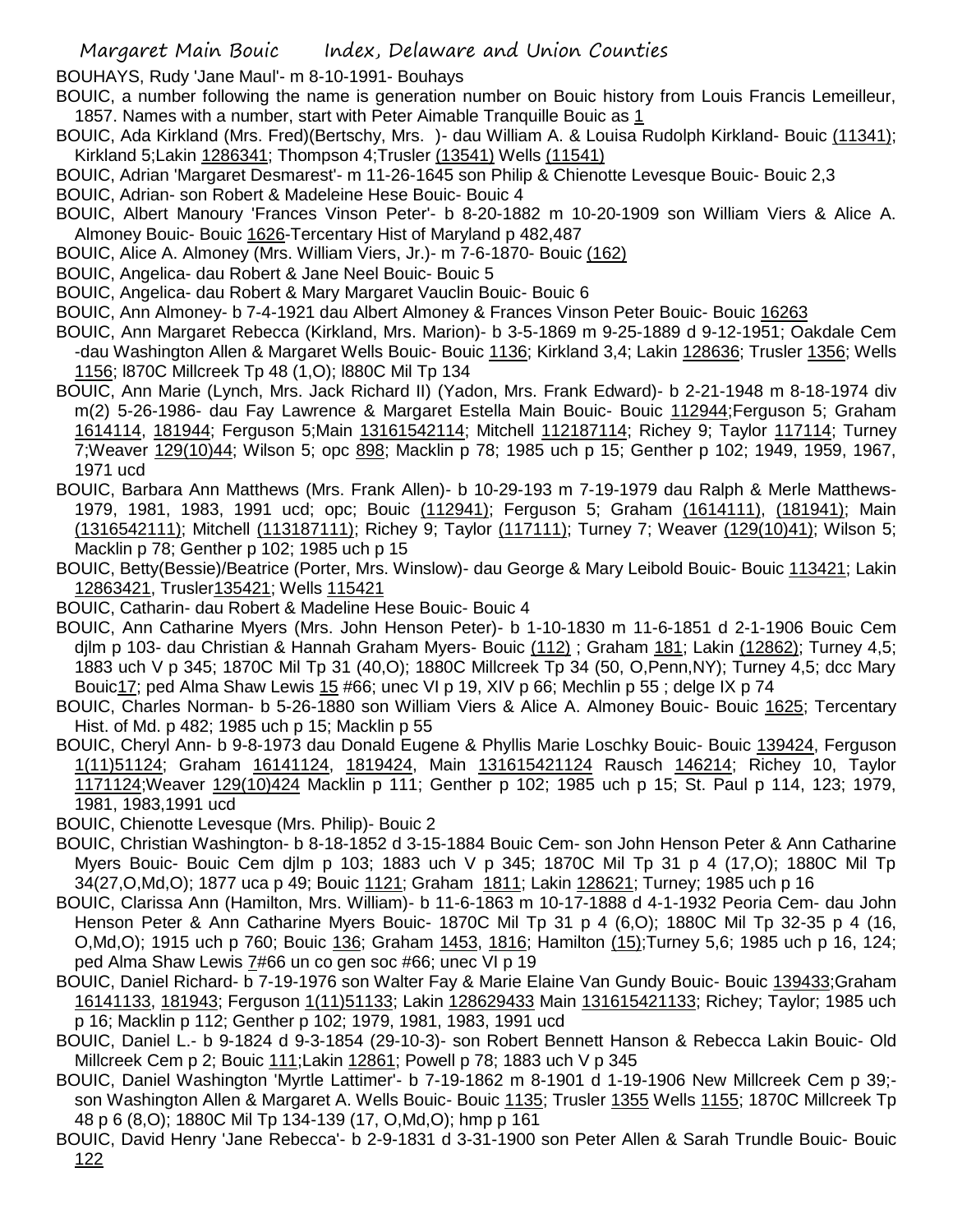- BOUIC, Donald Eugene 'Phyllis Marie Loschky'- b 8-16-1942 m 5-1-1965 son Fay Lawrence & Margaret Estella Main Bouic- Bouic 112942; Ferguson (1(11)5112); Graham 181942, 1614112; Lakin 12862942 Main 13161542112; Mitchell 112187112; Rausch 146121; Richey; Taylor117112 Turney; 1949, 1959, 1967, 1971, 1973, 1975, 1979, 1981, 1983, 1991 ucd; opc 886; Weaver 129(10)42 Wilson 5,6; Macklin p 78; Genther p 102; 1985 uch p 14, 15; St. Paul p 114, 123
- BOUIC, Dorcas Viers (Fletchall, Mrs. John) (Mrs.Peter Aimable Tranquille)- dau Col Wm. Viers- Bouic(1); Tercenary His. of Md p 482
- BOUIC, Doris Ann (Schrader, Mrs. William)- b 5-28-1934 m 5-23-1953 dau Walter Pearl & Elda Fern Wilson Bouic- Bouic 112922; Graham 181922; Lakin 12862922 Pounds 1214122; Turney 7,8; Weaver 129(10)22; 1985 uch p 15, 123; Macklin p 78, 111; 1949, 1959, 1967, 1971, 1973, 1975, 1979, 1981, 1983 ucd
- BOUIC, Elda Fern Wilson (Mrs. Walter Pearl)- b 9-23-1901 m 6-22-1926 Oakdale Cem II p 79 (H-R13-11) dau Webster & Maud Lynts Wilson- Bouic 112922; Graham (18192); Lakin (1286292); Pounds 121412; Turney 6,7 Weaver 129(10)2); 1985 uch p 15, 147; Macklin p 78; 1949, 1959, 1967, 1971, 1973, 1975, 1979, 1981, 1983 ucd
- BOUIC, Ella Clark (White, Mrs. Nathan Smith)- b 12-16-1849 dau William Viers & Mary Ann Matilda Viers Bouic- Bouic 163; Tercentenary Hist. of Md p 482
- BOUIC, Emaline Marinda- b 3-30-1859 d 3-21-1861 Bouic Cem- dau John Henson Peter & Ann Catharine Myers Bouic- 1883 uch V p 345; Bouic 1124; Graham 1814; Lakin 128624; Turney 5; 1985 uch p 16
- BOUIC, Eulalie Louis- b 11-24-1861 dau William Viers & Mary Ann Matilda Viers Bouic- Bouic 166
- BOUIC, Eugene Frank- b 11-9-1912 d 4-20-1994 Oakdale Cem Cem- son Frank Jacob & Frances Sudy Weaver Bouic- Bouic 11296; Graham 18196; Lakin 1286296; Turney 6; Weaver 129(10)6; opc 695; Macklin p 55; 1985 uch p 15, 16; 1949, 1959, 1967, 1971, 1973, 1975, 1979, 1981, 1983, 1991 ucd
- BOUIC, Eva J. Rutter (Mrs. Isaac Wells)- b 1859 d 8-14-1911 NM p 36; dau George & Julia A. Beard Rutterunec VIII p 70; Bouic (135); Lakin (128635); Trusler (13515); Wells (11515)
- BOUIC, Eva Russell Carter (Mrs. Henry Vauclin)- m 5-17-1905 granddau Columbus Alexander- Bouic
- BOUIC, Fay Lawrence'Margaret Estella Main'- b 7-9-1905 m 9-30-1939 d 6-7-1990 Oakdale Cem Cem- son Jacob Frank & Frances Sudy Weaver Bouic- Bouic 11294; Ferguson (1(11)511); Graham (161411), 18194; Lakin 1286294; Main (1315154211); Taylor (11711); Richey 8,9; Turney 6,7; Wilson (11511); Weaver 129(10)4; opc 639; dcc Mary Bouic 4; 1985 uch p 14, 15; Macklin p 55, 78; Genther p 101, 102; 1949, 1959, 1967, 1971, 1973, 1975, 1979, 1981, 1983 ucd; delge I p 25
- BOUIC, Florence Olive (Graham, Mrs. Levi)- b 5-5-1869 m 2-2-1895 d 2-9-1937 dau John Henson Peter & Ann Catharine Myers Bouic- Bouic 1128; Graham (1692), 1818; Lakin 128628; Richey 6,7; Turney 5,6; 1883 uch V p 345; 1870C Mil Tp 31 (1,O); 1880C Mil Tp 32-35 p 4 (12,O,Md,O); 1985 uch p 16
- BOUIC, Frances Sudy Weaver (Mrs. Frank Jacob)- b 1-11-1873 m 8-23-1898 d 3-22-1952 Oakdale Cem II p 79 (H-R13-11)- dau Samuel Martin & Catharine Wagner Weaver- Bouic (1129); Graham (1819);Lakin (128629) Turney 5,6; Weaver 129(10) opc 577; 1949 ucd; dcc Mary Bouic 9; Macklin p 55; Genther p 101; 1985 uch p 15
- BOUIC, Frances Vinson Peter (Mrs. Albert Almoney)- m 10-20-1909- Bouic (1626)
- BOUIC, Francis- son Robert & Margaret Vauclin Bouic- Bouic 6
- BOUIC, Francis- son Adrian & Margaret Demarest Bouic- Bouic 3
- BOUIC, Frank Allen 'Barbara Ann Matthews'- b 11-3-1940 m 7-19-1979 son Fay Lawrence & Margaret Estella Main Bouic- Bouic 112941; Ferguson 1(11)5111; Graham 1614111, 181941;Lakin 12862941; Main 13161542111; Richey 9;Taylor 117111; Turney 7; Wilson 115111; opc 871; Macklin p 78; Genther p 102; 1985 uch p 15; 1949, 1959, 1967, 1971, 1973, 1975, 1979, 1981, 1983.1991 ucd
- BOUIC, Frederick Vernon 'Ada Kirkland' div- b 7-25-1884 d 1-28-1974 bur Rio Grande- son Isaac Wells & Eva J. Rutter Bouic- Bouic 11341; Lakin 1286341; Trusler 13541; Turney; Wells 11541
- BOUIC, George Allen 'Mary Leibold'- b 9-12-1887 m 9-8-1908 d 2-4-1965 son Isaac Wells & Eva J. Rutter Bouic- Bouic 11342; Lakin 1286342 Trusler 13542; Turney; Wells 11542; Weiser p 246; unec VIII p 57 BOUIC, Girette De Courseville (Mrs. Peter)- Bouic 1
- BOUIC, Hannah Serena- b 2-1-1857 d 11-18-1922 Bouic Cem djlm p 103- dau John Henson Peter & Ann Catharine Myers Bouic- Bouic 1123; Graham 1813; Lakin 128623 Turney 5; 1883 uch V p 345;1870C Mil Tp 34 p 4 (13,O); 1880 Mil Tp 34 (29 O,Md,O); 1985 uch p 16
- BOUIC, Henry Vauclin 'Eva Russell Carter'- b 11-23-1872 m 5-17-1905 son William Viers Jr. & Alice A. Almoney Bouic- Bouic 1622 Tercentenary Hist. of Md.
- BOUIC, Henson Martin- b 7-24-1899 d 10-14-1969 Oakdale Cem II p 79 (H-R12
- -12)- son Frank Jacob & Frances Sudy Weaver Bouic; Bouic 11291; Graham 18191; Lakin 1286291; Turney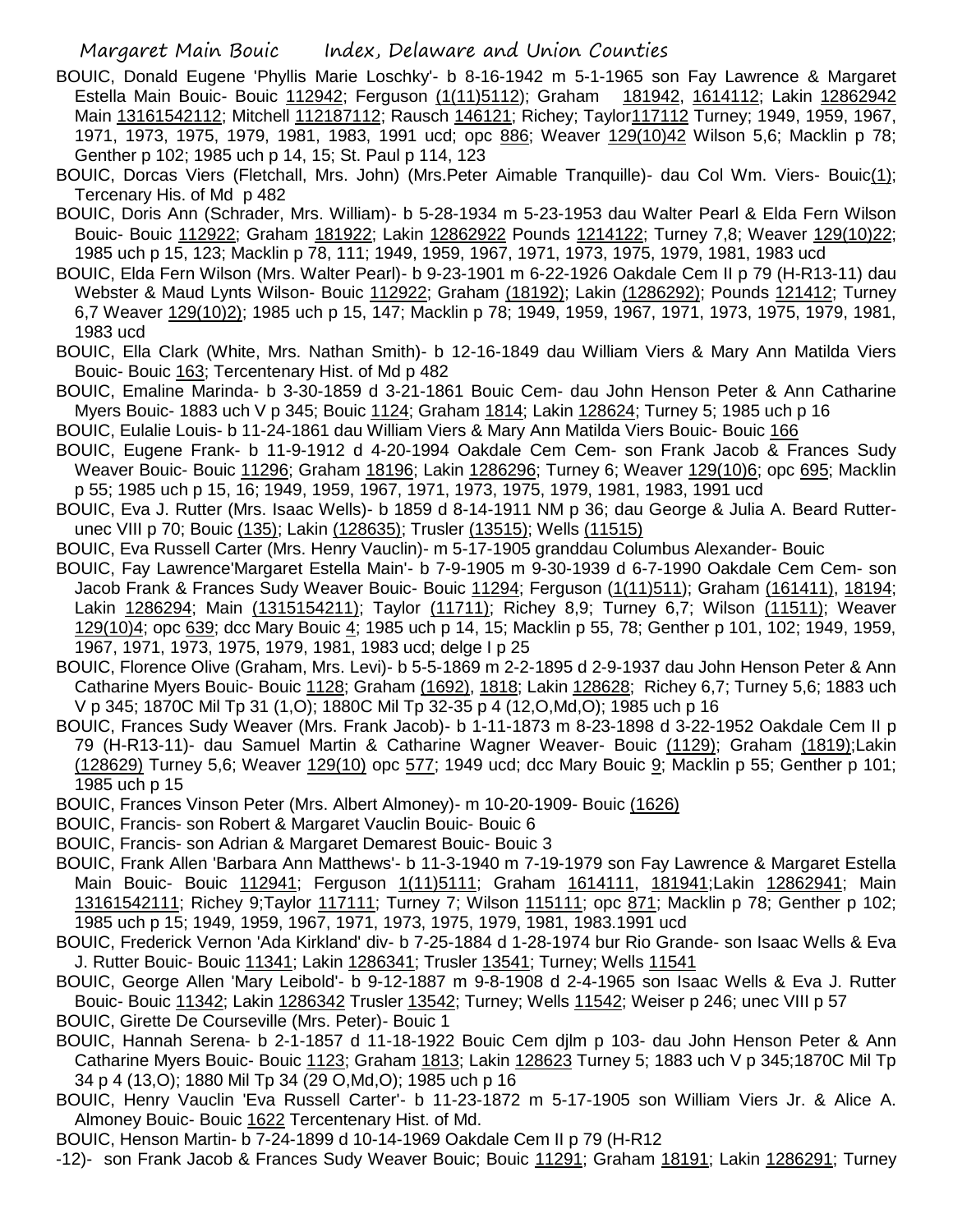6; Weaver 129(90)1 opc 611; 1985 uch p 15, 16, 122; Macklin p 55 1949, 1959, 1967 ucd

- BOUIC, Ida Catherine- b 12-19-1907 dau Frank Jacob & Frances Sudy Weaver Bouic- Bouic 11295; Graham 18195;Lakin 1286295; Turney 6; Weaver 129(10)5; Macklin p 55; 1985 uch p 16; 1949, 1959, 1967, 1971, 1973, 1975, 1979, 1981, 1983, 1991 ucd; opc 648
- BOUIC, Isaac Wells 'Eva J. Rutter''Jeannette Loveless Freshwater'- b 9-5-1857 m(2) 6-17-1916 d 1-1-1924 son Washington Allen & Margaret Wells Bouic- Bouic 1134; Lakin 128634; Trusler 1354; Wells 1154; 1860C Mil Tp 49 (2,O); 1870C Mil Tp 48 p 6 (12,O); l880C Mil Tp 16 (22, O,Md,O); Freshwater p 211
- BOUIC, Isabel (Buck, Mrs. Harry Herbert)- b 4-18-1878 m 6-21-1905- dau William Viers Jr. & Alica A. Almoney Bouic- Bouic 1624
- BOUIC, Jacob Frank'Frances Sudy Weaver'- b 8-24-1872 m 8-23-1898 d 2-20-1949 Oakdale Cem II p 79(H-R13-11) - son John Henson Peter & Ann Catharine Myers Bouic- Bouic 1129, Graham 1819,Lakin 128629; Turney 5,6; Weaver (129((10)); opc 561; 1883 uch V p 345; 1880C Mil Tp 32-35 p 4 (7,O,Md,O); dcc Mary Bouic  $8$ ; Macklin p 55; Genther p 101; 1985 uch p 16
- BOUIC, Jane Neel de Boville (Mrs. Robert)- Bouic 5
- BOUIC, Jane Rebecca (Mrs. David Henry)- b 6-17-1834 d 2-21-1858- Bouic (122)
- BOUIC, Janice Margaret- b 7-3-1971 dau Donald Eugene & Phyllis Marie Loschky Bouic- Bouic 129423; Ferguson 1(11)51123; Graham 16141123, 1819423; Lakin 128629423; Main 131615421123; Rausch 1461213; Richey; Taylor 1171123; Wilson 1151123; Macklin p 111; Genther p 102; 1985 uch p 15; 1973, 1975, 1979, 1981, 1983,1991 ucd
- BOUIC, Jay W.- b 6-9-1904 d 2-20-1905 NM p 39 son Daniel & Myrtle Lattimer Bouic- Bouic 11352; Lakin 1286352; Trusler 13352; Wells 11552
- BOUIC, Eva Jeannette Loveless (Freshwater, Mrs. John Emanuel)(Mrs. Isaac Wells)- b 2-18-1860 m(1)1-31-1878 (2) 6-17-1916 d 10-1-1955 NM p 4- dau William L. & Elizabeth Cramer Loveless-Freshwater p 211; Bouic (1134); Lakin (128634); Trusler (1354); Wells (1154); opc 447;Loveless p 8
- BOUIC, John- son Robert & Madeleine Hess Bouic- Bouic 4
- BOUIC, John A.- b 12-31-1851 dy son Washington Allen & Margaret A. Wells Bouic- Bouic 1131; Lakin 128631; Trusler 1351; Wells 1151
- BOUIC, John Baptist- son Robert & Jane Neel Bouic-Bouic 5
- BOUIC, John Dwight- b 3-18-1866 d 7-26-1894 Bouic Cem djlm p 103- son John Henson Peter & Ann Catharine Myers Bouic- Bouic 1127; Graham 1817; Lakin 128627; Turney 5; 1883 uch V p 345; 1870C Mil Tp 31 (4,O); 1880C Mil Tp 34; 1985 uch p 16
- BOUIC, John Henson Peter 'Ann Catharine Myers'- b 12-11-1826 m 11-6-1851 ucm 1734 d 2-21-1889 Bouic Cem djlm p 103- son Robert Bennett Henson & Rebecca Lakin Bouic- Bouic 112;Graham (181); Lakin 12862;Turney 4,,5; 1883 uch V p 336, 341, 342, 345; hmp p 160; 1887 uca p 49; unec III p 61, VI p 19; Machlin p 55; 1985 uch p 15; ped Alma Shaw Lewis 14; ped Mary Bouic 16; Hutchison p 47; mt 7-20-1852; 1870C Millcreek Tp 31 p 4 (43, Md); 1880C Mil Tp 34 p 156A (53, Md,Md,Md)
- BOUIC, John Peter- b 1-23-1825 d 11-6-1895 son Peter Allen & Sarah Trindle Bouic- Bouic 121
- BOUIC, John Washington- b 5-17-1903 d 8-1-1991 Oakdale Cem son Jacob Frank & Frances Sudy Weaver Bouic- Bouic 11293; Graham 18193; Lakin 1286293; Turney 6; Machlin p 55; 1985 uch p 15; 1949, 1959, 1967, 1971, 1973, 1975, 1979, 1981, 1983 ucd; opc 638
- BOUIC, Louis- son Robert & Madeleine Hese Bouic- Bouic 4
- BOUIC, Louis Aubrey- b 5-12-1871 d 2-14-1872 son William Viers Jr. & Alice A. Almoney Bouic- Bouic 1621
- BOUIC, Louis Dominic- son Robert & Margaret Vauclin Bouic- Bouic 6
- BOUIC, Madeline- dau Philip & Chienotte Levesque Bouic- Bouic 2
- BOUIC, Madelina- dau Robert & Madeleine Hese Bouic- Bouic 4
- BOUIC, Madeline Rosa a Cani (Mrs. Robert)- Bouic 3,4
- BOUIC, Madeline Rose (Lemeilleur, Mrs. Louis Francis)- b 2-29-1797 m 12-31-1822
- dau Peter John Baptist Bouic- Bouic 8
- BOUIC, Margaret Desmarest (Mrs. Adrian)- Bouic 2,3
- BOUIC, Margaret Estella Main (Mrs. Fay Lawrence)- b 12-28-1911 m 9-30-1939 dau Joseph Allen & Estella Graham Main- Bouic (11293); Ferguson 4,5; Graham 161411; (18194); Mitchell 11218711; Richey 8,9; Taylor 11711; Turney 6,7;Weaver (129(10)4); Wilson 11511; Hutchisson p 3, 61; opc 668; dcc Mary Bouic 3; 1949, 1959, 1967, 1971, 1973, 1975, 1979, 1981, 1983 ucd; unec IV p 47, VI p 32, 47; McKitrick p xi, 179, 262, 265, 266, 268, 290; Genther p a2, 101, 102, 243; 1985 uch p 15, 46, 116, 155; unec V p 14, XI p 4,5; XII p 1, 26, XIII p 1,2,18; XIV p 28, 62; Macklin p 78; delge I p 9, 21, 22, 15, II p 33, III p 5, 1i, 60; IV p 41, 54, VIII p 35, IX p 73, X p 43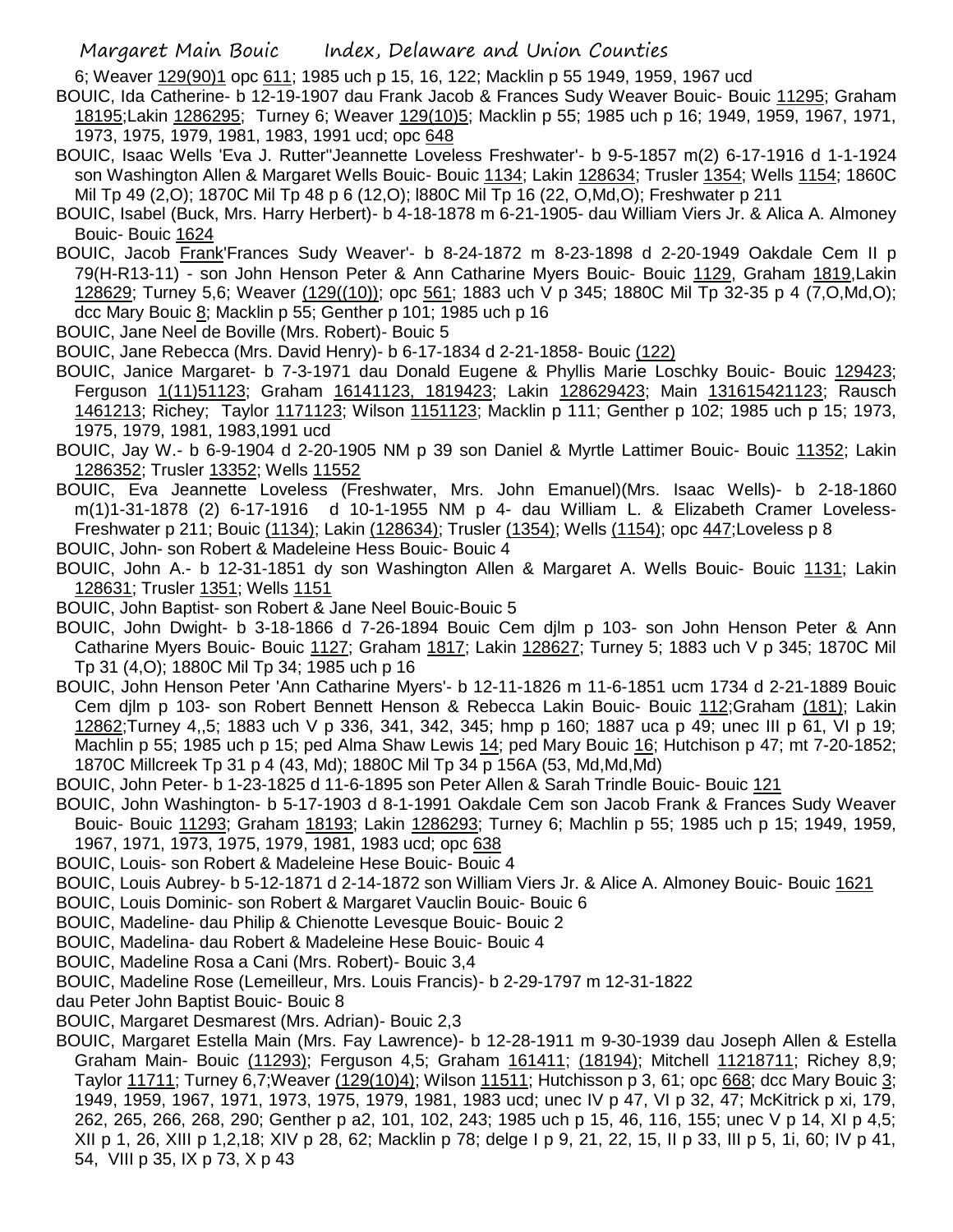BOUIC, Margaret (McKitrick, Mrs. Delmore)- b 10-31-1902 d 9-13-1970 dau Daniel & Myrtle Lattimer Bouic-Bouic 11351; Lakin 1286351; Trusler 13551; Wells 11551; McKitrick p 292

- BOUIC, Margaret Wells (Mrs. Washington Allen)- m 12-20-1849 ucm 1484 d 1-6-1908 (74-7-24) NM p 12- dau Isaac & Sarah Trusler Wells- Bouic (113); Trusler 135; Wells 115; unec VII p 59; 1860C Mil Tp 49 (26,O); 1870C Mil Tp 48 p 6 (38,O); 1880C Mil Tp 134-139 (47, O,Tenn,Va); unec VII p 59, XIII p 20
- BOUIC, Margaret Wilbourne (Mrs. William Garner)- m 2-22-1904- Bouic (1623)
- BOUIC, Marie Elaine Van Gundy (Mrs. Walter Fay)- b 2-17-1949 m 9-6-1969 dau Charles & Mary Litwin Van Gundy- Bouic (112943); Graham (1614113), (181943); Lakin (12862943); Main (13161542113); Mitchell (112187113); Richey; Taylor (117113);Van Gundy; Weaver (129(10)43); opc 916; Genther p 102; 1985 uch p 16; Macklin p 111; delge X p 17, 56, query Perry, Davis; unec XIV p 68 1; 1971, 1973, 1975, 1979, 1981, 1983,1991 ucd
- BOUIC, Martha- dau Philip & Chienotte Levesque Bouic- Bouic 2
- BOUIC, Mary- dau Robert & Mary Margaret Vauclin Bouic- Bouic 6
- BOUIC, Mary Anna- b 4-12-1855 dau William Viers & Mary Ann Matilda Viers Bouic

- Bouic 164

- BOUIC, Mary Ann- dau Robert & Jane Neel Bouic- Bouic 5
- BOUIC, Mary Ann (Fletchall, Mrs. Daniel Viers)- b 7-1-1803 d 11-1829 dau Peter Aimable Tranquille & Mary Clements Bouic- Bouic 13
- BOUIC, Mary Catherine (Clark, Mrs. George)- b 2-17-1861 d 9-6-1905 Bouic Cem djlm p 103- dau John Henson Peter & Ann Catharine Myers Bouic- Bouic 1125; Graham 1815; Lakin 128625; 1883 uch V p 345;1870C Mil Tp 31 p 4 (10,O); l880C Mil Tp 34(19, O,Md,O); 1985 uch p 16
- BOUIC, Mary Clements (Mrs. Peter Aimable Tranquille Bouic)- Bouic (1)
- BOUIC, Mary Kathryn- b 9-12-1971 dau Walter Fay & Marie Elaine Van Gundy Bouic- Bouic 1129231; Graham 16141131, 1819431; Lakin 128629431; Main 131615421131 Mitchell 1138629431; Richey; Taylor 1171131; Van Gundy; Weaver 129(10)431; opc 1007; unec IV p 61; Macklin p 112; Genther p 102; 1985 uch p 16; 1973, 1975, 1979, 1981, 1983, 1991 ucd
- BOUIC, Mary Ann Matilda Viers (Mrs. William Viers)- d 10-1-1888 dau Samuel Clark Viers- Bouic (16)
- BOUIC, Mary Francis- dau Robert & Madeleine Hess Bouic- Bouic4
- BOUIC, Mary Lemira- b 6-26-1833 d 12-18-1854 dau Peter Aimable Tranquille & Dorcas Viers Fletchall Bouic-Bouic 15
- BOUIC, Mary Leibold (Mrs.George)- b 10-28-1889 m 9-1-1908 d 2-11- 1986 dau Fred & Emma Vought Leibold- Bouic (11342); Lakin (1286342); Trusler (13542); Wells(11542); Weiser p 246; unec VIII p 57
- BOUIC, Mary Margaret Vauclin a Saint Vast (Mrs. Robert)- m 9-10-1761- Bouic 5,6
- BOUIC, Mary Rosetta- b 12-23-1844 d 5-19-1849 dau William Viers & Mary Ann Matilda Viers Bouic- Bouic 161
- BOUIC, Mary Vinson- b 5-19-1918 dau Albert & Frances Vinson Peter Bouic- Bouic 16263
- BOUIC, Miriam Eileen (Engle, Mrs. Paul)- b 10-9-1930 m 6-12-1955 dau Walter Pearl & Elda Fern Wilson Bouic- Bouic 112921; Graham 181921; Lakin 12862921 Pounds 12141121; 1949 ucd; Turney 7,8; Weaver 129(10)21; Macklin p 78; 1985 uch p 15
- BOUIC, Modest- dau Robert & Mary Margaret Vauclin Bouic- Bouic 6
- BOUIC, Myrtle M. Lattimer (Mrs. Daniel Washington)- b 7-17-1883 d 6-27-1907 NM p 39- dau Slack & Flora Currier Lattimer- Bouic (1135); Wells (1155)
- BOUIC, Nicholas Robert- son Robert & Jane Neel Bouic- Bouic
- BOUIC, Patricia Elaine- b 2-2-1974 dau Walter Fay & Marie Elaine Van Gundy Bouic- Bouic 1139432; Graham 16141132, 1819432;Lakin 128629432; Main 1315421132; Richey; Van Gundy; Turney; Macklin p 112; Genther p 102; 1985 uch p 16; Ferguson 1(11)51132; Wilson 1151132; 1979, 1981, 1983, 1991 ucd
- BOUIC, Peter d'Ocqueville 'Girette de Courseville'- b 1550 d 1613- Bouic 1
- BOUIC, Peter Aimable Tranquille 'Mary Clements''Dorcas Viers Fletchall'- d 9-24-1823 Bouic 1; 1883 uch V p 345; son Robert & Mary Margaret Vauclin Bouic; 1985 uch p 15
- BOUIC, Peter Allen 'Sarah Trundle'- b 11-8-1801 d 1-10-1859 age 57 bur Md. son Peter Aimabale Tranquille & Mary Clements Bouic- Bouic 12
- BOUIC, Philip 'Chienotte Levesque'- m 5-29-1613 son Peter & Girette de Courseville Bouic- Bouic 1,2
- BOUIC, Philip- son Robert & Madeleine Hese Bouic- Bouic 4
- BOUIC, Phyllis Marie Loschky (Mrs. Donald Eugene)- b 10-13-1943 m 5-1-1965 dau Arthur & Estella Dellinger Loschky-- Bouic (12942); Ferguson (1(11)5112) Graham(1614112); (181942); Lakin (12862942); Main; Mitchell (112187112) Rausch 146121; Weaver (129(10)42);Wilson (115112); 1985 uch p 14; Macklin p 111;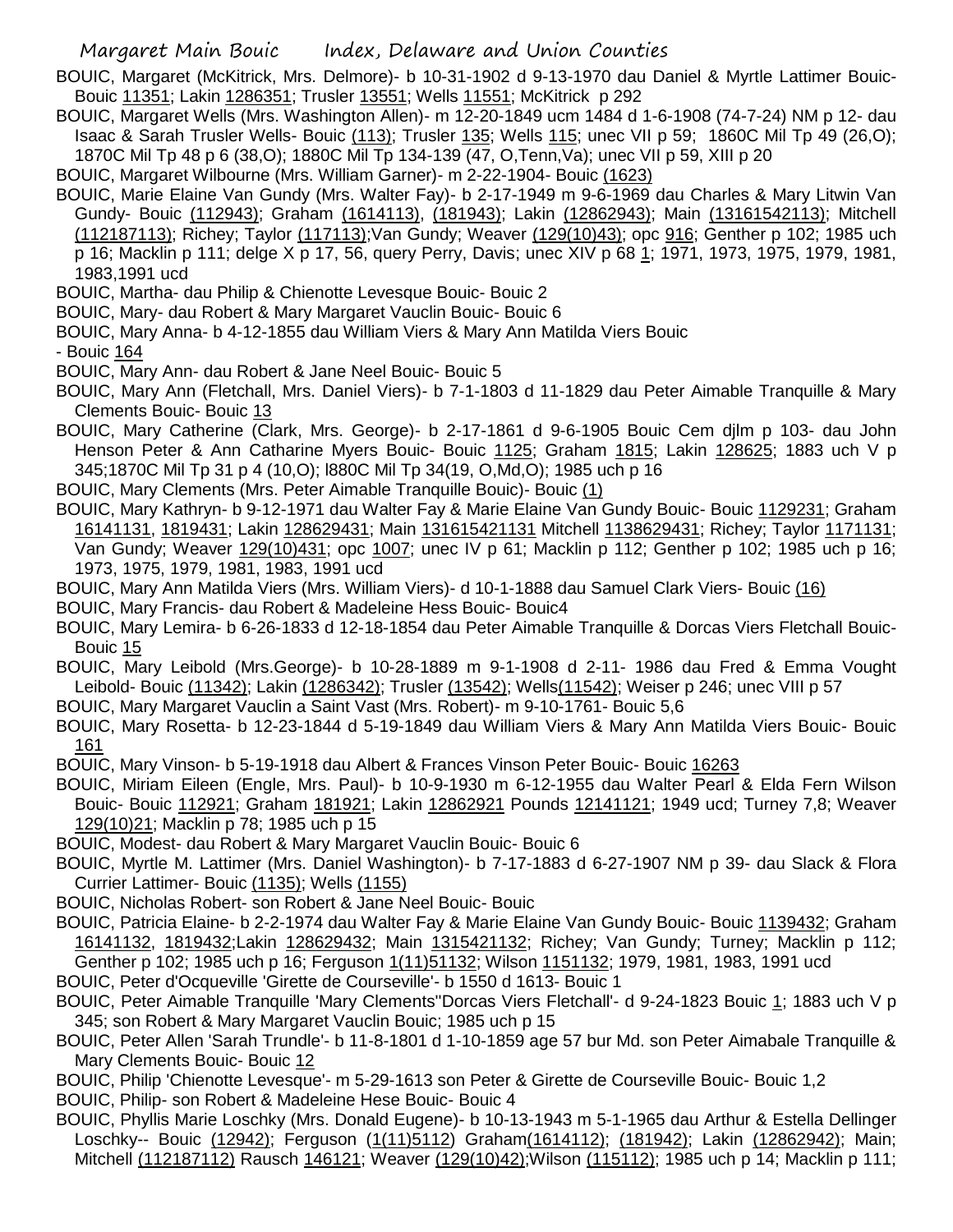St. Paul p 114, 123; Genther p 102; 1949, 1959, 1967, 1971, 1973, 1975, 1979, 1981, 1983, 1991 ucd

BOUIC, Rebecca Jane- b 4-24-1854 d 6-28-1916 Bouic Cem djlm p 103- dau John Henson Peter & Ann Catharine Myers Bouic- 1883 uch V p 345; Bouic 1122; Graham 1812; Lakin 128622; Turney 5; 1870C Millcreek Tp 31 p 4 (15,O); 1880C Mil Tp 34; 1985 uch p 15

- BOUIC, Rebecca Lakin (Mrs. Robert Bennett Henson)- b 4-18-1798 m 5-25-1823 d 12-23-1870 Bouic Cem djlm p 103- dau Daniel & Ann Sheckell Lakin- 1883 uch V p 341, 345; 1840C Mil Tp p 58; 1870C Mil Tp 31 (72, Md); ped Alma Shaw Lewis  $29$ ; unec VI p 19, X p 48; delge I p 25
- BOUIC, Robert- son Robert & Mary Margaret Vauclin Bouic- Bouic 6
- BOUIC, Robert A'Flamansville'Madeline Hese'-m 10-24-1715- son Adrian & Margaret Desmarest Bouic; Bouicv 3,4
- BOUIC, Robert A;'Flamansville 'Jane Neel'- m 10-6-1675 son Robert & Madeleine Hese Bouic- Bouic 4,5
- BOUIC, Robert Arthur- b 8-2-1967 son Donald Eugene & Phyllis Marie Loschky Bouic- Bouic 129421; Ferguson 1(11)51121; Graham 16141121, 1819421; Lakin 128629421; Main 131615421121; Mitchell 1121871121; Rausch 1471211; Weaver 129(10)421; Wilson 1151121; Macklim p 111; Genther p 102; 1985 uch p 15; St.Paul p 114, 123; 1967, 1971, 1973, 1975, 1979, 1981, 1983, 1991 ucd
- BOUIC, Robert Bennett Henson (Hanson)'Rebecca Lakin'- b 10-3-1799 m 5-25-1823 d 8(9)-17-1828 son Peter Aimable Tranquille & Mary Clements Bouic- Bouic 12; Lakin (1286); 1883 uch V p 345; 1985 uch p 15; ped Alma Shaw Lewis 28 unec VI p 19
- BOUIC, Rose- b 1775- dau Robert & Margaret Vauclin Bouic- Weiser p 6
- BOUIC, Rosetta Vauclin (Gott, Mrs. Edward Collison)- b 2-1813 m 5-1837 d 2-1857 dau Peter Aimable Tranquille & Dorcas Viers Fletchall Bouic- Bouic 14
- BOUIC, Rosetta Vauclin- b 7-24-1857 dau William Viers & Mary Matilda Viers Bouic- Bouic 165
- BOUIC, Rufus Alexander- son Peter Allen & Sarah Trundle Bouic- Bouic 123
- BOUIC, Sarah Elizabeth (Penn, Mrs. William)- m 12-3-1876 ucm 5978 d 2-22-1878(24-5-28) dau Washington Allen & Margaret Wells Bouic- Bouic 1132; Lakin 12862, Trusler 1352; 1870C Mil Tp 48 (16,O)
- BOUIC, Sarah Ellen (White, Mrs. Samuel P.)- b 1843 d 1920 dau Peter Allen & Sarah Trundle Bouic- Bouic 124
- BOUIC, Sarah Trundel (Mrs. Peter Allen)- dau John L. Trundle- Bouic (12)
- BOUIC, Susan- dau Peter & Girette De Couseville Bouic- Bouic 1
- BOUIC, Susan- dau Philip & Chienotte Levesque Bouic- Bouic 2
- BOUIC, Susan Marie- b 8-4-1969 dau Donald Eugene & Phyllis Marie Loschky Bouic- Bouic 129422; Ferguson 1(11)51122; Graham 16141122, 1819432 ;Lakin 128629422 Rausch 1461212; Taylor 1171122; Turney; Macklin p 111; Genther p 102; 1985 uch p 15; St. Paul p 114, 123; 1973, 1975, 1979, 1981, 1983, 1991 ucd
- BOUIC, Walter Fay 'Marie Elaine Van Gundy'-b 3-13-1945 m 9-6-1969 son Fay Lawrence & Margaret Estella Main Bouic- Bouic 12943; Graham 1614113, 181943; Lakin 12862943; Main 13161542113; Richey; Turney; Weaver 129(10) 43; Macklin p 78, 111; Genther p 102; 1985 uch p 15; 1949, 1959, 1967, 1971, 1973, 1975, 1979, 1981, 1983, 1991 ucd; opc 894; unec XIV p 68
- BOUIC, Walter Pearl 'Elda Fern Wilson'- b 5-15-1901 m 6-22-1926 d 2-25-1969 Oakdale Cem II p 79 (H-R13-11)- son Frank Jacob & Frances Sudy Weaver Bouic- Bouic 11292; Graham 18192; Lakin 1286292; Weaver 129(10)2; Pounds 5,6; Turney 6,7; opc 610; 1985 uch p 16, 123, 147; Macklin p 55, 78 1949, 1959, 1967 ucd
- BOUIC, Washington Allen 'Margaret Wells'- b 1-28-1829 m 12-20-1849 ucm 1483 d 10-27-1882-NM p 12- son Robert Bennett Henson & Rebecca Lakin Bouic- 1883 uch V p 345; Bouic 115; Lakin 12863; Trusler 135;Wells 115; 1877 uca p 23, 49; 1860C Mil Tp 49 (31, Md); 187OC Mil Tp 48 p 6 (41, Md); 1880C Mil Tp 134-139 (56, Md, Md,Md); 1985 uch p 15; unec VII p 59
- BOUIC, William Garner 'Margaret Wilbourne'- b 7-28-1875 m 2-22-1904 son William Viers Jr. & Alice A. Almoney Bouic- Bouic 1623
- BOUIC, William H.- b 1855 d 5-20-1920 NM p 13- son Washington Allen & Margaret Wells Bouic- Bouic 1133; Trusler 1353; Wells 1153; 1860C Mil Tp 49 (4,O); 1870C Mil Tp 48 p 6 (14,O); 1880C Mil Tp 134
- BOUIC, William Viers- b 5-11-1911- son Albert Almoney & Frances Vinson Peter Bouic- Bouic 16261
- BOUIC, William Viers- son Peter Aimable Tranquille & Dorcas Viers Bouic- Bouic 7
- BOUIC, William Viers 'Mary Ann Matilda Viers'- b 5-11-1816 m 1-2-1844 son Peter Aimable Tranquille & Dorcas Viers Fletchall Bouic- Bouic 16
- BOUIC, William Viers Jr. 'Alice A. Almoney'- b 7-20-1846 m 7-6-1870 son William Viers & Mary Ann Matilda Viers Bouic- Bouic 162
- BOULDEN,BOULDIN, BOLDIN, BOLDING, BOULDING- Nash p 98, 106, 180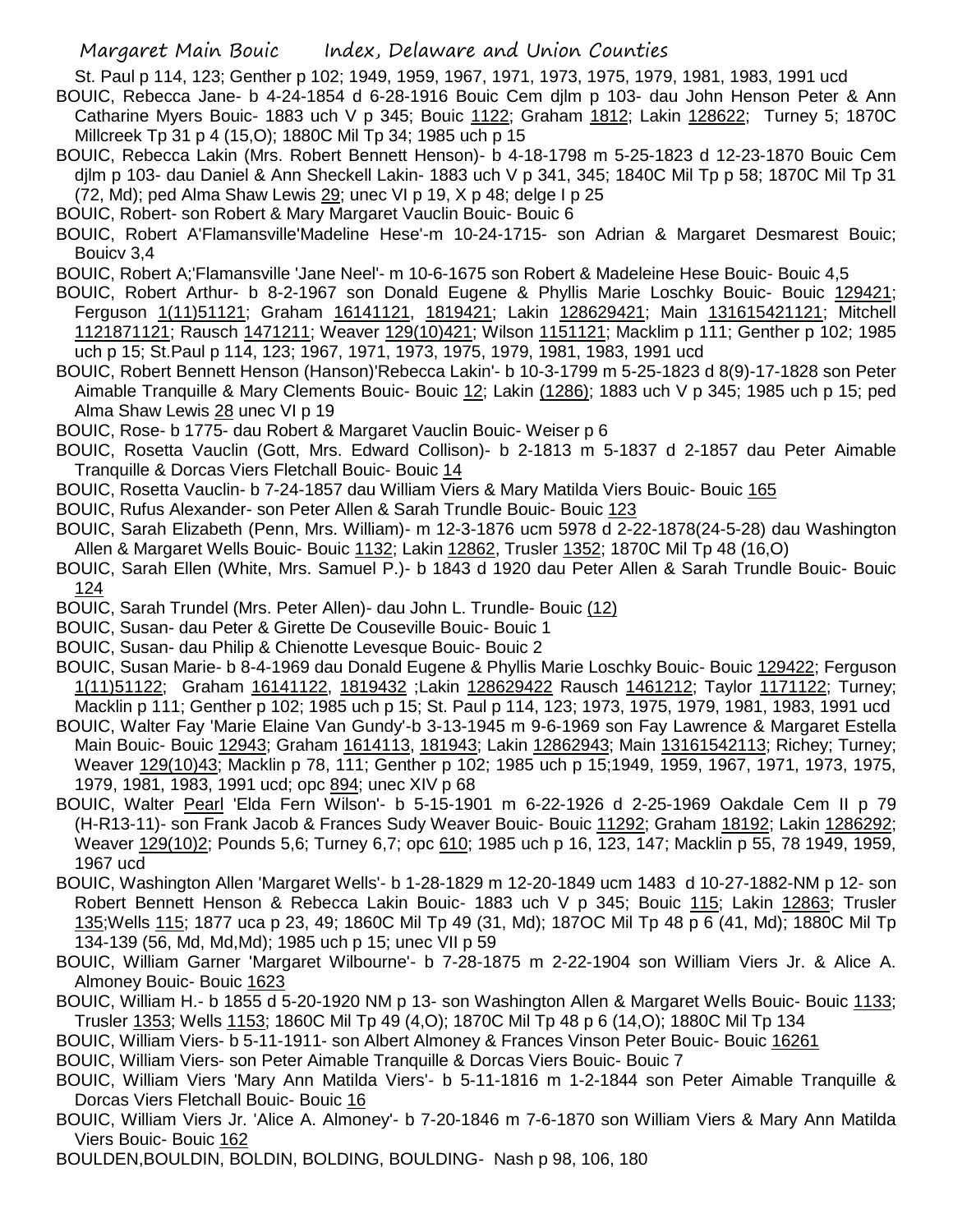Margaret Main Bouic Index, Delaware and Union Counties BOULDEN, Ann-b 1799 dau John & Sarah Richardson Boulden- Nash p 98, 102 BOULDEN, Ann Clark (Mrs. Thomas)- dau Richard Clark- Nash p 93 BOULDEN, Ann (Faries (Mrs. John)-d 1800 dau John & Hannah Faires- Nash p 98 BOULDEN, Benjamin- Nash p 87 BOULDEN, Charles- son John & Margaret Faries Boulden- Nash 99, 102 BOULDEN, David P 'Lula P.'- 1969, 1971 dcd BOULDEN, David Mark 'Debra Ann Winters'- m 9-3-1977 son David P. Boulden- Boulden BOULDEN, David P.- Boulden BOULDEN, Debra Ann Winters (Mrs. David Mark)- m 9-3-1977 dau Paul Winters- Boulden BOULDEN, Elizabeth (Beadle, Mrs. Thomas)- b 7-3-1696 m 1-13-1717 Nash p 92, 93 BOULDEN, Elizabeth (Moore, Mrs. Nathan)- Nash p 88 BOULDEN, Ezekiel- son John & Margaret Faries Boulden- Nash p 99, 102 BOULDEN, Hannah- Nash p 102 BOULDEN, Hannah Jane- dau John & Margaret Faries Boulden- Nash p 99 BOULDEN, James- Nash p 102 BOULDEN, John-'Sarah Richardson''Ann Faries''Margaret Faries'- b 1767 d 1826- Nash p 97, 98, 102, 110 BOULDEN, Jon- b 4-10-1803- son John & Sarah Richardson Boulden- Nash p 98 BOULDEN, Layne- b 1959 ch David P. & Lula P. Boulden- 1969, 1971 dcd BOULDEN, Levi- son John & Margaret Faries Boulden- Nash p 87, 99, 102 BOULDEN, Lula P. (Mrs. David P.)- 1969, 1971 dcd BOULDEN, Margaret- Nash p 102 BOULDEN, Margaret Faries (Mrs. John)- d 3-19-1826- Nash p 98, 99 BOULDEN, Mark- b 1955 son David P. & Lula P. Boulden- 1969, 1971 dcd BOULDEN, Mary (Ford, Mrs. Richard)- dau Richard Boulding- Nash p 95 BOULDEN, Michele- b 1962 dau David P. & Lula P. Boulden- 1969, 1971 dcd BOULDEN, Nathan- Nash p 87, 95 BOULDEN, Priscilla Jane Ford (Mrs. Thomas R.)- Nash 102, 103 BOULDEN, Rachel (Moore, Mrs. William S.)- b 10-13-1772 d 2-20-1845- Nash p 88, 89 BOULDEN, Sarah Ann-b 1809 d 1890 dau John & Ann Faries Boulden- Nash p 99, 102 BOULDEN, Sarah (McMullen, Mrs. James)- dau Thomas & Priscilla Ford Boulden- Nash p 103 BOULDEN, Sarah Louise- Nash p 103 BOULDEN, Sarah Richardson- Nash 98 BOULDEN, Susan- Nash- p 280 BOULDEN, Susan Margaret 9Benjamin, Mrs. Joseph)- dau John & Margaret Faris Boulden- Nash p 99 BOULDEN, Thomas- son John & Sarah Richardson Boulden-Nash p 87, 88, 93, 96, 98, 102, 103 BOULDEN, Thomas Jr.- Nash p 85. 96. 97 BOULDEN, Thomas Sr.- Nash 94 BOULDEN, Thomas R. 'Priscilla Jane Ford'- b 1800 d 1878- Nash 102 BOULDIN, John- 1840C Jackson Tp 236 (50-60) BOULDING, Augustine (Boulding, Mrs. Thomas Jr.)- b 10-21-1741 dau James & Elizabeth Boulding- Nash 93, 94 BOULDING, Cassandra- dau Nathan Boulding- Nash p 94 BOULDING, Elijah- son James & Elizabeth Boulding- Nash p 93 BOULDING, Elisha- son James & Elizabeth Boulding- Nash p 93 BOULDING, Ephraim- son Thomas & Ann Clark Boulding- Nash p 93 BOULDING, Francina- dau Thomas & Ann Clark Boulding- Nash p 93 BOULDING, Hannah Griffith (Mrs. Jesse)- Nash p 94 BOULDING, James- son James & Elizabeth Boulding- Nash p 93 BOULDING, James- son Thomas & Ann Clark Boulding- Nash p 93 BOULDING, James 'Elizabeth'- b 9-4-1712 d 1783 son William & Thomasin Nash Boulding- Nash p 93, 94 BOULDING, Jesse 'Hannah Griffith'- son Nathan Boulding- Nash p 94 BOULDING, Jesse- son James & Elizabeth Boulding- Nash p 93 BOULDING, John- b 4-3-1726- son Richard & Mary Hewes Boulding- Nash p 94,101 BOULDING, Joseph- son Thomas & Ann Clark Boulding- Nash p 93 BOULDING, Levi- son Nathan Boulding- Nash p 94 BOULDING, Margaret- b 1-=15-1725- dau Richard & Mary Hewes Boulding- Nash p 94, 101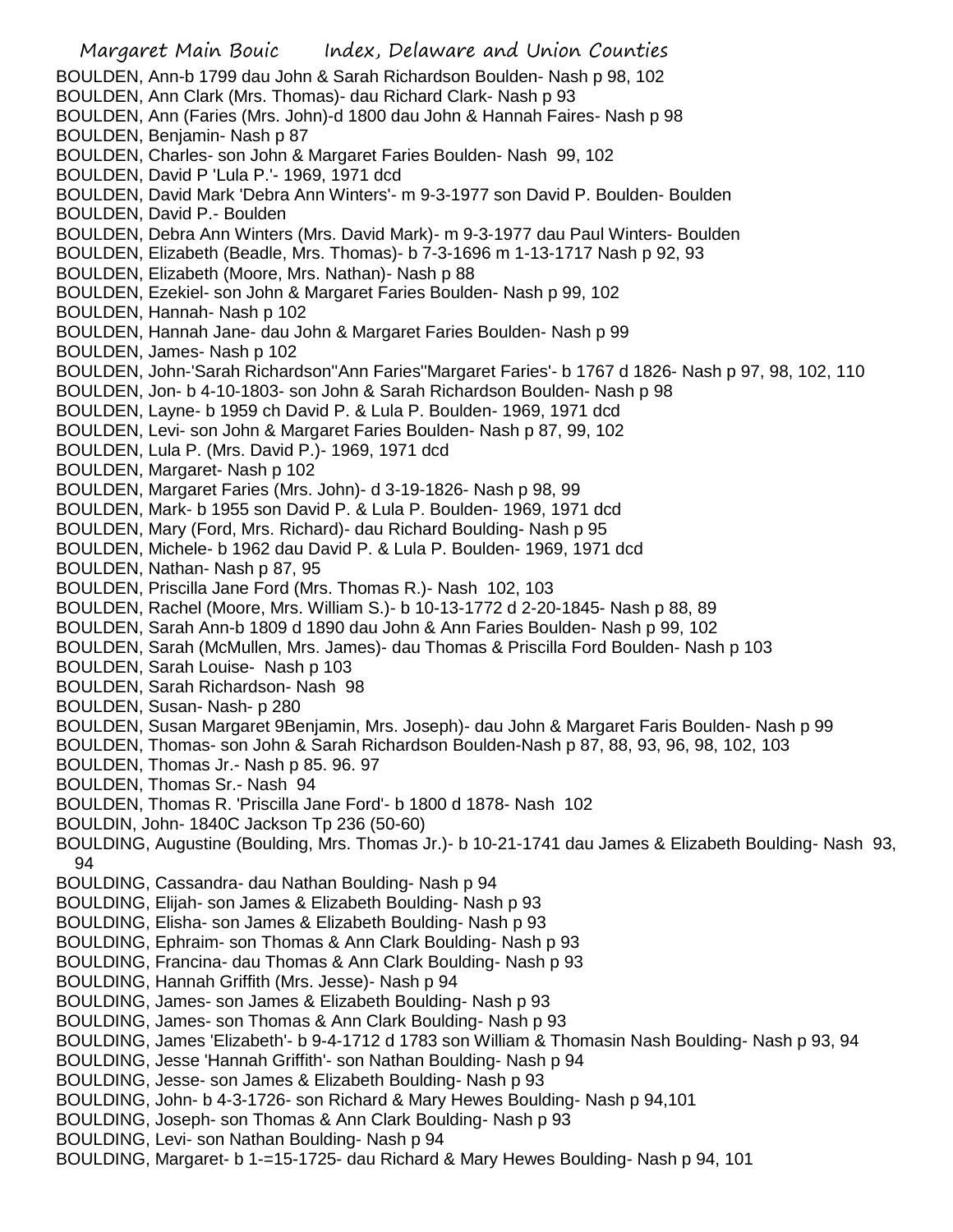Margaret Main Bouic Index, Delaware and Union Counties BOULDING, Mary- dau Thomas & Ann Clark Boulding- Nash p 93 BOULDING, Mary Ford (Mrs. Nathan Jr.)- Nash p 94 BOULDING, Mary (Ford, Mrs. Richard(- b 11-19-1719 dau Richard & Mary Hewes Boulding- Nash p 94, 101 BOULDING, Mary Hewes (Mrs. Richard)- dau Owen & Mary Hewes- Nash p 94 BOULDING, Nathan- b 2-22-1737- son James & ELizabeth Boulding- Nash p 93, 94 BOULDING, Nathan Jr. 'Mary Ford'- son Nathan Boulding- Nash 94 BOULDING, Rachel (Moore, Mrs. William)- dau Nathan Boulding- Nash p 94 BOULDING, Rachel- dau James & Elizabeth Boulding- Nash p 93 BOULDING, Rachel- b 10-7-1737 dau Richard & Mary Hewes Boulding- Nash p 94, 101 BOULDING, Richard- b 8-10-1720 son Richard & Mary Hewes Boulding- Nash p 94, 101 BOULDING, Richard- b 12-5-1693- Nash p 92 BOULDING, Richard 'Mary Hewes'- Nash p 94 BOULDING, Richard- son Thomas & Ann Clark Boulding- Nash p 93 BOULDING, Thomas- son James & Elizabeth Boulding- Nash p 93 BOULDING, Thomas- son Nathan Boulding- Nash p 94 BOULDING, Thomas- b 4-1-1728 son Richard & Mary Hewes Boulding- Nash p 94, 101 BOULDING, Thomas- son Thomas & Ann Clark Boulding- Nash p 93 BOULDING, Thomas 'Ann Clark'- b 1-15-1706- Nash p 92, 93 BOULDING, Thomasin (Mrs. William)- dau Richard Nash- Nash p 85, 92 BOULDING, Thomasin- b 5-7-1724 dau Richard & Mary Hewes Boulding- Nash p 94, 101 BOULDING, William- son Thomas & Ann Clark Boulding- Nash p 93 BOULDING, Wood- son Thomas & Ann Clark Boulding- Nash p 93 BOULGER, Margaret (Turner, Mrs. Charles)- m 10-24-1905 Turner Bible; unec V p 33; 1915 uch p 1003 BOULTON- see Bolton, Nancy (Richey, Mrs. Adam)- 1883 uch V p 357 BOULTON, James- Pabst 8 p 82 BOULWARE, Eleanor J. Janes (Mrs. William L.)- d 5-18-1985 (78) Oak Grove Cem dau Sylvanus & Catherine Holland Janes- Boulware BOULWARE, William L. 'Eleanor Jones'- Boulware BOUMGARDEN, Rev. David 'Jane'- Boumgarden BOUMGARDEN, Jane (Mrs. Rev. David)- Boumgarden BOUMGARDEN, Peter Austin- b 8-14-1983 son Rev. David & Jane Boumgarden- Boumgarden BOUN, Nancy- 1840C Milford 538 (50-60) BOUNCLER, Eva (Mrs. Pearl)- 1949 ucd BOUNCLER, Pearl 'Eva'- 1949 ucd BOUNDS, Calvin- 1880C Leesburg Tp p 188A BOUNDS, Nathaniel- (or Pounds?)- 1850C Liberty Tp Un Co 1512 p 103 (24,O) BOUNS/BOURIS?, Elizabeth (Mrs. Henry)- 1880C Claibourne Tp 33-35 p 4 (56, Pa,Pa,Pa) BOUNS, Henry 'Elizabeth'- 1880C Claibourne Tp 33-35 p 4 (37, Pa,Pa,ppa) p 211A BOUNS, Margret- dau Henry & Elizabeth Bouns- 1880C Claibourne Tp 33-35 p 4 (26,Pa,Pa,Pa) BOURGEOIS, Jacqueline- Bourgeois- engaged to Scott Edward Nolan BOURD, Zena- 1880C Delaware Town p 540C BOURGUOIN, Mary- 1880C Concord Tp p 274A BOURK, Henry- b 6-3-1898 Delaware Town son Henry & Catherine Scanlon Bourk- dcb BOURK, Mary McNutt (Mrs. Michael)- m 4-6-1850 dcm BOURK, Michael 'Mary McNutt'- m 4-6-1850 dcm BOURKE,-- Nash p 15 BOURKE, Amy R. (Mrs. Timothy M.)- 1991 ucd BOURKE, John- Nash 11, 13 BOURKE, Nicholas- Nash 11 BOURKE, Timothy M. 'Amy R.'- 1991 ucd BOURN, Almerian 'Elizabeth Jewett'- 1880 dch p 832 BOURN, Angeline T. (Longshore, Mrs. I. N.)- dau Almerian & Elizabeth Jewett Bourn- 1880 dch p 832 BOURN, Elizabeth Jewett (Mrs. Almerian)- 1880 dch p 832 NOURNE, infant- b 11-28-1867 Delaware Tp------dcb BOURNE, Esra- McKitrick p 236 BOURNE, Joe- 1980 dcd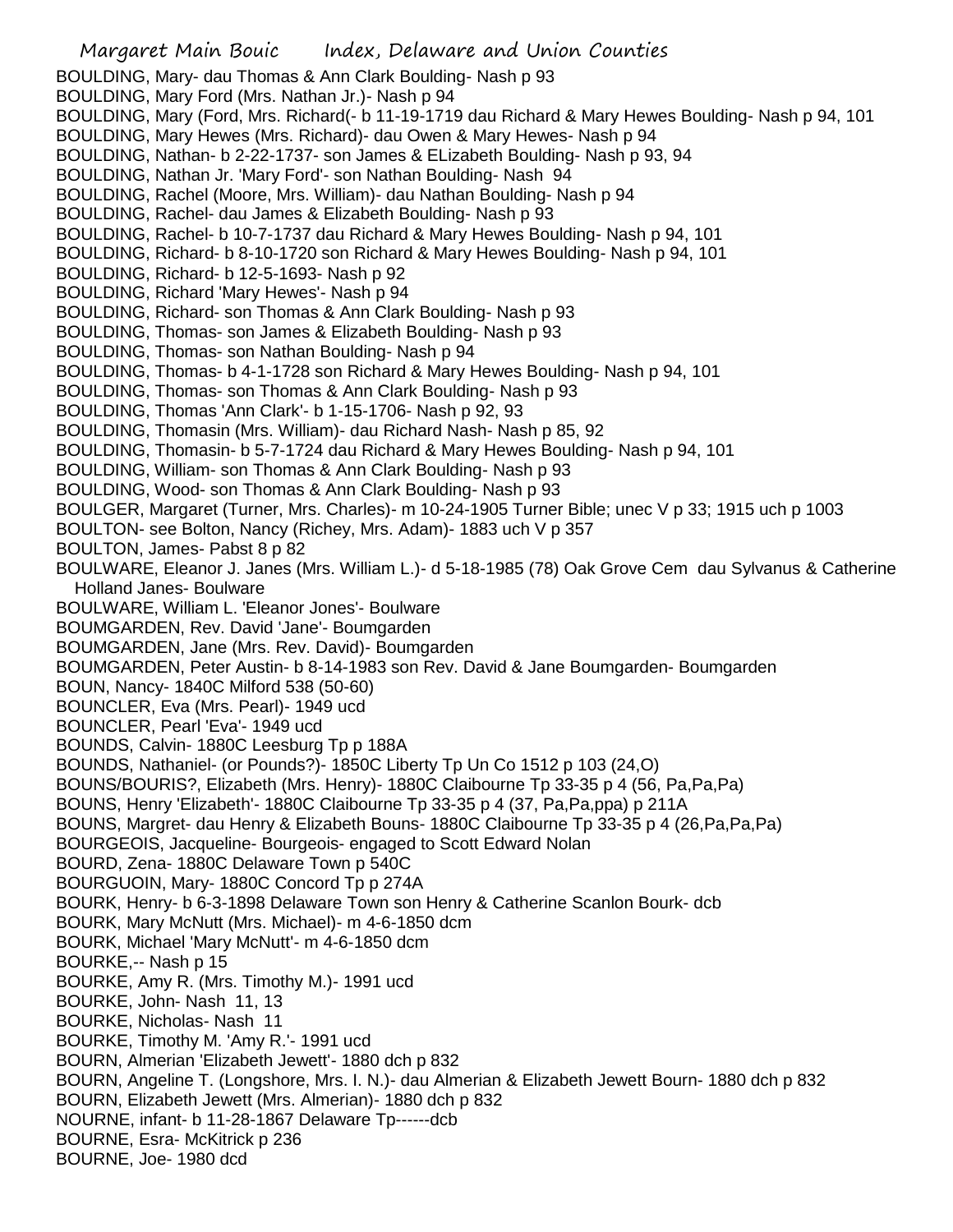Margaret Main Bouic Index, Delaware and Union Counties BOURNE, William F.- Pabst 1 p 65 BOURQUIN, Deane Marie (Bywater, Mrs. Walter Eugene)- Rausch 153121 BOURNS, Adam- unec XII p 56 BOURNS, Eliza- unec XII p 56 BOURNS, John 'Magdalena'- unec XII p 56 BOURNS, Lewis- unec XII p 56 BOURNS, Magdalena (Mrs. John)- unec XII p 56 BOURROUGHS, E. W.- 1961 dcd BOURROUGHS, Thomas- 1961 dcd BOURROUS, Miran W.-b 6-1-1870 Berlin Tp son Joseph & Lovina Bourrous- dcb BOURY, Catherine- d 1862 (11) Kilb Cem p 11 BOUSEMAN, Hugh- Stimmel 4 BOUSEMAN, Mrs. Hugh- dau Rev. Robert & Emma Brown Stimmel- Hutchisson p 36 BOUSENS, Julia (Converse, Mrs. Silas)- m 12-22-1819 Madison Co unec IV p 51 BOUSER, Anthony 'Rachael Cowgill'- ucm 823; m 10-6-1842 unec V p 60 BOUSER, Jacob- 1915 uch p 250, 528; 1883 uch V p 28, 44, 48 BOUSER, Mary- d 9-8-1852 (5y11m) Oakdale Cem 1636 (8E R4) BOUSER, Rachael Cowgill (Mrs. Anthony)- m 10-6-1842 ucm 823; unec V p 60 BOUSH, Abby (Mrs. John)- dcw Bk 1 p 128 BOUSH, James- younger ch of John Boush- dcw Bk 1 p 128 BOUSH, John- younger ch of John Boush- dcw Bk 1 p 128 BOUSH, John 'Abby- will dcw Bk 1 p 128 BOUSIER, Benjamin- son Margaret Bousier- 1850C Thomson Tp 6 p 186 (17,O) BOUSIER- Hesther- dau Margaret Bousier- 1850C Thomson Tp 6 p 186 (15,O) BOUSIER, Jane- dau Margaret Bousier- 1850C Thomson Tp 6 p 186 (11,O) BOUSIER, Margaret- 1850C Thomson Tp 6 p 186 (42,O) BOUSTER, Mary- d 9-8-1852 (5y11m) Oakdale Cem I p 51 (E-R51-8) BOUTELLE, Rev.- dpc p 22 BOUTON, Enoch E. 'Mary L. Crandall'-m 7-9-1845- Asp (1092) BOUTON, Mary L. Crandall (Mrs. Enoch E.)-b 10-30-1822 m 7-9-1845 dau Joseph P. & Susan P. Maine Crandall- Asp 1092 BOUTWELL, Gov.-Powers Pat p 226 BOVA, Jo Ann Cornish (Mrs. Joseph)- m 7-5-1975 dau Paul Cornish- Cornish BOVA, Joseph 'Jo Ann Cornish'- Cornish BOVA, Thelma Estelle Ruth (Clark, Mrs. )(Mrs. )- b 3-18-1918 d 5-6-1994 (76) dau Werner Arnold & Louise Stoppler Ruth- Bova BOVARD, Carl- brother Hartzel D. Bovard- Bovard BOVARD, Hartzell D. 'Jeanette'- d 11-25-1975 (57) bur Rising Sun, Ind.- Bovard BOVARD, Jeanette (Mrs. Hartzell D.)- 1969 dcd; Bovard BOVARD, Jeanette (Rhodes, Mrs. )- sister Hartzell D. Bovard- Bovard BOVARD, Jerry- son Hartzell D. & Jeanette Bovard- Bovard BOVARD, Mary Ellen (Remle, Mrs. )- sister Hartzell D. Bovard- Bovard BOVARD, Olive (Detmer, Mrs. )- sister Hartzell D. Bovard- Bovard BOVARD, Sondra (Burton, Mrs. )- dau Hartzell D. & Jeanette Bovard- Bovard BOVARD, Paul- brother Hartzell D. Bovard- Bovard BOVARD, Richard- brother Hartzell D. Bovard- Bovard BOVARD, Robert- brother Hartzell D. Bovard- Bovard BOVARD, Willard- brother Hartzell D. Bovard- Bovard BOEEV?, David P. d 11-13-1875 (21-2-12) NM Powell p 252 son I or J. & H. A. Boeev BOVEE, Catherine (Gardner, Mrs. Nathan)- m 9-24-1845 dcm; 1850C Liberty Tp Delaware Co 1570 p 105(22, NY) BOVEE, Clarissa- 1850C Liberty Tp Delaware Co 1570 p 105 (6,O) BOVEE, Isaac 'Sarah Williams'- 1880 dch p 479; 1908 dch p 475; 1850C Liberty Tp Delaware Co 1570 p 105 (46, NY); Williamsville Cem Powell p 183' 1976 dch p 125

BOVEE, Sarah Williams (Mrs. Isaac)- d 11-3-1852 (46-9-11) dau Anson Williams- Williamsville Cem- Powell p 183; 1850C Liberty Tp Del. Co 1570 p 105 (45, NY)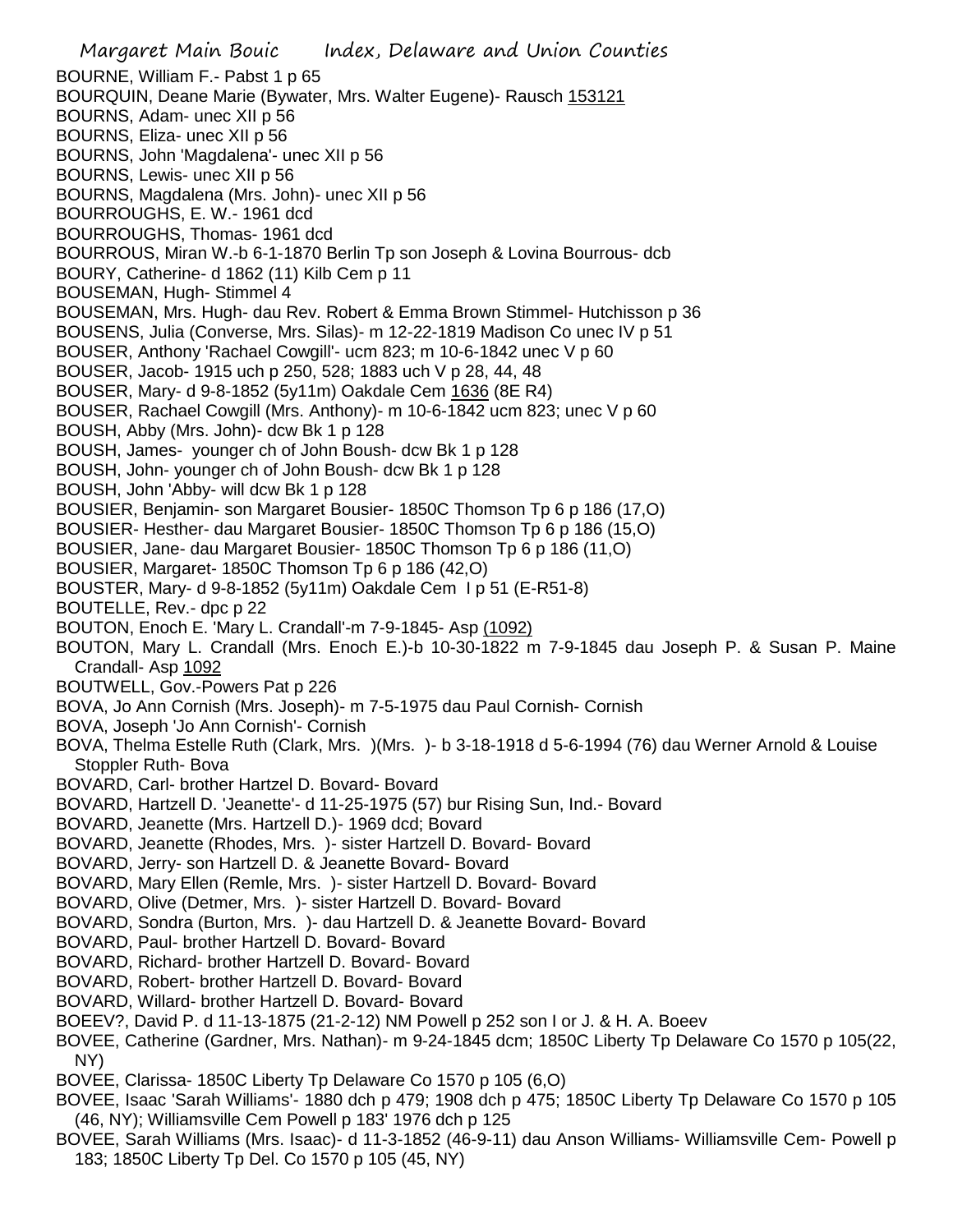- Margaret Main Bouic Index, Delaware and Union Counties
- BOVEE, Sarah E.- 1850C Liberty Tp Delaware Co 1570 p 105 (4,O)
- BOVEE, Susan- 1850C Liberty Tp Delaware Co 1570 p 105 (?)
- BOVEE, Susan (Farnsworth, Mrs. Lorenzo D.)- m 3-29-1849 dcm
- BOVER, Mary Cleophus (Seely, Mrs. R.)- m 10-3-1852 dcm dau Isaac & Sally Bover- 1850C Liberty Tp 1570 p 105 (26, NY)
- BOVEY, Adam- b c 1830 d before 1846 son Christian & Mary Maugans Bovey- Maugans Anc p 30
- BOVEY, Adam- son Christoher Bovey- dumch p 381
- BOVEY, Alfred James 'Florence Rogers'- b 10-19-1920 d 10-12-1980 son Pearl & Ethel Mae Darst Bovey-Bovey 4; Maugans Anc p 53
- BOVEY, Alice D. Stout (Mrs. W. Martin)- m 1895 d 11-25-1898- dau William Wesley & Laura Martin Stout-Bovey 2,3, opc 432; Maugans Anc p 53; unec V p9
- BOVEY, Anna Elizabeth Winget (Mrs. Emmanuel)- b 11-7-1838 m 7-20-1854 dcm d 2-21-1882 (44-2-14) Fairview Cem Powell p 243- dau Ezra & Eleanor Cochran Winget- Bovey 1,2; 1880 dch p 721; 1908 dch p 504; Maugans Anc p 50; 1880C Sc Tp 282 (43,O); McKitrick p 270
- BOVEY, Anna (Howison, Mrs. Llewellyn)(Beecher, Mrs. L. W.)- b 9-13-1882 m 10-11-1903 d 6-13-1962 dau William C. & Nellie Rowland Bovey- Bovey 3; opc 386; Howison (552); 1908 dch p 504; Maugans Anc p 50
- BOVEY, Thomas Carlyle 'Ruby Andrews'- b 8-5-1894 m 7-28-1917 son William C. & Clementine Carrier Bovey- Bovey 3; opc 527;1908 dch p 504
- BOVEY, Catherine- (Kaetzell, Mrs. Christian)- dau Christian & Mary Maugans Bovey- Maugans p 30
- BOVEY, Catherine Maugans (Mrs. David)(Bohn, Mrs. Adam)- b 12-13-1808 m 3-20-1833 d 12-12-1892 dau Abraham & Elizabeth Frey Maugans- Maugans Anc p 5, 50, 53; 1880 dch p 721
- BOVEY, Charlene- adopted dau Alfred James E. & Florence Rogers Bovey- Maugans Anc p 53
- BOVEY, John Christian, Jr.'Mary Maugans'- b 11-15-1793 d 2-24-1880 son Christian Sr. & Catherine Stine Bovey- Maugans Anc p 50
- BOVEY, Christina Geeting (Mrs. Jacob Sr.)- dau Rev. George A. Geeting- Maugans Anc p 50
- BOVEY, Christopher- dumch p 381
- BOVEY, Christopher- son Christopher Bovey- dumch p 381
- BOVEY, Clementine Carrier Rogers (Mrs. William C.)- b 1861 d 1926 NM p 26 dau Joseph Carrier- Maugans Anc p 50; Bovey 2,3; opc 317; 1908 dch p 504
- BOVEY, Clement L. V. 'Jennie McMillen''Florence McMillen'- b 12-7-1863 d 1930 Fairview Cem p 10- son Emmanuel & Anna Elizabeth Winget Bovey- Bovey 2,3; opc 257; 1880 dch p 721; 1908 dch p 429, 504; hmp p 62; Maugans Anc p 50, 52; 1880C Sc Tp 282 (16,O)
- BOVEY Ann M.- b 9-13-1882 Scioto Tp dau Wm & Roland Bovey- dcb
- BOVEY, Samantha Dale (Lattimer, Mrs. Harris)- b 4-25-1892 d 5-19-1956 NM p 26- dau William C. & Clementine Carrier Bovey- Bovey 3; Maugans Anc p 50, 51; opc 473; 1908 dch p 504; dcb
- BOVEY, David- son Jacob Sr. & Christina Geeting Bovey- Maugans Anc p 50
- BOVEY, David 'Catherine Maugans'- m 3-20-1833 d 1844- Maugans Anc p 50; 1880 ch p 721
- BOVEY, Donald Harold.- b 6-1-1890 Scioto Tp dcb d 3-23-1968 NM son Clement L. V. & Jennie McMillen Bovey- Bovey 3; 1961 dcd; Maugans Anc p 52; Dodds 4
- BOVEY, Edna May (Lucas, Mrs. Clarenca)- b 5-23-1897 Scioto Tp dcb- dau Martin L. & Alice D. Stout Bovey-Maugans Anc p 53
- BOVEY, Elizabeth- b about 1825 d before 1876 dau John Christian Jr. & Mary Maugans Bovey- Maugans Anc p 30
- BOVEY, Elizabeth Anna Winget- see Ann Elizabeth above
- BOVEY, Elizabeth (Bennett, Mrs. Samuel)- m 1845 d 4-22-1890- dau Jacob Bovey- dumch p 208
- BOVEY, Elizabeth Burgher (mrs. John Jacob)- dumch p 381
- BOVEY, Elizabeth (Deardorff, Mrs. Joseh)- m 2-21-1867 dau David & Catherine Maugans Bovey- Maugans Anc p 50, 53
- BOVEY, Emmanuel 'Elizabeth Anna Winget'- b 7-11-1833 m 7-20-1854 d 1899- son David & Catherine Maugans Bovey- Bovey 1,2; 1880 dch p 721; 1908 dch p 504; Maugans Anc p 50; 1880C Sc Tp 282 p 290A (48, Md); McKitrick p 270
- BOVEY, Emma Maria (McKitrick, Mrs. James Watson)- b 9-7-1866 m 2-24-1887 d 3-22-1926- Bovey 2,3; Maugans Anc p 50, 52; opc 246; 1880 dch p 721; 1908 dch p 504' 1880C Sc Tp 282 (14, O); McKitrick p 270, 271
- BOVEY, Ernest 'Sadie Marie Hedrick'- b 2-3/4-1880 dcb m 9-6-1904 d 10-15-1968 bur Springfield- son William C. & Nelly Rowland Bovey; opc 384; Bovey 3; 1908 dch p 504; 1880C Sc Tp 278 (3/12,O); Maugans Anc p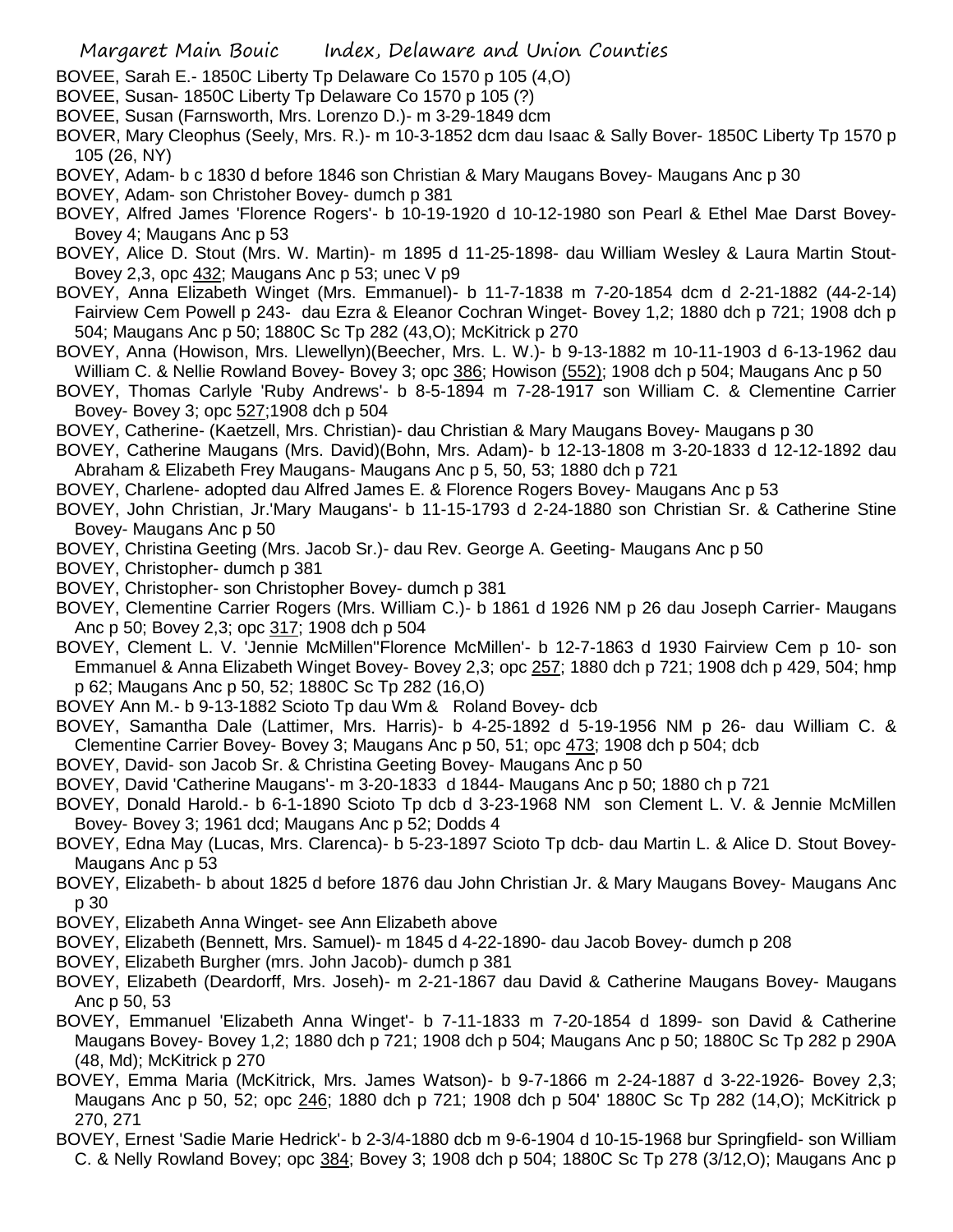50

- BOVEY, Estella May- b 1-17-1885 Scioto Tp dau W. C. & --Rowland Bovey- dcb
- BOVEY, infant b 2-4-1901 Scioto Tp dau W. C. & C. T. Carrier Bovey- dcb
- BOVEY, Ethel Mae Darst (Mrs.Pearl)- d 5-19-1928 dau Emory & Ida Mae Risher Darst- Maugans Anc p 53
- BOVEY, Ethel (Willis, Mrs. Rollo)- b 1-17-1885 m 9-6-1904 d 3-26-1974 bur Oak Grove Cem dau William C. & Nelly Rowland Bovey- Bovey 3,4;Maugans Anc p 50; Willis
- BOVEY, Florence McMillen (Mrs. Clement L. V.)- b 1864 d 1927 Fairview p 10- dau Robert Jr. & Margaret Dodds McMillen- Bovey 2,3; opc 238; Dodds 3; 1908 dch p 429; dcc Harold McMillen see 2; Maugans Anc p 52
- BOVEY, Florence Rogers (Mrs. Alfred James E.)- Maugans Anc p 53
- BOVEY, Frances Chloe (Slocum, Mrs. Vassar)- b 1-12-1888 d 1918 NM dau William C. & Clementine Carrier Bovey- Bovey 3,4; opc 471; 1908 dch p 504; Maugans Anc p 50, 51
- BOVEY, Frankie- ch Emmanuel & Elizabeth Anna Winget Bovey- Bovey 2; 1880 dch p 721; Maugans Anc p 53 BOVEY, Fred- son Wesley & Ida Waters Bovey- Maugans Anc p 124
- BOVEY, Guy- b 5-6-1888 d 6-17-1888 Fairview p 1; son Clement L. V. & Jennie McMillen Bovey- Bovey 3; Dodds 4; Maugans Anc p 52
- BOVEY, Rev. H,. A.- Pabst 8 p 56, 62
- BOVEY, Hazel Eldora (Liggett, Mrs. Carr)- b 12-25-1888 d 6-17-1950 NM p 27- dau William C. & Clementine Carrier Bovey- Bean (114236); Bovey 3,4; opc 472; Liggett 4,5; Maugans Anc p 50, 51, 108; Rittenhouse 4,5; 1908 dch p 504
- BOVEY, Ida Waters (Mrs. Wesley)- dau John Bunyan & Malissa Louise Chambers Waters- Maugans Anc p 124
- BOVEY, Ivodell- b 9-9-1898 Scioto Tp dau W. C. & Clemmentine Bovey- dcb
- BOVEY, Jacob- dumch p 208
- BOVEY, Jacob Sr. 'Christina Geeting'- Maugans Anc p 50
- BOVEY, Jacob- son David & Catherine Maugans Bovey- Maugans Anc p 53
- BOVEY, Jennie McMillen (Mrs. Clement L. V.)- b 1862 d 1-19-1894 Fairview p 10- dau Robert Jr. & Margaret Dodds McMillen-Bovey 2,3; opc 239; dcc Harold McMillen see 2
- BOVEY, John Jacob 'Elizabeth Burgher'- son Christopher Bovey- dumch p 381
- BOVEY, Mabel Irene (Thomas, Mrs. Arthur)- b 9-11-1917 dau Pearl & Ethel Mae Darst Bovey- Bovey 4; Maugans Anc p 53
- BOVEY, Margaret- dau Christopher Bovey- dumch p 381
- BOVEY, Mary Ivadel (Ford, Mrs. Delos)- b 9-9-1898 dau William C. & Clementine Carrier Bovey- Bovey 3; opc 528; 1880 dch p 504; Maugans Anc p 50, 51
- BOVEY, Martin B. 'Sarah'- d 3-3-1901 (68y) bur Md son David & Catherine Maugans Bovey- Maugans Anc p 50, 53
- BOVEY, Martin L. 'Alice D. Stout' m 1895-son Emmanuel & Elizabeth Anna Winget Bovey- Bovey 2,3; Maugans Anc p 53; 1880 dch p 721; 1908 dch p 504; opc 250; 1880C Sc Tp 282 (11,O); unec V p 9
- BOVEY, Mary- dau Christopher Bovey- dumch p 381
- BOVEY, Mary C. (Morrison, Mrs. Walter)- b 4-7-1860 d 4-14-1888 (33)- dau Emmanuel & Elizabeth Anna Winget Bovey- Bovey 2.3; 1880 dch p 721; 1908 dch p 504; Maugans Anc p 39, 50, 51
- BOVEY, Mary E. (Long, Mrs. Samuel)- m 10-22-1865 ucm 3829
- BOVEY, Mary (Hahn, Mrs. James)- b 1830 m 12-30-1857 dau Christian & Mary Maugans Arthur- Maugans Anc p 30
- BOVEY, Mary Maugans (Mrs. John Christian, Mr.)- b 2-16-1798 d 10-18-1844 bur Md- dau Abraham & Elizabeth Frey Maugans- Maugans Anc p 30, 50
- BOVEY, Nellie Rowland (Mrs. William C.)- d 12-4-1885 (28-5-4) Old Welsh Churchyard- Powell p 210 dau John & Margaret Rowland- Bovey 2,3; opc 216; 1880C Sc Tp 278 (23,O); 1908 dch p 504; Maugans Anc p 50
- BOVEY, Paul- son Wesley & Ida Waters Bovey- Maugans Anc p 124
- BOVEY, Pearl 'Ethel Mae Darst'- b 3/5-23-1895 dcb d 3-26-1960 bur Radnor- son Martin & Alice Stout Bovey-Bovey 3,4; Maugans Anc p 53
- BOVEY, Rebecca (Singer, Mrs. Daniel)- b 12-29-1839 d 2- 1927 dau John Christian Jr. & Mary Maugans Bovey- Maugans Anc p 30
- BOVEY, Robert Martin- adopted son Alfred James E. & Florence Rogers Bovey- Maugans Anc p 53
- BOVEY, Rose Anna (McQuicken, Mrs. Jesse)- b c 1827 d before 1880 dau John Christian Jr. & Mary Maugans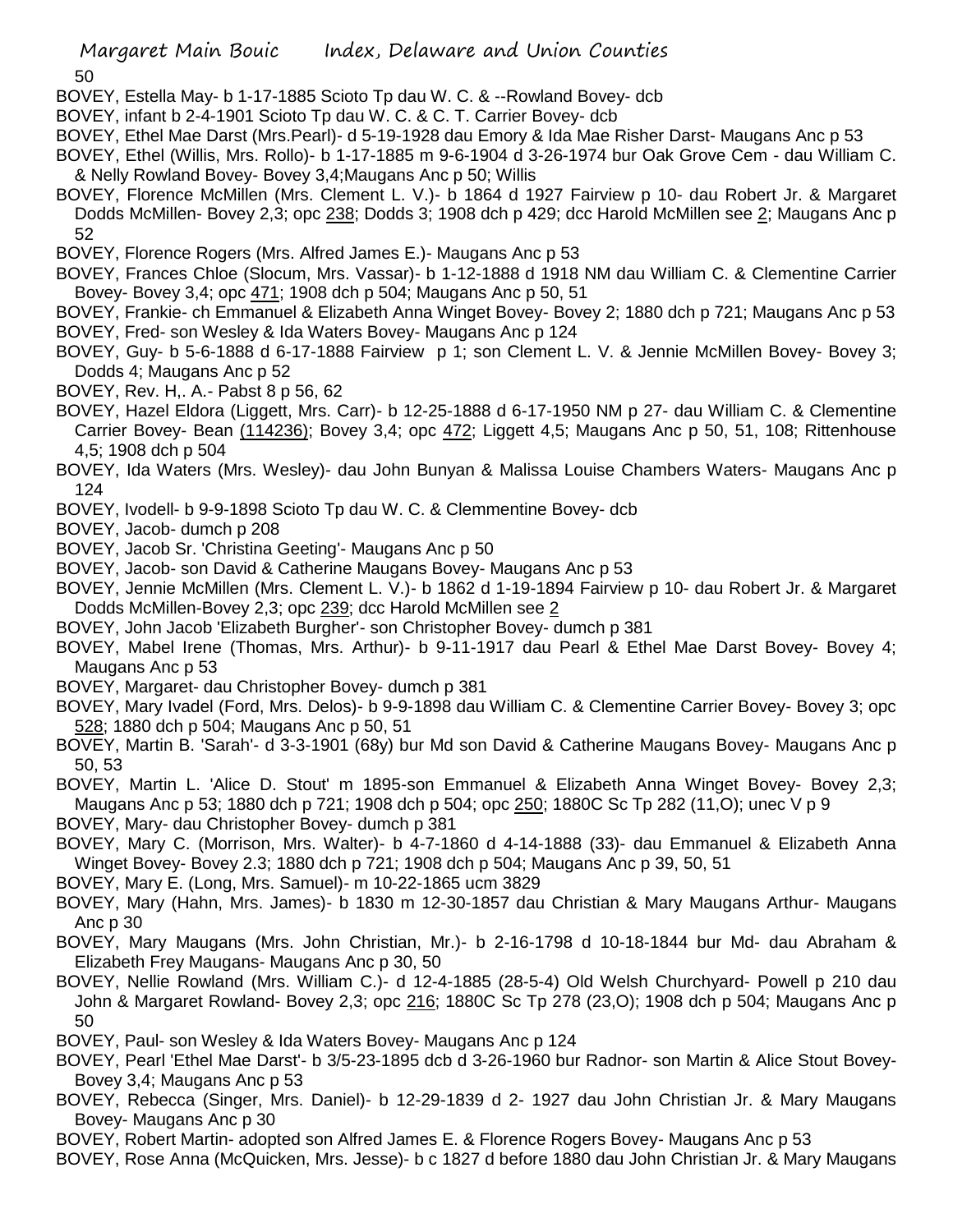Margaret Main Bouic Index, Delaware and Union Counties Bovey- Maugans Anc p 30 BOVEY, Ruby Andrews (Mrs.Thomas Carlyle)- m 7-28-1917- Bovey 3 BOVEY, Sarah Blanche- b 1893 d 1922 Fairview p 10 dau Clement V. & Jennie McMillen Bovey- Maugans Anc p 52 BOVEY, Sarah (Mrs. Martin B.)- Maugans Anc p 53 BOVEY, Sarah Hedrick (Mrs. Ernest)- b 3-22-1883 m 9-6-1904 dau Oliver & May Dunning Hedrick- Bovey 3; opc 585; Maugans Anc p 50 BOVEY, Susan (Peters, Mrs. George)- dau John Christian Jr. & Mary Maugans Bovey- Maugans Anc p 30 BOVEY, Wesley'Ida Waters'- Maugans Anc p 124 BOVEY, Wesley Jr.- son Wesley & Ida Waters Bovey- Maugans Anc p 124 BOVEY, William C. 'Nellie Rowland''Clementine Carrier'- b 5-2-1859 m 11-12-1878 d 3-17-1936 NM p 26- son Emmanuel & Elizabeth Anna Winget Bovey- Bovey2,3; opc 187; 1880 dch p 721; 1908 dch p 487, 504; Maugans Anc p 50; dege VII p 23; dg 1-3-1902; 1880C Scioto Tp 278 p 290A (23,O) BOVIE, Isaac- Pabst O BOVIE, Sarah E.- Pabst O BOVIER, Sally Williams (Mrs. )- dau Anson Williams- dcw Bk 2 p 347 BOW, Erastus- delge VIII p 53, Delaware Tp, 1810 BOWAN, J. B. 'Mary C. Decamp'- m 10-22-1848 unec XI p 8 BOWAN, Mary C. Decamp (Mrs. J. B.)- m 10-22-1848 unec XI p 8 BOWAN, Nellie Hoke (Mrs. Robert)- dau Claud & Nellie Haschel Hoke- Weiser p 159 BOWAN, Robert 'Nellie Hoke'- Weiser p 159 BOWANSHI, Jenny E. (Ertter, Mrs. Robert Elwood)- b 1-22-1933- Weiser p 99 BOWCOCK, Mary (Clevenger, Mrs. Titus)- 1883 uch V p 435 BOWDEN, Donald R. 'Sharon'- 1980 dcd BOWDEN, Mrs. H. T.- Pabst 8 p 30 BOWDEN, Mrs. Jackie- McKitrick p xv BOWDEN, Jennifer- b 1963 dau Donald R. & Sharon Bowden- 1980 dcd BOWDEN, John- 1980 dcd BOWDEN, Ruth- b 1969 dau Donald R. & Sharon Bowden- 1980 dcd BOWDEN, Sharon (Mrs. Donald R.)- 1980 dcd BOWDER, David- Pabst 7 p 39 BOWDER, ---b 11-8-1868 Delaware Tp son David & Matilda Bowder- dcb BOWDER, James- Pabst 7 p 39 BOWDER, Mary (1839)- unec III p 46 BOWDERS, infant- b 2-19-1875 Liberty Tp dau J. Bowders- dcb BOWDICH, see Bowdish BOWDISH, Dr. 'Irene Martin'- Pabst 3 p 20 BOWDISH, Catharine (Allen, Mrs. Jacob)- m 8-15-1857 dcm BOWDISH, Elijah 'Sally Russell'- m 6-2-1822 Thompson Tp dcga p 5; delge VII p 61; Pabst 2 p 113 BOWDISH, Irene Hardin (Mrs. Russell C.)- m 12-27-1848 dcm dau John & Sarah Carpenter Hardin- 1908 dch p 876 BOWDISH, Irene Martin (Mrs. Dr.)- Pabst 3 p 20 BOWDISH, Marietta (Balantine, Mrs. John)- m 5-30-1822 dcga p 5 Del Pat & Fr Chron BOWDISH, Russell C. 'Irene Hardin'- m 12-27-1848 dcm BOWDISH, Sally Russell (Mrs. Elijah)- m 6-2-1822 dcga p 5 Del Pat & Fr Chron BOWDISH, Samuel- 1820C Thompson Tp; Pabst 7 p 3; delge VII p 61 BOWDLE, Dorothy (Graham, Mrs. Verne)- m 1917 - Graham (161280); Richey 7,8 BOWDLE, Elizabeth Jane Davidson (Mrs. Joseph F.)- m 3-28-1848 Madison Co unec X p 64 BOWDLE, James F.- 1908 dch p 388 BOWDLE, Jennie- delge X p 37, cookbook BOWDLE, Joseph F. 'Elizabeth Jane Davidson'- m 3-28-1848 Madison Co unec X p 64 BOWDLE, Mary- delge X p 37, cookbook BOWDLE, Ollie (Williams, Mrs.Harold R.)- d 12-31-1979- Bowdle; Williams BOWDRE, Alice- dau Samuel & Nancy J. Green Bowdre- 1883 uch V p 362, 364; 1870C Dover Tp 52-53 p 7 (9,O); 1880C Dover Tp 33-34 p 22 (18,O,O,O)

BOWDRE, Almira (Sullivan, Mrs. George)- m 11-8-1874 ucm 5571 dau Samuel & Nancy J. Green Bowdre-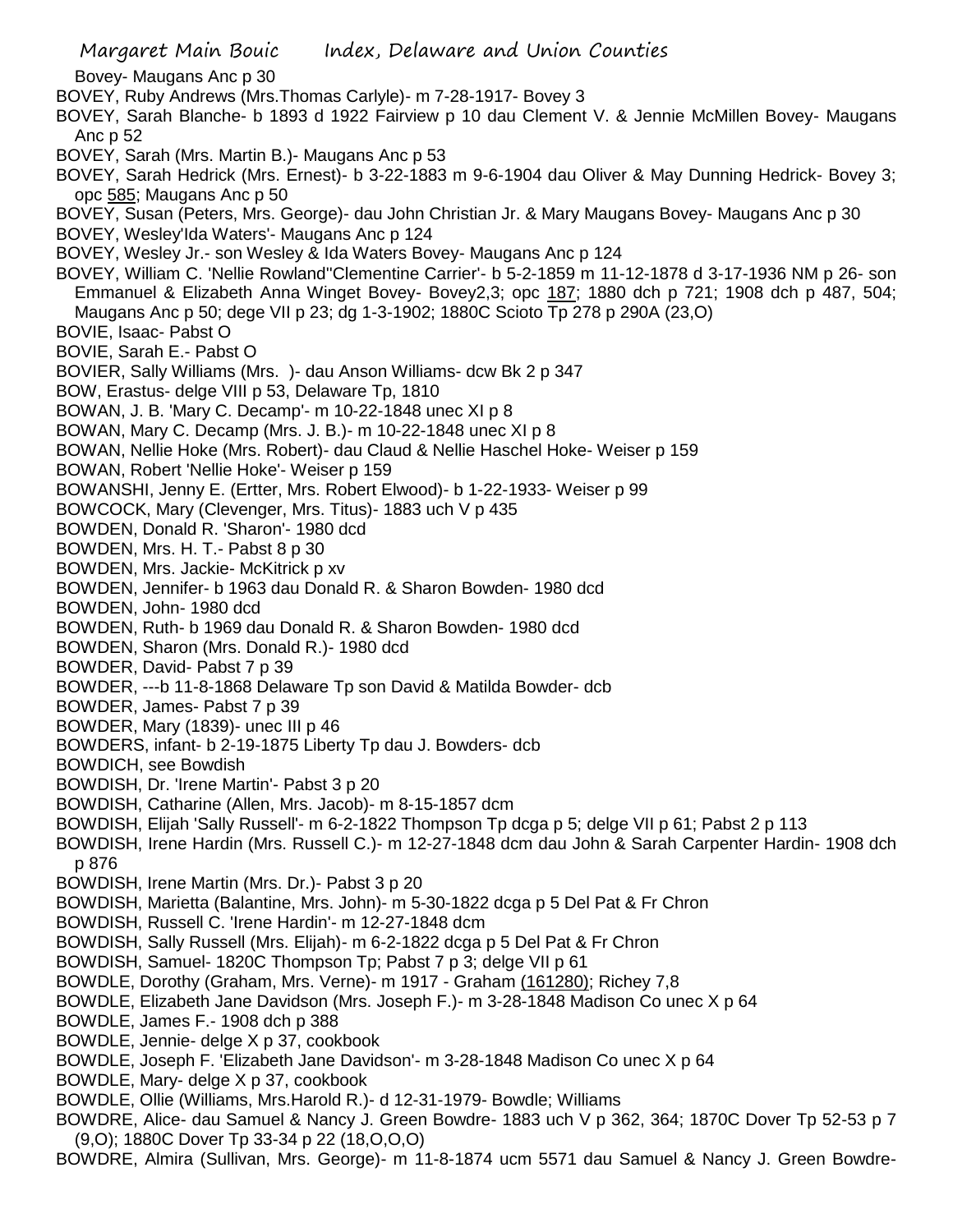1883 uch V p 362, 364; 1860C Dover Tp 277 (7,O); mt 3 p 3; 1870C Dover Tp 52-53 p 6 (17,O)

- BOWDRE, Barbara Susan Looney (Andrews, Mrs. )(Mrs. Barry Dee)- b 8-9-1948 m 7-20-1974 dau Clyde Burton & Nina Mae Nelson Looney- Cowgill p 18
- BOWDRE, Barry Dee 'Barbara Susan Looney Andrews'- b 5-11-1950 m 7-20-1974 son Benjamin Jack & Carol Jean Smith Bowdre- Bowdre; Cowgill p 18; 1973 ucd
- BOWDRE, Benny- son Samuel & Nancy J. Green Bowdre- 1860C Dover 277 (19,O)
- BOWDRE, Benjamin C.- stepson Adam Johnson- 1900C Dover Tp 42 p 2B (1,O,O,O)
- BOWDRE, Benjamin Edwin- b 5-19-1981 son Terry Robert & Lois Elaine Evans Bowdre- Bowdre; Cowgill p 18
- BOWDRE, Benjamin 'Jane Ross'- m 12-17-1820 Madison Co unec IV p 52; Mt. Herman Cem djlm p 15
- BOWDRE, Benjamin F.- d 7-26-1890 (74-8-12) Mt. Herman Cem djlm p 14- son Samuel & Nancy J. Green Bowdre- 1883 uch IV p 457, 474, V 362; Sbc p 2, 32; 1850C Dover Tp 742-758 p 114 (34, Tenn); 1877 uca p 22, 97
- BOWDRE, Benjamin 'May Rosa'- b 3-1841- 1900C Dover Tp 55-56 p 3A (59,O,O,O) m 2y
- BOWDRE, Benjamin- son Samuel & Nancy J. Green Bowdre- 1860C Dover Tp 277 (19,O); 1870C Dover Tp 52-53 p 6 (29,O)
- BOWDRE, Benjamin Jack 'Carol Jean Smith'- b 4-4-1922 m 4-29-1949 d 3-31-1984 bur Claibourne; gr reg; son Benjamin C. & Emma Ruff Bowdre- Cowgill p 17;
- 1973, 1975, 1979, 1981, 1983 ucd
- BOWDRE, Carol Jean Smith (Mrs. Benjamin Jack)- d 12-27-1980 bur Claibourne Vrm p 105- 1973, 1975, 1979, 1981 ucd; Sbc p 25; Cowgill p 17
- BOWDRE, Clara (Jackson, Mrs. Fred B.)- Jackson
- BOWDRE, Eliza E.- d 8-19-1886 (40-8-7)- Mt. Herman Cem djlm p 14
- BOWDRE, Elizabeth Grace- b 4-17-1984 dau Terry Robert & Lois Elaine Evans Bowdre- Cowgill p 18
- BOWDRE, Emily (Sullivan, Mrs. Jonah J.)- m 4-17-1868 ucm 4352- dau Samuel & Nancy J. Green Bowdre-1883 uch V p 362, 364
- BOWDRE, F.- 1877 uca p 53
- BOWDRE, George- son Mary Bowdre-uccp p 20
- BOWDRE, George W.'Mary A. Gardner'- m 3-17-1870 ucm 4704- son Samuel & Nancy J. Green Bowdre-1883 uch V p 362, 364; 1877 uca p 97; 1860C Dover Tp 277 (17,O); 1870C Dover Tp 54-55 p 7 (27,O)
- BOWDRE, Hester McRobie (Mrs. John)- m 12-4-1827 ucm 463; unec III p 30
- BOWDRE, Jane Ross (Mrs. Benjamin)- m 12-17-1820 Madison Co unec IV p 52
- BOWDRE, John 'Hester McRobie'- m 12-4-1837 ucm 463; unec III p 30
- BOWDRE, John 'Maria Newman'- m 1-5-1845 Madison Co unec X p 8
- BOWDRE, Lavina (Mrs. )- b 3-1824 mother-in-law of Lewis Andreas- 1900C Dover tp 175-177 p 8A (76,O,O,O) 1 ch
- BOWDRE, Lois Elaine Evans (Mrs. Terry Robert)- b 1-10-1959 m 10-21-1978- dau Earl Edwin & Wanda Elaine Harsh Evans- Bowdre; Cowgill p 18
- BOWDRE, Lucinda- dau Samuel & Nancy J. Green Bowdre- 1883 uch V p 362, 364; 1860C Dover Tp 277 (11,O); 1870C Dover Tp 52-53 p 6 (21,O); 1880C Dover Tp 33-34 p 22 (28,O,O,O)
- BOWDRE, Maria Newman (Mrs. John)- m 1-5-1845 Madison Co unec X p 8
- BOWDRE, Martha Ann- d 12-21-1849 (3) Mt. Herman Cem djlm p 10- dau Samuel & Nancy J. Green Bowdre-1883 uch V p 362, 364B
- BOWDRE, Mary- ucc j2 p 183 (Estate-1839) uccp p 19 20, 48; unec X p 66
- BOWDRE, Mary A. Gardner (Mrs. George)- m 3-17-1870 ucm 4704; 1870C Dover Tp 54-55 (23,O)
- BOWDRE, Mary A. (Rinehart, Mrs. Wesley)- license 2-17-1875 ucm 5642
- BOWDRE, Mary (Busick, Mrs. John)- m 9-8-1831 Madison Co unec VII 7 9
- BOWDRE, May Rosa (Mrs. Benjamin)- b 5-1871- 1900C Dover Tp 55-56 p 3A (29,O,Va,O)
- BOWDRE, Nancy J. Green (Mrs. Samuel)- m 1-17-1841 ucm 690 d 11-21-1886 (66-5-20) Mt. Herman Cem djlm p 10, 14; unec V p 37; 1883 uch V p 362, 372; 1860C Dover Tp 277 (40,O); 1870C Dover Tp 52-53 p 6(50,O); 1880C Dover Tp 33-34 p 22 (60, O,V,O)
- BOWDRE, Mary Jane (Brown, Mrs. Ira J.)- m 2-27-1866 ucm 3919- dau Samuel & Nancy J. Green Bowdre-1883 uch V p 362; 1860C Dover Tp 277 (15,O)
- BOWDRE, Nancy (Spurgin, Mrs. James)- m 12-25-1836 dcm
- BOWDRE, Nelson William- b 1893 d 1911 son S. Preston & Rosa L. Bowdre- Raymons Cem lptw p 43
- BOWDRE, Robyn Danielle- b 3-11-1975 dau Barry Dee & Barbara Susan Looney Bowdre- 18
- BOWDRE, Rosa L. (Mrs. S. Preston)- b 1869 d 1927 Raymond Cem lptw p 43